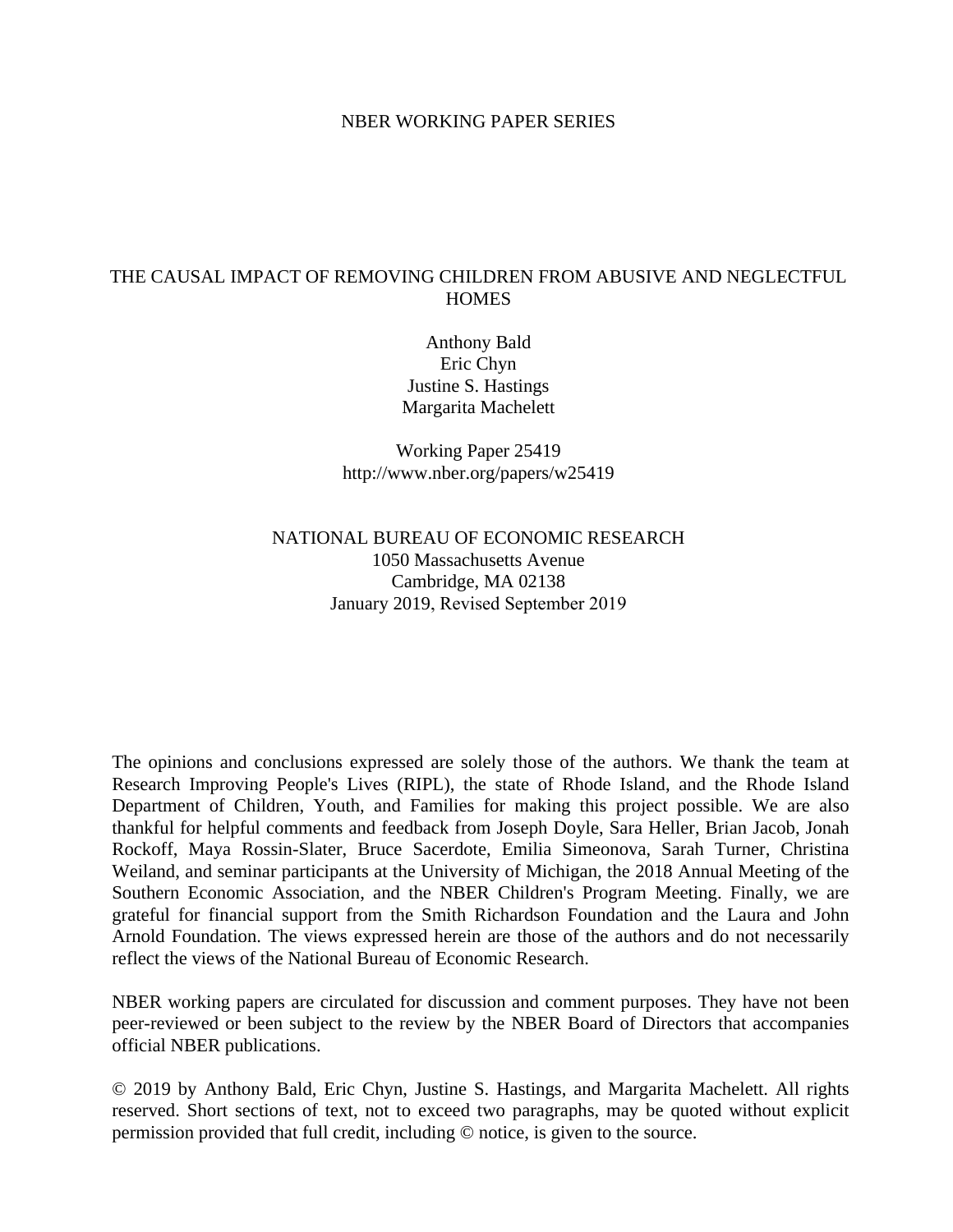The Causal Impact of Removing Children from Abusive and Neglectful Homes Anthony Bald, Eric Chyn, Justine S. Hastings, and Margarita Machelett NBER Working Paper No. 25419 January 2019, Revised September 2019 JEL No. H75,I21,I24,I28,I38,J12,J13,J24

## **ABSTRACT**

This paper measures impacts of removing children from families investigated for abuse or neglect. We use removal tendencies of child protection investigators as an instrument. We focus on young children investigated before age 6 and find that removal significantly increases test scores and reduces grade repetition for girls. There are no detectable impacts for boys. This pattern of results does not appear to be driven by heterogeneity in pre-removal characteristics, foster placements, or the type of schools attended after removal. The results are consistent with the hypothesis that development of abused and neglected girls is more responsive to home removal.

Anthony Bald Harvard University 79 John F. Kennedy St Cambridge, MA 02138 abald@g.harvard.edu

Eric Chyn Department of Economics Dartmouth College 6106 Rockefeller Hall Hanover, NH 03755 and NBER eric.t.chyn@dartmouth.edu

Justine S. Hastings Brown University Department of Economics 64 Waterman Street Providence, RI 02912 and NBER justine.s.hastings@gmail.com

Margarita Machelett Department of Economics Brown University margarita\_machelett@brown.edu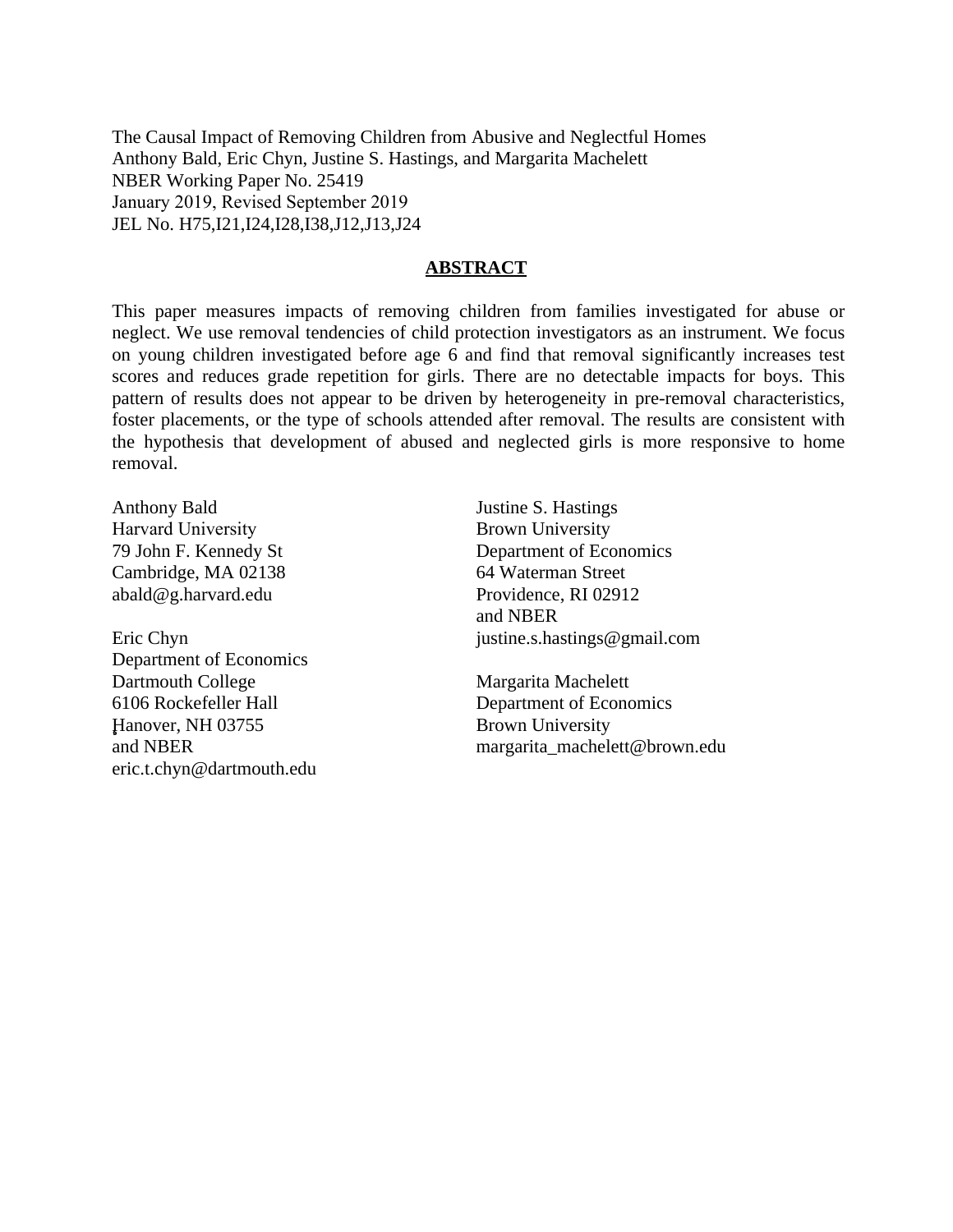### 1 Introduction

Each year, child protective service agencies in the U.S. investigate more than 4 million allegations of abuse or neglect [\(U.S. Department of Health and Human Services,](#page-39-0) [2016\)](#page-39-0). As a result of these investigations, authorities annually remove nearly 200,000 children from their homes and place them into foster care [\(U.S. Department of Health and Human Services,](#page-39-0) [2016\)](#page-39-0). The goal of removal is to protect children by reducing exposure to abuse and neglect.

There is relatively little evidence on the causal impact of child protective service removal on children. Abused children have lower academic performance and are more likely to have social or emotional conditions such as aggressive behavior or depression [\(Fantuzzo and Mohr,](#page-37-0) [1999;](#page-37-0) [Wolfe et al.,](#page-40-0) [2003;](#page-40-0) [Holt et al.,](#page-38-0) [2008;](#page-38-0) [Doyle and Aizer,](#page-37-1) [2018\)](#page-37-1).<sup>[1](#page-2-0)</sup> Because removal is more likely in acute cases, the relationship between removal and outcomes may not be causal. Doyle [\(2007;](#page-37-2) [2008\)](#page-37-3) addressed the endogeneity of removal from home by using the removal tendencies of quasi-randomly assigned child protective service investigators as an instrument for removal. He studied later life outcomes of older children who were subject to investigation between the ages of five and fifteen using data from Illinois and found that removal increased delinquency and arrests while decreasing labor market activity.

This paper focuses on young children and provides new evidence on the impact of removal based on comprehensive administrative data from Rhode Island. The data contain approximately two decades of child protective services case records joined to administrative records on academic outcomes in public schools. We study impacts of removal in early childhood (prior to age six) for two reasons. First, nearly half of removed children are under the age of six [\(U.S. Department of Health and Human Services,](#page-39-0) [2016\)](#page-39-0). Second, the literature on child development suggests that early life events and interventions can have particularly strong influences on outcomes [\(Cunha et al.,](#page-36-0) [2006;](#page-36-0) [Heckman,](#page-38-1) [2006;](#page-38-1) [Cunha and Heckman,](#page-36-1) [2007;](#page-36-1) [Almond and Currie,](#page-34-0) [2011;](#page-34-0) [Heckman et al.,](#page-38-2) [2013;](#page-38-2) [Heckman and Mosso,](#page-38-3) [2014;](#page-38-3) [Elango](#page-37-4)

<span id="page-2-0"></span><sup>&</sup>lt;sup>1</sup>[Currie and Tekin](#page-36-2) [\(2012\) study long-term outcomes of children, finding that maltreatment is associated](#page-37-4) [with increases in the likelihood of committing crime.](#page-37-4)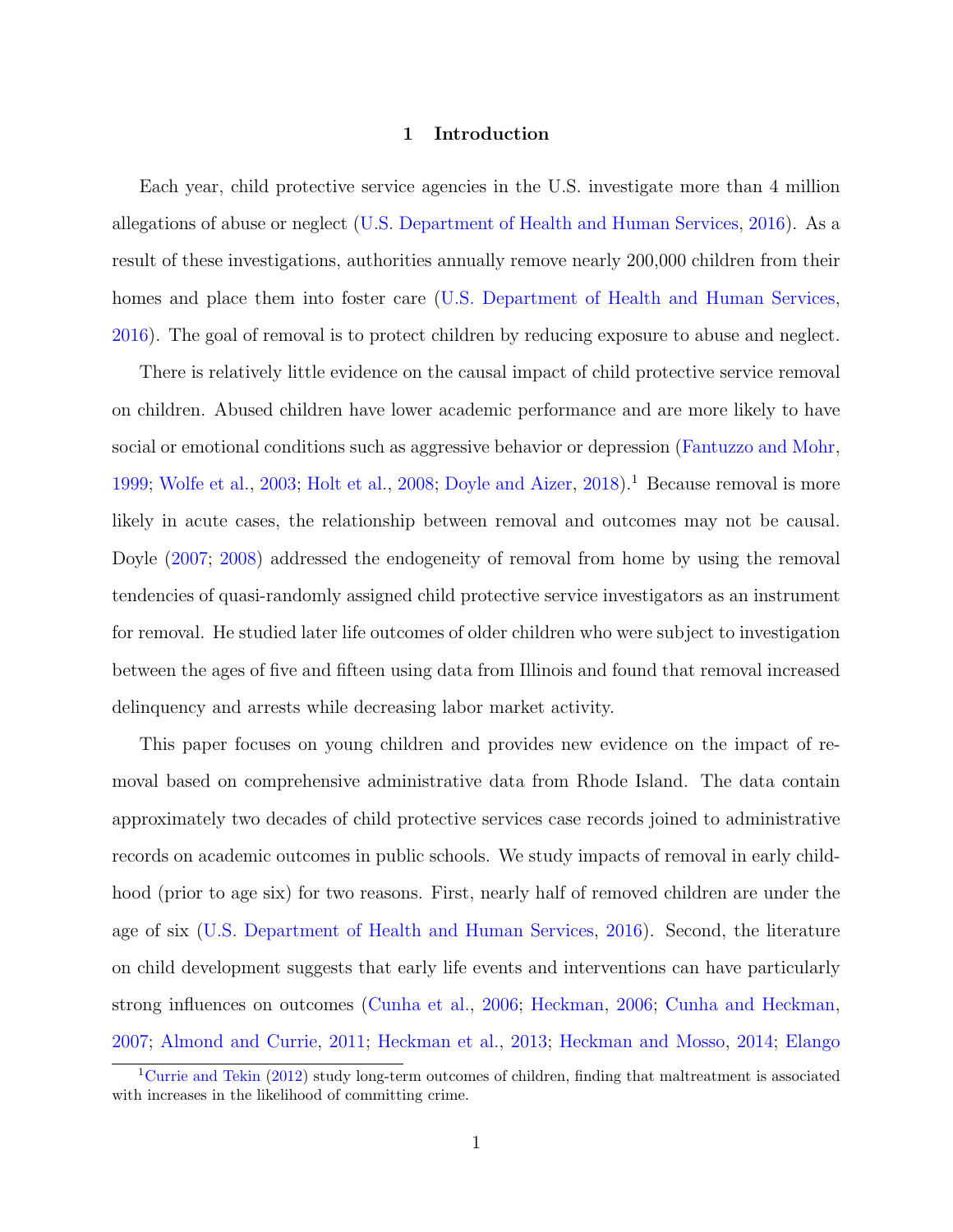[et al.,](#page-37-4) [2015;](#page-37-4) [Almond et al.,](#page-34-1) [2017\)](#page-34-1). Our analysis is the first to estimate causal impacts of home removal for this important group of children.<sup>[2](#page-3-0)</sup>

We use the removal tendency of child abuse investigators as an instrument for removal. Our main specification uses a standard leave-out mean removal rate as the measure of the tendency for each investigator. Prior literature has used this type of measure for judges and other authorities [\(Kling,](#page-39-1) [2006;](#page-39-1) [Doyle,](#page-37-2) [2007,](#page-37-2) [2008;](#page-37-3) [Aizer and Doyle,](#page-34-2) [2015;](#page-34-2) [Bhuller et al.,](#page-35-0) [2016;](#page-35-0) [Eren and Mocan,](#page-37-5) [2017;](#page-37-5) [Sampat and Williams,](#page-39-2) [2015;](#page-39-2) [Dobbie, Goldin and Yang,](#page-36-3) [2018;](#page-36-3) Dobbie, Grönqvist, Niknami, Palme and Priks, [2018;](#page-37-6) [Bhuller et al.,](#page-35-1) [2018\)](#page-35-1). We calculate the removal rate for all other cases assigned to an investigator using data from the Rhode Island Department of Children, Youth and Families (DCYF).<sup>[3](#page-3-1)</sup> In our robustness checks, we allow the removal rate to vary by child and case characteristics and use this in an instrumental variable (IV) approach that relaxes the monotonicity assumption inherent in an IV approach using the standard measure [\(Mueller-Smith,](#page-39-3) [2015\)](#page-39-3). To do this parsimoniously and avoid overfitting, we use the Least Absolute Shrinkage and Selection Operator (LASSO), a machine learning (ML) regularized regression technique, to select the child and case characteristics that define removal tendency by subgroup [\(Belloni et al.,](#page-35-2) [2014\)](#page-35-2). We present all regression results separately for girls and boys. Our analysis of effects by gender is motivated by prior research, which shows that girls and boys may respond differently to social programs and family conditions [\(Heckman et al.,](#page-38-4) [2010;](#page-38-4) [Bertrand and Pan,](#page-35-3) [2013;](#page-35-3) [Heckman et al.,](#page-38-2) [2013;](#page-38-2) [Elango et al.,](#page-37-4) [2015;](#page-37-4) [Conti et al.,](#page-36-4) [2016;](#page-36-4) [Heckman et al.,](#page-38-5) [2017;](#page-38-5) [Garcia et al.,](#page-37-7) [2018;](#page-37-7) [Autor et al.,](#page-34-3) [2019\)](#page-34-3).

Our main finding is that there are significant and positive effects of removal on achievement outcomes for young girls and no corresponding significant effects for young boys. For

<span id="page-3-0"></span><sup>2</sup>Note that age six is the compulsory school starting age in Rhode Island during our sample period [\(Rhode Island,](#page-39-4) [2016\)](#page-39-4). [Benson and Fitzpatrick](#page-35-4) [\(2018\)](#page-35-4) provide evidence that reports of child maltreatment increase when children enroll in school. Their findings suggest that the composition of investigated children may change at age 6 because educators may be an important source of information for instances of neglect and abuse.

<span id="page-3-1"></span><sup>&</sup>lt;sup>3</sup>In our sample, the leave-out removal rate is a statistically significant predictor of removal and is uncorrelated with child and case characteristics.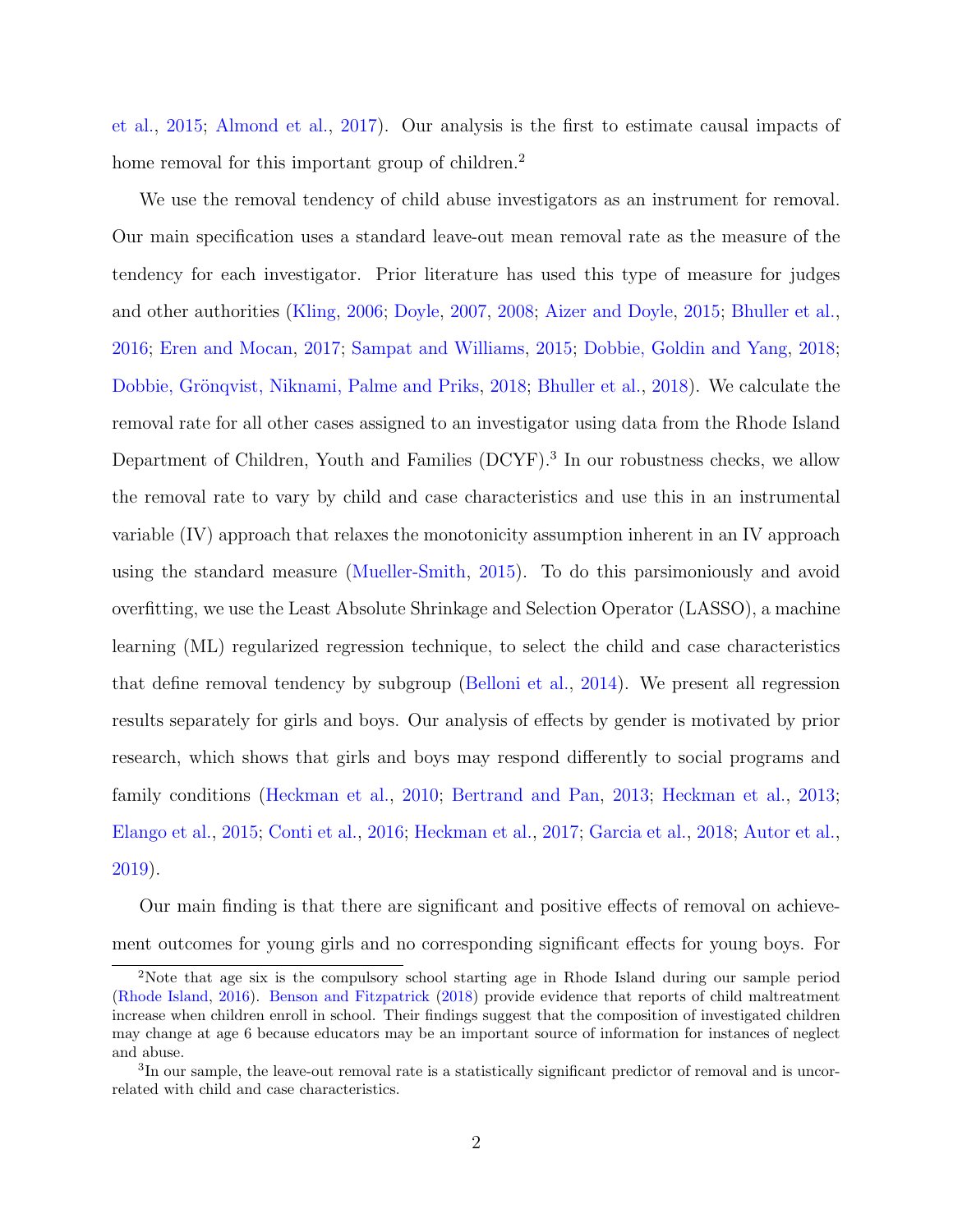young girls, the point estimate for the impact of removal indicates a 1.33 student-level standard deviation increase in average standardized test scores (math and reading) in the years after removal. These large effects are similar to findings from the Perry Preschool program, where girls randomly assigned to receive high-quality early education had 0.806 higher stan-dardized test scores [\(Heckman et al.,](#page-38-2) [2013\)](#page-38-2). There are no statistically significant impacts of removal on standardized test scores for young boys. In our main specification, the point estimate is imprecise and suggests a negative impact of 0.06 student-level standard deviations.

In line with the results for test scores, we find that removal has beneficial impacts on additional measures of schooling achievement. For young girls, we find that removal reduces the likelihood of repeating a grade by 22.8 percentage points. Removed young girls are also significantly less likely to participate in special education.<sup>[4](#page-4-0)</sup> As with the test score impacts, we find no detectable impacts of removal on grade repetition or special education participation for young boys.

We examine whether these results are due to multiple hypothesis testing or attrition in the form of changes in public school enrollment. Following [Anderson](#page-34-4) [\(2008\)](#page-34-4), we calculate adjusted "q-values" that control for the false discovery rate (FDR). Using the set of results for gender subgroups, we find that the estimates for young girls are significant at the 10 percent level using the FDR-adjusted  $q$ -values. We also study attrition and find no statistically significant impacts of removal on enrollment for young girls or young boys. The point estimates for girls and boys are not statistically different.

Next, we investigate potential explanations for the differences the impacts of removal on test scores by gender. Our analysis provides suggestive evidence that the pattern of results stems from differences in how girls and boys respond to removal. The strongest evidence to support this interpretation comes from analysis of siblings. In a within-family analysis, the pattern of point estimates is in line with our main analysis and suggests sisters and brothers

<span id="page-4-0"></span><sup>4</sup>We measure participation based on whether the child has a written Individualized Education Program (IEP). An IEP can be given as early as pre-school, and children are assessed each year until they are deemed to no longer be in need. Note that having an IEP does not generally exempt a student from testing in Rhode Island. In academic year 2013, 89 percent of Rhode Island students with an IEP took standardized exams.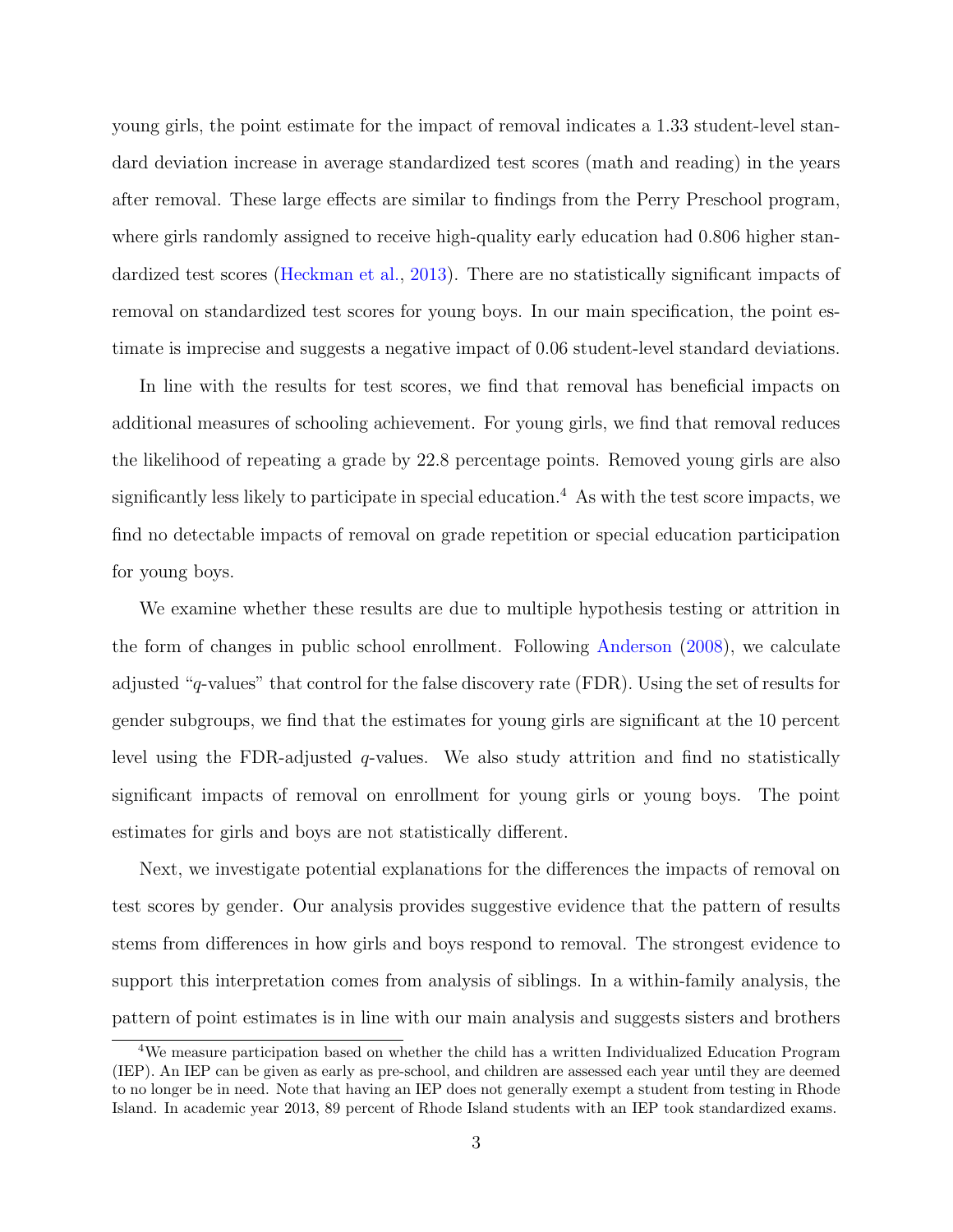respond differently to removal. Further, we find that young girls and boys have similar placement outcomes after removal (i.e., type of foster care and days spent in the foster care system) and attend schools with similar types of characteristics (in terms of school value-added and student body composition).<sup>[5](#page-5-0)</sup> We also find little evidence that suggests the heterogeneous impacts on achievement are due to differences between girls and boys in terms of complier characteristics or parental responses to removal.[6](#page-5-1)

As a final analysis, we study removal for older children (investigated at age six or later). We study schooling outcomes and later-life outcomes such as juvenile delinquency, high school graduation, the likelihood of having a teen birth, and post secondary school enrollment. This analysis of later-life outcomes focuses on older children because a child removed at a young age will not be old enough for us to observe outcomes by the end of our sample period. For older children of either gender, we find no statistically significant effects on any outcome. The point estimates tend to suggest that removed boys have worse outcomes in terms of juvenile convictions and high school graduation. For older girls, the non-significant point estimates have no consistent pattern. That is, the signs of the point estimates do not consistently indicate positive impacts for beneficial outcomes or negative estimates for disadvantageous outcomes. The estimates are sufficiently imprecise that we cannot reject that the effects of removal are equal for older girls and older boys.

Overall, these findings contribute to a broad literature on the impact of interventions for children from disadvantaged backgrounds that shows early-life interventions can have large causal impacts on children's outcomes [\(Garces et al.,](#page-37-8) [2002;](#page-37-8) [Ludwig and Miller,](#page-39-5) [2007;](#page-39-5) [Almond](#page-34-5) [et al.,](#page-34-5) [2010;](#page-34-5) [Heckman et al.,](#page-38-2) [2013;](#page-38-2) [Campbell et al.,](#page-35-5) [2014;](#page-35-5) [Elango et al.,](#page-37-4) [2015;](#page-37-4) [Aizer et al.,](#page-34-6) [2016;](#page-34-6) [Chetty et al.,](#page-36-5) [2016;](#page-36-5) [Hoynes et al.,](#page-38-6) [2016;](#page-38-6) [Isen et al.,](#page-38-7) [2017;](#page-38-7) [Chyn,](#page-36-6) [2018;](#page-36-6) [Currie et al.,](#page-36-7) [2018;](#page-36-7) [Garcia et al.,](#page-37-7) [2018\)](#page-37-7).<sup>[7](#page-5-2)</sup> Our results extend this literature by focusing on interventions

<span id="page-5-1"></span><span id="page-5-0"></span><sup>&</sup>lt;sup>5</sup>We exclude sex abuse reports from all analyses because they make up only 5 percent of all investigations.

 $6$ For example, the share of compliers that have a married parent is similar in the young girl and young boy samples. To analyze parental behavior, we study parent perpetrators of abuse and neglect. Approximately 95 percent of the perpetrators in our sample are parents. Using samples of parent perpetrators for young girls and young boys, we find no statistically significant impacts of removal on criminal charges and incarceration.

<span id="page-5-2"></span><sup>7</sup>See [Almond and Currie](#page-34-0) [\(2011\)](#page-34-0) and [Heckman and Mosso](#page-38-3) [\(2014\)](#page-38-3) for a review of the literature on child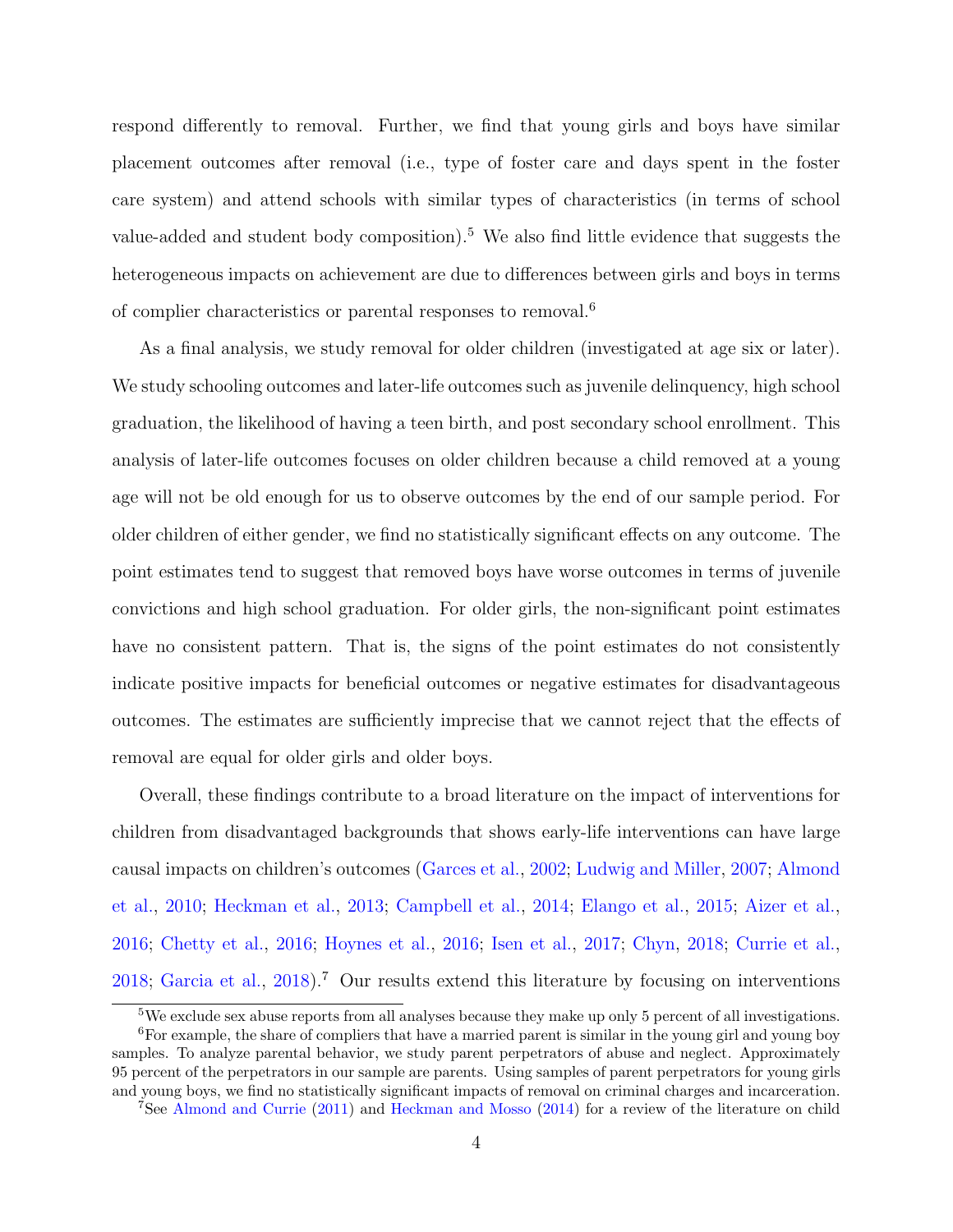for young children at risk of abuse and neglect, and suggest that the impacts of removal found among young girls may be particular to age. Our findings complement the results from a growing set of studies showing heterogeneous program impacts by gender. As in our results, a number of studies find that schooling and social program interventions can have larger positive impacts for girls [\(Hastings et al.,](#page-37-9) [2006;](#page-37-9) [Kling et al.,](#page-39-6) [2007;](#page-39-6) [Angrist and Lavy,](#page-34-7) [2009;](#page-34-7) [Heckman et al.,](#page-38-2) [2013;](#page-38-2) [Deming et al.,](#page-36-8) [2014;](#page-36-8) [Hoynes et al.,](#page-38-6) [2016;](#page-38-6) [Garcia et al.,](#page-37-7) [2018\)](#page-37-7).

# <span id="page-6-2"></span>2 Background: Child Protective Services and Case Assignment in Rhode Island

Figure [1](#page-49-0) illustrates the process for child abuse and neglect investigations and home removal decisions in Rhode Island. An investigation of child abuse or neglect begins when an allegation is reported to the DCYF Child Protective Services (CPS) hotline.[8](#page-6-0) The CPS hotline workers record details of the allegation, identify previous or pending investigations, and determine whether the report meets the criteria to initiate an investigation. If the criteria are not met, records of the allegation are expunged from CPS records after a specified period. If the allegations meet the criteria for an investigation, a CPS report is created and forwarded to the central Investigative Unit (IU) where a supervisor assign the case to a field Child Protective Investigator (CPI).<sup>[9](#page-6-1)</sup>

The supervisor assigns the authorized reports using an internal "rotation list," which effectively randomizes the assignment of cases to available field CPIs. This rotation list is an ordered spreadsheet of CPIs, which does not depend on investigator characteristics such as age, ethnicity or any geographic consideration. Each day, the supervisor assigns cases as they arrive based on this ordered list, and CPIs with non-assigned cases are moved to the

development and the impact of interventions for children.

<span id="page-6-0"></span><sup>8</sup>Details on DCYF policies and procedures come from conversations with DCYF staff and documentation from the 2018 DCYF Policy Manual [\(Rhode Island Department of Children, Youth, and Families,](#page-39-7) [2018\)](#page-39-7).

<span id="page-6-1"></span><sup>&</sup>lt;sup>9</sup>In Rhode Island, there is one central Investigative Unit, which assigns cases regardless of geography.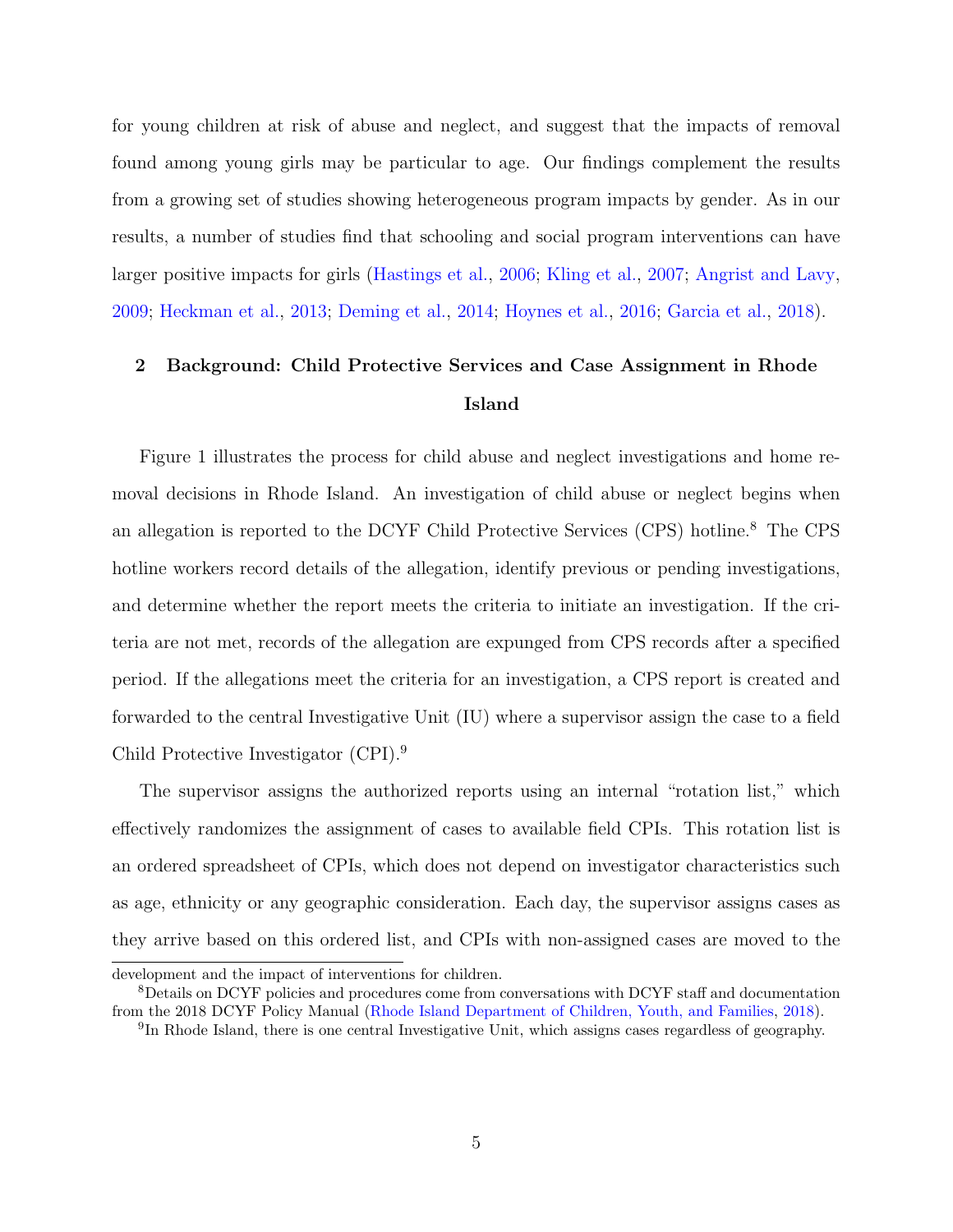top of the list for the next day's rotation.<sup>[10](#page-7-0),[11](#page-7-1)</sup> In interviews, supervisors who assign cases state that the goal of the list is to provide "fairness" so that each field CPI will receive similar cases. The only exception for assigning cases through the list is when there is an allegation of sex abuse, in which case the supervisor may assign the case to a CPI of the same gender as the victim.<sup>[12](#page-7-2)</sup> Every case assigned outside of the rotation list is flagged in the case management system, and we use this flag to exclude cases from our analysis (we discuss the sample criteria further in Section [3\)](#page-8-0).

The CPI investigating the case decides whether there is enough evidence of abuse or neglect to warrant out-of-home placement.<sup>[13](#page-7-3)</sup> If there is sufficient evidence, the CPI petitions the Rhode Island Family Court (RIFC) for removal of the child and placement into DCYF custody. According to conversations with DCYF staff, the RIFC typically follows the recommendations made by investigators. The average investigation (including those that do not end in removal) lasts less than one month.<sup>[14](#page-7-4)</sup>

CPIs have limited ability to impact investigated children and their families other than through the removal decision.<sup>[15](#page-7-5)</sup> The circumstances of the case largely determine the type of placement and the duration of time in the foster care system. DCYF places children in a family setting (relatives or a licensed foster family) or in a supervised environment such as a group home or shelter. The field CPI is not involved in a case once the investigation is closed following the removal decision. After removal, case management is handled by a

<span id="page-7-0"></span> $10C$ ases left unassigned on a day can be voluntarily picked by CPIs outside of this rotation list. These cases are flagged and excluded from the analysis.

<span id="page-7-2"></span><span id="page-7-1"></span><sup>&</sup>lt;sup>11</sup>The supervisor uses the rotation list to assign cases even when the child has had previous investigations. <sup>12</sup>Note that sex abuse cases comprise 5 percent of all investigations, and we exclude these from our analysis.

<span id="page-7-3"></span><sup>&</sup>lt;sup>13</sup>The assigned CPI also makes decisions about whether an allegation of abuse or neglect is indicated or unfounded (see Figure [1\)](#page-49-0). DCYF dismisses unfounded allegations, and children are not removed in those cases. The reports associated with unfounded cases are kept in the DCYF system and removed after a specified period. We obtained a limited sample of unfounded cases and found no statistically significant relationship between the CPI's substantiation rate (the rate of determining that an allegation in a case is founded) and the removal rate for the CPI's founded cases.

<span id="page-7-4"></span><sup>&</sup>lt;sup>14</sup>In the sample of first investigations (described in Section [3\)](#page-8-0), the average investigation lasts about 22 days. In cases where the CPI recommends removal, the average duration is 11 days.

<span id="page-7-5"></span><sup>&</sup>lt;sup>15</sup>In Section [4.4,](#page-17-0) we provide a detailed discussion of the exclusion restriction necessary for our empirical analysis.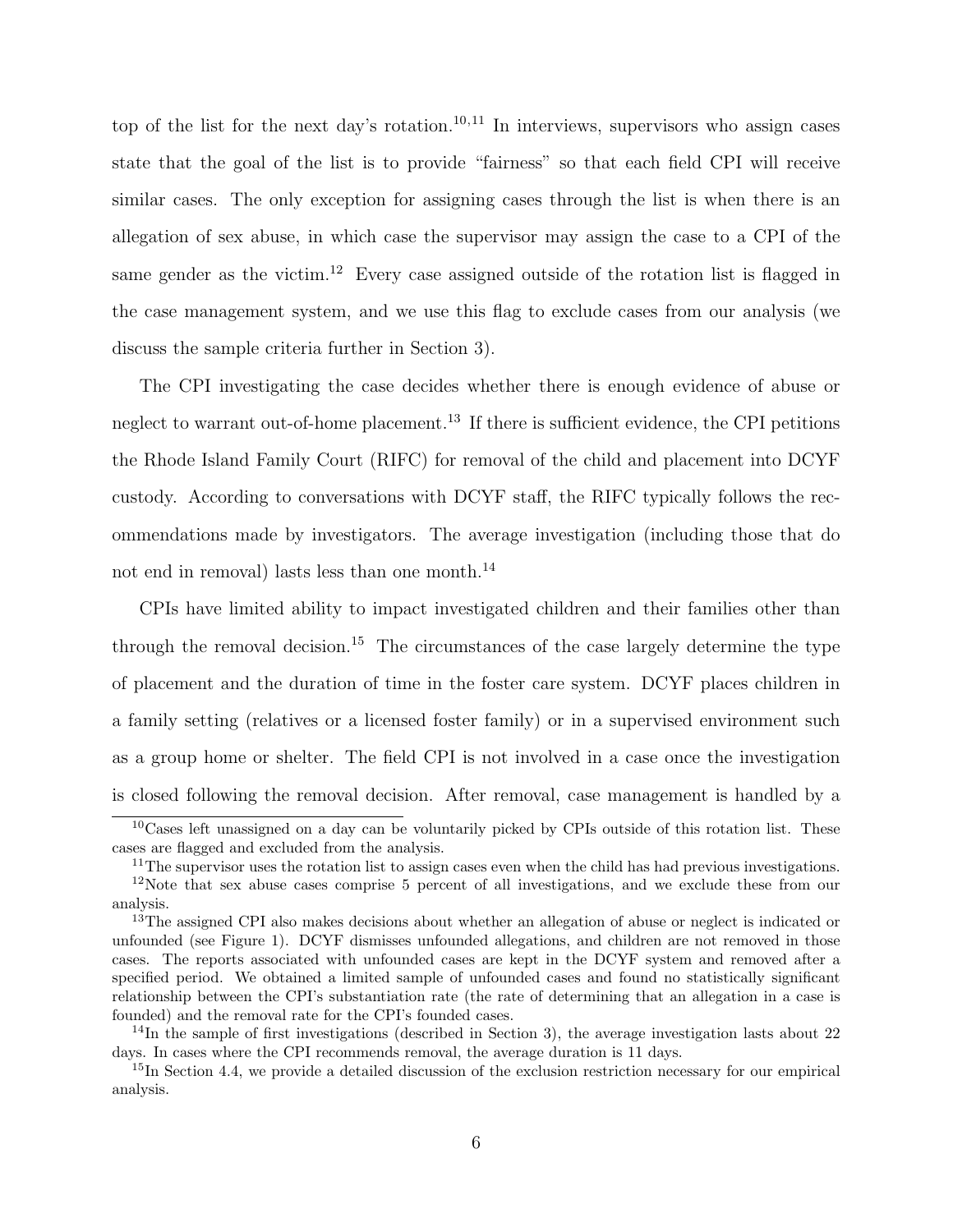social worker.

When a child is in DCYF custody, parents can work with case workers to arrange visits, although the frequency of visitation varies depending on case-specific factors. DCYF releases children from custody due to reunification with parents, adoption, or aging out of the child welfare system by reaching the legal adult age. Reunification with parents occurs only after a parent has completed conditions stipulated by DCYF (e.g., parents may be required to follow a visitation plan or complete mental health counseling with a DCYF service provider). DCYF case management (intake) workers monitor whether a parent complies with conditions for reunification.

## 3 Data

<span id="page-8-0"></span>We use data from anonymized administrative records housed in a secure enclave. All personally identifiable information has been removed from the data and replaced with anonymous identifiers. These identifiers allow researchers with approved access to join records associated with an individual across a range of social programs and government services [\(Hastings,](#page-37-10) [2019;](#page-37-10) [Hastings et al.,](#page-37-11) [2019\)](#page-37-11). This section describes the samples and key measures that we construct. Appendix [B](#page-69-0) provides further details and statistics on the process for joining records.

### 3.1 Sample of Children Investigated at Young Ages

There are 32,845 DCYF investigations that occurred between January 1, 2000, and December 31, 2015.[16](#page-8-1) From these data, we create a sample of investigated children (with substantiated founded reports of abuse or neglect) based on three main restrictions. First, we exclude sex abuse investigations and investigations where the Investigative Unit supervisor assigned the case without using the rotation list  $(N = 7, 533)$ . Second, we drop investigations that occur after the first investigation associated with a child (ages 0-18) ( $N = 5,474$ ). Third, we drop investigations assigned to CPIs with outlier removal tendencies and exclude

<span id="page-8-1"></span><sup>&</sup>lt;sup>16</sup>See Appendix [B](#page-69-0) for further details on the process for data cleaning and sample construction.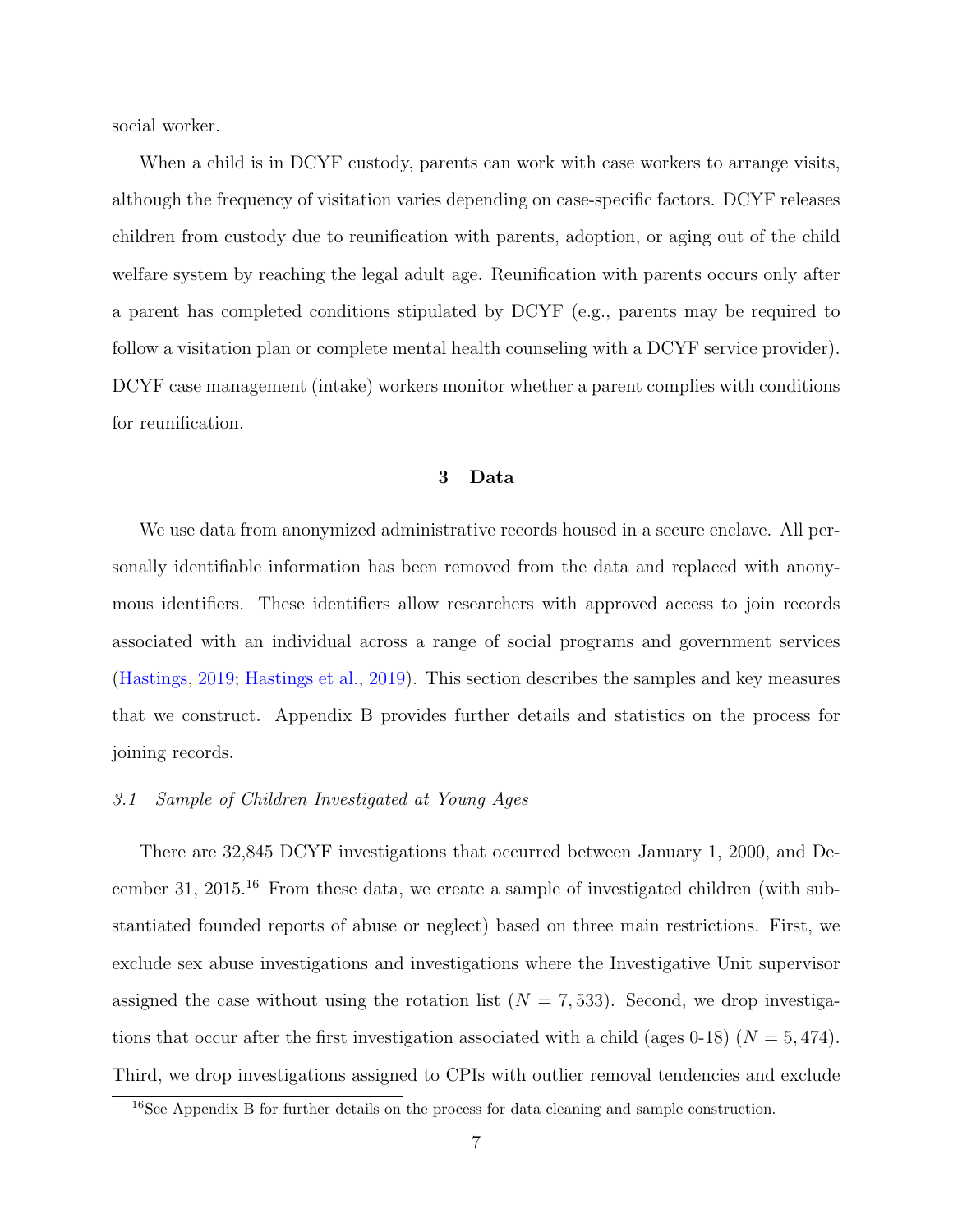investigations assigned to CPIs who received less than 10 cases  $(N = 508).^{17}$  $(N = 508).^{17}$  $(N = 508).^{17}$  This leaves us with 19,330 investigations. Of these investigations, 13,834 involve children *under* the age of six, referred to as "young" children from here forward.<sup>[18](#page-9-1)</sup> In this young child investigations sample, there are 6,449 girls and 7,385 boys.

## 3.2 School-Age Academic Outcomes

We join the sample of investigated young children to records from the Rhode Island Department of Education (RIDE), which are available for the academic years 2003-2016. The RIDE data include records for public school enrollment, identifiers for the school and grade enrolled, receipt of special education services as indicated by receipt of a written Individualized Education Program (IEP), and school attendance. Standardized test scores in reading and math are available in a subset of academic years (2005-2016).

Standardized test scores for exams taken during grades 3-8 are the main post-investigation outcome that we study. We construct a panel at the academic year level. Investigated children who were born before 1995 or after 2008 will not have observations in the panel because they are either too old or young to be enrolled in the testing grades (3-8) during the period 2005-2016. We focus on the average of the scores in math and reading (standardized by grade and academic year). There are 2,721 girls and 3,148 boys that have test scores for both exams in at least one year of the panel. Note that in a given academic year, there are no data for children who enrolled in a private school, although we do have test scores for children enrolled in charter schools.

We study additional post-investigation school outcomes such as grade repetition, participation in special education, and average attendance. We use enrollment records from RIDE to measure whether a child repeats a grade during grades 3-8 (which correspond to the grades that we study test score outcomes). This grade repetition outcome is only defined

<span id="page-9-0"></span><sup>&</sup>lt;sup>17</sup>We define outliers as values of CPI removal tendency that fall below the first and above the ninety-ninth percentiles.

<span id="page-9-1"></span><sup>&</sup>lt;sup>18</sup>In Section [5.5,](#page-23-0) we provide results using alternative age ranges to define a sample of young children. In Section [7,](#page-30-0) we also report results studying children who were aged 6 to 18 at the time of an investigation.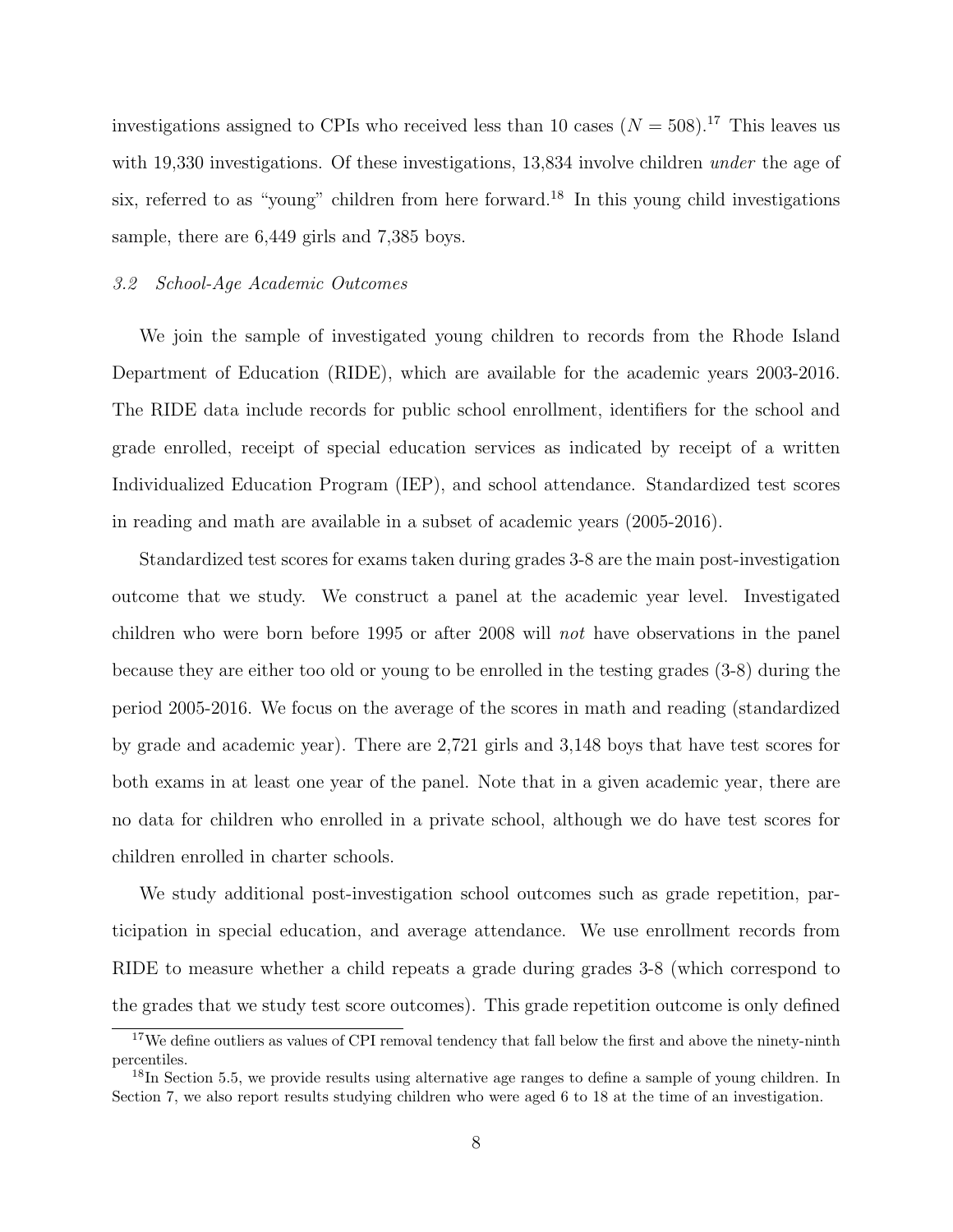when individuals are enrolled in two consecutive years. There are 2,778 young girls and 3,225 young boys for whom we can measure grade repetition. For special education participation, we measure whether a child ever has a written IEP during grades  $3\text{-}8^{19}$  $3\text{-}8^{19}$  $3\text{-}8^{19}$ . A child who has an IEP has at least one of the thirteen disability categories as defined by the Individuals with Disabilities Education Act (IDEA).<sup>[20](#page-10-1)</sup> The determination of an IEP can start as early as pre-school, when the child is three to four years old. Over half of students with an IEP in Rhode Island are identified with special needs prior to entering first grade.<sup>[21](#page-10-2)</sup> For absences, we measure the number of absences within a school year and compute the mean across grades 3-8. For consistency, we examine IEP status and absences only for children who have the retention outcome defined.

Finally, RIDE enrollment records allow us to construct two additional types of outcomes. First, we use the end-of-year enrollment files from RIDE to measure whether a child is enrolled during ages 8-13. This age range corresponds to the grades that we use to analyze achievement and other schooling outcomes. We construct this measure for the investigated children with a resulting sample of 4,101 young girls and 4,750 young boys. Second, we study school mobility and characteristics of schools attended. For school mobility, we construct a measure of switching public schools. For characteristics, we construct school-level measures of test score value-added, mean test scores, the fraction of enrolled students who are minorities, and the fraction of students who receive a free or reduced-price lunch (FRL). Value-added for each school is estimated using all years available for the school and excluding the students in our DCYF investigation sample. We regress average standardized test scores (the average

<span id="page-10-0"></span><sup>19</sup>Not all children will have a complete set of years for which we can measure IEP enrollment. For example, if a child transfers (permanently) from public to private school in fifth grade, we would only observe IEP enrollment from third to fourth grade. We retain these children in our analysis and compute IEP participation for the grades available. Similarly, children born before 1995 or after 2008 can only be observed in a partial set of academic years due to the limited coverage of the RIDE data (from 2003-2016).

<span id="page-10-1"></span><sup>&</sup>lt;sup>20</sup>The categories are: autism, deaf-blindness, deafness, developmental delay, emotional disturbance, hearing impairment, intellectual disability, learning disability, orthopedic impairment, speech or language impairment, traumatic brain injury, visual impairment including blindness, and other health impairment (Individuals with Disabilities Education Act, 2004).

<span id="page-10-2"></span><sup>&</sup>lt;sup>21</sup>About 28 percent of children receive their IEP for the first time in kindergarten. An additional 25 percent of children receive an IEP before starting kindergarten and enroll in an Early Childhood Special Education program for young children with development delays and disabilities, as mandated by IDEA.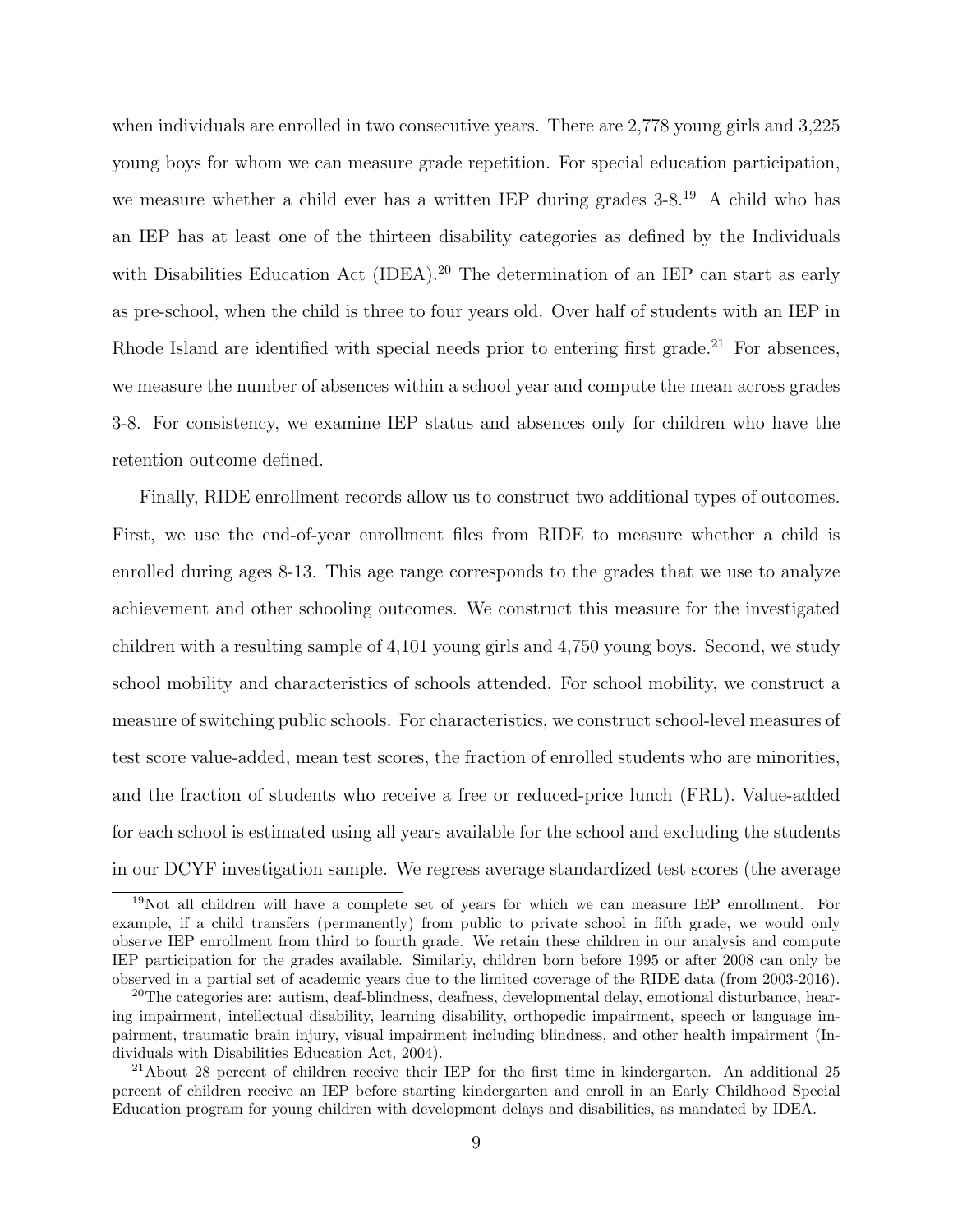of math and reading scores) on lagged test scores (including their square and cube), as well as indicators for a student's race, gender, special education status, English learner status, and free or reduced price lunch status. We use the mean residuals within a school as a single measure of value-added.<sup>[22](#page-11-0),[23](#page-11-1)</sup> The fraction of minority and fraction of FRL students at a school are calculated in each year. We join these school characteristics to a child-level panel (covering grades 3-8) to measure the impact of removal on the characteristics of the schools attended post-investigation. There are approximately 2,800 young girls and 3,300 young boys for whom we can measure mobility and school characteristic outcomes.<sup>[24](#page-11-2)</sup>

#### 3.3 Parent Perpetrators and Crime Outcomes

We also study impacts of removal on outcomes of parents of investigated children. We obtain information on parents from DCYF records on perpetrators associated with an investigation.[25](#page-11-3) For young children in our sample, 95 percent of children have at least one parent listed as a perpetrator. We use this information to create a sample of parent perpetrators. We join this sample to criminal charge and incarceration records (1995-2017) from the Rhode Island Department of Corrections (RIDOC). The unit of analysis is a parent perpetrator, and the outcome is whether a parent perpetrator is charged or incarcerated at any point in the two or four years following the conclusion of an investigation. Because the criminal justice data source ends in 2017, these measures will be partially censored depending on the end date of the associated investigation.[26](#page-11-4)

<span id="page-11-1"></span><span id="page-11-0"></span> $22$ Our approach follows prior studies such as [Kane et al.](#page-39-8) [\(2008\)](#page-39-8) and [Chetty et al.](#page-36-9) [\(2014\)](#page-36-9).

<sup>&</sup>lt;sup>23</sup>See Appendix [3](#page-8-0) for details on the estimation of school value-added and how we join this measure to the student-level data.

<span id="page-11-2"></span><sup>&</sup>lt;sup>24</sup>Sample sizes slightly vary across these outcomes due to missing data. See Appendix [B](#page-69-0) for further details.

<span id="page-11-3"></span><sup>&</sup>lt;sup>25</sup>The DCYF investigation records have information on household characteristics, but there is no information on parent identity aside from the information contained in perpetrator records.

<span id="page-11-4"></span><sup>&</sup>lt;sup>26</sup>There are 6,252 parent perpetrators associated with young girls and 7,141 parent perpetrators associated with young boys.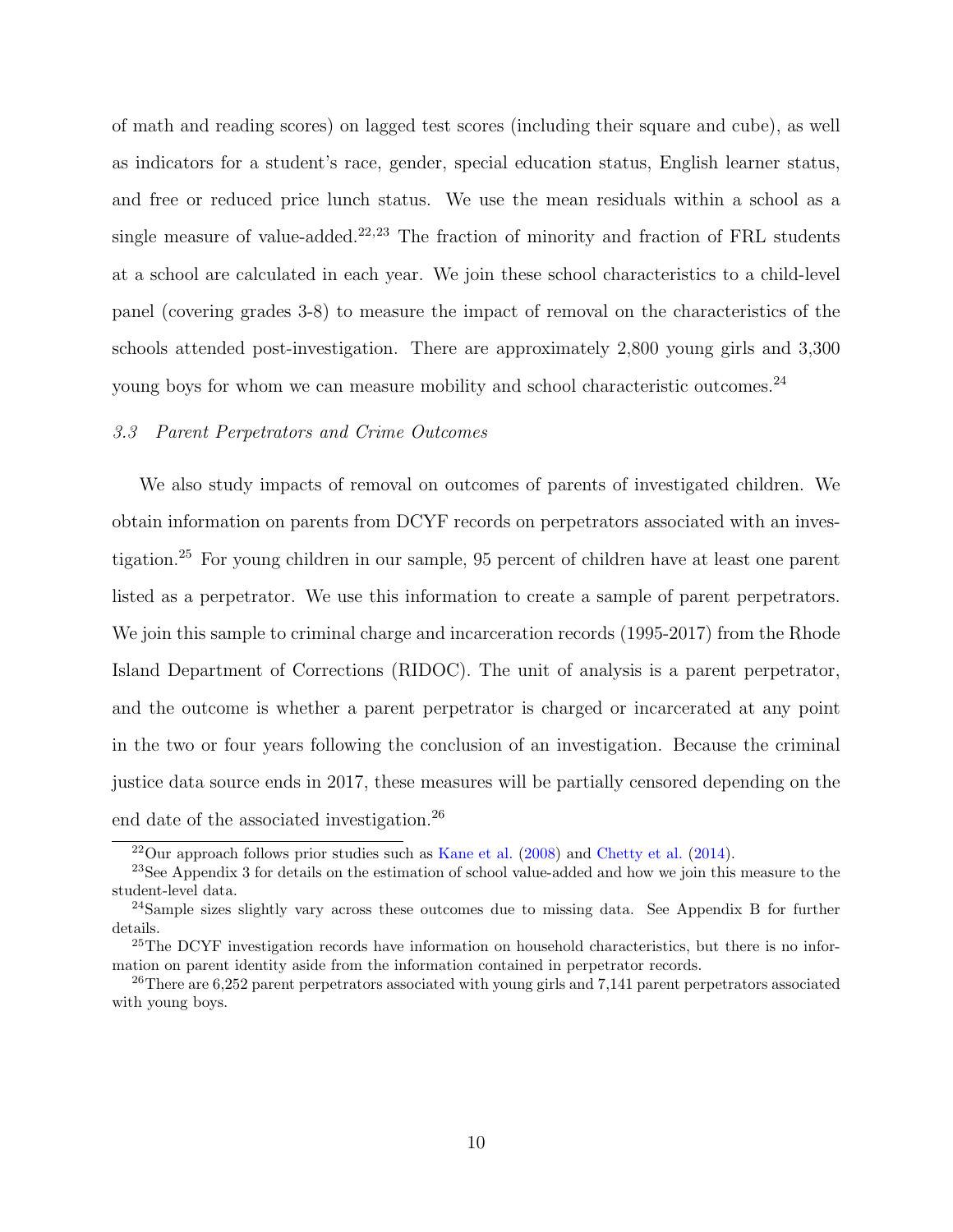## 3.4 Descriptive Statistics

Table [1](#page-41-0) presents summary statistics for the sample of investigated young children in Rhode Island. Column 1 shows that 58 percent and 16 percent of investigated children are white and Hispanic, respectively.<sup>[27](#page-12-0)</sup> Race in the sample differs notably from Doyle  $(2007;$ [2008\)](#page-37-3), which studied the impact of removal for a sample from Illinois where 76 percent of investigated children were African American. This contrast partly reflects differences in the demographics. That is, the African American shares of children in Rhode Island and Illinois are 9 and 15.8 percent, respectively [\(U.S. Census,](#page-39-9) [2018\)](#page-39-9). In terms of family background, only 21 percent of the investigated children in Rhode Island are from married households.

The DCYF data report all allegations associated with an investigation. An allegation of neglect occurs in about 80 percent of investigations. Allegations of physical abuse or physical neglect (i.e., neglect that results in a physical injury) occur much less frequently in about 14 and 7 percent of investigations, respectively. These statistics are broadly in line with national statistics, where allegations of neglect and physical abuse occur in 75 and 18 percent of investigations, respectively [\(U.S. Department of Health and Human Services,](#page-39-0) [2016\)](#page-39-0).

We also observe the reporter associated with child abuse investigations. For 82 percent of children, the reporter in the case was a professional such as a teacher, physician, social worker, or police officer. The remaining fraction of reports are provided by family, friends, or other individuals such as neighbors or anonymous reporters.

Column 1 shows that removal from home occurs in 20 percent of the sample of first investigations. This is lower than the removal rate observed in Doyle [\(2007;](#page-37-2) [2008\)](#page-37-3), which studied older children from Illinois when the state's placement rate (27 percent) was one of the nation's highest in the 1990s. Columns 2 and 3 provide separate summary statistics for children subject to investigations that do not and do result in home removal, respectively.

<span id="page-12-0"></span> $27$ Nationally, 45 percent of child abuse victims were white, and 22 percent were Hispanic [\(U.S. Department](#page-39-0) [of Health and Human Services,](#page-39-0) [2016\)](#page-39-0).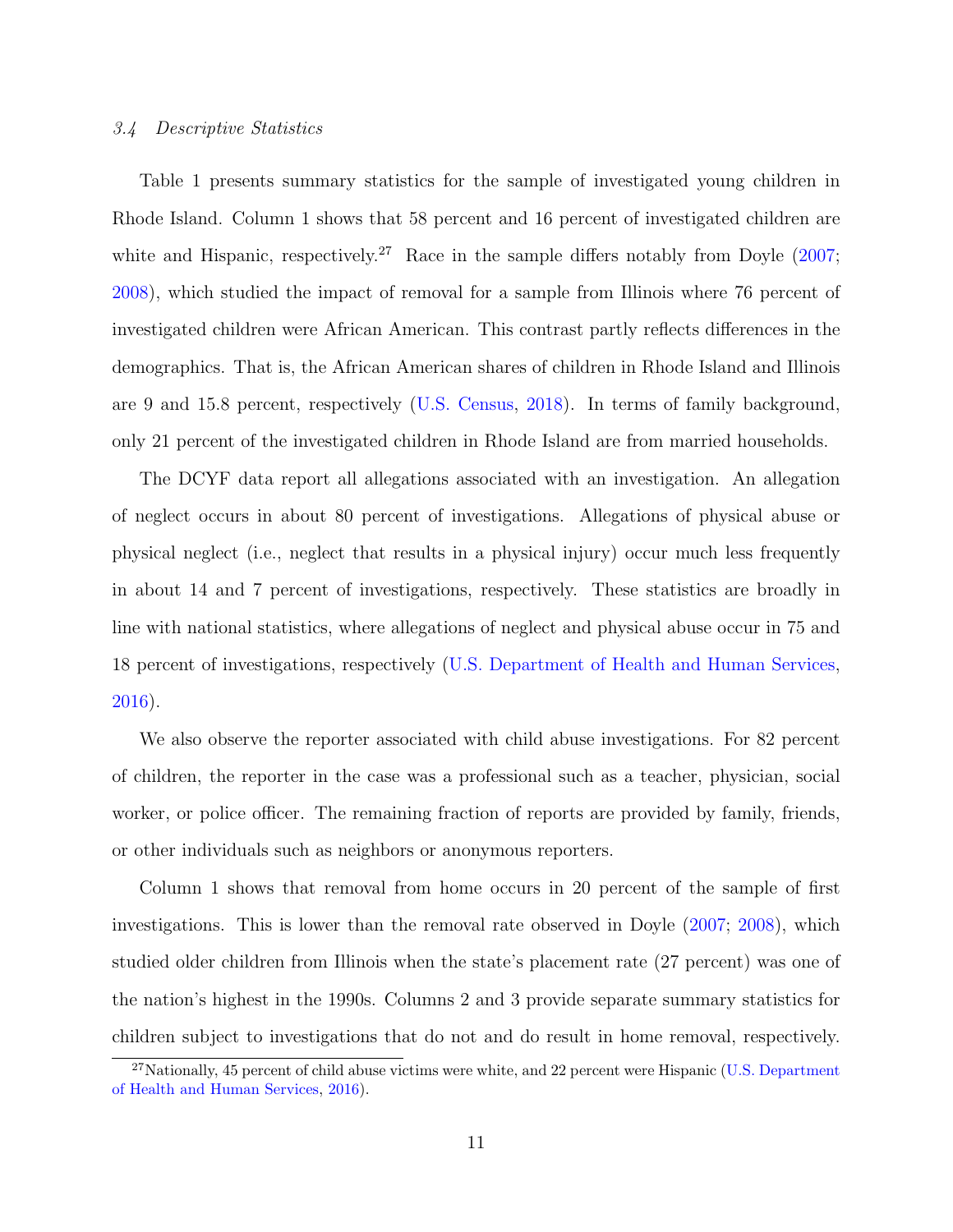Column 4 reports the p-values from tests of differences in means for each summary statistic. Investigations that do not end in removal have significantly different child and case characteristics from investigations where removal does occur. Children who are not removed are slightly older than those who are removed (1.9 years old versus 1.1), live in households with 7 percentage point higher marriage rates ( $p$ -value  $< 0.01$ ), and are about 4 percentage points (*p*-value  $\lt$  0.01) less likely to be African-American. The final row of Table [1](#page-41-0) shows that Rhode Island children who are removed spend roughly 450 days in foster care, which is less than the average four-year stay in Doyle's [\(2007;](#page-37-2) [2008\)](#page-37-3) study of Illinois.

## 4 Empirical Strategy

<span id="page-13-2"></span>Consider the following regression model of the relationship between child outcomes and removal:

<span id="page-13-1"></span>
$$
Y_i = \beta_0 + \beta_1 R_i + \beta_2 X_i + \epsilon_i,\tag{1}
$$

where  $Y_i$  is a post-investigation outcome for child i,  $R_i$  is an indicator for whether the child was removed during the first investigation,  $X_i$  is a vector of child and case characteristics (including fixed effects for the investigation year), and  $\epsilon_i$  is an error term.<sup>[28](#page-13-0)</sup> Standard OLS estimates of Equation 1 will be biased if home removal  $(R<sub>i</sub>)$  is correlated with unobserved determinants of child outcomes  $(\epsilon_i)$ . The descriptive statistics in Table [1,](#page-41-0) as well as prior research, suggest that observed and unobserved family and home conditions affect both the likelihood of removal and child outcomes [\(Berger et al.,](#page-35-6) [2009,](#page-35-6) [2014;](#page-35-7) [Wildeman and Waldfogel,](#page-39-10) [2014\)](#page-39-10).

To address the endogeneity concern in Equation [1,](#page-13-1) we rely on an instrumental variable  $(IV)$  strategy that is based on a measure of the removal tendency of the investigator j who handles case c associated with child i. We denote the removal tendency as  $Z_{ijc}$ , and the

<span id="page-13-0"></span><sup>&</sup>lt;sup>28</sup>Specifically,  $X_i$  contains the child and case characteristics listed in Table 1 and investigation year fixed effects.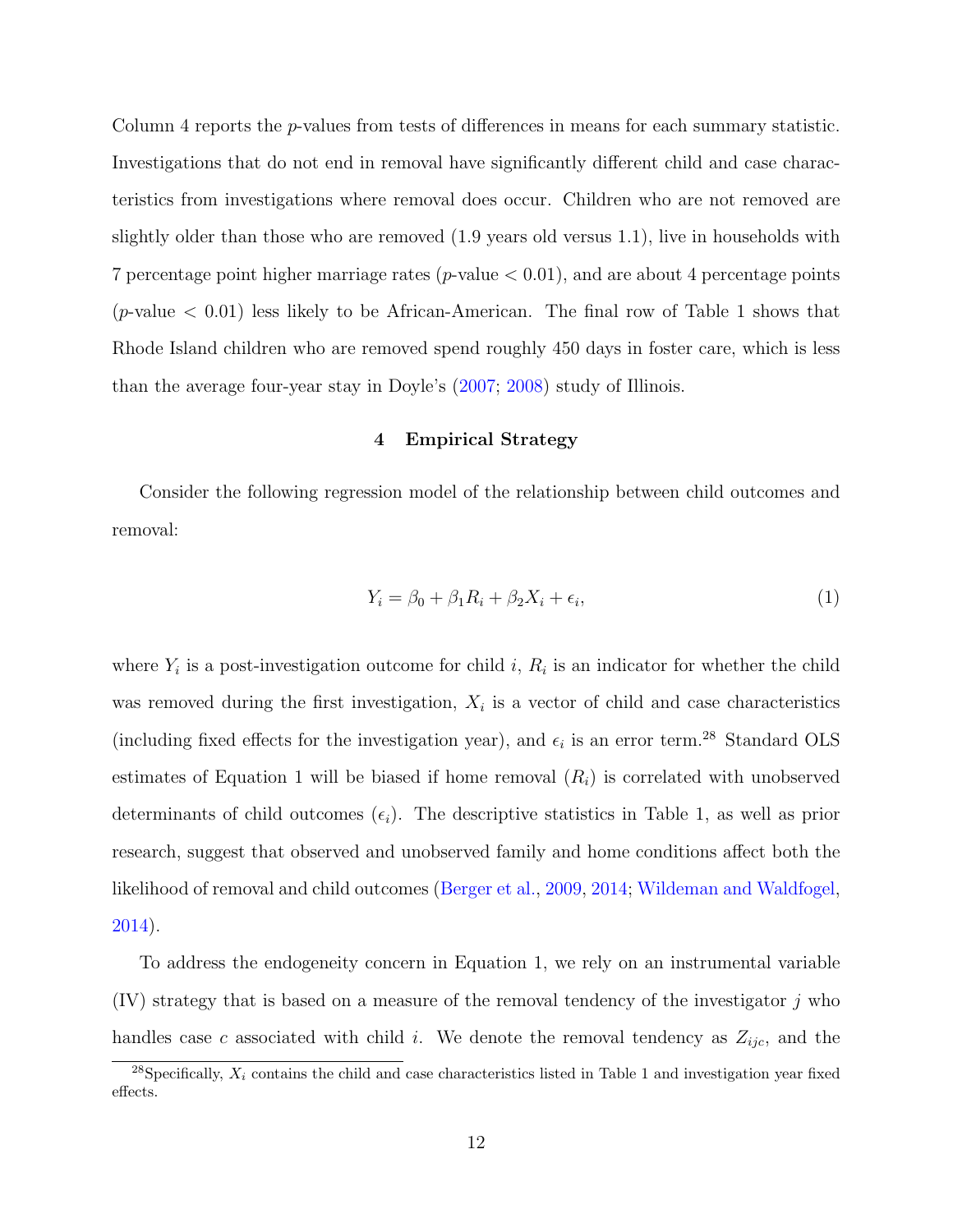first-stage equation is:

<span id="page-14-3"></span>
$$
R_i = \alpha_0 + \alpha_1 Z_{ijc} + \alpha_2 X_i + \nu_i,\tag{2}
$$

where  $Z_{ijc}$  is a leave-out removal tendency measure that is similar to measures calculated in the literature using judge decision tendencies as instruments for individual case decisions [\(Kling,](#page-39-1) [2006;](#page-39-1) [Doyle,](#page-37-2) [2007,](#page-37-2) [2008,](#page-37-3) [2013;](#page-37-12) [Dahl et al.,](#page-36-10) [2014;](#page-36-10) [Aizer and Doyle,](#page-34-2) [2015;](#page-34-2) [Bhuller et al.,](#page-35-0) [2016;](#page-35-0) [Mueller-Smith,](#page-39-3) [2015;](#page-39-3) [Eren and Mocan,](#page-37-5) [2017;](#page-37-5) [Sampat and Williams,](#page-39-2) [2015;](#page-39-2) [Dobbie,](#page-37-6) Grönqvist, Niknami, Palme and Priks, [2018;](#page-36-3) [Dobbie, Goldin and Yang,](#page-36-3) 2018; [Bhuller et al.,](#page-35-1) [2018\)](#page-35-1). In our context, we construct this measure to account for the fact that 30 percent of the cases in the DCYF sample include siblings.<sup>[29](#page-14-0)</sup> We exclude the focal child and siblings on case c by defining the leave-out removal tendency for each case as:

<span id="page-14-2"></span>
$$
Z_{ijc} = \frac{1}{N_j - n_c} \left( \sum_{k \neq c}^{N_c} R'_k \right),\tag{3}
$$

where  $N_j$  is the total number of children assigned to the investigator j,  $n_c$  is the number of children on case c, and  $N_c$  is the number of cases for the investigator. We define k to index the cases handled by investigator j, and  $R'_p$  $\kappa_k$  is the number of children removed on case k. The leave out measure is an average that excludes children on the same case. We calculate the measure of removal tendency using all cases for investigator  $j$  within an eight-year window.[30](#page-14-1) When we estimate Equation [1](#page-13-1) using this leave-out measure, we report two-way clustered standard errors at the investigator (CPI) and case (i.e., family) level.

If there are heterogeneous impacts of removal, we must make two assumptions to interpret IV estimates of the parameter  $\beta_1$  from Equation [1](#page-13-1) as a local average treatment effect (LATE)

<span id="page-14-1"></span><span id="page-14-0"></span><sup>29</sup>See Appendix Section [B.5](#page-80-0) for further details on siblings.

<sup>&</sup>lt;sup>30</sup>Ideally, we would calculate the leave-out instrument within each year to allow CPI tendency to evolve over time. In practice, we find that a version of our leave-out instrument defined at the yearly level has a relatively weak first stage. Instead, we allow CPI removal tendency to vary by calculating the measure separately for the 2000-2007 and 2008-2015 periods, respectively. As discussed in Section [5.5,](#page-23-0) our analysis is robust to using alternative definitions for defining the leave-out measure of CPI removal tendency.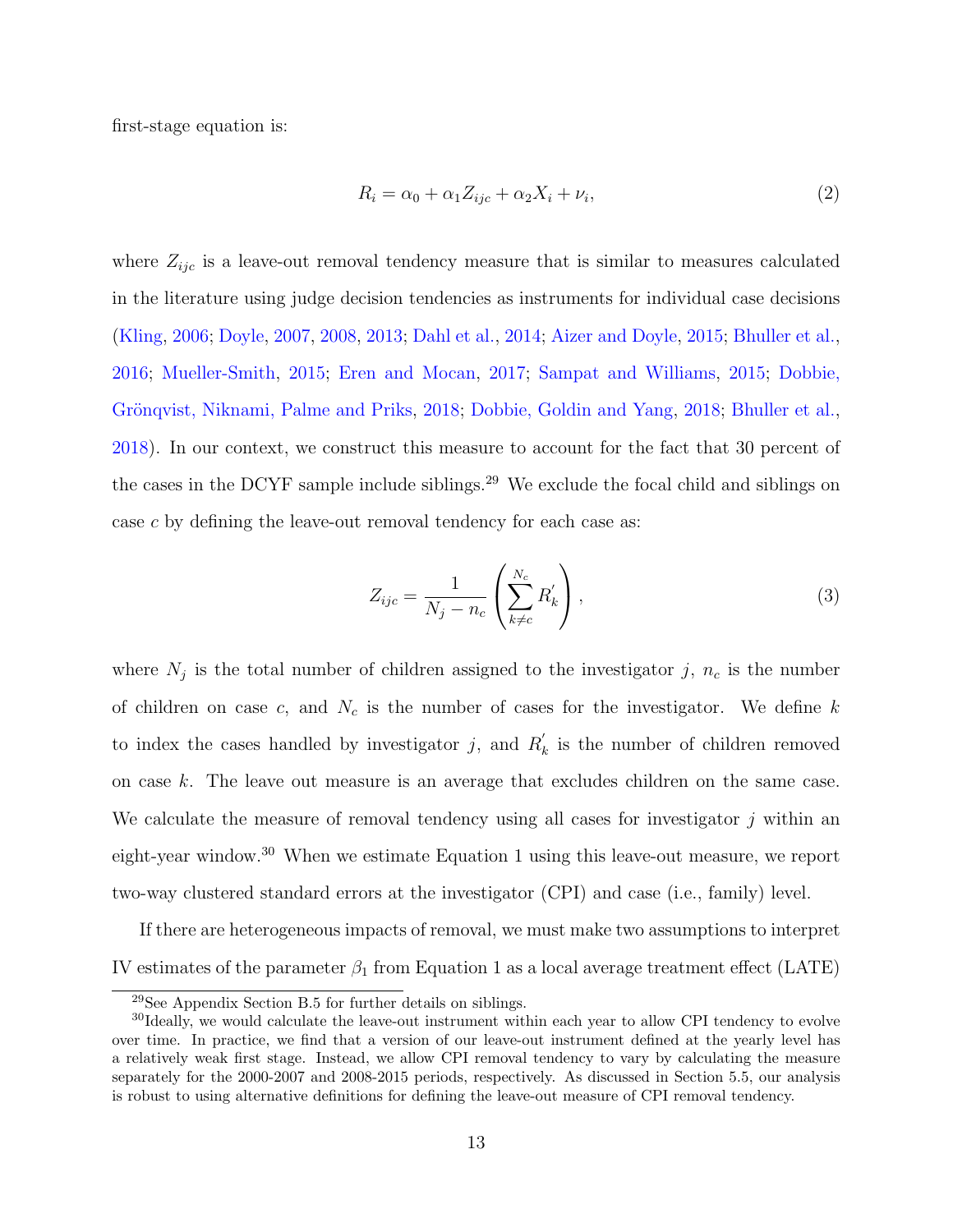of removal for marginal investigations [\(Imbens and Angrist,](#page-38-8) [1994\)](#page-38-8). First, the measure of CPI removal tendency defined in Equation [3](#page-14-2) must affect child outcomes only by changing the probability of removal. In Sections [4.3](#page-16-0) and [4.4,](#page-17-0) we provide evidence that suggests this assumption is plausible in our setting by examining random assignment of investigators and analyzing whether CPI removal tendency is correlated with other post-removal decisions such as the type of placement or whether police were notified during an investigation.

Second, we assume that there is a monotonic impact of CPI assignment on removal across children. A violation of this assumption may occur if CPI removal tendencies vary with case characteristics. For example, a given CPI may be relatively strict when it comes to removing African American children, but lenient when it comes to removing all other children. If there is a non-monotone impact of removal tendency, the IV estimate would not identify a well-defined LATE.<sup>[31](#page-15-0)</sup> As a test of monotonicity, Section [4.5](#page-18-0) follows prior work and shows that the first-stage coefficient for the tendency measure defined in Equation [3](#page-14-2) is positive in various subsamples [\(Bhuller et al.,](#page-35-0) [2016;](#page-35-0) [Dobbie, Goldin and Yang,](#page-36-3) [2018\)](#page-36-3).<sup>[32](#page-15-1)</sup>

To further address concerns regarding monotonicity, we carry out robustness tests in Section [5.5,](#page-23-0) which allow the CPI tendency and its impact on removal to vary with observed case characteristics. We do this by creating a set of potential instruments based on leaveout measures of removal tendency calculated for different categorizations of child and case characteristics (i.e., gender, minority status, marital status, reporter type, allegation type, and investigation level). This creates a set of potential instruments. Following [Belloni et al.](#page-34-8) [\(2012,](#page-34-8) [2014\)](#page-35-2), we use the machine-learning (ML) algorithm, Least Absolute Shrinkage and Selection Operator (LASSO), to select the instruments with greatest predictive power for

<span id="page-15-0"></span><sup>&</sup>lt;sup>31</sup>Under non-monotonicity, the IV estimate would be a weighted average of marginal treatment effects where the weights do not sum to one [\(Angrist et al.,](#page-34-9) [1996;](#page-34-9) [Heckman and Vytlacil,](#page-38-9) [2005\)](#page-38-9).

<span id="page-15-1"></span> $32$ In an additional monotonicity test, Section [4.5](#page-18-0) also shows that the first-stage coefficient for a reversesample tendency measure is positive in various subgroups. The reverse sample tendency is calculated by dividing the sample into subgroups (e.g., by race) and constructing instruments using the complement for each subgroup. For example, we recalculate the removal tendency for white children using all observations outside this subgroup (all non-white children).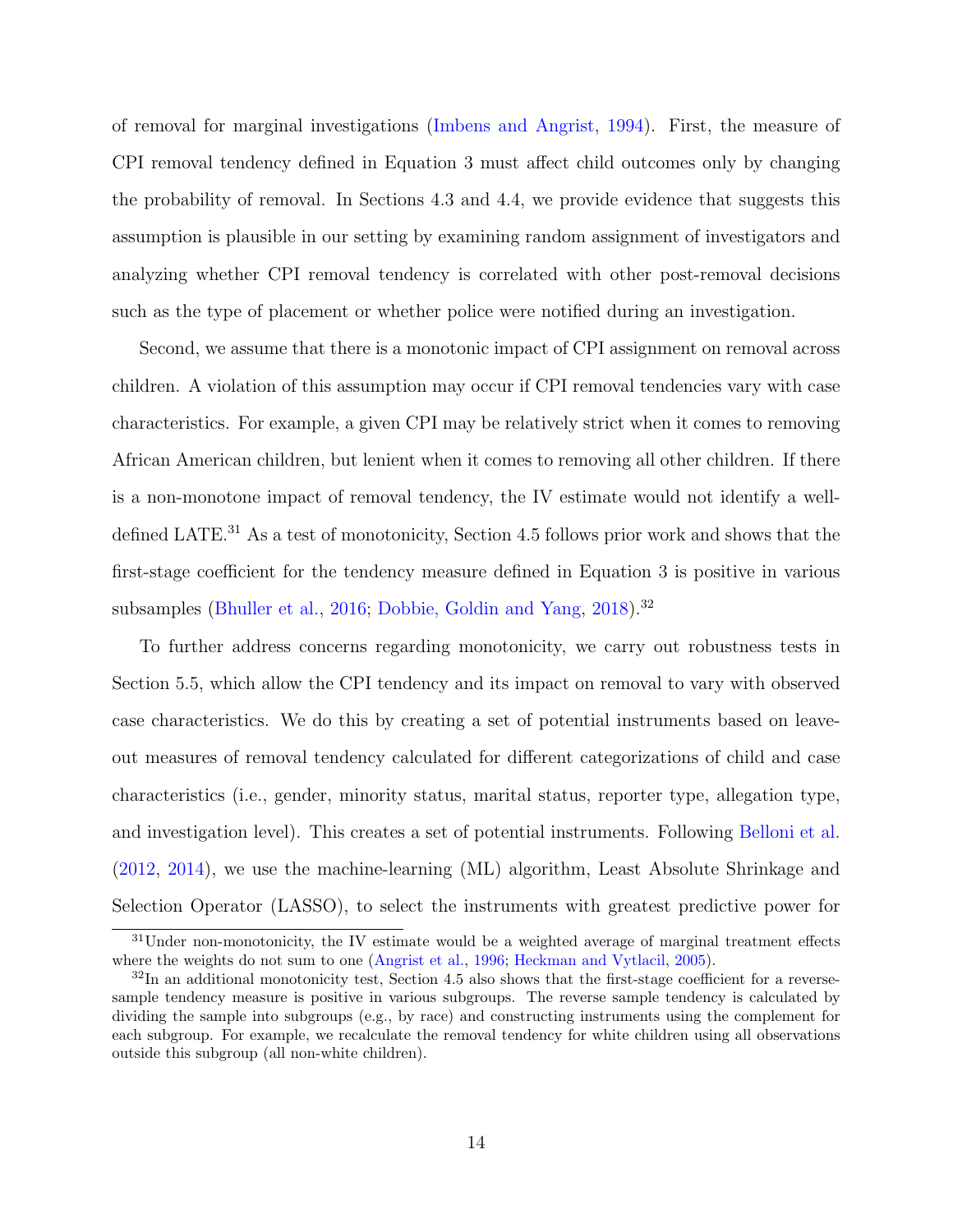removal in the first stage equation.[33](#page-16-1),[34](#page-16-2)

## 4.1 Variation in Child Protective Investigator (CPI) Removal Tendency

Figure [2](#page-50-0) plots the distribution of the leave-out CPI removal tendency from Equation [3](#page-14-2) in our sample of investigations of young children. We observe 102 CPIs during 2000-2015. The average number of children seen by CPIs across all years is 387. The mean of the removal tendency measure in Figure 2 is 0.178, while the 25th and 75th percentiles of the distribution are 0.138 and 0.217, respectively. The standard deviation is 0.056.[35](#page-16-3) Further statistics and information on the CPIs in our analysis sample are provided in Appendix [B.4.](#page-79-0)

## 4.2 First Stage Impact

Panel A of Table [2](#page-42-0) reports results from Equation [2,](#page-14-3) measuring the impact of our instruments on whether an investigation resulted in removal of the child from the home. Column 1 shows that the leave-out measure of mean CPI removal tendency is highly predictive of removal. The estimate in Column 1 implies that moving from a CPI in the lowest quartile of removal tendency to one in the highest quartile would increase the likelihood of removal by 4.61 percentage points (=  $0.584 \times 0.079$ ), relative to a mean removal rate of 20.23 percentage points.[36](#page-16-4) Columns 2 and 3 show that the effects by subgroups for gender are similar in magnitude. The point estimates suggest that removal tendency has a larger impact for boys, but we cannot reject the hypothesis of equal first stage impacts between girls and boys.

#### <span id="page-16-0"></span>4.3 Instrument Validity: Testing Random Assignment

According to the assignment process described in Section [2,](#page-6-2) investigations in our sample should be quasi-randomly assigned to CPIs. To test this implication, we regress the removal

<span id="page-16-1"></span><sup>&</sup>lt;sup>33</sup>The use of LASSO for regularization is necessary since there are several potential case characteristics by which CPI tendencies may vary. An unrestricted model would likely result in too many instruments and potentially weak instruments, creating challenges for causal inference [\(Bound et al.,](#page-35-8) [1995\)](#page-35-8).

<span id="page-16-3"></span><span id="page-16-2"></span><sup>34</sup>Further details on our ML approach are provided in Appendix [D.](#page-83-0)

 ${}^{35}$ In [Doyle](#page-37-2) [\(2007\)](#page-37-2), the standard deviation is 9 percent in the delinquency sample, 10 percent in the teen motherhood sample, and 7 percent in the labor market outcomes sample.

<span id="page-16-4"></span> $36Doyle$  [\(2007;](#page-37-2) [2008\)](#page-37-3) discusses the possibility that the coefficient on the impact of CPI removal tendency may be less than one due to measurement error.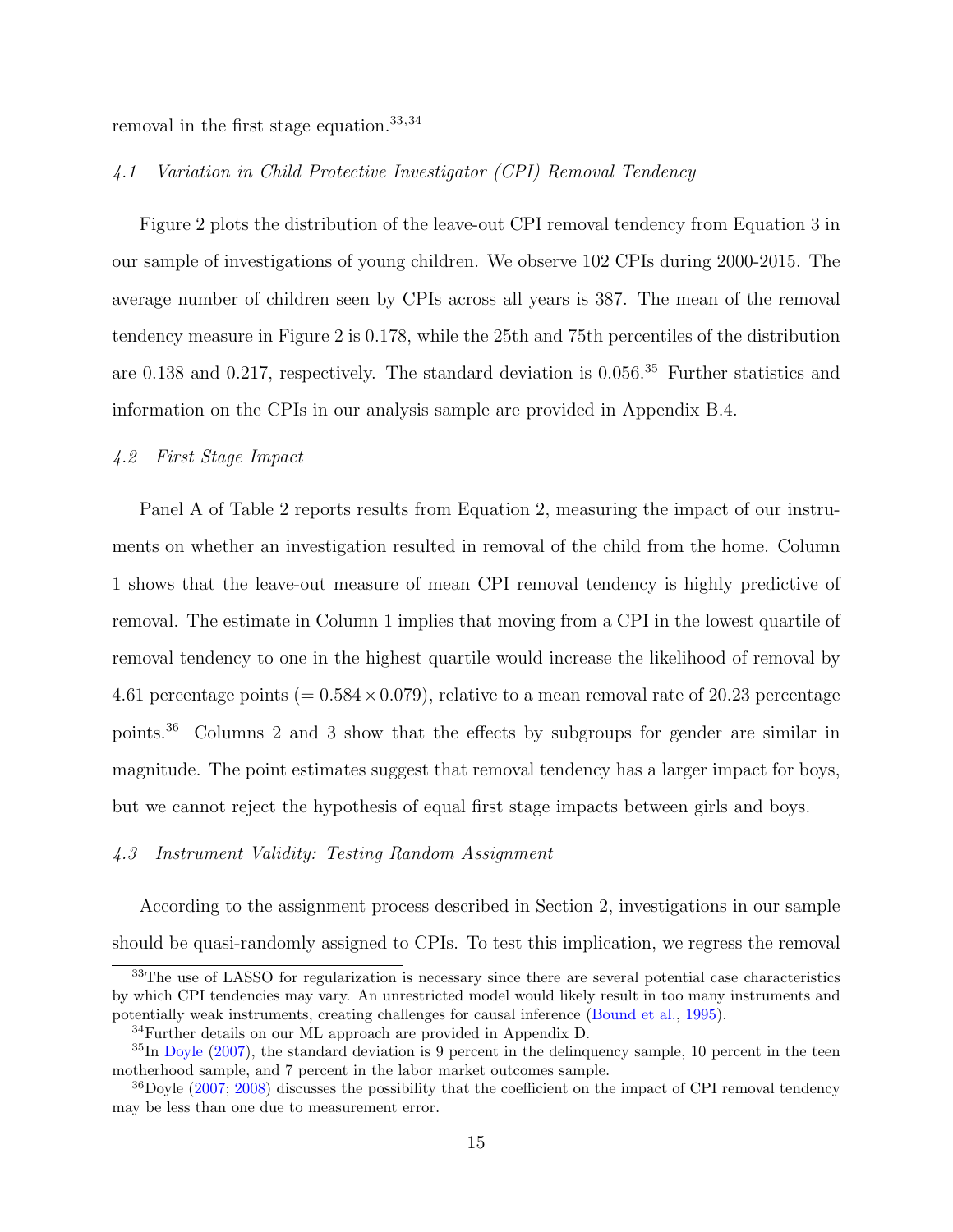tendency measure on baseline child and investigation characteristics. Panel B of Table [2](#page-42-0) reports results from a test for joint significance of baseline characteristics in determining investigator removal tendency. We report this for all investigations and subgroups based on gender and age of children at the time of an investigation. Baseline characteristics include the child demographics and case characteristics listed in Table [1.](#page-41-0) We consistently fail to reject the null hypothesis that the coefficients for investigation characteristics are jointly zero. For example, Column 1 shows that the chi-squared test statistic is  $16.50$  with a *p*-value of 0.284 in the sample of all investigations. Appendix Table [A1](#page-41-0) reports all point estimates associated with the regression we used to conduct tests of joint significance.

## <span id="page-17-0"></span>4.4 Instrument Validity: Exclusion Restriction

The random assignment of cases to investigators is sufficient for a causal interpretation of the reduced form impact of being assigned to a stricter investigator. However, interpreting IV estimates as measuring the impact of removal in Equation [1](#page-13-1) further requires that the removal tendency of an investigator should affect children only through the decision to remove a child from home and not through any other channel. For example, this exclusion restriction would be violated if CPIs also determined the duration of foster care or the type of foster placement. In Appendix Table [A2,](#page-52-0) we test whether CPI removal tendency is correlated with other foster care outcomes for the subgroup of children who have been removed. We also test if there is a correlation between whether police are notified during an investigation. For girls and boys who have been removed, we find there are no statistically significant relationships between removal tendency and the time spent in foster care, the type of placement, or whether police authorities were notified during an investigation. This pattern of results is consistent with the idea that CPIs have limited ability to influence a child's outcomes once a child is placed into DCYF custody (as discussed in Section [2\)](#page-6-2).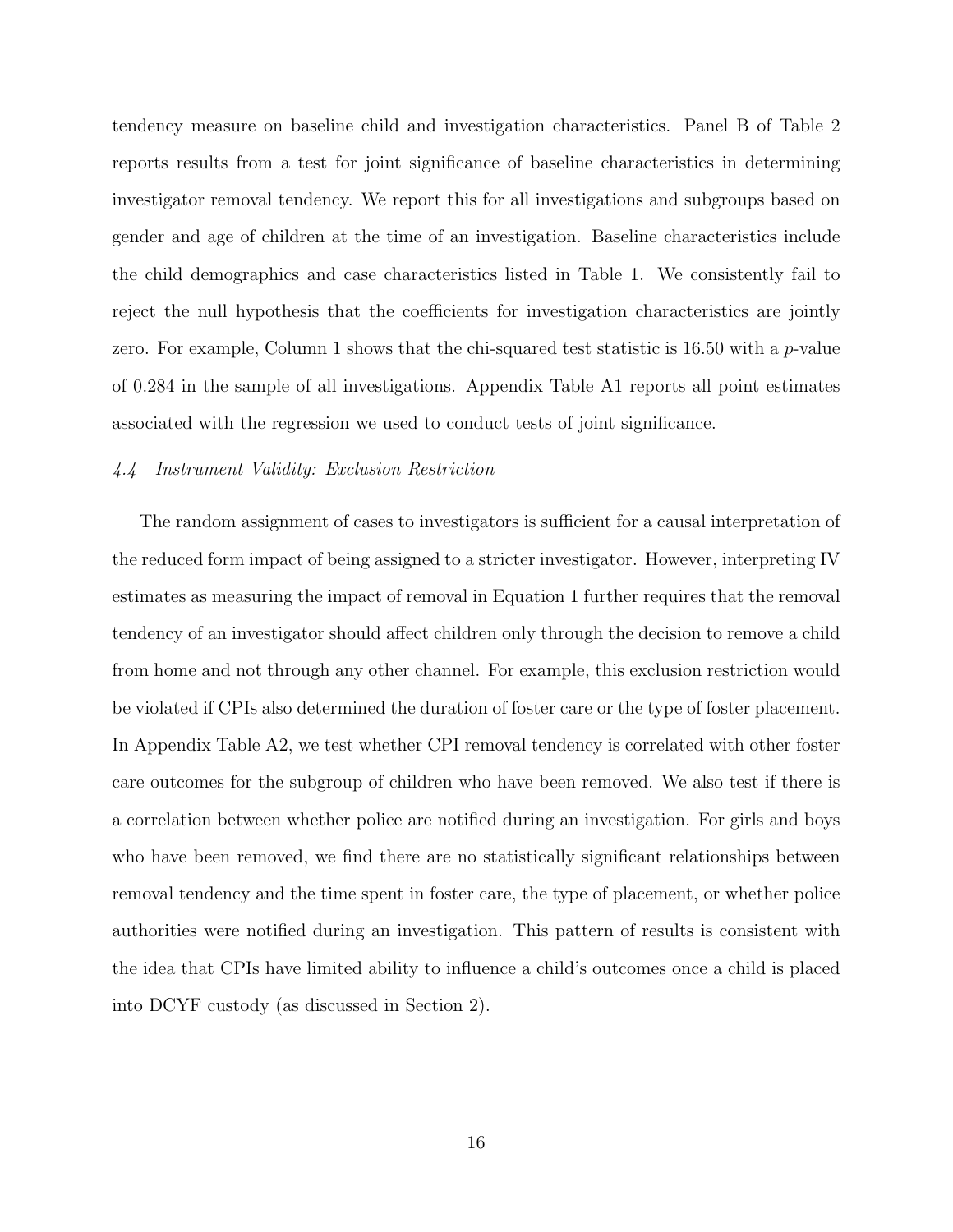## <span id="page-18-0"></span>4.5 Monotonicity

To interpret IV estimates from Equations [1](#page-13-1) as a LATE of removal for marginal investigations, we must assume monotonicity in the impact of the CPI removal tendency on the likelihood of removal across children in our sample. As noted in [Bhuller et al.](#page-35-0) [\(2016\)](#page-35-0) and [Dobbie, Goldin and Yang](#page-36-3) [\(2018\)](#page-36-3), one testable implication of monotonicity is that the first stage estimates should be non-negative for any subgroup of the investigations sample. Columns 2 and 3 in Panel A of Table [2](#page-42-0) provide an initial indication that there is no evidence of a violation of monotonicity across all cases by showing that the first stage is non-negative for the subgroups defined by gender. Appendix Table [A3](#page-53-0) expands on these results by providing additional results for narrower subgroups based on various case characteristics. The first stage impacts of removal tendency are consistently positive.<sup>[37](#page-18-1)</sup> An additional implication of monotonicity is that CPIs should be stricter for a specific type of investigation if they are stricter in other investigation types. To test this assumption, we estimate first stage models where we recalculate the leave-out instrument for each subgroup using all investigations outside of the subgroup. For example, we estimate a first stage model for Hispanic children using using the CPI's removal tendency calculated for all non-Hispanic investigations. Results are presented in Appendix Table [A4](#page-54-0) and are consistently positive and almost always statistically different from zero.

## <span id="page-18-2"></span>4.6 Interpreting the LATE in Our Analysis

Assuming the exclusion restriction and monotonicity assumptions hold, the IV estimates of the parameter  $\beta_1$  from Equation [1](#page-13-1) are a local average treatment effect (LATE) of removal for children who would have received a different removal decision had their case been assigned to a different investigator. To better understand this treatment effect parameter, we examine characteristics of compliers in our sample of first investigations for girls and boys, separately. To conduct this analysis, we calculate these characteristics following the approach from

<span id="page-18-1"></span><sup>&</sup>lt;sup>37</sup>The magnitudes of the first stage estimates for subgroups defined by each case characteristic (shown in the rows of Appendix Table [A3\)](#page-53-0) are generally similar to the impact in the sample of all investigations.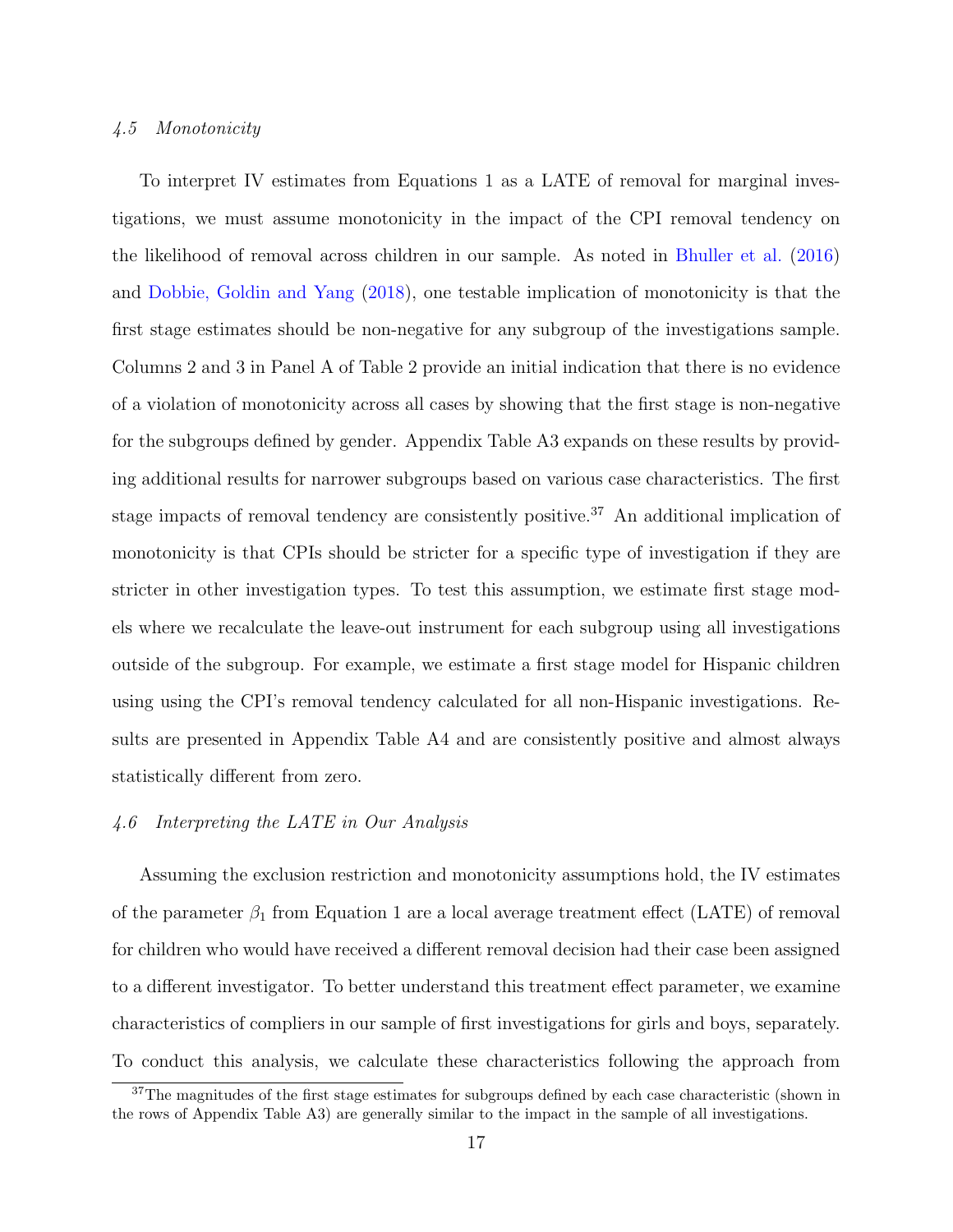[Abadie](#page-34-10) [\(2003\)](#page-34-10), [Dahl et al.](#page-36-10) [\(2014\)](#page-36-10), and [Dobbie, Goldin and Yang](#page-36-3) [\(2018\)](#page-36-3).[38](#page-19-0)

Each row of Appendix Table [A5](#page-55-0) provides information on the overall sample mean for a case characteristic and the complier-specific mean. We provide these statistics separately for girls and boys investigated at young ages. For each gender, we see that compliers are generally similar to the average child in our investigation sample. The main exception is that compliers in the sample of young girls are less likely to be white. Comparing Columns 2 and 4, we also see that complier girls and boys have similar characteristics except in terms of race. For example, complier young girls are 9 percentage points (81 percent) more likely to be black than complier young boys. This difference is statistically significant at the one percent level.

## 5 Main Results

## <span id="page-19-1"></span>5.1 Standardized Test Scores for Young Children

Table [3](#page-43-0) presents estimates of the impact of removal on standardized test scores for young girls (Panel A) and young boys (Panel B). Columns 1 and 2 provide IV estimates for effects on the average of reading and math scores with and without controls for case characteristics. Similarly, Columns 3-6 provide estimates separately for reading and math scores. Robust standard errors that are two-way clustered at the case (family) and investigator level are reported throughout. Note that the sample for test score analysis contains 2,721 and 3,148 children, which differs from the numbers for investigated children in Table [1.](#page-41-0) As noted in Section [3,](#page-8-0) investigated children will not be included in the test score panel if they are not old enough by the final year of the available school records (2016) or they do not attend public school in Rhode Island.

<span id="page-19-0"></span>The results in Panel A show that the marginal removal has a significant and positive im-

<sup>38</sup>Similar to [Dahl et al.](#page-36-10) [\(2014\)](#page-36-10) and [Dobbie, Goldin and Yang](#page-36-3) [\(2018\)](#page-36-3), we define compliers in our setting as children whose removal decision would have been different had their case been assigned to the most lenient versus the strictest investigator. We consider investigators in the top percentile of removal tendency as "strict" and investigators in the bottom percentile of removal tendency as "lenient." See Appendix Section [C](#page-81-0) and the notes to Appendix Table [A5](#page-55-0) for further details on our calculation of complier characteristics.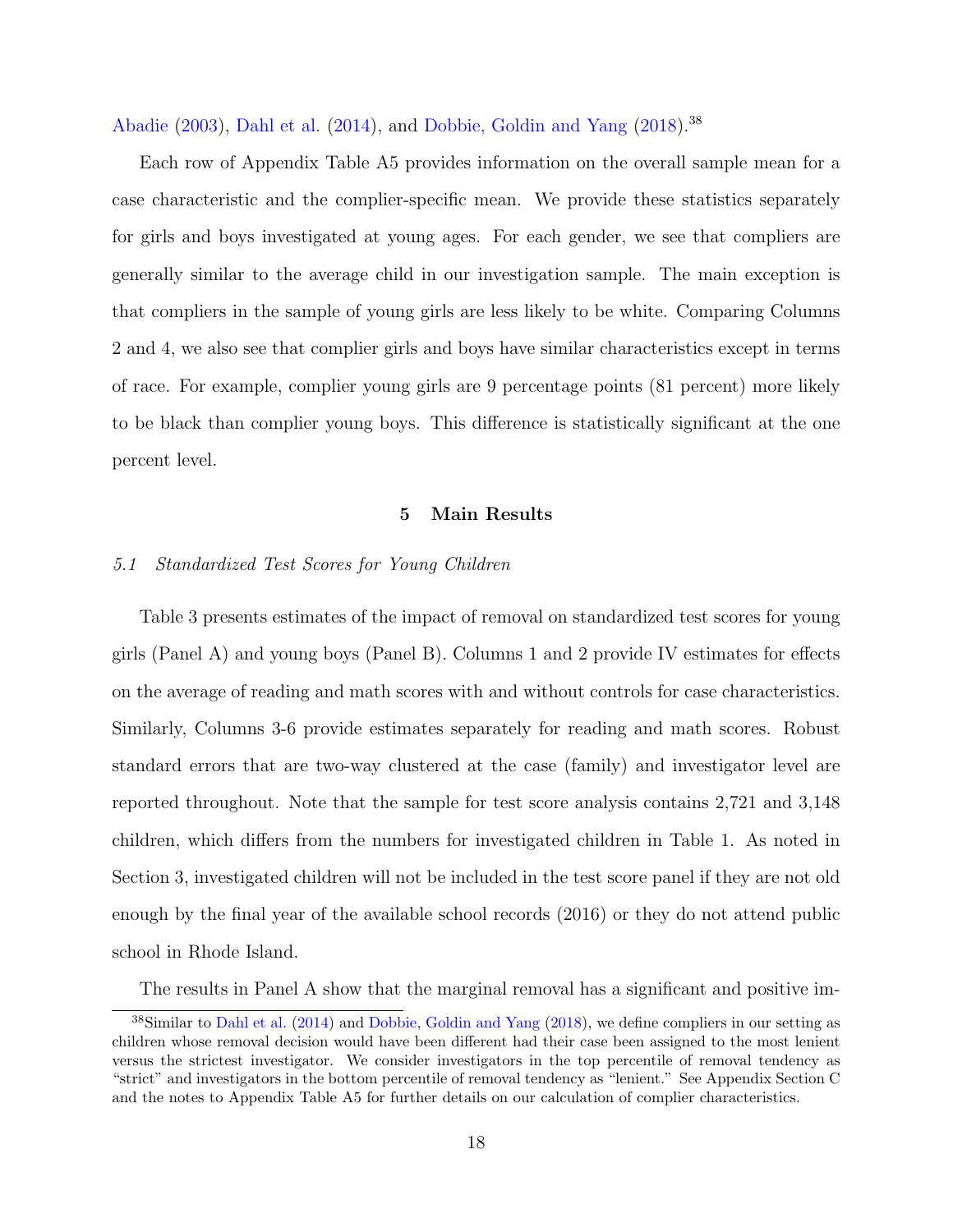pact on the average standardized test scores for young girls. Column 1 shows that the point estimate for removal is 1.334 standard deviations. We obtain nearly identical results when we include controls for case characteristics in Column 2. Results for standardized math and reading scores are similarly large in magnitude and statistically significant. Evaluations of high-quality early education programs targeting disadvantaged children serve as an important point of comparison for these impacts. [Heckman et al.](#page-38-2) [\(2013\)](#page-38-2), for example, found that the Perry Preschool program increased female standardized test scores by 0.806 standard deviations. As another benchmark, [Bharadwaj et al.](#page-35-9) [\(2013\)](#page-35-9) and [Chyn et al.](#page-36-11) [\(2019\)](#page-36-11) find that neo-natal investments for babies born at very low birth weight increase standardized test scores by 0.15-0.34 standard deviations in elementary and middle school.

Our estimated impact is large in magnitude, but note that complier young girls in our sample would have had very low standardized test scores if they had not been removed. Following the approach from [Dahl et al.](#page-36-10) [\(2014\)](#page-36-10) and [Bhuller et al.](#page-35-0) [\(2016\)](#page-35-0), we calculate outcomes for compliers if they had not been removed, finding that the mean complier among young girls would have had an average standardized test score of -1.741.<sup>[39](#page-20-0)</sup> This implies that young girls at the margin benefit from removal, but they are still likely to have below average test scores.

In contrast to the results for young girls, Panel B shows that there are no detectable impacts on any measure of test scores of young boys. The point estimates for boys are generally an order of magnitude smaller than what we obtain for girls, although the standard errors in our estimates are large and the confidence interval contains effect sizes that are substantively large. We can consistently reject the hypothesis of equal impacts of removal on test scores by gender (*p*-value  $< 0.10$ ).

In Appendix Figure [A1,](#page-66-0) we report separate estimates and confidence intervals for impacts on average standardized test scores in each grade (3-8) in the panel of test scores. For girls, we find positive point estimates that are similar in magnitude across grades. This pattern

<span id="page-20-0"></span><sup>&</sup>lt;sup>39</sup>For detailed discussion of our calculation of the complier average outcome when not removed, see Appendix [C.](#page-81-0)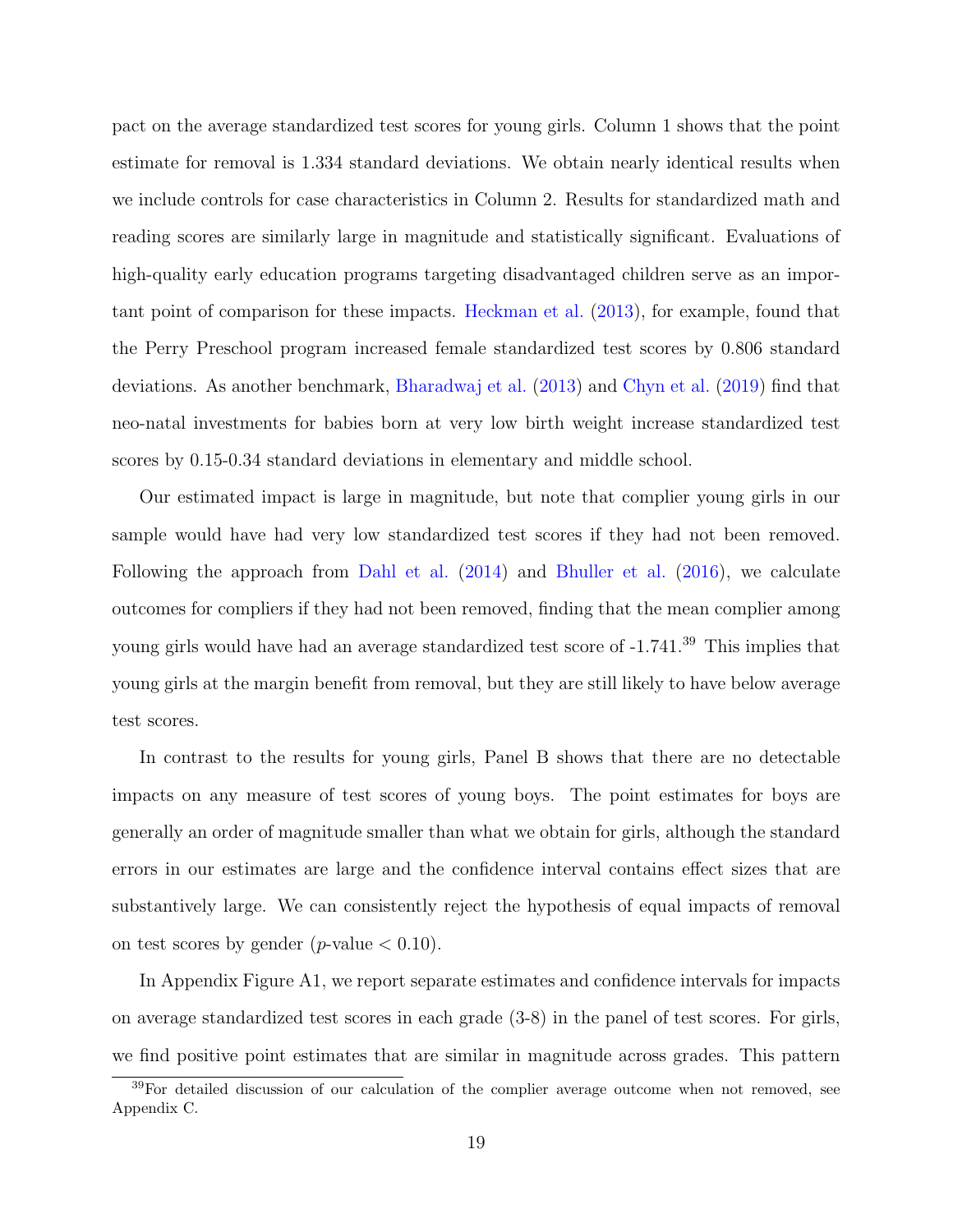suggests that the benefits of removal are persistent and may be due to permanent changes in child ability prior to third grade. We also find that the contrast between the impacts on test scores for girls and boys is constant across grades. For young boys, the estimates are never significant and are generally smaller in magnitude for the grades that we examine.

5.2 Grade Retention, Special Education, and Attendance for Young Children

Table [4](#page-44-0) tests for impacts on additional schooling outcomes for children. As discussed in Section [3,](#page-8-0) we measure impacts on grade retention, special education participation (i.e., having a written IEP) and average absences during grades 3-8. The sample for this analysis differs slightly from the analysis of test scores since we include all enrolled children (regardless of whether they have a valid standardized test score).<sup>[40](#page-21-0),[41](#page-21-1)</sup> Due to the number of outcomes, Table [4](#page-44-0) only reports estimates from a specification with case controls. The estimates are robust to a specification without controls, as reported in Appendix Table [A6.](#page-56-0)

The results in Panel A show that young girls are significantly less likely to be retained during grades 3-8. The point estimate shows that removal decreases the likelihood of any grade repetition by 22.8 percentage points. As with test scores, this impact is large, but the mean rate of repeating a grade when not removed is 29.1 percent for compliers. Panel A also shows that removal has a significant and large (44.1 percentage points) reduction in special education needs as measured by having a written IEP during grades 3-8.[42](#page-21-2),[43](#page-21-3) There is suggestive evidence of a decrease in the mean number of absences for young girls, although the point estimate is not statistically significant.

For young boys, the results in Panel B shows that there are no statistically significant effects of removal on any of these non-testing outcomes. In Columns 1 and 2, the point

<span id="page-21-0"></span><sup>&</sup>lt;sup>40</sup>Approximately 93 percent of investigated children who are enrolled in public school have a standardized test score.

<span id="page-21-2"></span><span id="page-21-1"></span><sup>41</sup>Section 3 provides details on all measures that we construct.

<sup>42</sup>All measures are constructed using records from grades 3-8. Because enrollment in special education can begin as early as pre-school, we also conducted analysis defining the IEP outcome for grades K-8. We do this for all the additional schooling outcome as well. We find similar results for the measures defined over this grade range. These results are reported in Appendix Table [A7.](#page-57-0)

<span id="page-21-3"></span><sup>&</sup>lt;sup>43</sup>Note that an IEP does not imply that a student is exempt from testing. In academic year 2013, 89 percent of students with an IEP took a standardized exam.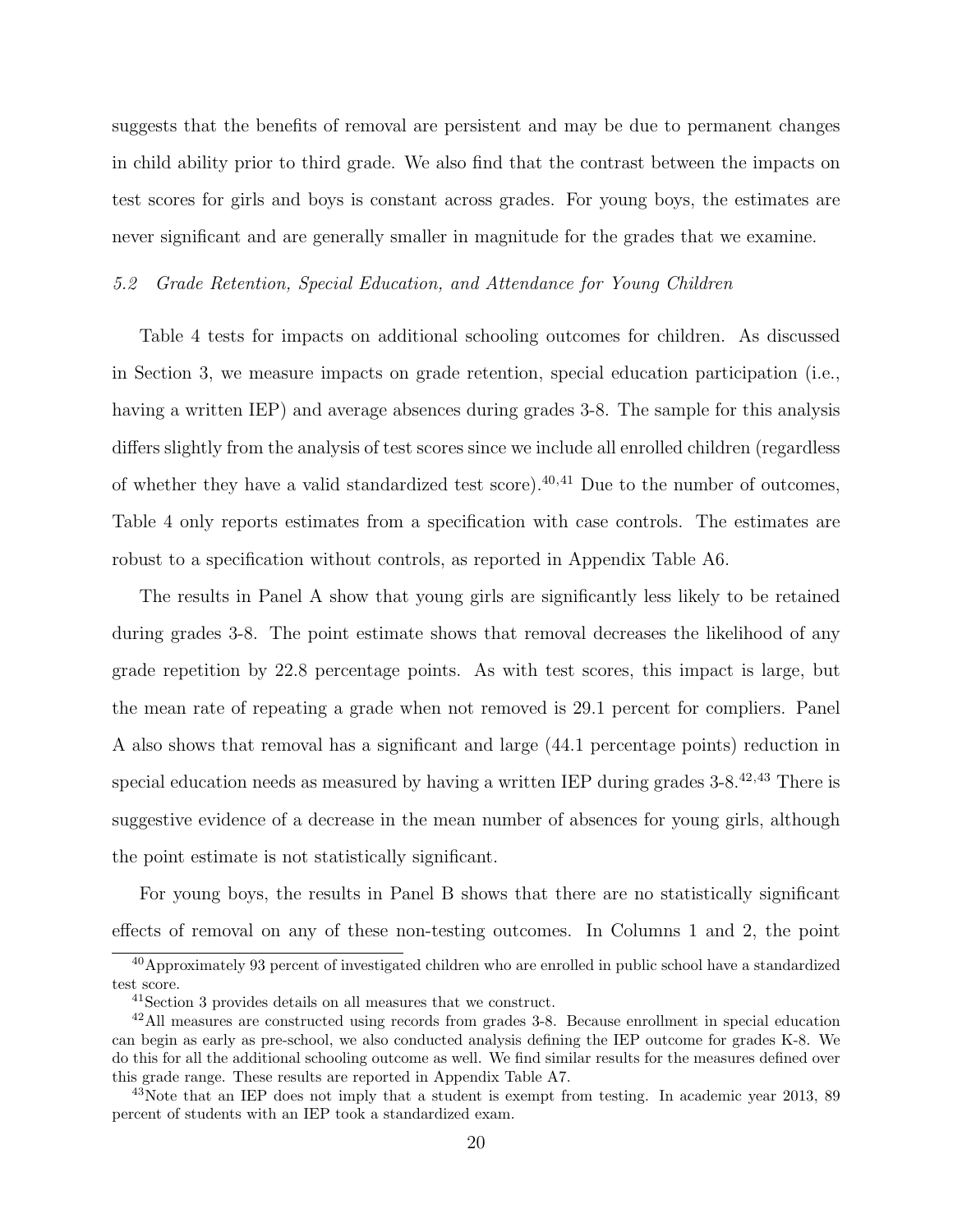estimates suggest that removal decreases the likelihood that a young boy is retained or enrolls in special education by 5.3 and 20.1 percentage points, respectively. For absences, the estimate suggests that removal has relatively small benefits in terms of reducing absences.

Overall, the results for retention, special education participation, and absences match the pattern of heterogeneous impacts by gender observed for test scores. To summarize these schooling results, we construct a school index measure, which is the equally weighted average of the standardized ( $z$ -score) measures for the three outcomes.<sup>[44](#page-22-0)</sup> One interpretation of this index is that higher values indicate that children have less schooling ability or more difficult experiences in school. Column 4 of Table 4 shows that removal leads to a large and significant 0.92 standard deviation improvement in the school index for young girls. The corresponding estimate for boys is the much smaller in magnitude, and we can reject the hypothesis that the effects on this index outcome are equal for boys and girls at the ten percent level.

## 5.3 Attrition due to Changes in Public School Enrollment or Test-Taking

A concern for interpreting the test score and schooling results is that removal may affect whether a child attends a Rhode Island public school or sits for a standardized exam. This would generate selection into the panel of test scores and other schooling outcomes that we use for our analysis. To address this concern, we construct a balanced panel with indicators for enrollment and exam taking during ages 8-13. This is the age range that corresponds to grades 3-8, which are the focus of the test score analysis. The sample for this analysis is larger than what appears in Tables [3](#page-43-0) or [4](#page-44-0) because we include investigated children that never appear in the enrollment records.

Table [5](#page-45-0) shows that we do not find any significant impacts of removal on enrollment or test-taking for young girls. The insignificant point estimates suggest that, if anything, removed young girls are more likely to be observed in the test score panel. For young boys,

<span id="page-22-0"></span><sup>&</sup>lt;sup>44</sup>To standardize each component, we calculate the mean and standard deviation of each outcome using investigated children by gender. Next, we compute the standard score by taking each outcome and subtracting the mean for all investigated children of the same gender and dividing by the standard deviation.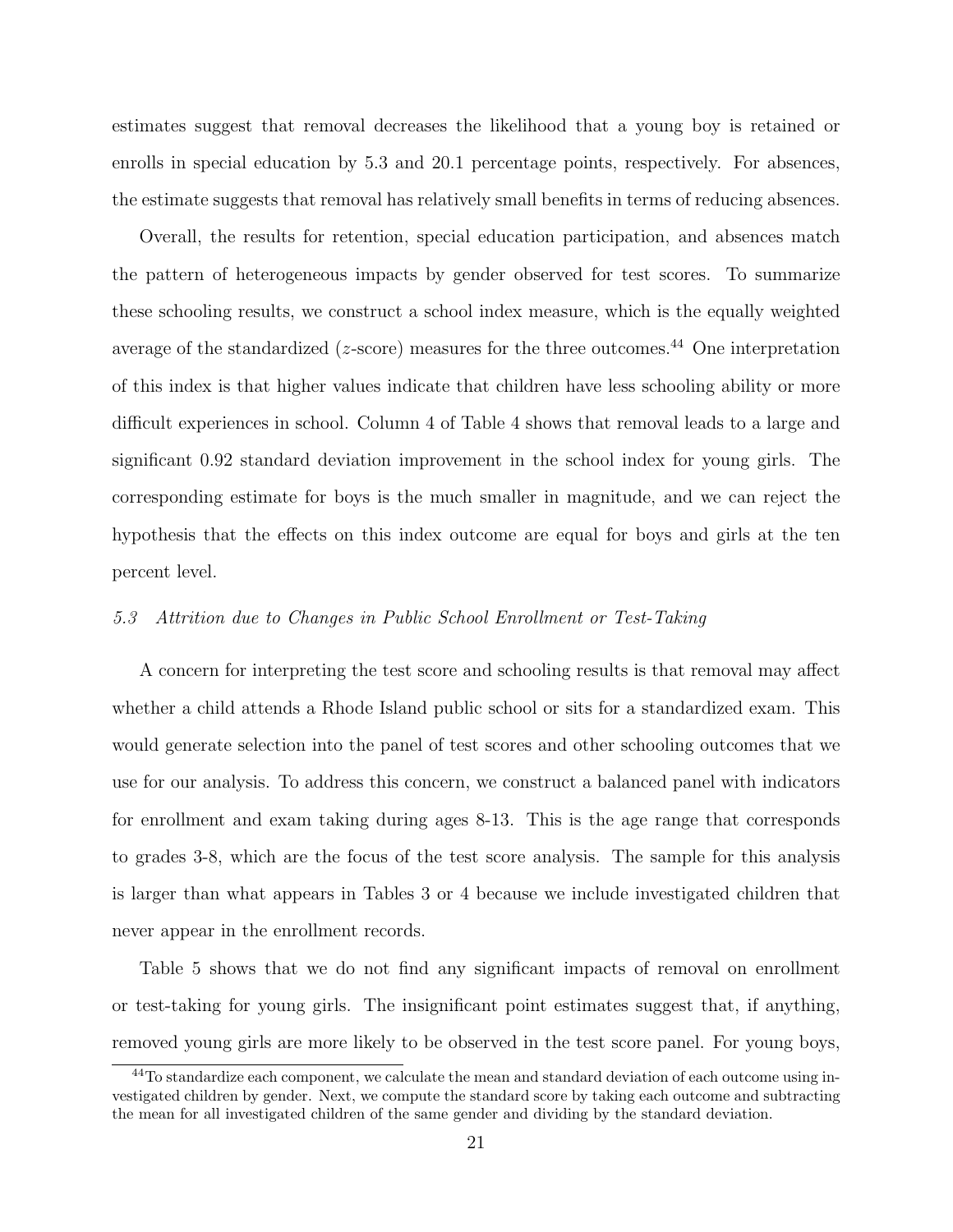we also find no detectable effects, and the point estimates are negative for both outcomes. We cannot reject the hypothesis of equal impacts on enrollment or test-taking for girls and boys. Overall, this lack of significant impacts suggests that attrition from public school or selective test-taking are unlikely to explain our results for young girls.

#### 5.4 Multiple Hypothesis Testing

Given that our analysis tests for impacts for multiple outcomes, one concern is that the findings for young girls are an artifact of multiple hypothesis testing. To manage the risk of false positives, we follow the recommended practice of adjusting per comparison pvalues [\(Anderson,](#page-34-4) [2008\)](#page-34-4). We use the two-step procedure from [Benjamini et al.](#page-35-10) [\(2006\)](#page-35-10) to calculate "q-values" that control for the false discovery rate (FDR), which is the proportion of rejections that are false positives (Type I errors). Appendix Table [A8](#page-58-0) shows that the IV estimates for test scores and retention of young girls are significant at the 5 percent level after adjusting for the fact that we analyzed multiple outcomes (i.e., impacts for average test scores, retention, participation in special education, and average absences).

#### <span id="page-23-0"></span>5.5 Robustness Tests

Appendix Tables [A9](#page-59-0)[–A11](#page-61-0) provide robustness tests for the main analysis. We begin with checks related to the construction of the sample. For comparison, Column 1 of Appendix Table [A9](#page-59-0) provides the estimate for the impact on the average of standardized tests from our preferred specification. Recall that this specification includes only those children investigated before age 6 whose assigned CPI handled at least 10 cases. Columns 2-4 provide results for the samples of children with CPIs who handle at least 100, 200 or 300 cases. The point estimates largely do not change across these alternative samples. The main change for young investigated girls is that we lose statistical significance when we impose the 300-case restriction and exclude approximately half of the original sample. Column 5 shows that our results do not change when we include children associated with investigations involving sex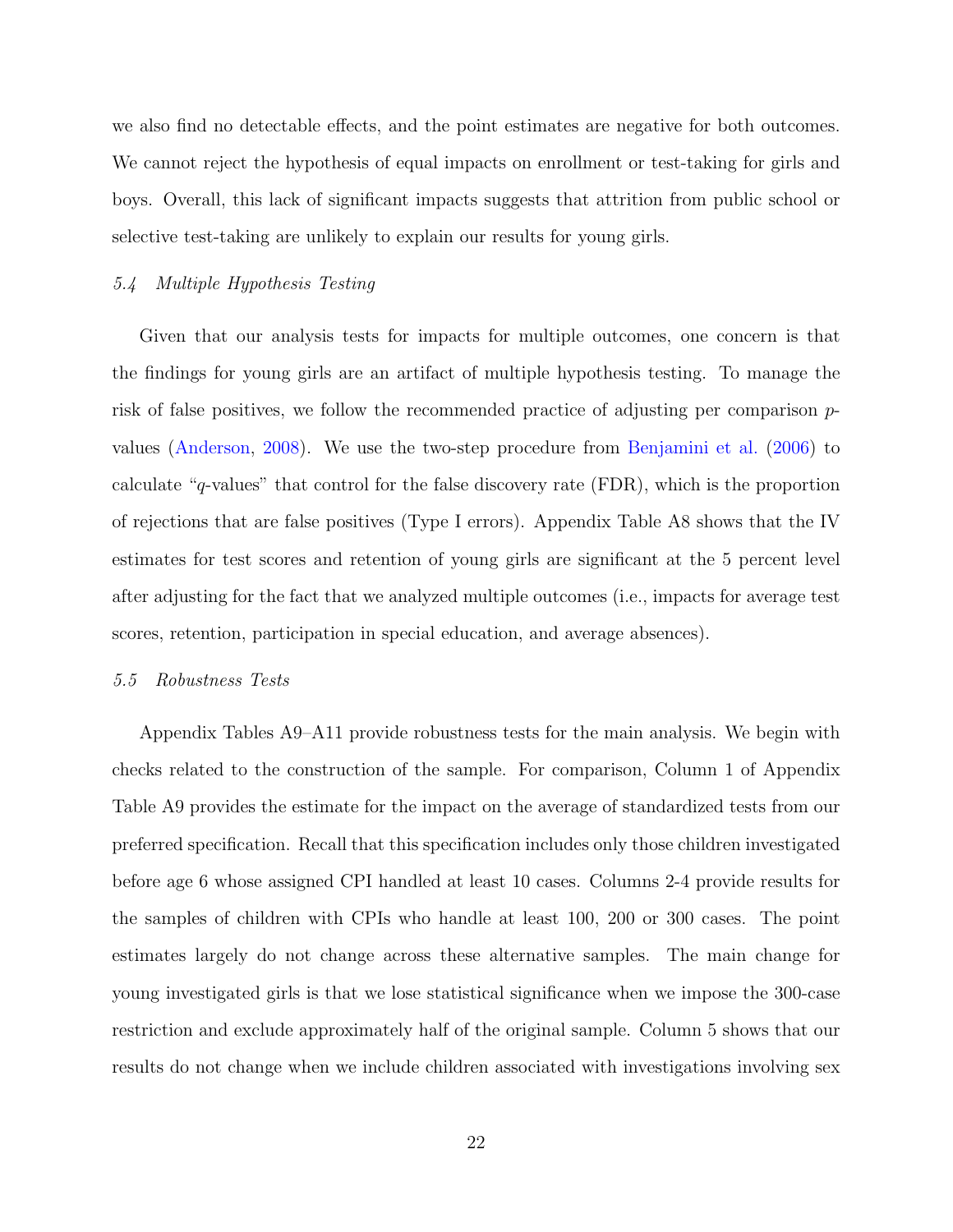abuse.[45](#page-24-0) Columns 6 and 7 test whether the results change when we change the age range used to define the sample of young investigated children. The estimates do not change when we define the sample of young children as those investigated during ages 0-4 or during ages 0-6.

Next, we check whether the results are robust to using an approach that allows CPI removal tendency to vary with case characteristics. As discussed in Section [4,](#page-13-2) this allows us to relax the assumption of monotonicity necessary to interpret our main results as the LATE of removal for marginal investigations [\(Imbens and Angrist,](#page-38-8) [1994\)](#page-38-8). The case characteristics that we consider are sex, race (non-minority and minority), marital status, reporter type, allegation type, and investigation level. For each of these characteristics, we define mutually exclusive groups of children and calculate CPI removal tendency for the group. For example, each CPI will have a leave-out removal tendency calculated separately for non-minority (white) and minority (non-white) children. Since we consider multiple characteristics, we have a set of instruments. We use LASSO to select the instruments with greatest predictive power for removal in the first stage equation [\(Belloni et al.,](#page-35-2) [2014\)](#page-35-2).[46](#page-24-1)

Appendix Table [A10](#page-60-0) presents the machine-learning (ML) IV estimates for impacts of removal on test scores, grade retention, special education (IEP), and the school index measure from Section [5.](#page-19-1)[47](#page-24-2) The ML IV estimates are similar to the main results that we report in Tables [3](#page-43-0) and [4.](#page-44-0) Panel A shows that we consistently find significant and positive impacts of removal on test scores for young girls. Similarly, the ML IV estimates indicate that removal significantly reduces retention and the likelihood of IEP participation. In Panel B, the ML IV estimates for boys are never statistically significant, and the point estimates suggest that removal has negative impacts on all achievement and schooling outcomes.

<span id="page-24-0"></span><sup>45</sup>Recall that sex allegations are excluded from the main analysis since case assignment to a CPI may take into consideration the gender of the CPI.

<span id="page-24-1"></span><sup>46</sup>See Appendix Section [D](#page-83-0) for further details on the measures and implementation of the LASSO-based approach.

<span id="page-24-2"></span><sup>&</sup>lt;sup>47</sup>We estimate LASSO separately for separately for each gender and outcome that we consider. The instruments selected change across specifications. Appendix [D](#page-83-0) provides details on our implementation and the instruments selected.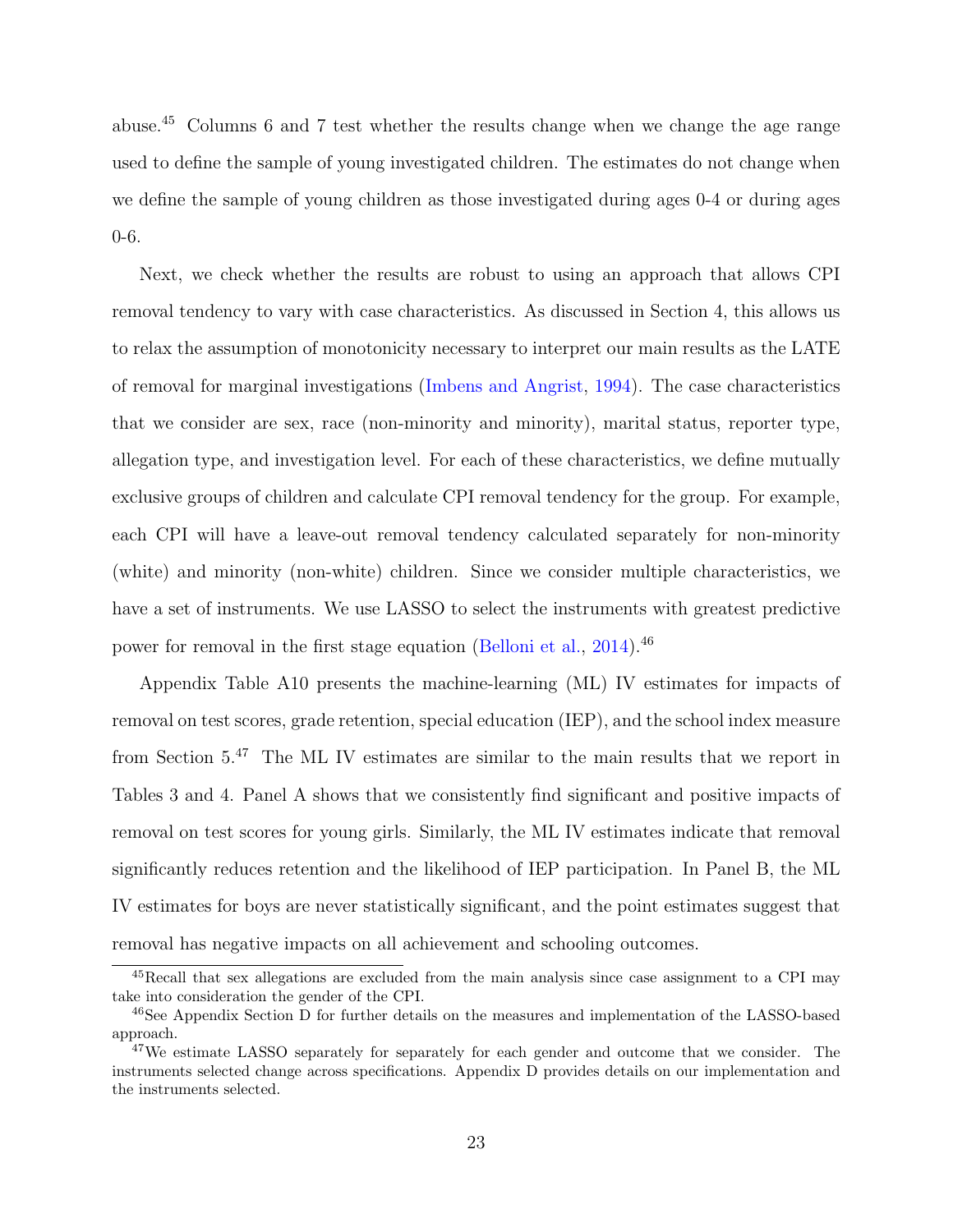Finally, we test whether our results are robust to the types of investigations or time period used to calculate CPI removal tendencies. Column 1 of Appendix Table [A11](#page-61-0) reproduces our main preferred estimates for test scores. The main estimate is based on calculating removal tendency with an eight-year period for each CPI and using all children (i.e., those with first and repeat investigations).[48](#page-25-0) By calculating the removal rate within an 8-year period, we allow the removal tendency of a given CPI to change over time.[49](#page-25-1) Columns 2-4 shows that we obtain similar results when we use a measure of removal tendency that is based only on first investigations or based on pooling investigation decisions for all years (2000-2015).

## 5.6 Marginal Treatment Effects

To further examine impacts of removal on test scores of young children, we explore heterogeneity by examining marginal treatment effects (MTEs). MTEs are treatment effects for individuals with a particular "resistance" to treatment [\(Cornelissen et al.,](#page-36-12) [2016\)](#page-36-12). These effects are defined under a generalized Roy model. In our context, let  $Y_1$  and  $Y_0$  denote the potential outcomes if a child is removed or not removed, respectively. We assume that each of these are linear functions of both observable  $(X)$  and unobservable factors. The choice to remove a child by a CPI is given by the indicator function  $I = 1(v(X, Z)-U)$ , where v is any function,  $Z$  is the leave-out removal tendency instrument, and  $U$  is an unobserved continuous random variable. Since  $U$  enters the removal equation with a negative sign, it is interpreted as resistance to treatment (removal). We can re-write the CPI choice equation as  $P(X, Z) > U_d$ , where  $P(X, Z)$  is the propensity score and  $U_d$  represents quantiles of the unobserved resistance to removal  $(U)$ .

The MTE is defined as  $\mathbb{E}(Y_{1i}-Y_{0i}|X=x, U_d=u)$ , and the dependence of the MTE on  $U_d$ reflects unobserved heterogeneity in treatment effects [\(Heckman and Vytlacil,](#page-38-10) [1999;](#page-38-10) [Heckman](#page-38-11)

<span id="page-25-0"></span><sup>&</sup>lt;sup>48</sup>[For the analysis of impacts on outcomes, we only use the first investigation associated with a child. In the](#page-38-11) [construction of the instrument, we use first and repeat investigations. The latter provide more observations](#page-38-11) [for calculating removal tendencies, allowing us to have more statistical power.](#page-38-11)

<span id="page-25-1"></span><sup>&</sup>lt;sup>49</sup>[As discussed in Section 4, we allow the CPI removal tendency to vary over time by calculating the](#page-38-11) [measure separately for the 2000-2007 and 2008-2015 periods, respectively. Ideally, we would calculate the](#page-38-11) [leave-out instrument for each year to allow CPI tendency to evolve over time. A concern is that some CPIs](#page-38-11) [may see relatively few children within a year, thereby making it difficult to infer their tendency.](#page-38-11)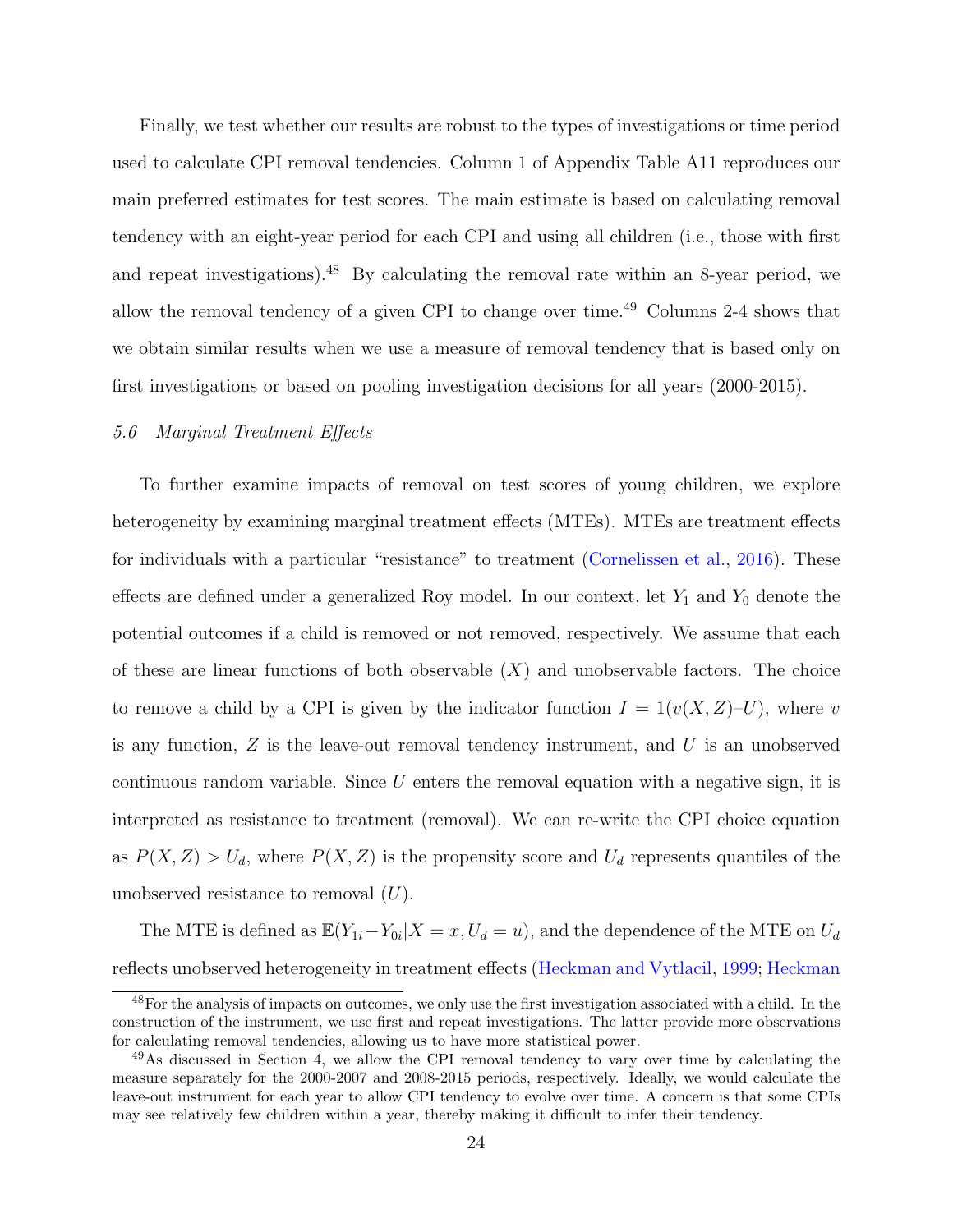[et al.,](#page-38-11) [2001;](#page-38-11) [Heckman and Vytlacil,](#page-38-9) [2005,](#page-38-9) [2007\)](#page-38-12). As in prior studies, we assume separability between observed and unobserved heterogeneity in treatment effects [\(Carneiro et al.,](#page-35-11) [2011;](#page-35-11) [Bhuller et al.,](#page-35-0) [2016;](#page-35-0) [Brinch et al.,](#page-35-12) [2017\)](#page-35-12). Given this assumption and the exogenous instrument condition from Section 4, the MTE is identified over the common support of the propensity score  $P(X, Z)$  [\(Carneiro et al.,](#page-35-11) [2011;](#page-35-11) [Bhuller et al.,](#page-35-0) [2016;](#page-35-0) [Brinch et al.,](#page-35-12) [2017\)](#page-35-12). Panels A and B of Appendix Figure [A2](#page-67-0) shows the propensity score distribution for the removed and non-removed children in the young girl and young boy samples, respectively. The dashed red lines indicate the upper and lower points of the propensity score with common support (after trimming 5 percent of the sample with overlap in the distributions).

Panels A and B of Appendix Figure [A3](#page-68-0) shows the MTEs for young girls and young boys, respectively. We use a local instrumental variable approach using a global quadratic polynomial specification.[50](#page-26-0) We construct confidence intervals using 100 bootstrap replications. The results in Panel A show that the MTE estimates for test scores are most positive for young girls with low unobserved resistance to treatment. The estimates decrease as the unobserved resistance increases and become negative at the highest quantiles. The decline at the upper levels of resistance suggests that young girls on the margin of placement with the highest removal rate CPIs (who likely have less severe unobserved abuse levels) benefit less from removal. For young boys, the results in Panel B show that the MTE estimates are always negative, and the estimates decline with increases in the resistance to treatment.

# 6 Understanding Gender Differences in the Impact of Removal for Young Children

What explains the pattern of gender differences in the impacts of removal for young children? This section considers three categories of explanations. First, it is possible there are gender differences in the pre-investigation characteristics of compliers that could help determine the effects of removal. Second, removal may have heterogeneous effects on medi-

<span id="page-26-0"></span> $50\text{We conducted robustness checks on the MTE estimates and found similar results when we use linear, }$ quadratic, or cubic specifications.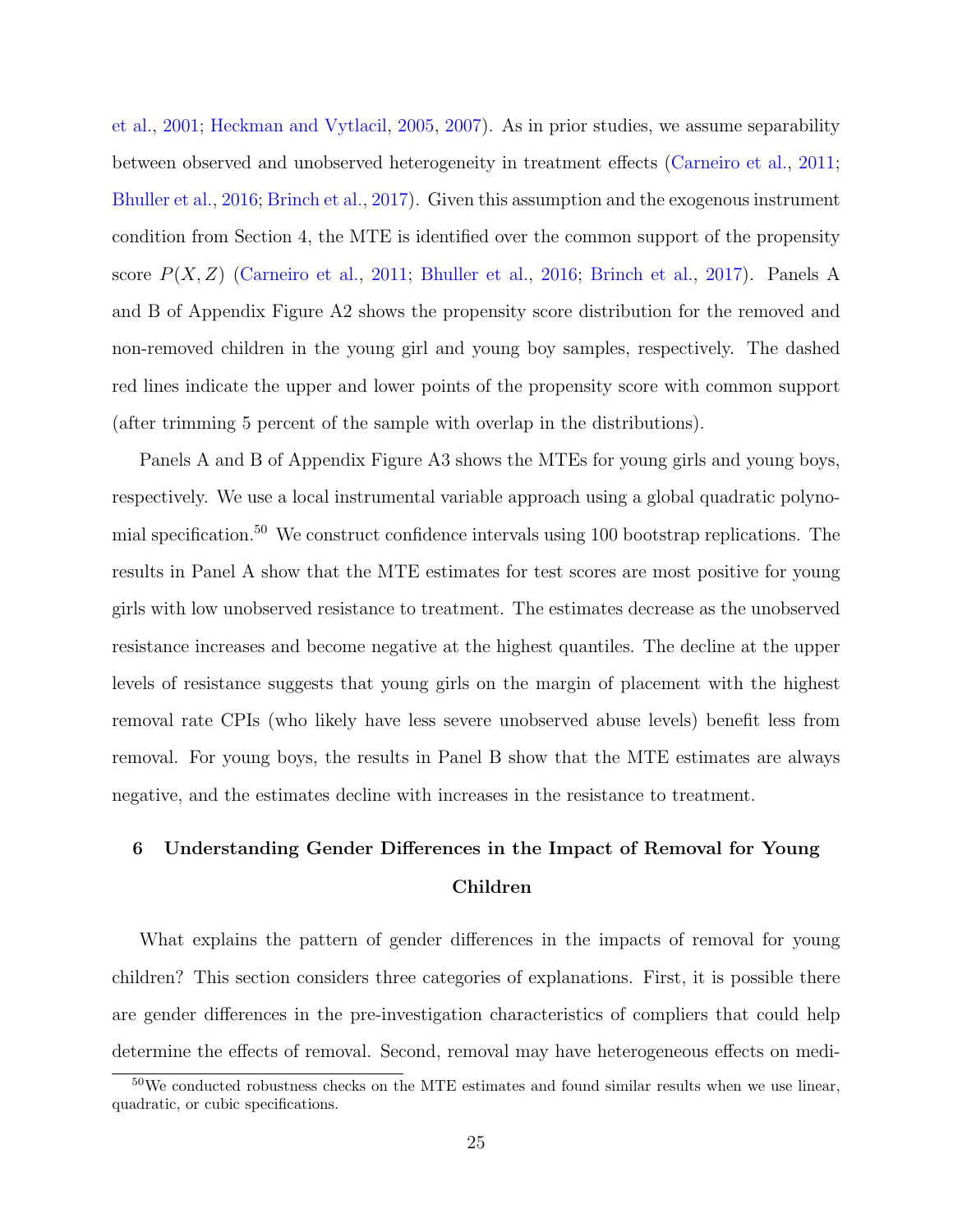ating factors such as the type of foster care placement, school mobility or characteristics, or parental behavior. Third, girls and boys may be responding differently to the same treatment of removal in early life.

## 6.1 Complier Characteristics

One possibility is that the compliers among young girls are different in terms of preinvestigation background characteristics relative to their male counterparts. If effects vary by these complier characteristics, this could explain why we observe gendered effects on test scores and the other schooling outcomes such as grade repetition. As noted in Section [4.6,](#page-18-2) the average characteristics for compliers are generally similar for young girls and young boys except in terms of racial composition. Specifically, the average young girl complier is much more likely to be a minority relative to their male counterparts.<sup>[51](#page-27-0)</sup>

To understand the importance of race in our analysis, Appendix Table [A12](#page-62-0) reports impacts of removal by gender and minority status subgroups. These results do not provide strong evidence that the difference in the minority share among girl and boy compliers explains the pattern of test score effects. Although the results are not always statistically significant, Panel A generally suggests that removal has large and beneficial estimated impacts on test scores and the school index measure for both minority and non-minority young girls. In contrast, the results in Panel B show that there are generally no significant impacts of removal for either the group of minority or non-minority young boys.

## 6.2 Mediating Factors

As detailed in Section [3,](#page-8-0) we have extensive measures of mediating factors that could help determine the impact of removal. Specifically, we focus on factors such as types of foster care placement associated with the first investigation, school mobility and characteristics, and the behavior of parents. Our focus is on testing whether there are gender differences in

<span id="page-27-0"></span><sup>51</sup>For example, Appendix Table [A5](#page-55-0) shows that the fraction of compliers who are white is only 42.6 percent for young girls compared with 62.7 percent for complier young boys.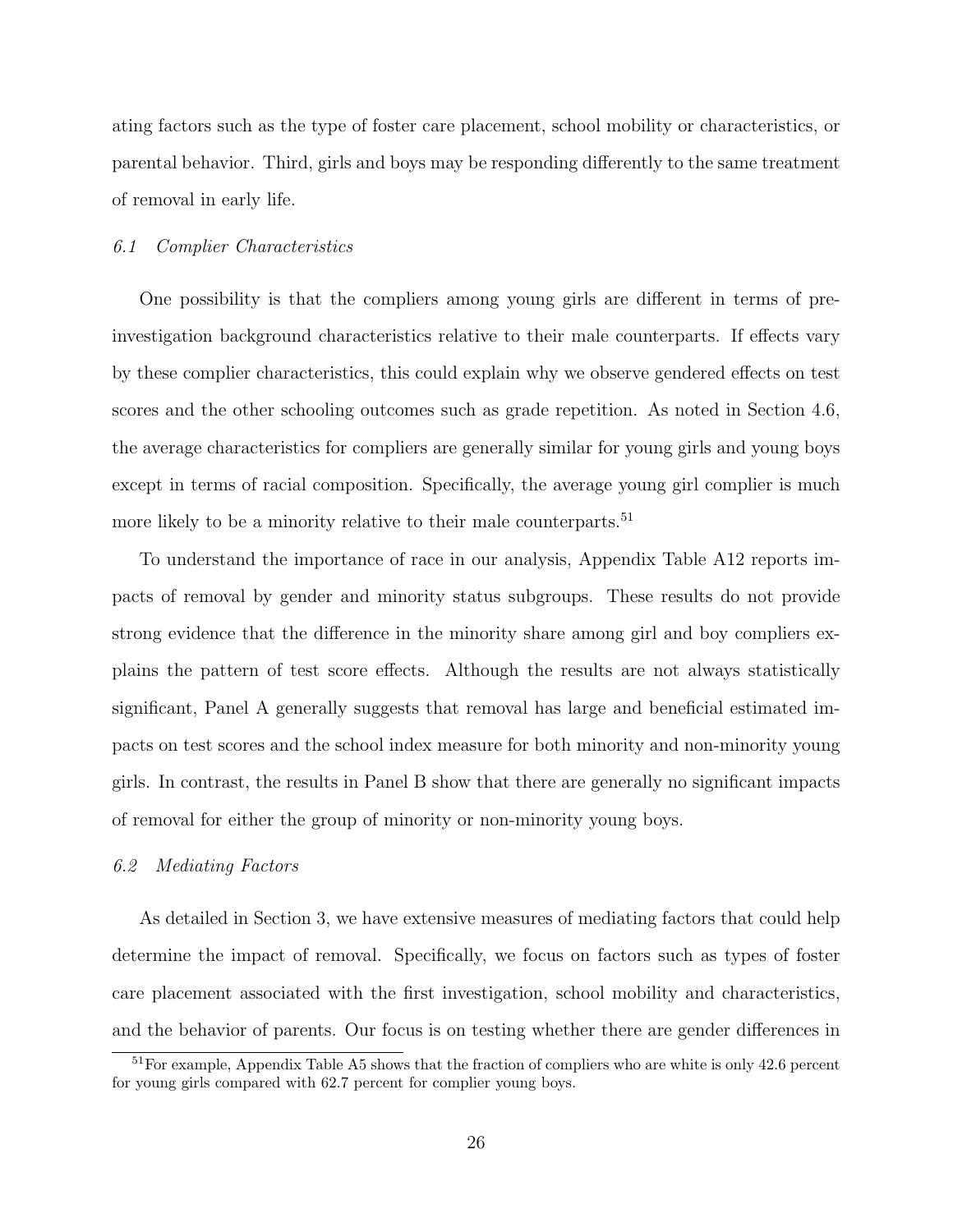any of these potential mediators.

Table [6](#page-46-0) reports impacts of removal on foster care outcomes associated with the first investigation such as the number of days spent in each type of foster care and the likelihood of adoption.[52](#page-28-0) The results show little evidence of differences in these post-removal outcomes for young girls (Panel A) and young boys (Panel B). For example, removal has statistically significant and large positive impacts on the days spent in any type of foster care for both genders, and there are no detectable impacts of removal on the likelihood of adoption for boys or girls. $53,54$  $53,54$  $53,54$ 

Across placement outcomes, the main gender distinction is the effects of removal on the number of days spent in the residual category of "other" DCYF placements.<sup>[55](#page-28-3)</sup> Column 5 shows that removal has no detectable impact on days spent in the other category of foster care for young girls. In contrast, the impact for young boys is significant, but it is worth noting that the point estimate is just 38 days in these residual categories of foster care placement. This impact is approximately 10 percent of the amount of time that boys typically spend in foster care.

Next, we test for gender differences in the impact of removal on school mobility or the types of schools that children attend. Table [7](#page-47-0) provides estimates for impacts on schooling mobility and several characteristics of schools attended for grades 3-8. The results provide no strong evidence of gendered treatment effects. For young girls and young boys, there are no statistically significant impacts, and we cannot reject the hypothesis that the point estimates are equal for young girls and boys, though the standard errors are generally large.<sup>[56](#page-28-4)</sup>

<span id="page-28-0"></span><sup>&</sup>lt;sup>52</sup>The foster care outcomes in Table [6](#page-46-0) are based on placement records for the first investigation. Alternatively, we can measure foster care outcomes associated with any subsequent investigation. When we analyze the total days spent in foster care including days from the first and subsequent investigations, we also find statistically significant and large impacts of removal on the first investigation. While the point estimates are larger for young girls, we fail to reject the hypothesis that these estimated effects on total days are equal for young girls and young boys.

<span id="page-28-1"></span><sup>&</sup>lt;sup>53</sup>By definition, the number of days spent in each type of foster care after the first investigation is zero for children who are not removed from home.

<span id="page-28-2"></span><sup>&</sup>lt;sup>54</sup>These results for adoption reflect the fact that this is a relatively rare outcome in our sample. Fewer than 3 percent of children in our DCYF sample of first investigations are later adopted.

<span id="page-28-3"></span><sup>&</sup>lt;sup>55</sup>These are placements that are not with a relative, licensed foster family or group home.

<span id="page-28-4"></span><sup>&</sup>lt;sup>56</sup>The confidence intervals for mobility and school characteristic results are sufficiently large that we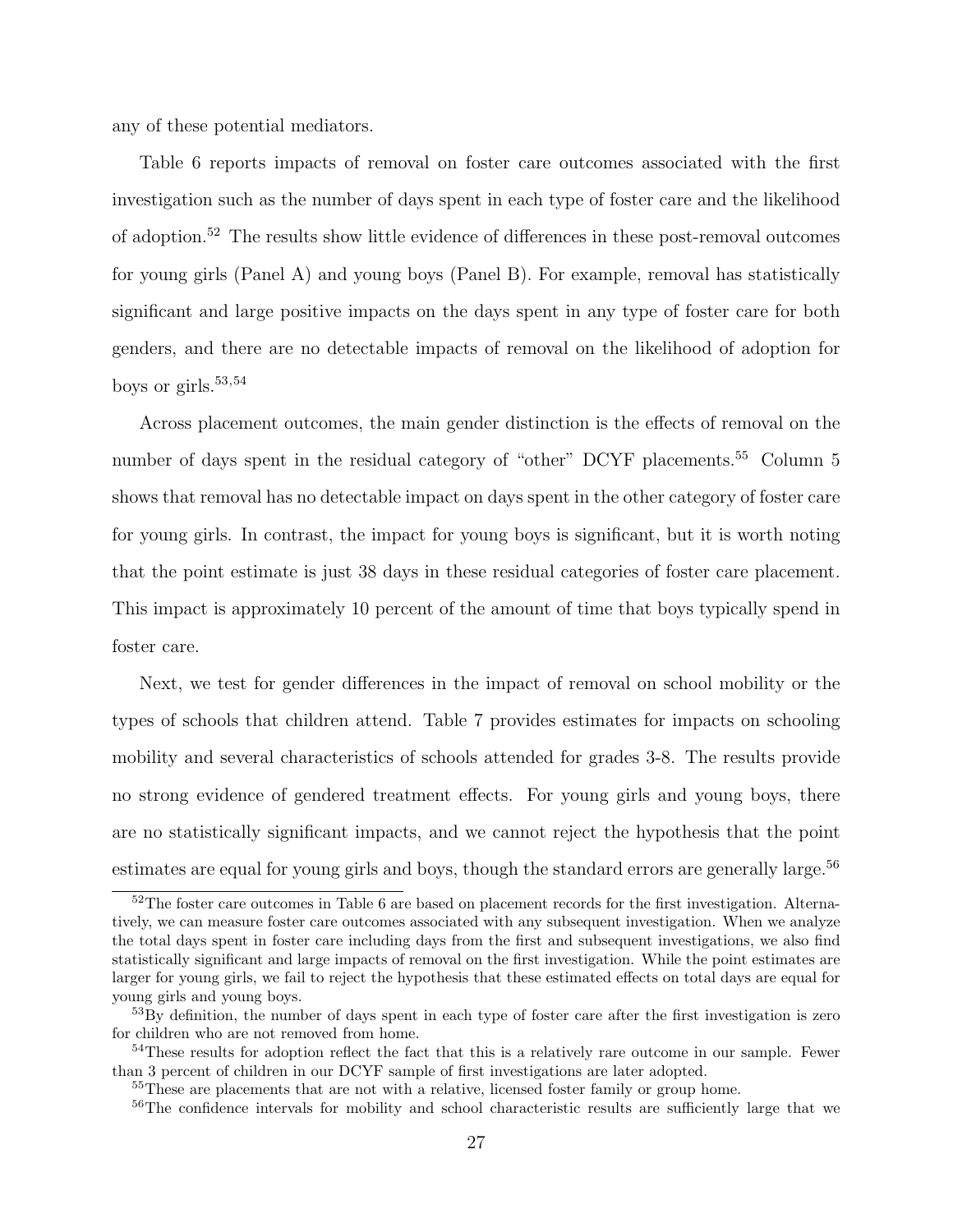As a last test of mediating factors, we examine post-investigation outcomes for adult household members. Specifically, we study parent perpetrators of child abuse or neglect and estimate the impact of child removal on their criminal charges and incarceration within the two- or four-year period after an investigation concludes.<sup>[57](#page-29-0),[58](#page-29-1)</sup>

Appendix Table [A13](#page-63-0) reports impacts separately for the parent perpetrators of young girls  $(Pane A)$  and young boys  $(Pane B)$ .<sup>[59](#page-29-2)</sup> We find no statistically significant impacts of removal on the likelihood that a parent perpetrator is charged or incarcerated in the time after an investigation concludes. The small and imprecise results for young girls provide no strong evidence for the hypothesis that child removal leads to changes in household environment that mediate the impacts of removal that we detect.

## 6.3 Analysis of Siblings

A final explanation that we consider is that girls and boys respond differently to the same treatment of home removal during early life. This hypothesis is motivated by prior research that finds that biology and social processes drive development advantages for young girls in terms of language, temperament, and socioemotional development [\(Else-Quest et al.,](#page-37-13) [2006;](#page-37-13) [Zahn-Waxler et al.,](#page-40-1) [2008;](#page-40-1) [Schore,](#page-39-11) [2017;](#page-39-11) [Magnuson et al.,](#page-39-12) [2016\)](#page-39-12). To test for gender differences in the impact of removal per se, we compare impacts of removal between brothers and sisters from the same household.

Table [8](#page-48-0) reports estimated impacts of removal, where the sample is limited to young

cannot rule out large positive or large negative impacts. The exception is for school-level value added where we can rule out positive or negative impacts that are larger than one tenth of a standard deviation in test scores.

<span id="page-29-0"></span><sup>&</sup>lt;sup>57</sup>Note that all perpetrators in the sample are associated with an investigation where DCYF has substantiated the report of abuse or neglect. The data contain no information on the residence of a perpetrator.

<span id="page-29-1"></span><sup>58</sup>There are at least three reasons why charges and incarceration of parent perpetrators might increase following removal. First, during the hearing and removal decision process, evidence may be uncovered which would trigger an adult criminal charge that results in post-investigation incarceration. Second, the DCYF system could affect reporting behavior because parents must regularly check-in with case management staff (who are not CPIs) as part of a child reunification plan. Third, removal may adversely affect the mental health of perpetrators resulting in changes in criminal behavior.

<span id="page-29-2"></span><sup>&</sup>lt;sup>59</sup>The unit of analysis is parent who is listed as a perpetrator. We split the analysis by gender of the investigated child. If a parent is associated with siblings of the opposite sex, they are included in the results for both young girls (Panel A) and young boys (Panel B).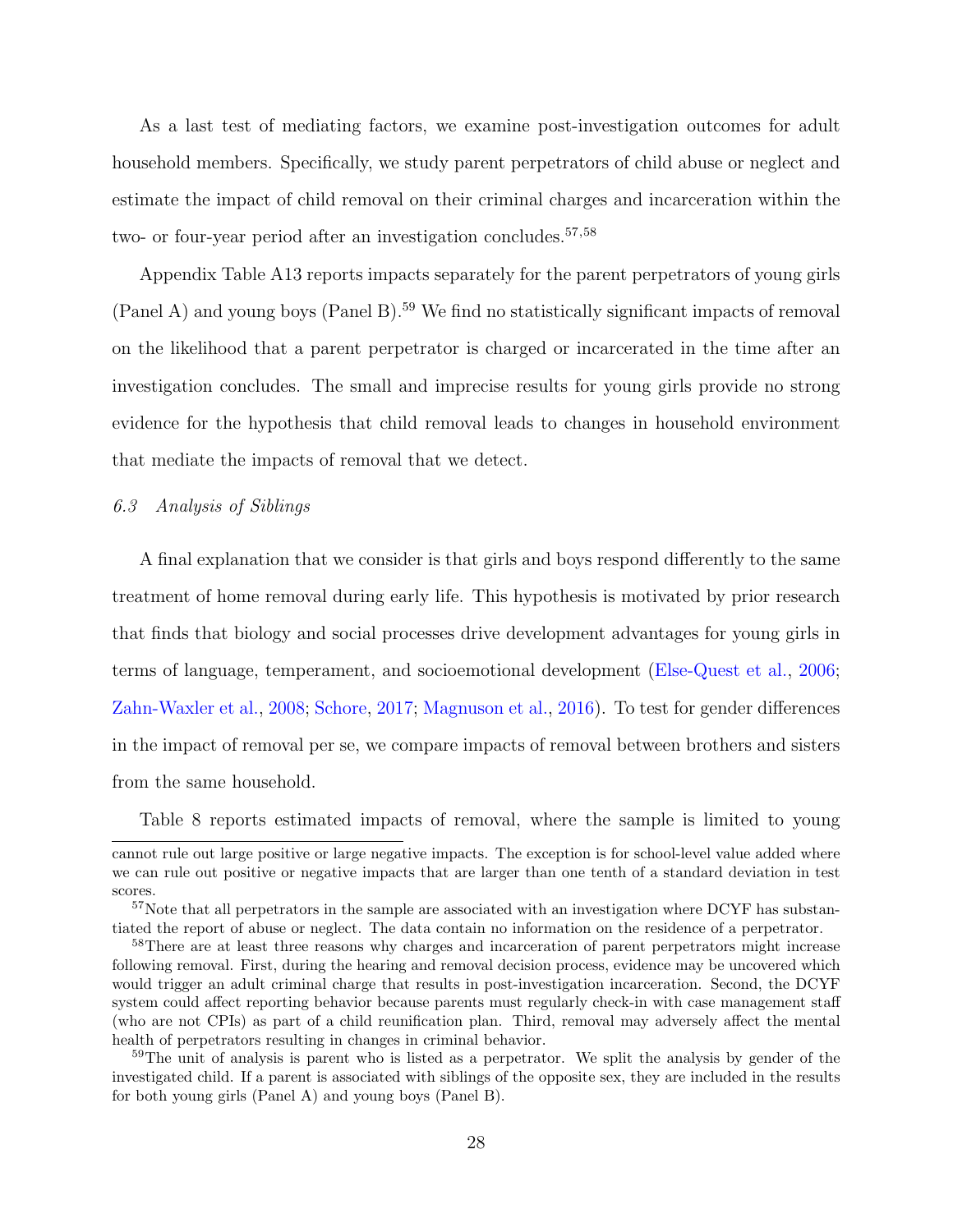(investigated before age 6) siblings, and the specification is a modified version of Equation [1](#page-13-1) that interacts removal with indicators for gender. In this approach, the IV model has two endogenous variables, which are interaction terms for removal and an indicator for being a girl and for removal and an indicator for being a boy.<sup>[60](#page-30-1)</sup> While the results are imprecisely estimated, Columns 1 and 2 and show the point estimates for young girls who have siblings are nearly identical to the effects in Table [3](#page-43-0) for the main sample. In contrast to these large and positive estimates, the effects for boy siblings are negative. We obtain a similar pattern of results in Columns 3 and 4 when we restrict the sample to the oldest sibling of the opposite gender per family. Due to the large standard errors in our estimates, we cannot statistically reject the hypothesis of equal effects for young siblings. Overall, we interpret these results as suggestive evidence that young girls are more positively and significantly impacted by home removal than their male counterparts.

## 7 Impacts of Removal on Outcomes for Older Children

<span id="page-30-0"></span>Finally, we study effects of removal on the older children who are investigated at ages 6-18. We study post-investigation schooling outcomes and the following (post-investigation) later-life outcomes: having any juvenile court conviction by age 18, graduation from high school by age 19, teen birth, and enrollment in any post secondary institution by age  $22^{61}$  $22^{61}$  $22^{61}$ In contrast to the analysis in Section [5,](#page-19-1) we study these later-life outcomes only for older children since a child investigated before age six will generally not be old enough to be at risk for a given later-life outcome by the end of the period covered by the data sources.

Appendix Table [A14](#page-64-0) reports tests of randomization for the sample of older children. These results provide an important caveat for the analysis of impacts of removal for older

<span id="page-30-1"></span><sup>60</sup>The first stage has two instruments, which are the leave-out measures interacted with gender. The second and first stages both control for the main effects for gender.

<span id="page-30-2"></span> $61$  Details on the sample construction and outcomes are provided in Appendix [B.](#page-69-0) Note that we construct schooling outcomes of older children (i.e., the measures of grade retention, special education participation (IEP), and average absences) using only school year observations that occur after the year that an investigation concludes. Most test score results for older children are based on a sample of children investigated at ages 6-12 because children investigated at later ages will not be enrolled in the testing grades (3-8).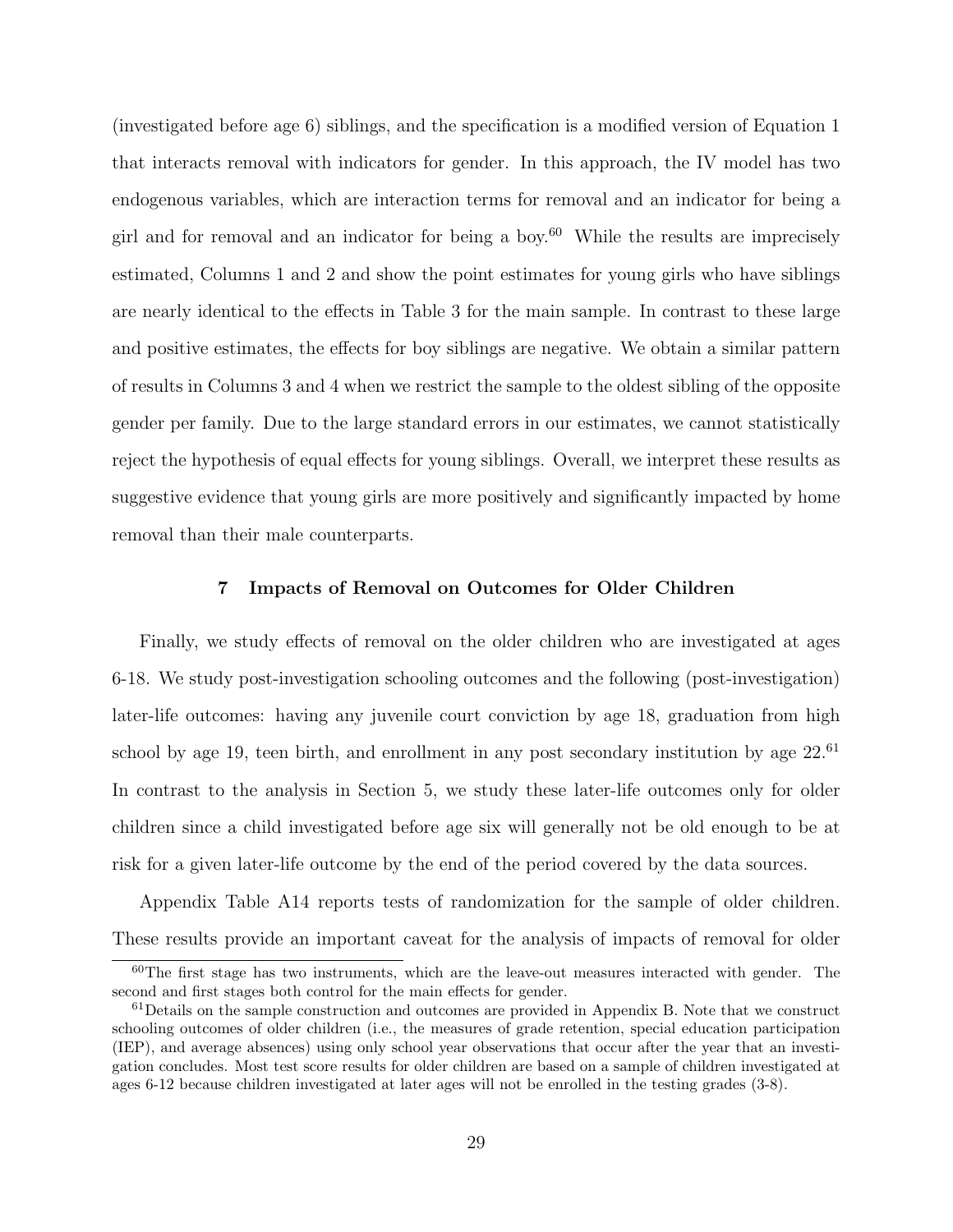children. Column 2 shows that we reject the null hypothesis at the one percent level in a joint test of the statistical significance of case characteristics in the sample of older investigated girls.<sup>[62](#page-31-0)</sup> To help assess whether this imbalance threatens the validity of IV estimates for older children, we conduct two tests, which we discuss in detail in Appendix [E.](#page-87-0) First, we find that estimates of the impact of removal are not sensitive to the inclusion of case characteristic controls. This provides some reassurance to the extent that observed case characteristics are correlated with unobserved explanatory variables [\(Altonji et al.,](#page-34-11) [2005\)](#page-34-11). Second, unlike the analysis for young children, we can analyze test scores in the periods before an investigation begins for older children. This placebo analysis finds that there are no statistically significant impacts on pre-investigation test scores.

Appendix Table [A15](#page-65-0) reports estimates for the impact of removal for older girls (Panel A) and older boys (Panel B). Across outcomes, we find no statistically significant impacts of removal for either gender. The estimates are relatively imprecise, and we cannot rule out substantively large positive or negative impacts. For older girls, the point estimates do not consistently point to beneficial impacts. For example, the results suggest removal increases the likelihood of having a teenage birth and improves enrollment in a post secondary institution. The results for older boys provide some weak, but suggestive evidence that removal has detrimental effects in terms of reduced test scores, increases in adverse school experience, and lower likelihoods of both high-school graduation or post secondary attendance.

Comparing the estimates for older and younger girls allows us to examine whether the effects of removal are specific to age. For girls investigated at older ages, the estimated impact on average test scores is -0.230 standard deviations. Despite the large standard error associated with this estimate, we can reject that the hypothesis that the effects for older and younger girls are equal at the five percent significance level. This pattern is consistent with the literature on the importance of early-life interventions [\(Cunha et al.,](#page-36-0) [2006;](#page-36-0) [Heckman,](#page-38-1) [2006;](#page-38-1) [Cunha and Heckman,](#page-36-1) [2007;](#page-36-1) [Almond and Currie,](#page-34-0) [2011;](#page-34-0) [Heckman et al.,](#page-38-2) [2013;](#page-38-2) [Bharadwaj](#page-35-9)

<span id="page-31-0"></span> $62$ [The regression estimates show that older girls who have physical neglect or emergency cases see CPIs](#page-35-9) [who have 1.5 and 1.6 percentage points higher removal tendencies.](#page-35-9)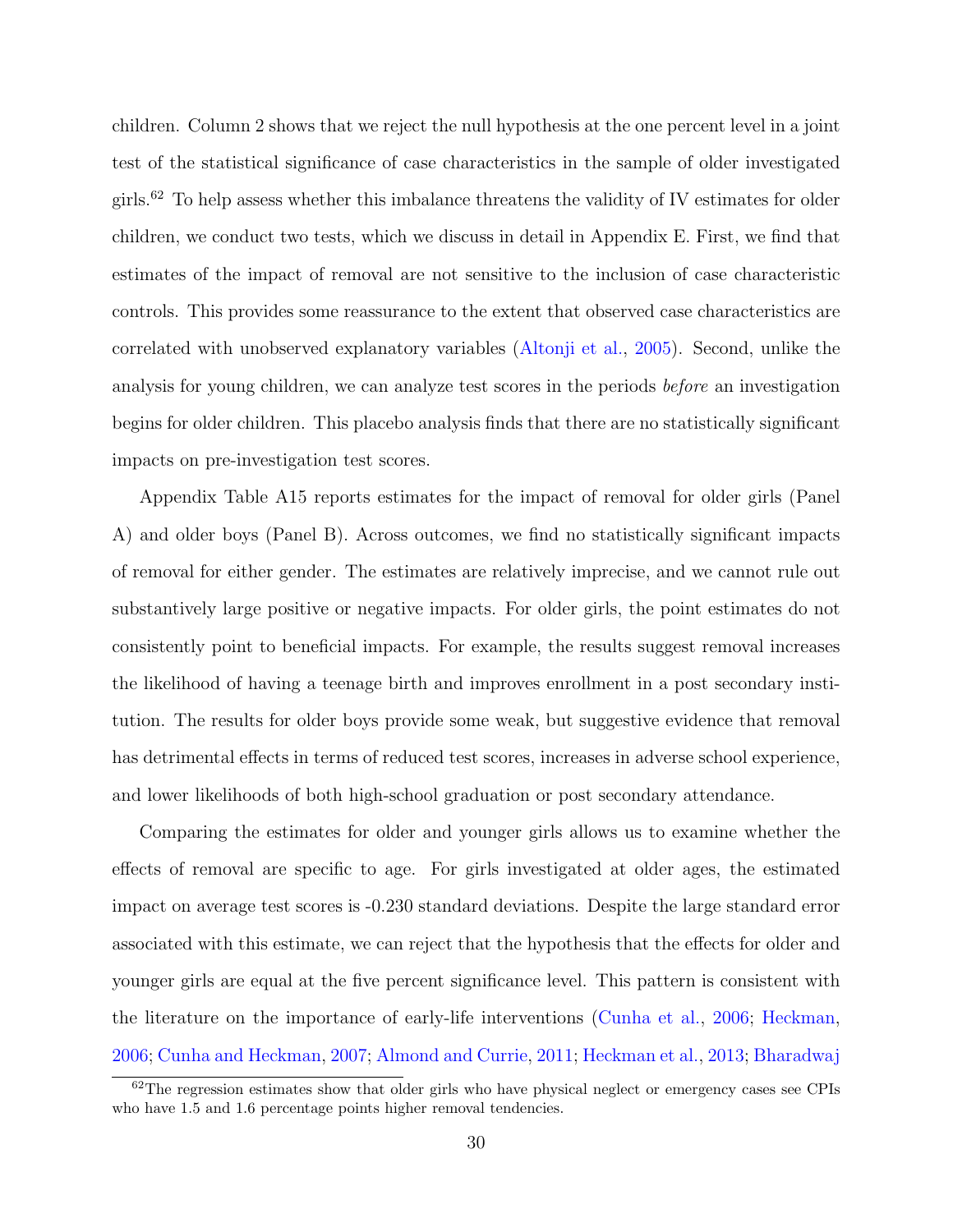[et al.,](#page-35-9) [2013;](#page-35-9) [Heckman and Mosso,](#page-38-3) [2014;](#page-38-3) [Elango et al.,](#page-37-4) [2015;](#page-37-4) [Almond et al.,](#page-34-1) [2017;](#page-34-1) [Chyn et al.,](#page-36-11) [2019\)](#page-36-11).

As a final discussion point, we benchmark our results relative to prior studies of home removal. Using a similar IV approach, [Doyle](#page-37-2) [\(2007\)](#page-37-2) studied older children investigated at ages 5 to 15 in Illinois. He found statistically significant and large positive impacts on teenage pregnancy (29 percentage points) and juvenile delinquency (47 percentage points) for older girls.[63](#page-32-0) In our sample, the positive point estimate for teenage pregnancy for older girls is much smaller in magnitude, but the standard error is sufficiently large that we cannot rule out the effect size observed by [Doyle](#page-37-2) [\(2007\)](#page-37-2).

## 8 Conclusion

Child protection authorities in the U.S. remove more than 200,000 children from their homes annually [\(U.S. Department of Health and Human Services,](#page-39-0) [2016\)](#page-39-0). Despite this fact, there is relatively little research on the causal impacts of this policy. This paper provides new evidence on the effects of home removal by using comprehensive administrative data on educational outcomes. We focus on children removed before the age of six and examine heterogeneous effects by gender. Our analysis is motivated by the growing literature showing the importance of early-life interventions [\(Cunha et al.,](#page-36-0) [2006;](#page-36-0) [Heckman,](#page-38-1) [2006;](#page-38-1) [Cunha and](#page-36-1) [Heckman,](#page-36-1) [2007;](#page-36-1) [Almond and Currie,](#page-34-0) [2011;](#page-34-0) [Heckman et al.,](#page-38-2) [2013;](#page-38-2) [Heckman and Mosso,](#page-38-3) [2014;](#page-38-3) [Elango et al.,](#page-37-4) [2015;](#page-37-4) [Almond et al.,](#page-34-1) [2017\)](#page-34-1) and differential responses by gender [\(Heckman](#page-38-4) [et al.,](#page-38-4) [2010;](#page-38-4) [Bertrand and Pan,](#page-35-3) [2013;](#page-35-3) [Heckman et al.,](#page-38-2) [2013;](#page-38-2) [Elango et al.,](#page-37-4) [2015;](#page-37-4) [Conti et al.,](#page-36-4) [2016;](#page-36-4) [Heckman et al.,](#page-38-5) [2017;](#page-38-5) [Garcia et al.,](#page-37-7) [2018;](#page-37-7) [Autor et al.,](#page-34-3) [2019\)](#page-34-3).

We use the removal tendency of quasi-experimentally assigned child protective investigators as an instrument for removal. We find that removal causes statistically significant and substantial improvements in performance on standardized exams for young girls, as well as

<span id="page-32-0"></span><sup>63</sup>[Warburton et al.](#page-39-13) [\(2014\)](#page-39-13) also study crime for older investigated children and use an IV strategy based on caseworkers. They find imprecise IV estimates of the impact of foster care placement. [Lindquist and](#page-39-14) [Santavirta](#page-39-14) [\(2014\)](#page-39-14) conduct a descriptive study and find that, among children placed at ages 13-18, foster care is associated with higher crime.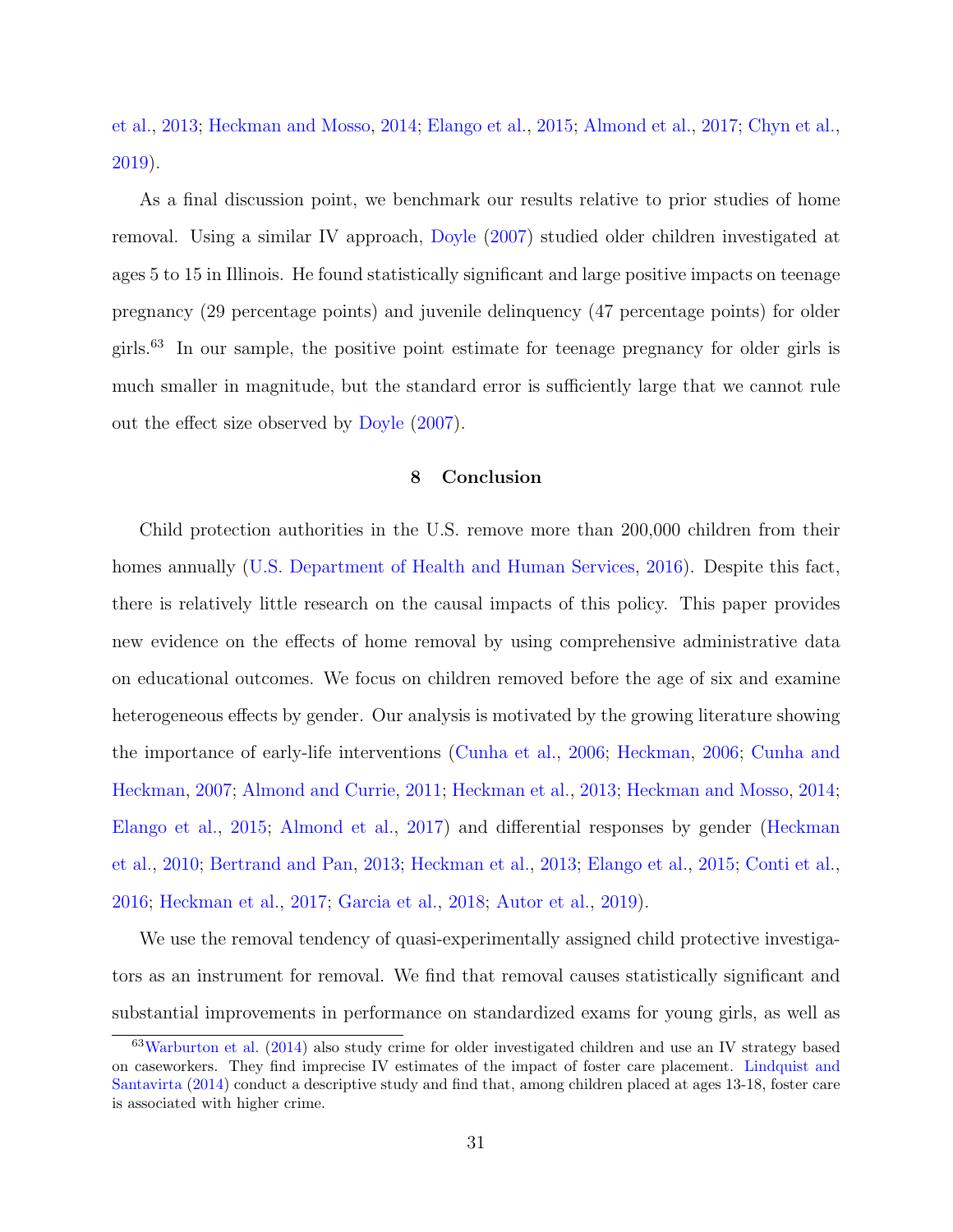decreases in grade retention and special education needs. Estimates show similar impacts on test scores starting from the first testing grade and onward, which suggests a permanent change in ability prior to when a young removed girl begins taking exams. We do not find significant positive impacts of removal for young boys. In contrast, we find insignificant results with point estimates implying, if anything, negative impacts on test scores. We show that our results are robust to several checks, including allowing for heterogeneity in investigator removal tendency by case and child characteristics.

We investigate several potential explanations for the gendered pattern of treatment effects. An analysis of siblings suggests that young girls benefit from removal while their brothers do not. We find no evidence of notable differences in the complier characteristics of girls and boys, and we find that young children of both genders have similar foster care and school experiences subsequent to removal. Overall, this suggests that the impact of home removal per se varies based on the gender of young children.

Our findings echo prior studies of schooling and social program interventions that find girls respond positively and significantly to interventions aimed at improving educational opportunity or community environment [\(Hastings et al.,](#page-37-9) [2006;](#page-37-9) [Kling et al.,](#page-39-6) [2007;](#page-39-6) [Angrist](#page-34-7) [and Lavy,](#page-34-7) [2009;](#page-34-7) [Heckman et al.,](#page-38-2) [2013;](#page-38-2) [Deming et al.,](#page-36-8) [2014;](#page-36-8) [Hoynes et al.,](#page-38-6) [2016\)](#page-38-6). In addition, our finding that increases in academic performance accrue to girls removed before age six contributes to the literature on the importance of early-life conditions [\(Cunha et al.,](#page-36-0) [2006;](#page-36-0) [Heckman,](#page-38-1) [2006;](#page-38-1) [Cunha and Heckman,](#page-36-1) [2007;](#page-36-1) [Almond and Currie,](#page-34-0) [2011;](#page-34-0) [Heckman et al.,](#page-38-2) [2013;](#page-38-2) [Heckman and Mosso,](#page-38-3) [2014;](#page-38-3) [Elango et al.,](#page-37-4) [2015;](#page-37-4) [Almond et al.,](#page-34-1) [2017\)](#page-34-1).

Given the prevalence of home removal, we conclude by emphasizing the need for additional research on the impacts of home removal. To the best of our knowledge, we provide the first estimates of the causal impacts of home removal at early ages. Prior work by Doyle [\(2007;](#page-37-2) [2008\)](#page-37-3) provides compelling evidence on the causal effects for children removed at older ages. Future research that uses administrative data from other states can help facilitate a more complete understanding of the effects of removal on neglected and abused children.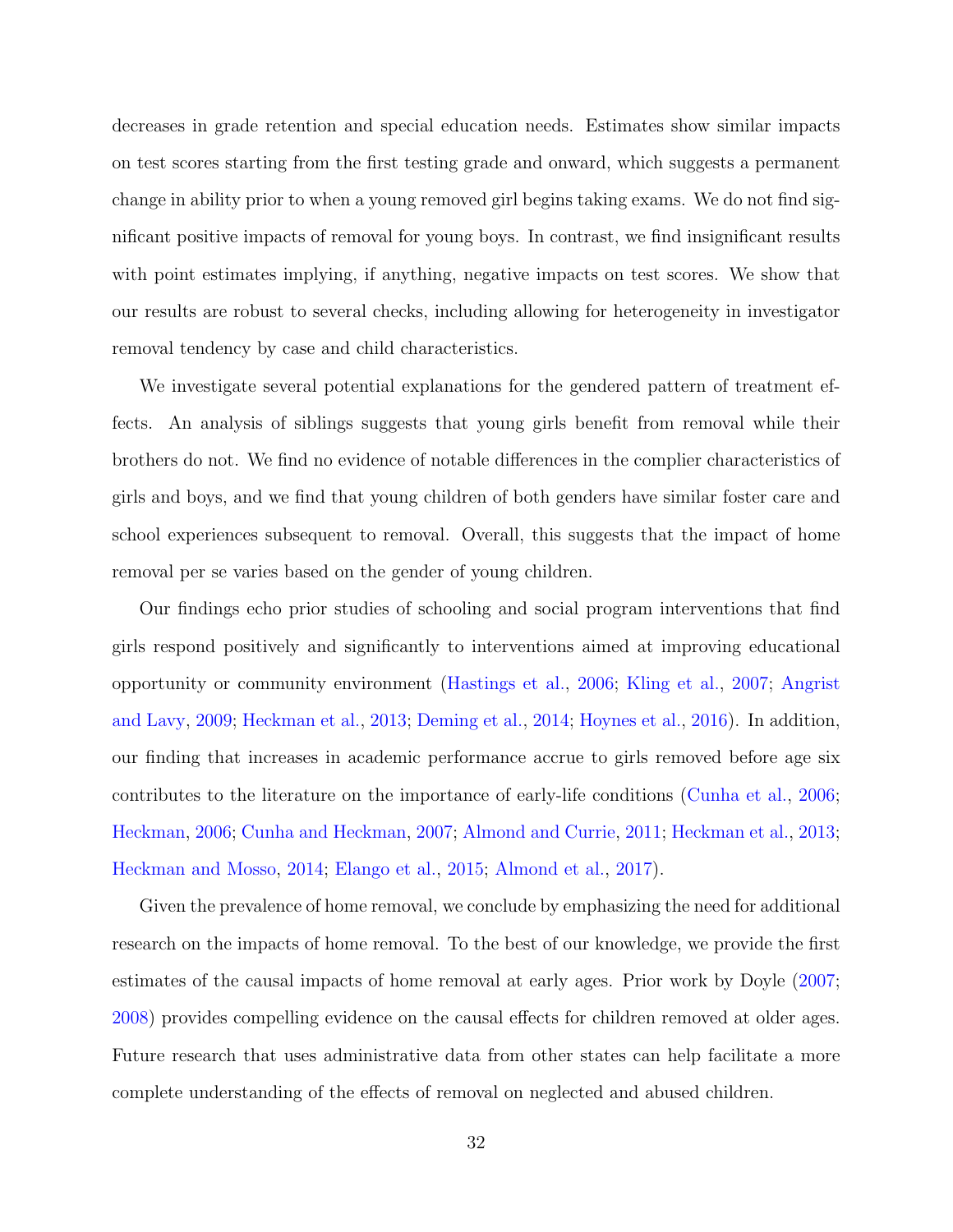## References

- <span id="page-34-10"></span>Abadie, Alberto. (2003). 'Semiparametric instrumental variable estimation of treatment response models', Journal of Econometrics 113(2), 231–263.
- <span id="page-34-2"></span>Aizer, Anna and Doyle, Joseph J. (2015). 'Juvenile Incarceration, Human Capital, and Future Crime: Evidence from Randomly Assigned Judges<sup>\*</sup>', The Quarterly Journal of Economics .
- <span id="page-34-6"></span>Aizer, Anna, Eli, Shari, Ferrie, Joseph and Lleras-Muney, Adriana. (2016). 'The Long-Run Impact of Cash Transfers to Poor Families', American Economic Review 106(4), 935–971.
- <span id="page-34-0"></span>Almond, Douglas and Currie, Janet. (2011), Chapter 15 - Human capital development before age five, in David Card and Orley Ashenfelter and David Card., eds, 'Handbook of Labor Economics', Vol. 4, Part B, Elsevier, pp. 1315–1486.
- <span id="page-34-1"></span>Almond, Douglas, Currie, Janet and Duque, Valentina. (2017), Childhood Circumstances and Adult Outcomes: Act II, NBER Working Paper 23017, National Bureau of Economic Research.
- <span id="page-34-5"></span>Almond, Douglas, Doyle, Joseph J., Kowalski, Amanda E. and Williams, Heidi. (2010). 'Estimating Marginal Returns to Medical Care: Evidence from At-risk Newborns', The Quarterly Journal of Economics 125(2), 591–634.
- <span id="page-34-11"></span>Altonji, Joseph G., Elder, Todd E. and Taber, Christopher R. (2005). 'Selection on Observed and Unobserved Variables: Assessing the Effectiveness of Catholic Schools', Journal of Political Economy 113(1), 151–184.
- <span id="page-34-4"></span>Anderson, Michael L. (2008). 'Multiple Inference and Gender Differences in the Effects of Early Intervention: A Reevaluation of the Abecedarian, Perry Preschool, and Early Training Projects', Journal of the American Statistical Association 103(484), 1481–1495.
- <span id="page-34-9"></span>Angrist, Joshua D., Imbens, Guido W. and Rubin, Donald B. (1996). 'Identification of Causal Effects Using Instrumental Variables', Journal of the American Statistical Association 91(434), 444–455.
- <span id="page-34-7"></span>Angrist, Joshua and Lavy, Victor. (2009). 'The Effects of High Stakes High School Achievement Awards: Evidence from a Randomized Trial', American Economic Review 99(4), 1384–1414.
- <span id="page-34-3"></span>Autor, David, Figlio, David, Karbownik, Krzysztof, Roth, Jeffrey and Wasserman, Melanie. (2019). 'Family Disadvantage and the Gender Gap in Behavioral and Educational Outcomes', American Economic Journal: Applied Economics 11(3), 338–381.
- <span id="page-34-8"></span>Belloni, A., Chen, D., Chernozhukov, V. and Hansen, C. (2012). 'Sparse Models and Methods for Optimal Instruments With an Application to Eminent Domain', Econometrica 80(6), 2369–2429.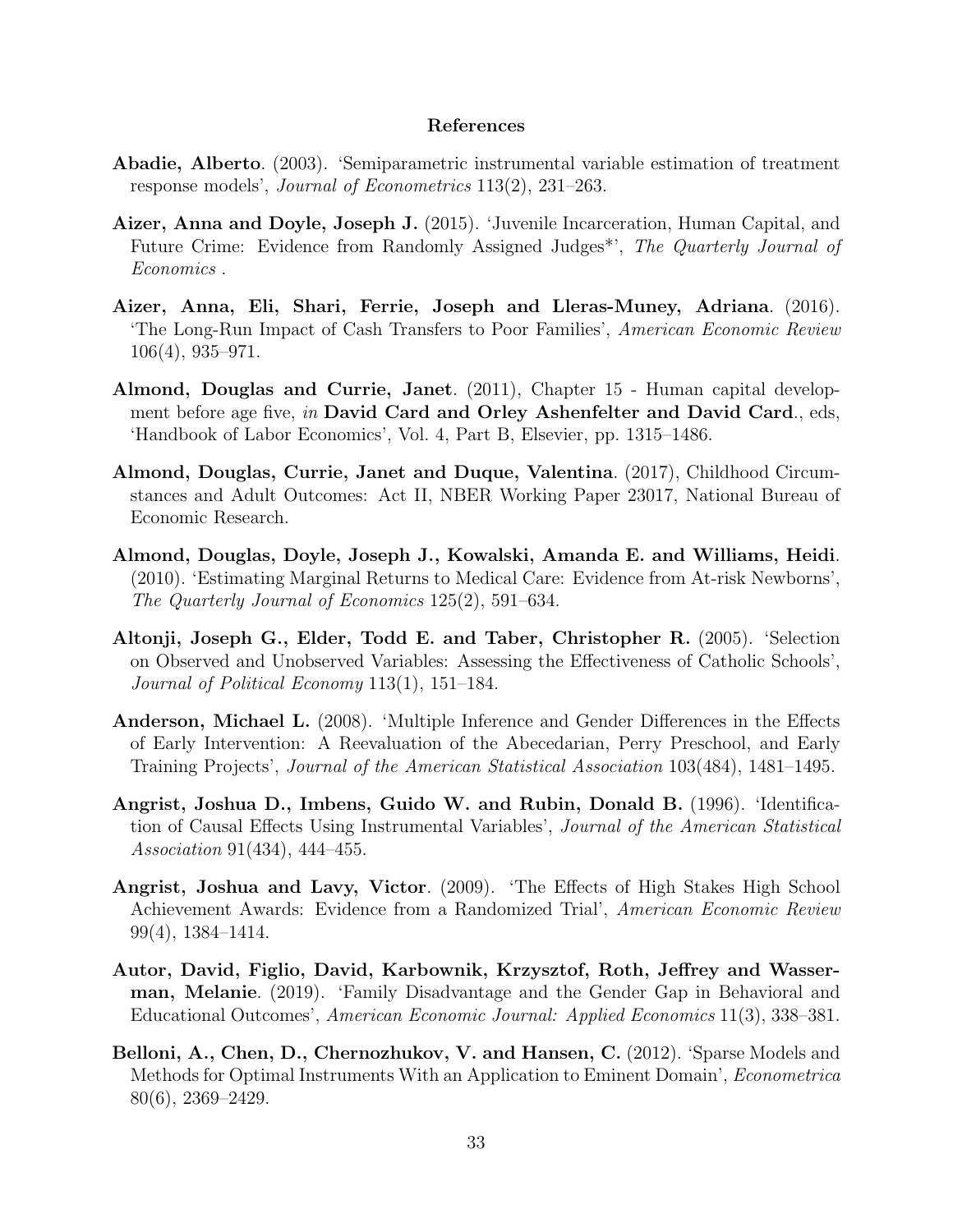- <span id="page-35-2"></span>Belloni, Alexandre, Chernozhukov, Victor and Hansen, Christian. (2014). 'High-Dimensional Methods and Inference on Structural and Treatment Effects', The Journal of Economic Perspectives 28(2), 29–50.
- <span id="page-35-10"></span>Benjamini, Yoav, Krieger, Abba M. and Yekutieli, Daniel. (2006). 'Adaptive Linear Step-up Procedures that Control the False Discovery Rate', Biometrika 93(3), 491–507.
- <span id="page-35-4"></span>Benson, Cassandra and Fitzpatrick, Maria D. (2018), Beyond Reading, Writing, and Arithmetic: The Role of Teachers and Schools in Reporting Child Maltreatment.
- <span id="page-35-6"></span>Berger, Lawrence M., Bruch, Sarah K., Johnson, Elizabeth I., James, Sigrid and Rubin, David. (2009). 'Estimating the "Impact" of Out-of-Home Placement on Child Well-Being: Approaching the Problem of Selection Bias', *Child Development* 80(6), 1856– 1876.
- <span id="page-35-7"></span>Berger, Lawrence M., Cancian, Maria, Han, Eunhee, Noyes, Jennifer and Rios-Salas, Vanessa. (2014). 'Children's Academic Achievement and Foster Care', Pediatrics pp. 2014–2448.
- <span id="page-35-3"></span>Bertrand, Marianne and Pan, Jessica. (2013). 'The Trouble with Boys: Social Influences and the Gender Gap in Disruptive Behavior', American Economic Journal: Applied Economics 5(1), 32–64.
- <span id="page-35-9"></span>Bharadwaj, Prashant, Loken, Katrine and Neilson, Christopher. (2013). 'Early Life Health Interventions and Academic Achievement', American Economic Review 103(5), 1862–1891.
- <span id="page-35-0"></span>Bhuller, Manudeep, Dahl, Gordon B., Løken, Katrine V. and Mogstad, Magne. (2016), Incarceration, Recidivism and Employment, NBER Working Paper 22648, National Bureau of Economic Research.
- <span id="page-35-1"></span>Bhuller, Manudeep, Dahl, Gordon B., Loken, Katrine V. and Mogstad, Magne. (2018). 'Intergenerational Effects of Incarceration', AEA Papers and Proceedings 108, 234– 240.
- <span id="page-35-8"></span>Bound, John, Jaeger, David A. and Baker, Regina M. (1995). 'Problems with Instrumental Variables Estimation When the Correlation Between the Instruments and the Endogeneous Explanatory Variable is Weak', Journal of the American Statistical Associ $ation 90(430), 443-450.$
- <span id="page-35-12"></span>Brinch, Christian N., Mogstad, Magne and Wiswall, Matthew. (2017). 'Beyond LATE with a Discrete Instrument', *Journal of Political Economy* 125(4), 985–1039.
- <span id="page-35-5"></span>Campbell, Frances, Conti, Gabriella, Heckman, James J., Moon, Seong Hyeok, Pinto, Rodrigo, Pungello, Elizabeth and Pan, Yi. (2014). 'Early Childhood Investments Substantially Boost Adult Health', Science 343(6178), 1478–1485.
- <span id="page-35-11"></span>Carneiro, Pedro, Heckman, James J and Vytlacil, Edward J. (2011). 'Estimating Marginal Returns to Education', American Economic Review 101(6), 2754–2781.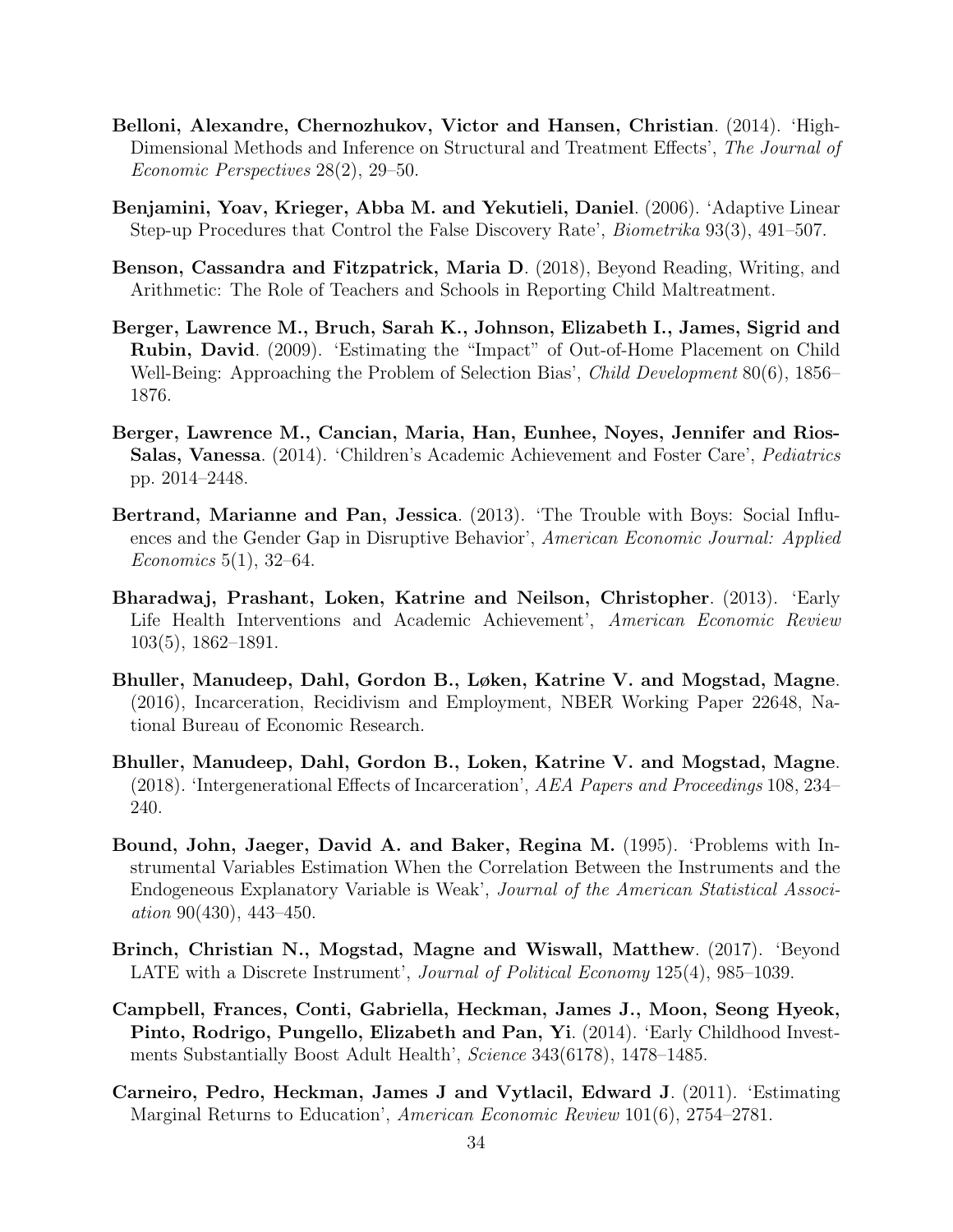- Chetty, Raj, Friedman, John N. and Rockoff, Jonah E. (2014). 'Measuring the Impacts of Teachers I: Evaluating Bias in Teacher Value-Added Estimates', American Economic Review 104(9), 2593–2632.
- Chetty, Raj, Hendren, Nathaniel and Katz, Lawrence F. (2016). 'The Effects of Exposure to Better Neighborhoods on Children: New Evidence from the Moving to Opportunity Experiment', American Economic Review 106(4), 855–902.
- Chyn, Eric. (2018). 'Moved to Opportunity: The Long-Run Effects of Public Housing Demolition on Children', American Economic Review 108(10), 3028–3056.
- Chyn, Eric, Gold, Samantha and Hastings, Justine S. (2019), The Returns to Earlylife Interventions for Very Low Birth Weight Children, NBER Working Paper 25753, National Bureau of Economic Research.
- Conti, Gabriella, Heckman, James J. and Pinto, Rodrigo. (2016). 'The Effects of Two Influential Early Childhood Interventions on Health and Healthy Behaviour', The Economic Journal 126(596), F28–F65.
- Cornelissen, Thomas, Dustmann, Christian, Raute, Anna and Schönberg, Uta. (2016). 'From LATE to MTE: Alternative methods for the evaluation of policy interventions', Labour Economics 41, 47–60.
- Cunha, Flavio and Heckman, James. (2007). 'The Technology of Skill Formation', American Economic Review 97(2), 31–47.
- Cunha, Flavio, Heckman, James J., Lochner, Lance and Masterov, Dimitriy V. (2006), Interpreting the Evidence on Life Cycle Skill Formation, in E. Hanushek and F. Welch., eds, 'Handbook of the Economics of Education', Vol. 1, Elsevier, pp. 697–812.
- Currie, Janet, Mueller-Smith, Michael and Rossin-Slater, Maya. (2018), Violence while in Utero: The Impact of Assaults During Pregnancy on Birth Outcomes, NBER Working Paper 24802, National Bureau of Economic Research.
- Currie, Janet and Tekin, Erdal. (2012). 'Understanding the Cycle: Childhood Maltreatment and Future Crime', The Journal of Human Resources 47(2), 509–549.
- <span id="page-36-0"></span>Dahl, Gordon B., Kostøl, Andreas Ravndal and Mogstad, Magne. (2014). 'Family Welfare Cultures', The Quarterly Journal of Economics 129(4), 1711–1752.
- Deming, David J., Hastings, Justine S., Kane, Thomas J. and Staiger, Douglas O. (2014). 'School Choice, School Quality, and Postsecondary Attainment', American Economic Review 104(3), 991-1013.
- <span id="page-36-1"></span>Dobbie, Will, Goldin, Jacob and Yang, Crystal S. (2018). 'The Effects of Pretrial Detention on Conviction, Future Crime, and Employment: Evidence from Randomly Assigned Judges', American Economic Review 108(2), 201–240.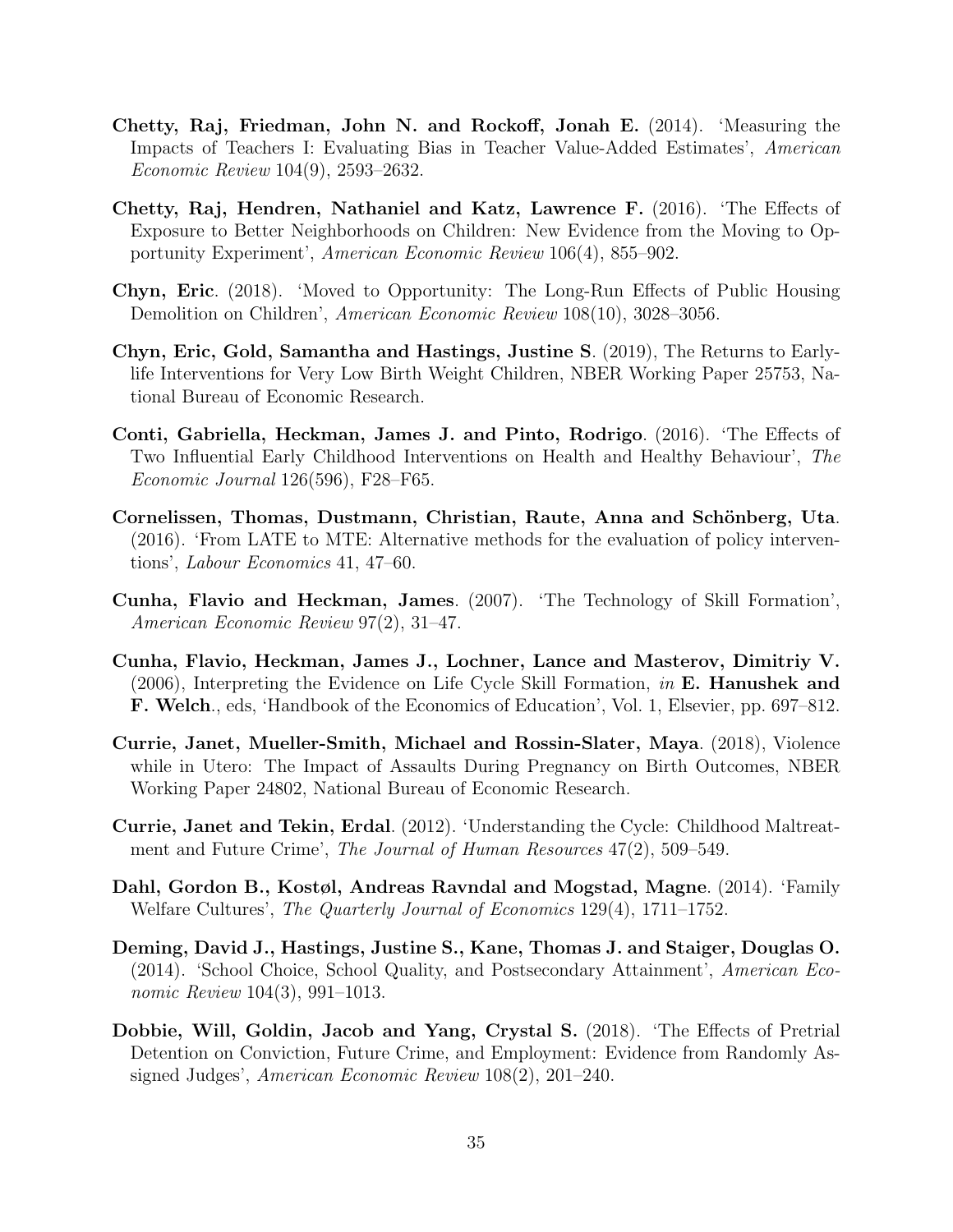- Dobbie, Will, Grönqvist, Hans, Niknami, Susan, Palme, Mårten and Priks, Mikael. (2018), The Intergenerational Effects of Parental Incarceration, Technical Report w24186, National Bureau of Economic Research.
- Doyle, Joseph J. (2007). 'Child protection and child outcomes: Measuring the effects of foster care', The American Economic Review 97(5), 1583–1610.
- Doyle, Joseph J. (2008). 'Child Protection and Adult Crime: Using Investigator Assignment to Estimate Causal Effects of Foster Care', Journal of Political Economy 116(4), 746– 770.
- Doyle, Joseph J. (2013). 'Causal effects of foster care: An instrumental-variables approach', Children and Youth Services Review 35(7), 1143–1151.
- Doyle, Joseph J and Aizer, Anna. (2018). 'Economics of Child Protection: Maltreatment, Foster Care, and Intimate Partner Violence', Annual Review of Economics 10, 87– 108.
- Elango, Sneha, García, Jorge Luis, Heckman, James J and Hojman, Andrés. (2015), Early Childhood Education, Working Paper 21766, National Bureau of Economic Research.
- Else-Quest, Nicole M., Hyde, Janet Shibley, Goldsmith, H. Hill and Hulle, Carol Ann Van. (2006). 'Gender differences in temperament: a meta-analysis.', Psychological bulletin 132(1), 33–72.
- Eren, Ozkan and Mocan, Naci. (2017), Juvenile Punishment, High School Graduation and Adult Crime: Evidence from Idiosyncratic Judge Harshness, NBER Working Paper 23573, National Bureau of Economic Research, Cambridge, MA.
- Fantuzzo, John W. and Mohr, Wanda K. (1999). 'Prevalence and Effects of Child Exposure to Domestic Violence', The Future of Children 9(3), 21–32.
- Garces, Eliana, Thomas, Duncan and Currie, Janet. (2002). 'Longer-Term Effects of Head Start', The American Economic Review 92(4), 999–1012.
- Garcia, Jorge Luis, Heckman, James J. and Ziff, Anna L. (2018). 'Gender differences in the benefits of an influential early childhood program', European Economic Review 109, 9–22.
- Hastings, Justine S. (2019), Fact-Based Policy: How Do State and Local Governments Accomplish It?, Technical report, The Hamilton Project (Brookings Institution).
- <span id="page-37-0"></span>Hastings, Justine S., Howison, Mark, Lawless, Ted, Ucles, John and White, Preston. (2019), Unlocking Data to Improve Public Policy, preprint, Open Science Framework.
- Hastings, Justine S, Kane, Thomas J and Staiger, Douglas O. (2006). 'Gender and Performance: Evidence from School Assignment by Randomized Lottery', American Economic Review 96(2), 232–236.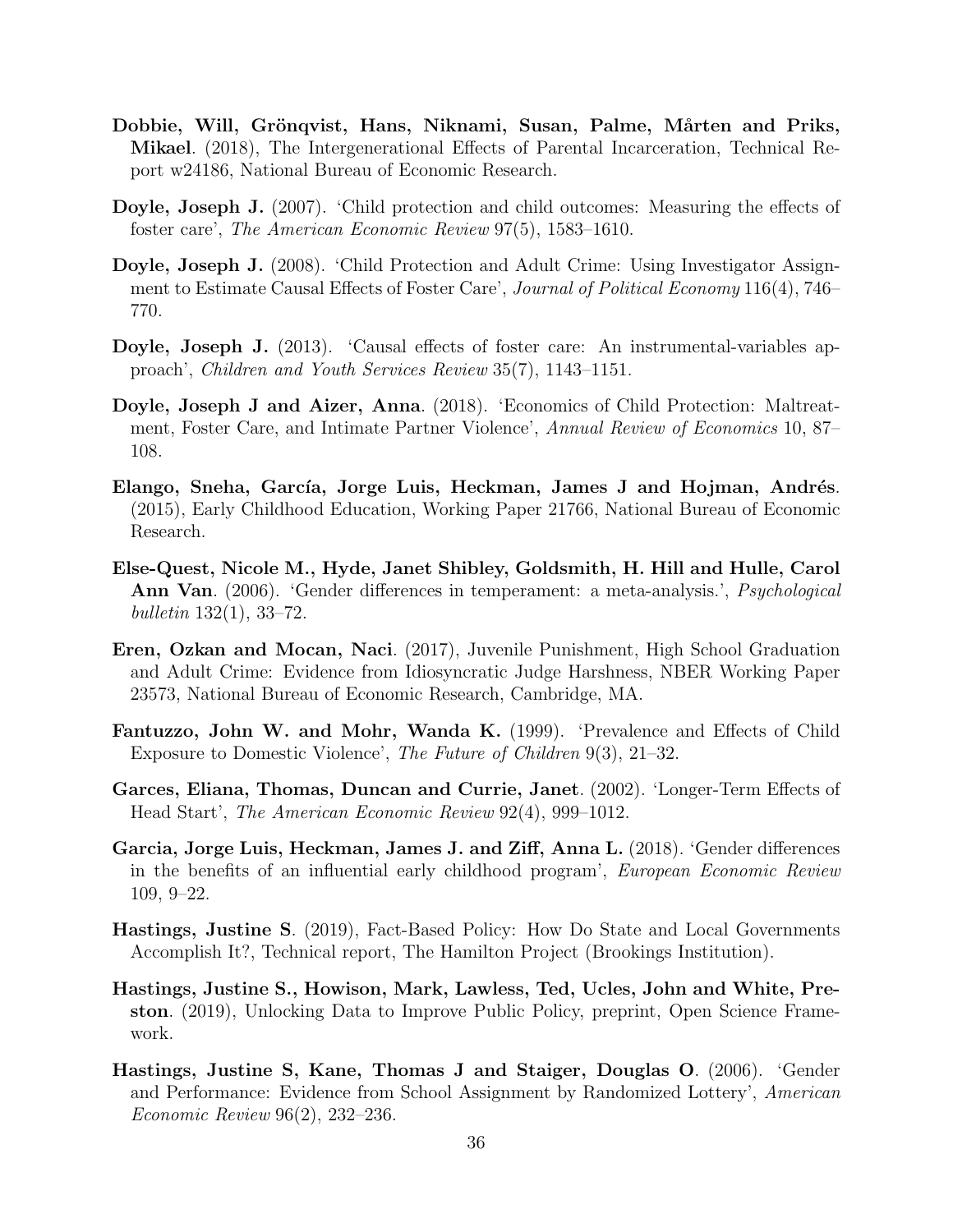- Heckman, James J, Holland, Margaret L, Makino, Kevin K, Pinto, Rodrigo and Rosales-Rueda, Maria. (2017), An Analysis of the Memphis Nurse-Family Partnership Program, NBER Working Paper 23610, National Bureau of Economic Research.
- Heckman, James J. and Mosso, Stefano. (2014). 'The Economics of Human Development and Social Mobility', Annual Review of Economics 6(1), 689–733.
- Heckman, James J. and Vytlacil, Edward. (2005). 'Structural Equations, Treatment Effects, and Econometric Policy Evaluation1', Econometrica 73(3), 669–738.
- Heckman, James J. and Vytlacil, Edward J. (1999). 'Local Instrumental Variables and Latent Variable Models for Identifying and Bounding Treatment Effects', *Proceedings* of the national Academy of Sciences 96(8), 4730–4734.
- Heckman, James J. and Vytlacil, Edward J. (2007), Chapter 70 Econometric Evaluation of Social Programs, Part I: Causal Models, Structural Models and Econometric Policy Evaluation, in James J. Heckman and Edward E. Leamer., ed., 'Handbook of Econometrics', Vol. 6, Part B, Elsevier, pp. 4779–4874.
- Heckman, James, Moon, Seong Hyeok, Pinto, Rodrigo, Savelyev, Peter and Yavitz, Adam. (2010). 'Analyzing social experiments as implemented: A reexamination of the evidence from the HighScope Perry Preschool Program', Quantitative Economics  $1(1), 1-46.$
- Heckman, James, Pinto, Rodrigo and Savelyev, Peter. (2013). 'Understanding the Mechanisms Through Which an Influential Early Childhood Program Boosted Adult Outcomes', American Economic Review 103(6), 2052–2086.
- Heckman, James, Tobias, Justin L. and Vytlacil, Edward. (2001). 'Four Parameters of Interest in the Evaluation of Social Programs', Southern Economic Journal 68(2), 211– 223.
- Heckman, J. J. (2006). 'Skill Formation and the Economics of Investing in Disadvantaged Children', Science 312(5782), 1898–1900.
- Holt, Stephanie, Buckley, Helen and Whelan, Sadhbh. (2008). 'The impact of exposure to domestic violence on children and young people: A review of the literature', *Child* Abuse & Neglect 32(8), 797–810.
- Hoynes, Hilary, Schanzenbach, Diane Whitmore and Almond, Douglas. (2016). 'Long-Run Impacts of Childhood Access to the Safety Net', American Economic Review 106(4), 903–934.
- Imbens, Guido W. and Angrist, Joshua D. (1994). 'Identification and Estimation of Local Average Treatment Effects', Econometrica 62(2), 467.
- Isen, Adam, Rossin-Slater, Maya and Walker, W. Reed. (2017). 'Every Breath You Take—Every Dollar You'll Make: The Long-Term Consequences of the Clean Air Act of 1970', Journal of Political Economy 125(3), 848–902.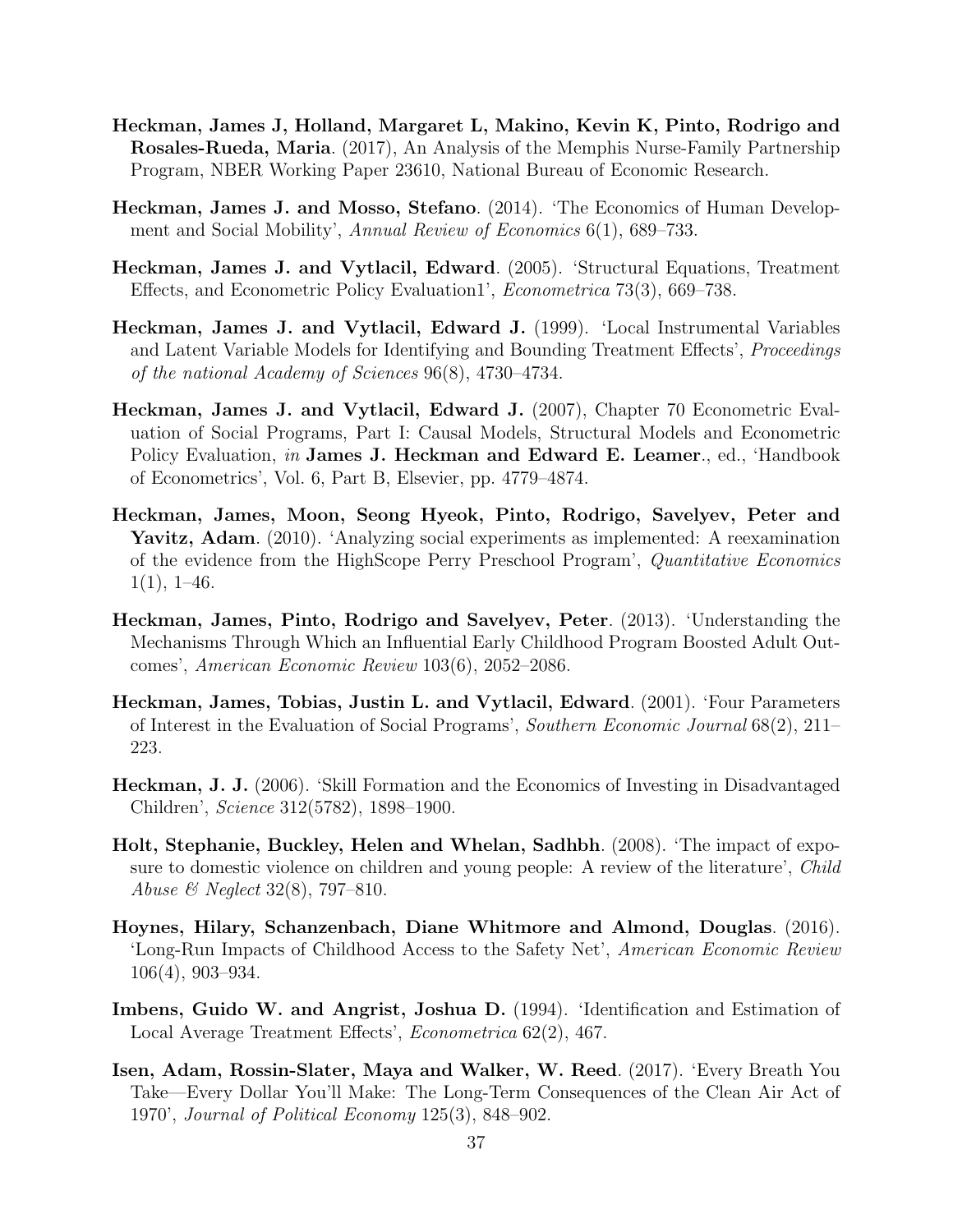- Kane, Thomas J., Rockoff, Jonah E. and Staiger, Douglas O. (2008). 'What does certification tell us about teacher effectiveness? Evidence from New York City', Economics of Education Review 27(6), 615–631.
- Kling, Jeffrey R. (2006). 'Incarceration Length, Employment, and Earnings', The American Economic Review 96(3), 863–876.
- Kling, Jeffrey R., Liebman, Jeffrey B. and Katz, Lawrence F. (2007). 'Experimental Analysis of Neighborhood Effects', Econometrica 75(1), 83–119.
- Lindquist, Matthew J. and Santavirta, Torsten. (2014). 'Does placing children in foster care increase their adult criminality?', Labour Economics 31, 72–83.
- Ludwig, Jens and Miller, Douglas L. (2007). 'Does Head Start Improve Children's Life Chances? Evidence from a Regression Discontinuity Design', Quarterly Journal of Economics .
- Magnuson, Katherine A., Kelchen, Robert, Duncan, Greg J., Schindler, Holly S., Shager, Hilary and Yoshikawa, Hirokazu. (2016). 'Do the effects of early childhood education programs differ by gender? A meta-analysis', Early Childhood Research Quarterly 36, 521–536.
- Mueller-Smith, Mike. (2015), The Criminal and Labor Market Impacts of Incarceration.
- Rhode Island. (2016), 'Rhode Island General Law. The Rhode Island Board of Education Act, Stat. 16-19-1'.
- Rhode Island Department of Children, Youth, and Families. (2018), 'Policy Manual'.
- Sampat, Bhaven and Williams, Heidi L. (2015), How Do Patents Affect Follow-On Innovation? Evidence from the Human Genome, NBER Working Paper 21666, National Bureau of Economic Research.
- Schore, Allan N. (2017). 'All Our Sons: The Developmental Neurobiology and Neuroendocrinology of Boys at Risk', Infant Mental Health Journal 38(1), 15–52.
- U.S. Census. (2018), 'S0901: Children Characteristics, 2012-16 American Community Survey 5-year Estimates.'.
- U.S. Department of Health and Human Services. (2016), 'Child Maltreatment'.
- Warburton, William P., Warburton, Rebecca N., Sweetman, Arthur and Hertzman, Clyde. (2014). 'The Impact of Placing Adolescent Males into Foster Care on Education, Income Assistance, and Convictions: Impact of Placing Adolescent Males into Foster Care', Canadian Journal of Economics/Revue canadienne d'économique  $47(1)$ , 35– 69.
- Wildeman, Christopher and Waldfogel, Jane. (2014). 'Somebody's Children or Nobody's Children? How the Sociological Perspective Could Enliven Research on Foster Care', Annual Review of Sociology 40(1), 599–618.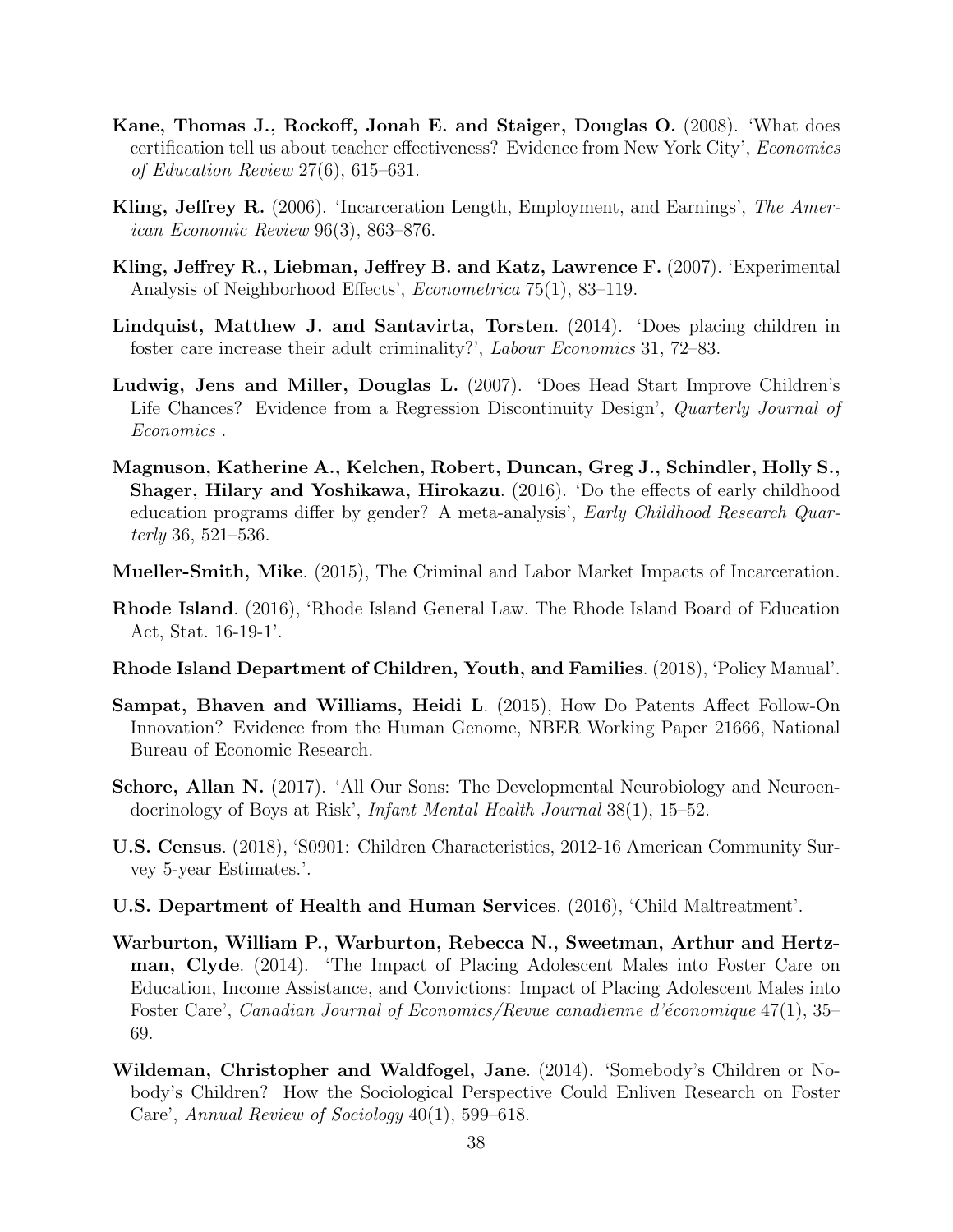- Wolfe, David A., Crooks, Claire V., Lee, Vivien, McIntyre-Smith, Alexandra and Jaffe, Peter G. (2003). 'The Effects of Children's Exposure to Domestic Violence: A Meta-Analysis and Critique', Clinical Child and Family Psychology Review 6(3), 171–187.
- Zahn-Waxler, Carolyn, Shirtcliff, Elizabeth A. and Marceau, Kristine. (2008). 'Disorders of Childhood and Adolescence: Gender and Psychopathology', Annual Review of Clinical Psychology 4(1), 275–303.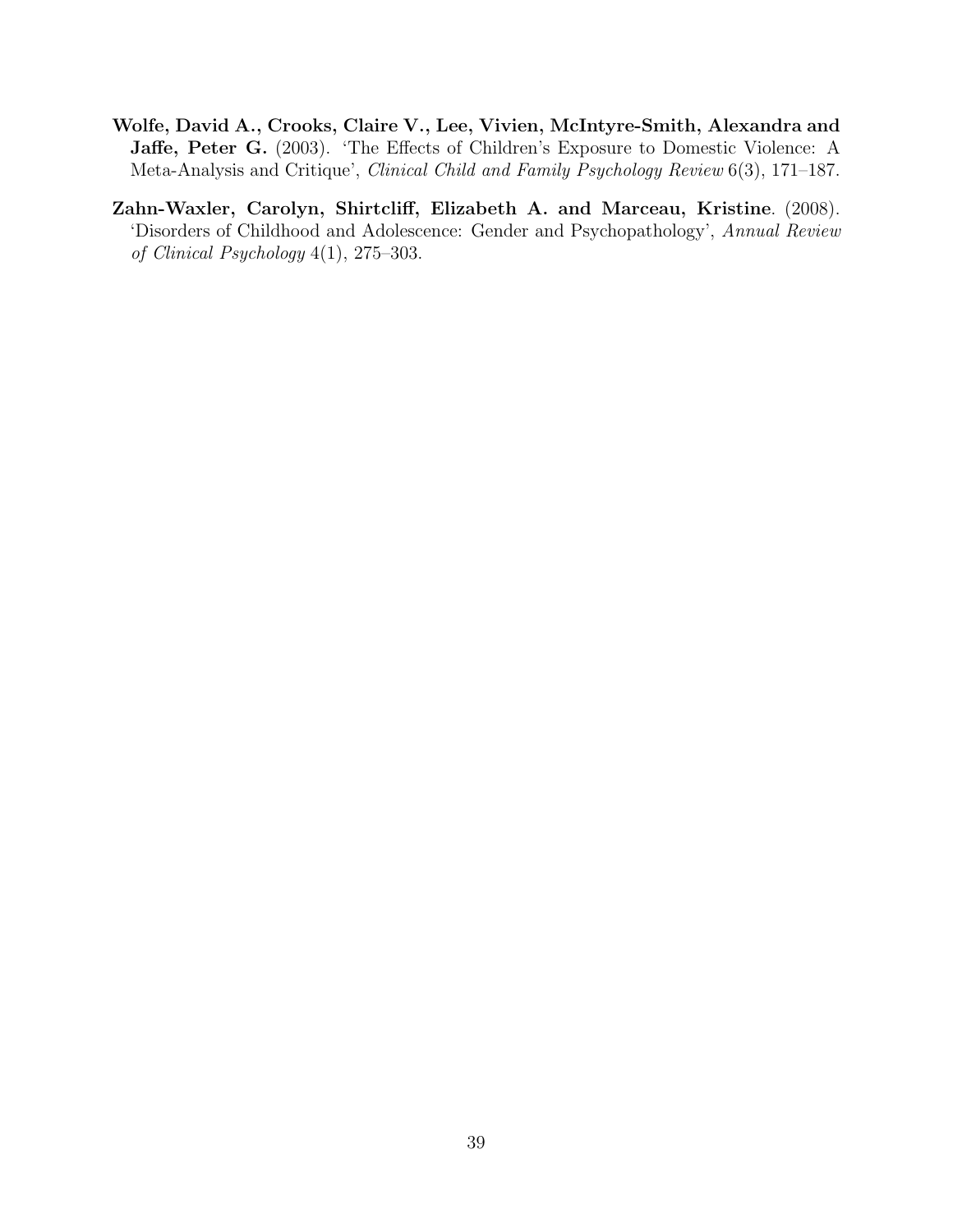# 9 Tables and Figures

|                                    |                   | (1)       | (2)         | (3)       | (4)        |  |
|------------------------------------|-------------------|-----------|-------------|-----------|------------|--|
| Sample: Young Children $(Age < 6)$ |                   |           |             |           |            |  |
|                                    |                   | All       | Non-removed | Removed   | $p$ -value |  |
| $\label{lem:gen} Demographies$     | Female            | 0.466     | 0.463       | 0.479     | 0.125      |  |
|                                    |                   | (0.499)   | (0.499)     | (0.500)   |            |  |
|                                    | White             | 0.588     | 0.590       | 0.581     | 0.364      |  |
|                                    |                   | (0.492)   | (0.492)     | (0.494)   |            |  |
|                                    | Black             | 0.168     | 0.160       | 0.198     | 0.000      |  |
|                                    |                   | (0.374)   | (0.367)     | (0.398)   |            |  |
|                                    | Hispanic          | 0.162     | 0.170       | 0.131     | 0.000      |  |
|                                    |                   | (0.369)   | (0.376)     | (0.337)   |            |  |
|                                    | Other race        | 0.082     | 0.079       | 0.091     | 0.050      |  |
|                                    |                   | (0.274)   | (0.270)     | (0.288)   |            |  |
|                                    | Age               | 1.81      | 1.984       | 1.125     | 0.000      |  |
|                                    |                   | (1.762)   | (1.760)     | (1.593)   |            |  |
| Family                             | Married couple    | 0.123     | 0.137       | 0.069     | 0.000      |  |
|                                    |                   | (0.328)   | (0.343)     | (0.253)   |            |  |
|                                    | Unmarried couple  | 0.293     | 0.304       | 0.251     | 0.000      |  |
|                                    |                   | (0.455)   | (0.460)     | (0.434)   |            |  |
|                                    | Single/other      | 0.584     | 0.560       | 0.680     | 0.000      |  |
|                                    |                   | (0.493)   | (0.496)     | (0.466)   |            |  |
|                                    | English language  | 0.972     | 0.970       | 0.978     | 0.010      |  |
|                                    |                   | (0.166)   | (0.171)     | (0.146)   |            |  |
|                                    | Other language    | $0.028\,$ | 0.030       | 0.022     | 0.010      |  |
|                                    |                   | (0.166)   | (0.171)     | (0.146)   |            |  |
| Allegation                         | Neglect           | 0.795     | 0.812       | 0.729     | 0.000      |  |
|                                    |                   | (0.404)   | (0.391)     | (0.444)   |            |  |
|                                    | Physical neglect  | 0.065     | 0.059       | 0.088     | 0.000      |  |
|                                    |                   | (0.246)   | (0.236)     | (0.283)   |            |  |
|                                    | Physical abuse    | 0.140     | 0.129       | 0.183     | 0.000      |  |
|                                    |                   | (0.347)   | (0.336)     | (0.387)   |            |  |
| Reporter                           | Professional      | 0.825     | 0.827       | 0.816     | 0.189      |  |
|                                    |                   | (0.380)   | (0.378)     | (0.388)   |            |  |
|                                    | Family/friend     | 0.127     | 0.125       | 0.137     | 0.093      |  |
|                                    |                   | (0.333)   | (0.330)     | (0.344)   |            |  |
|                                    | Other reporter    | 0.048     | 0.049       | 0.047     | 0.753      |  |
|                                    |                   | 0.214     | (0.215)     | (0.212)   |            |  |
| Invest. Type                       | Emergency         | 0.104     | 0.054       | 0.298     | 0.000      |  |
|                                    |                   | (0.305)   | (0.227)     | (0.457)   |            |  |
|                                    | Immediate         | 0.572     | 0.607       | 0.433     | 0.000      |  |
|                                    |                   | (0.495)   | (0.488)     | (0.496)   |            |  |
|                                    | Routine           | 0.325     | 0.339       | 0.269     | 0.000      |  |
|                                    |                   | (0.468)   | (0.473)     | (0.444)   |            |  |
| Post Invest.                       | Removed           | $0.202\,$ | 0.000       | 1.000     | 0.000      |  |
|                                    |                   | (0.402)   | (0.000)     | (0.000)   |            |  |
|                                    | Days, Foster Care | 92.520    | 0.000       | 457.278   | 0.000      |  |
|                                    |                   | (268.119) | (0.000)     | (434.224) |            |  |
| $\boldsymbol{N}$                   |                   | 13,834    | 11,035      | 2,799     |            |  |

<span id="page-41-0"></span>Table 1: Descriptive Statistics for in the DCYF Investigations Sample

Column 4 reports the  $p$ -value from a t-test of difference in means for Columns 2 and 3. Notes: This table reports descriptive statistics for young children (investigated before age 6) in the DCYF sample. Columns 2 and 3 report statistics for non-removed and removed children, respectively.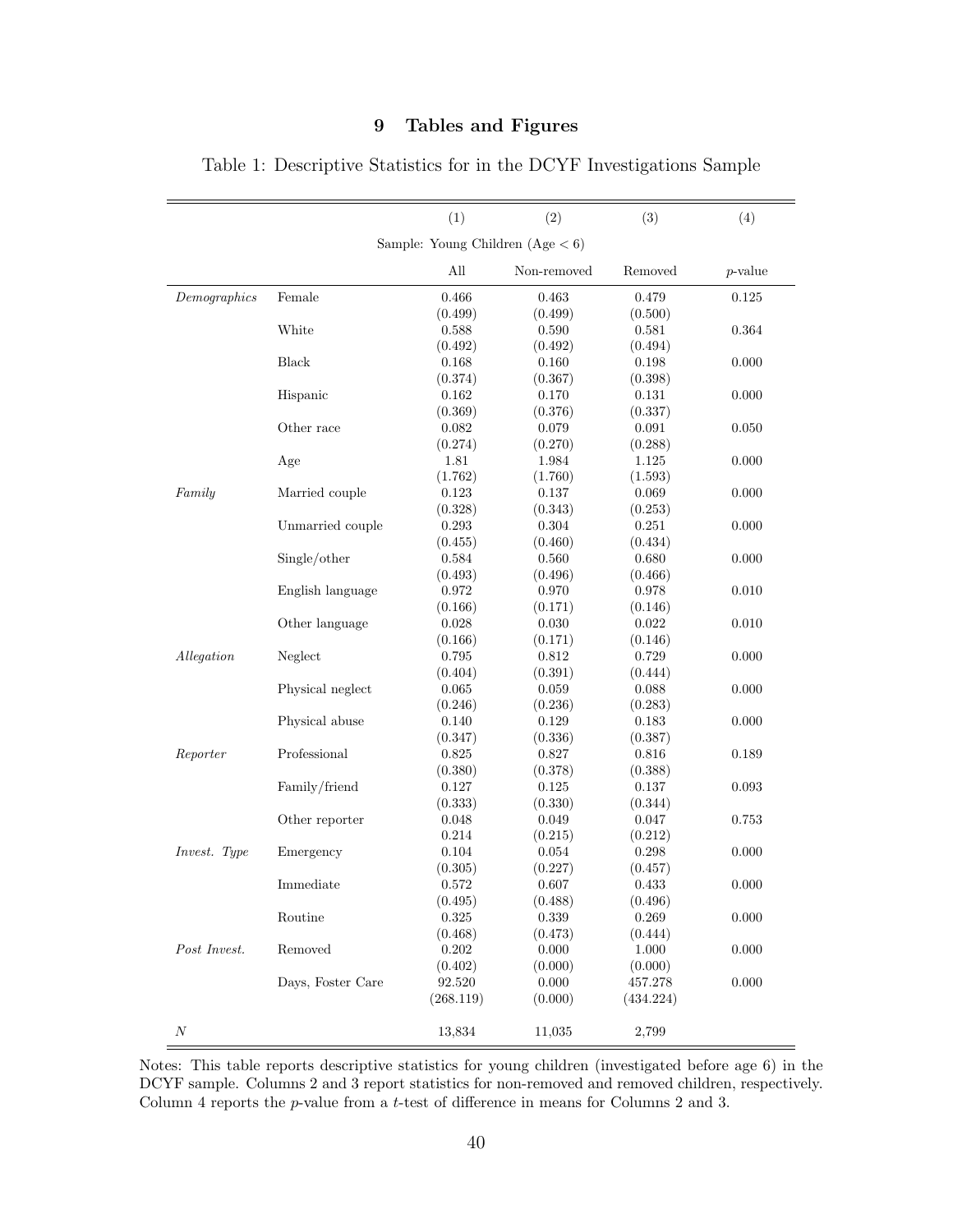| Panel A. First-stage Impact of CPI Removal Tendency |                                 |                      |            |  |  |
|-----------------------------------------------------|---------------------------------|----------------------|------------|--|--|
|                                                     | (1)                             | (2)                  | (3)        |  |  |
| Dependent variable:                                 |                                 | Removed $(=1)$       |            |  |  |
| CPI removal tendency                                | $0.584***$                      | $0.539***$           | $0.622***$ |  |  |
|                                                     | (0.056)                         | (0.078)              | (0.075)    |  |  |
| Sample                                              | Young Children                  | Young Girls          | Young Boys |  |  |
| Mean of dependent variable                          | 0.202                           | 0.208                | 0.197      |  |  |
| Case controls                                       | Yes                             | Yes                  | Yes        |  |  |
| Investigation year FE                               | Yes                             | Yes                  | Yes        |  |  |
| N                                                   | 13.834                          | 6,449                | 7,385      |  |  |
|                                                     | Panel B. Tests of Randomization |                      |            |  |  |
|                                                     | (1)                             | (2)                  | (3)        |  |  |
| Dependent variable:                                 |                                 | CPI removal tendency |            |  |  |
| Chi-squared statistic                               | 16.500                          | 12.950               | 16.640     |  |  |
| $p$ -value of joint significance                    | 0.284                           | 0.451                | 0.216      |  |  |
| Sample                                              | Young Children                  | Young Girls          | Young Boys |  |  |
| Case controls                                       | Yes                             | Yes                  | Yes        |  |  |
| Investigation year FE                               | Yes                             | <b>Yes</b>           | Yes        |  |  |
| N                                                   | 13,834                          | 6,449                | 7,385      |  |  |

#### Table 2: Tests of Random Case Assignment and First-Stage Results

Notes: This table summarizes tests of random case assignment (Panel A) and the first-stage impact of CPI removal tendency (Panel B). Column 1 reports results for all young children (investigated before age six). Columns 2 and 3 report results for young female and male children, respectively. In Panel A, the joint test statistics are from an OLS regression of CPI removal tendency on the set of case characteristics listed in Table [1.](#page-41-0) All models include controls for case characteristics and investigation year fixed effects. The chi-square test-statistic and p-value reported are from a test for joint significance of all variables except investigation year fixed effects. Standard errors in parentheses are two-way clustered at the family and CPI level. In Panel B, the first-stage results are from an OLS regression of removal on CPI removal tendency, controls for case characteristics, and investigation year fixed effects (FE). Removed is an indicator for home removal at the child's first investigation. Standard errors in parentheses are two-way clustered at the family and CPI level. Significance reported as \*\*\*  $p < 0.01$ ; \*\*  $p < 0.05$ ; \*  $p < 0.10$ .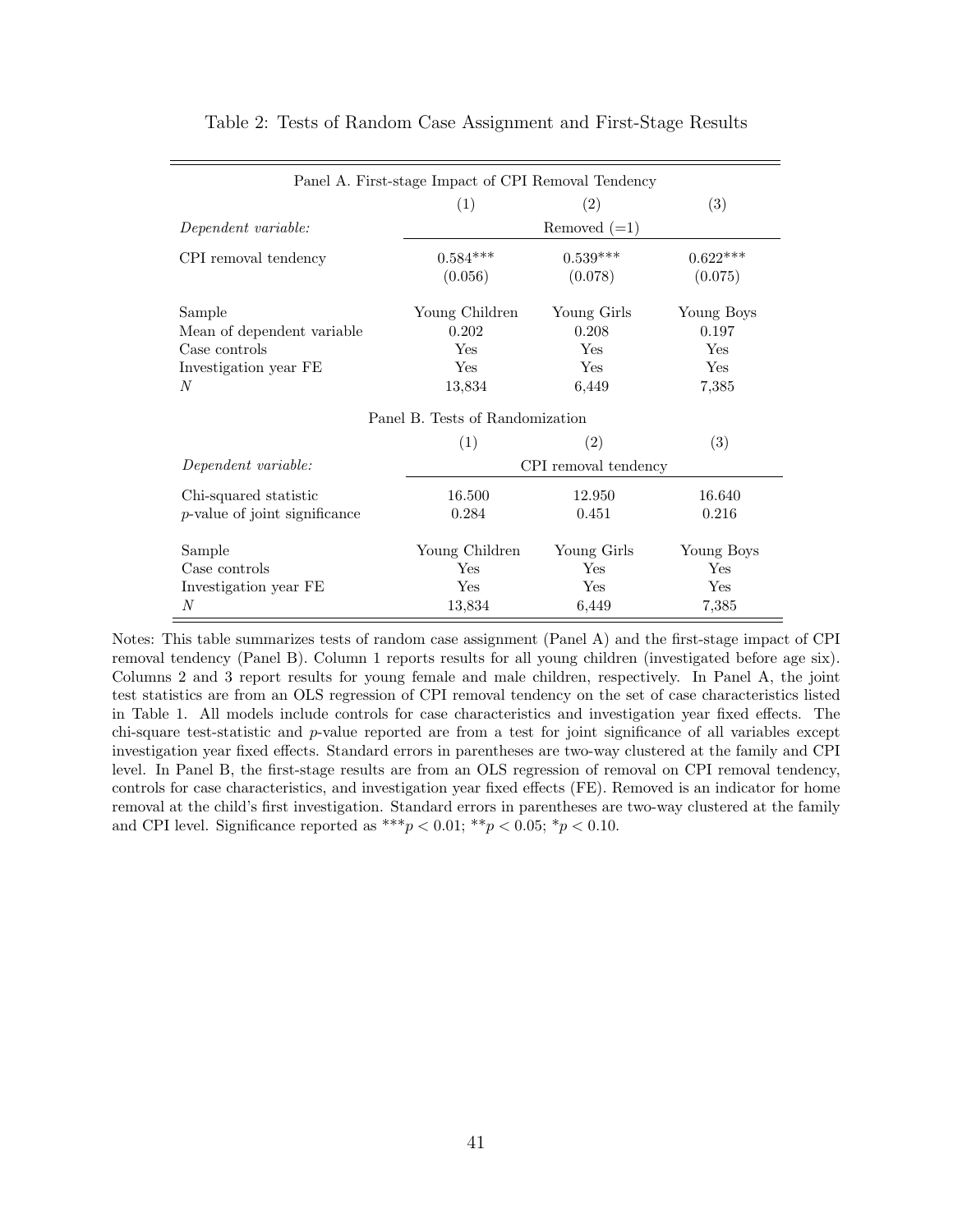|                                   |                               |                      | Panel A. Young Girls $(Age < 6)$ |                       |                     |                      |  |
|-----------------------------------|-------------------------------|----------------------|----------------------------------|-----------------------|---------------------|----------------------|--|
|                                   | (1)                           | (2)                  | (3)                              | (4)                   | (5)                 | (6)                  |  |
| Dependent variable:               | Average $z$ -score            |                      |                                  | Math $z$ -score       |                     | Reading z-score      |  |
| Removed $(=1)$                    | $1.334^{\ast\ast}$<br>(0.586) | $1.366**$<br>(0.575) | $1.540***$<br>(0.591)            | $1.544***$<br>(0.578) | $1.141*$<br>(0.625) | $1.201**$<br>(0.612) |  |
| Mean of dependent variable        | $-0.392$                      | $-0.392$             | $-0.460$                         | $-0.460$              | $-0.328$            | $-0.328$             |  |
| Complier mean if not removed      | $-1.741$                      | $-1.741$             | $-1.922$                         | $-1.922$              | $-1.550$            | $-1.550$             |  |
| Case controls                     | N <sub>o</sub>                | Yes                  | N <sub>o</sub>                   | Yes                   | N <sub>o</sub>      | Yes                  |  |
| Investigation year FE             | Yes                           | Yes                  | Yes                              | Yes                   | Yes                 | Yes                  |  |
| $F\text{-statistic}$ (instrument) | 15.444                        | 17.152               | 14.657                           | 16.321                | 15.952              | 17.681               |  |
| $\overline{N}$                    | 10,391                        | 10,391               | 10,418                           | 10,418                | 10,430              | 10,430               |  |
| Individuals                       | 2,721                         | 2,721                | 2,722                            | 2,722                 | 2,725               | 2,725                |  |
|                                   |                               |                      | Panel B. Young Boys $(Age < 6)$  |                       |                     |                      |  |
|                                   | (1)                           | (2)                  | (3)                              | (4)                   | (5)                 | (6)                  |  |
| Dependent variable:               |                               | Average z-score      |                                  | Math $z$ -score       |                     | Reading z-score      |  |
| Removed $(=1)$                    | 0.051                         | $-0.059$             | 0.013                            | $-0.123$              | 0.109               | 0.024                |  |
|                                   | (0.596)                       | (0.561)              | (0.584)                          | (0.570)               | (0.652)             | (0.606)              |  |
| Mean of dependent variable        | $-0.571$                      | $-0.571$             | $-0.518$                         | $-0.518$              | $-0.630$            | $-0.630$             |  |
| Complier mean if not removed      | $-0.931$                      | $-0.931$             | $-0.867$                         | $-0.867$              | $-1.022$            | $-1.022$             |  |
| Case controls                     | N <sub>o</sub>                | Yes                  | N <sub>o</sub>                   | Yes                   | N <sub>o</sub>      | Yes                  |  |
| Investigation year FE             | Yes                           | Yes                  | Yes                              | Yes                   | Yes                 | Yes                  |  |
| $F\text{-statistic}$ (instrument) | 10.492                        | 14.238               | 10.543                           | 14.154                | 10.638              | 14.474               |  |
| $\boldsymbol{N}$                  | 12,345                        | 12,345               | 12,387                           | 12,387                | 12,406              | 12,406               |  |
| Individuals                       | 3,148                         | 3,148                | 3,149                            | 3,149                 | 3,149               | 3,149                |  |

<span id="page-43-0"></span>Table 3: Impact of Removal on Test Scores of Young Children

Notes: This table reports results for the impact of removal on test scores for young <sup>g</sup>irls (Panel A) and young boys (Panel B). We standardize scores at the grade-year level and construct <sup>a</sup> yearly panel of tests taken in grades 3-8 during school years 2005-2016. All results are from two-stage least squares models with <sup>a</sup> leave-out measure of CPI removal tendency as an instrument for removal. Columns 1-2 report impacts for the average of standardized math and reading scores. Columns 3-4 and 5-6 report results for reading scores and math scores, respectively. All models include investigation yearfixed effects (FE). Standard errors in parentheses are two-way clustered at the family and CPI level. Significance reported as  $***p < 0.01$ ;  $**p < 0.05$ ;  $*_{p}$  < 0.10.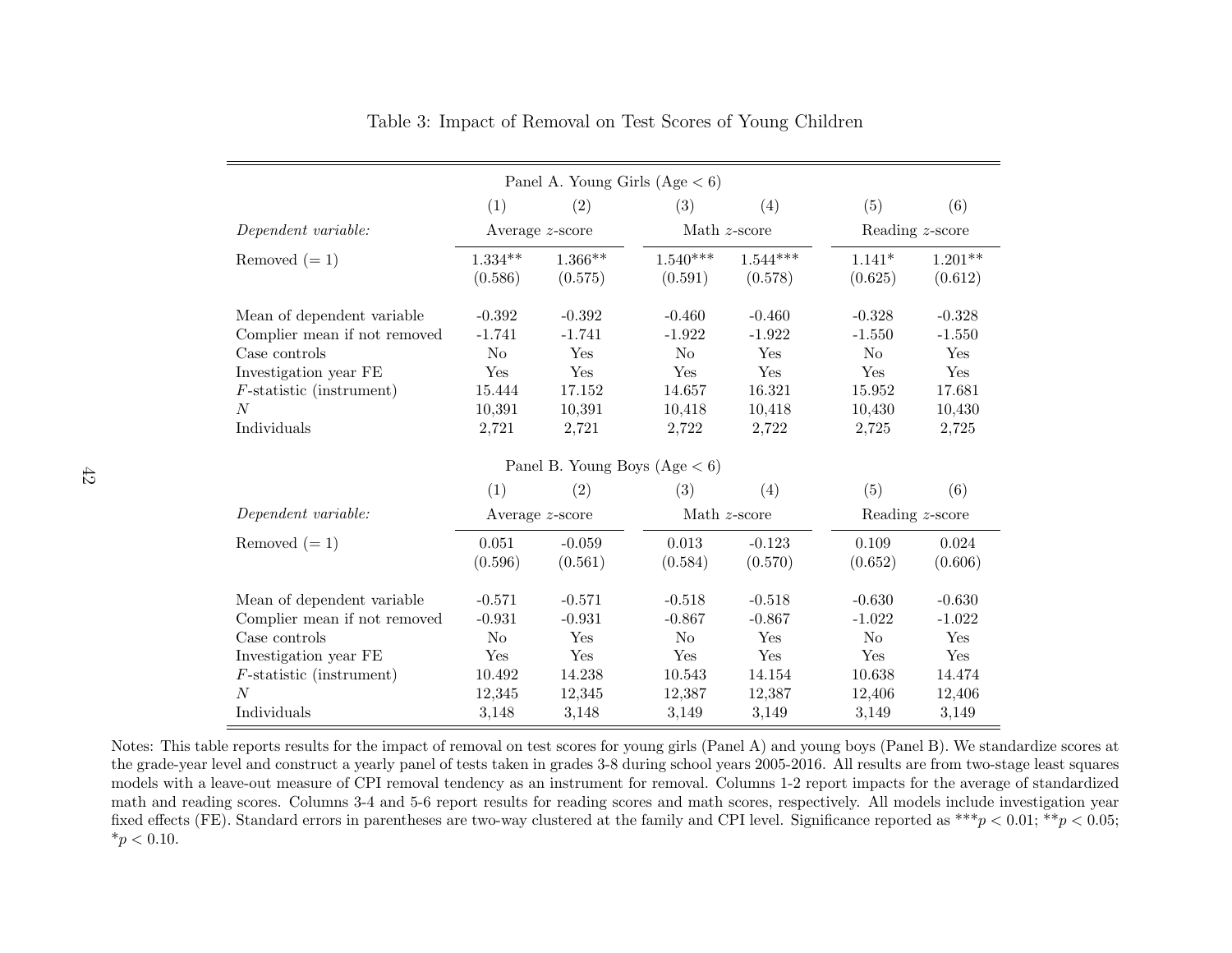| Panel A. Young Girls (Age $< 6$ ) |                  |                                 |          |              |  |  |
|-----------------------------------|------------------|---------------------------------|----------|--------------|--|--|
|                                   | (1)              | (2)                             | (3)      | (4)          |  |  |
| Dependent variable:               | Retention $(=1)$ | $IEP (=1)$                      | Absences | School index |  |  |
| Removed $(=1)$                    | $-0.228**$       | $-0.441*$                       | $-5.629$ | $-0.918**$   |  |  |
|                                   | (0.108)          | (0.248)                         | (5.218)  | (0.400)      |  |  |
| Mean of dependent variable        | 0.043            | 0.258                           | 11.982   | 0.000        |  |  |
| Complier mean if not removed      | 0.291            | 0.726                           | 10.039   | 0.694        |  |  |
| Case controls                     | Yes              | Yes                             | Yes      | Yes          |  |  |
| Investigation year FE             | Yes              | Yes                             | Yes      | Yes          |  |  |
| $F$ -statistic (instrument)       | 21.007           | 21.007                          | 21.007   | 21.007       |  |  |
| N                                 | 2,778            | 2,778                           | 2,778    | 2,778        |  |  |
| Individuals                       | 2,778            | 2,778                           | 2,778    | 2,778        |  |  |
|                                   |                  | Panel B. Young Boys $(Age < 6)$ |          |              |  |  |
|                                   | (1)              | (2)                             | (3)      | (4)          |  |  |
| Dependent variable:               | Retention $(=1)$ | IEP $(=1)$                      | Absences | School index |  |  |
| Removed $(= 1)$                   | $-0.053$         | $-0.201$                        | $-0.550$ | $-0.228$     |  |  |
|                                   | (0.114)          | (0.241)                         | (4.859)  | (0.327)      |  |  |
| Mean of dependent variable        | 0.064            | 0.428                           | 12.380   | 0.000        |  |  |
| Complier mean if not removed      | 0.239            | 0.759                           | 12.955   | 0.483        |  |  |
| Case controls                     | Yes              | Yes                             | Yes      | Yes          |  |  |
| Investigation year FE             | Yes              | Yes                             | Yes      | Yes          |  |  |
| $F\text{-statistic}$ (instrument) | 16.159           | 16.159                          | 16.159   | 16.159       |  |  |
| N                                 | 3,225            | 3,225                           | 3,225    | 3,225        |  |  |
| Individuals                       | 3,225            | 3,225                           | 3,225    | 3,225        |  |  |

<span id="page-44-0"></span>Table 4: Impact of Removal on Additional Schooling Outcomes of Young Children

<span id="page-44-1"></span>Notes: This table reports results for the impact of removal on schooling outcomes for young <sup>g</sup>irls (Panel A) and young boys (Panel B). Columns 1-3 report impacts on measures of whether an investigated child was ever retained, ever participated in special education (i.e., has an IEP), and the average number of days absent during grades 3-8. Column 4 reports results for an index that is constructed from standardized measures of the retention, IEP, and absence measures. All results are from two-stage least squares models with the leave-out measure of CPI removal tendency as an instrument for removal. All models include investigation year fixed effects (FE). Standard errors in parentheses are two-way clustered at the familyand CPI level. Significance reported as  $***p < 0.01; **p < 0.05; *p < 0.10$ .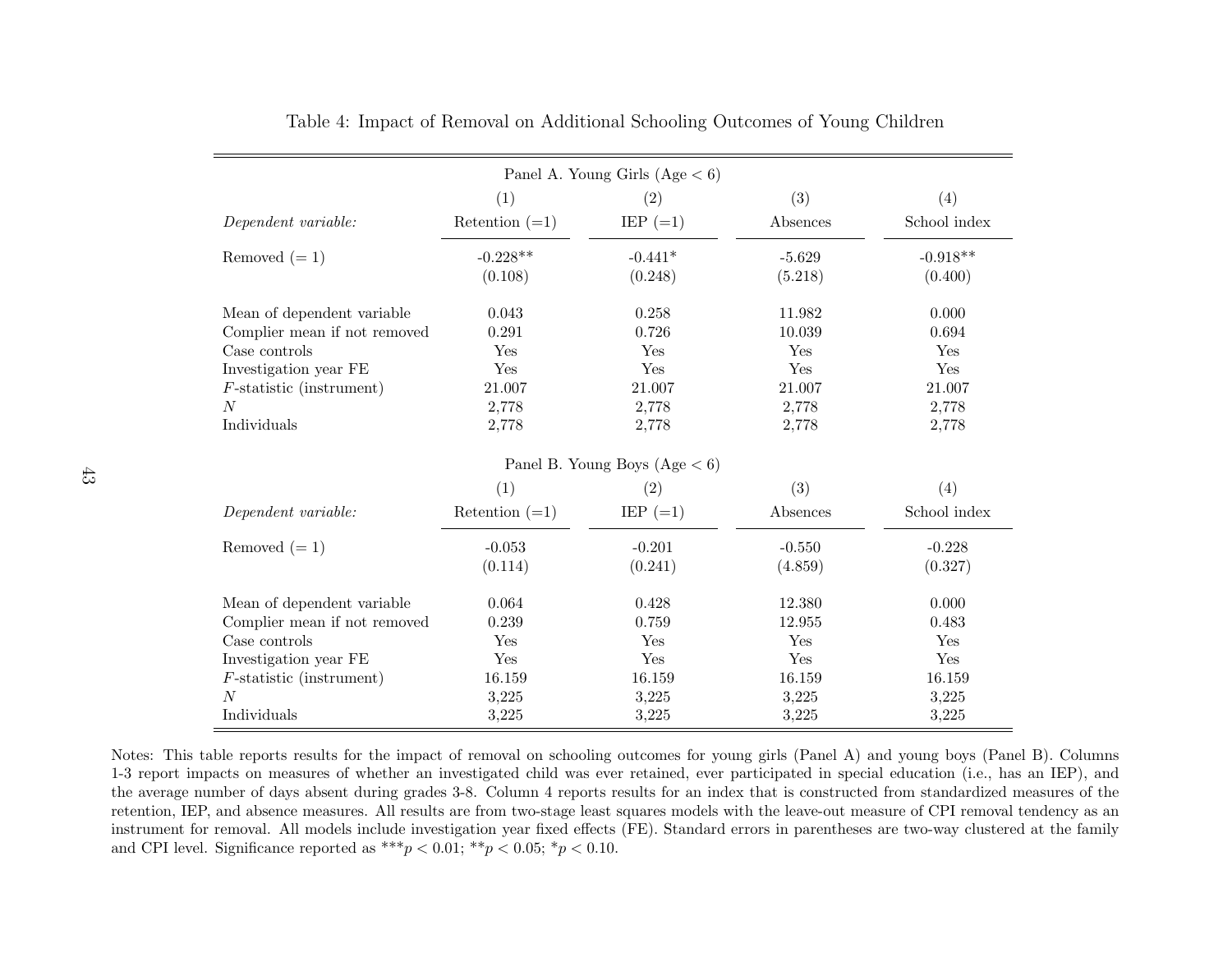| Panel A. Young Girls $(Age < 6)$  |                |                                 |                   |          |  |  |
|-----------------------------------|----------------|---------------------------------|-------------------|----------|--|--|
|                                   | (1)            | (2)                             | (3)               | (4)      |  |  |
| Dependent variable:               |                | Enrolled, Ages 8-13             | Tested, Ages 8-13 |          |  |  |
| Removed $(=1)$                    | 0.134          | 0.072                           | 0.094             | 0.045    |  |  |
|                                   | (0.243)        | (0.209)                         | (0.231)           | (0.201)  |  |  |
| Mean of dependent variable        | 0.633          | 0.633                           | 0.570             | 0.570    |  |  |
| Complier mean if not removed      | 0.595          | 0.595                           | 0.537             | 0.537    |  |  |
| Case controls                     | N <sub>0</sub> | Yes                             | No                | Yes      |  |  |
| Investigation year FE             | Yes            | Yes                             | Yes               | Yes      |  |  |
| $F\text{-statistic}$ (instrument) | 25.734         | 33.848                          | 25.734            | 33.848   |  |  |
| N                                 | 17,774         | 17,774                          | 17,774            | 17,774   |  |  |
| Individuals                       | 4,101          | 4,101                           | 4,101             | 4,101    |  |  |
|                                   |                | Panel B. Young Boys $(Age < 6)$ |                   |          |  |  |
|                                   | (1)            | (2)                             | (3)               | (4)      |  |  |
|                                   |                | Enrolled, Ages 8-13             |                   |          |  |  |
| Dependent variable:               |                |                                 | Tested, Ages 8-13 |          |  |  |
| Removed $(=1)$                    | $-0.388$       | $-0.369$                        | $-0.336$          | $-0.317$ |  |  |
|                                   | (0.248)        | (0.242)                         | (0.255)           | (0.247)  |  |  |
| Mean of dependent variable        | 0.639          | 0.639                           | 0.564             | 0.564    |  |  |
| Complier mean if not removed      | 0.946          | 0.946                           | 0.740             | 0.740    |  |  |
| Case controls                     | N <sub>o</sub> | Yes                             | N <sub>0</sub>    | Yes      |  |  |
| Investigation year FE             | Yes            | Yes                             | Yes               | Yes      |  |  |
| $F\text{-statistic}$ (instrument) | 25.647         | 31.068                          | 25.647            | 31.068   |  |  |
| $\overline{N}$                    | 21,293         | 21,293                          | 21,293            | 21,293   |  |  |
| Individuals                       | 4,750          | 4,750                           | 4,750             | 4,750    |  |  |

Table 5: Impact of Removal on School Enrollment and Test-taking

Notes: This table reports results for the impact of removal on public school enrollment and test-taking outcomes for young girls (Panel A) and young boys (Panel B). These measures are contained in a panel for investigated children that covers ages 8-13 (i.e., the ages associated with grades 3-8). All results are from two-stage least squares models with the leave-out measure of CPI removal tendency as an instrument for removal. All models include investigation year fixed effects (FE). Standard errors in parentheses are two-way clustered at the family and CPI level. Significance reported as  $***p < 0.01; **p < 0.05; *p < 0.10$ .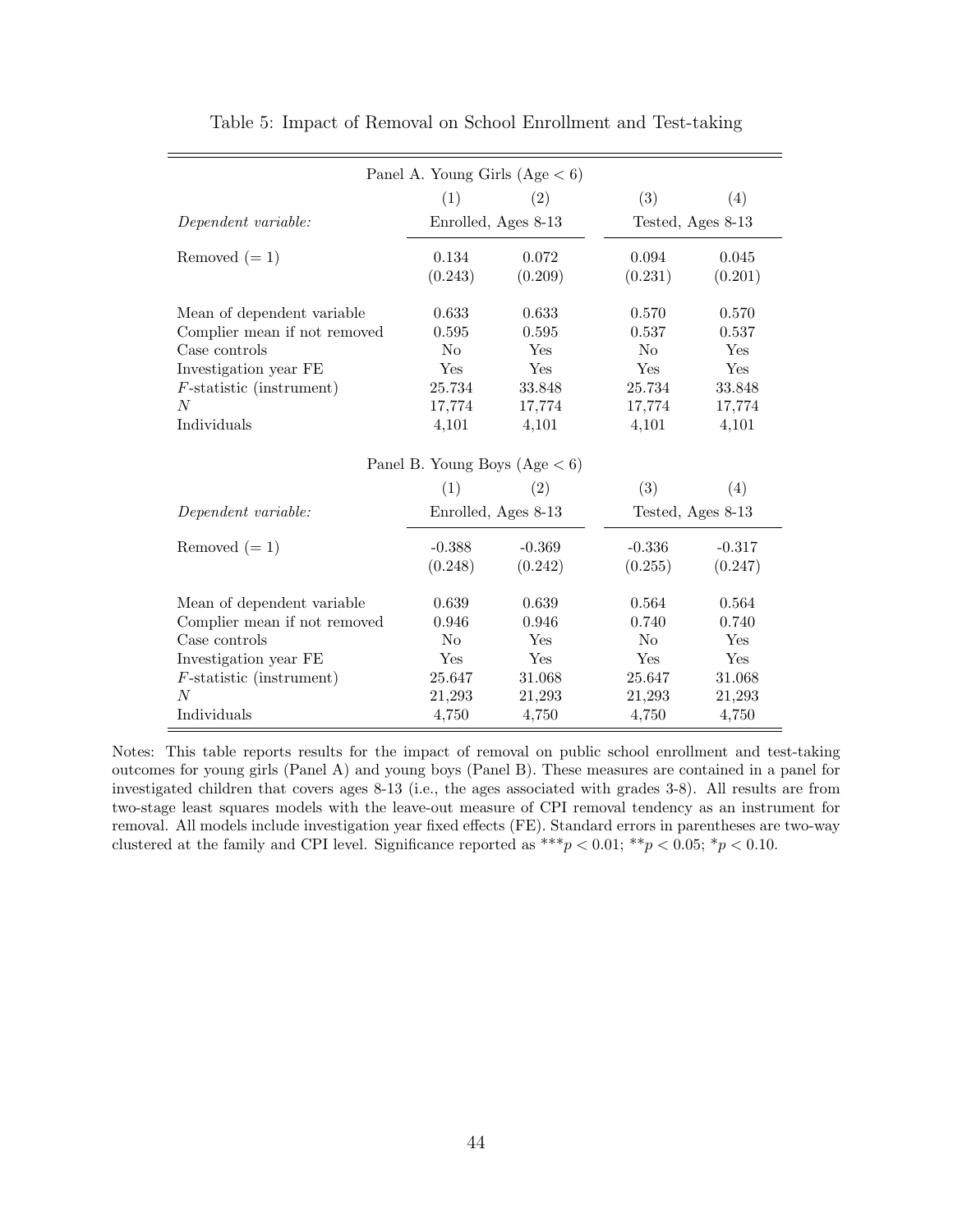|                                                            |                            |                        | Panel A. Young Girls $(Age < 6)$ |                       |                       |                     |
|------------------------------------------------------------|----------------------------|------------------------|----------------------------------|-----------------------|-----------------------|---------------------|
|                                                            | (1)                        | (2)                    | (3)                              | (4)                   | (5)                   | (6)                 |
| Dependent variable:                                        | Days in any<br>foster care | Days $w/$<br>relative  | Days $w/$<br>foster family       | Days in<br>group home | Days in<br>other care | Adopted<br>$(=1)$   |
| Removed $(=1)$                                             | 334.804***<br>(116.263)    | 203.456***<br>(60.046) | 124.461<br>(109.533)             | $10.094*$<br>(5.616)  | $-3.207$<br>(13.520)  | 0.026<br>(0.068)    |
| Case controls                                              | Yes                        | Yes                    | Yes                              | Yes                   | Yes                   | Yes                 |
| Investigation year FE<br>$F\text{-statistic}$ (instrument) | Yes<br>46.552              | Yes<br>46.552          | Yes<br>46.552                    | Yes<br>46.552         | Yes<br>46.552         | Yes<br>46.552       |
| N<br>Individuals                                           | 6,449<br>6,449             | 6,449<br>6,449         | 6,449<br>6,449                   | 6,449<br>6,449        | 6,449<br>6,449        | 6,449<br>6,449      |
|                                                            |                            |                        | Panel B. Young Boys $(Age < 6)$  |                       |                       |                     |
|                                                            | (1)                        | (2)                    | (3)                              | (4)                   | (5)                   | (6)                 |
| Dependent variable:                                        | Days in any<br>foster care | Days $w/$<br>relative  | Days $w/$<br>foster family       | Days in<br>group home | Days in<br>other care | Adopted<br>$(=1)$   |
| Removed $(=1)$                                             | 398.959***<br>(97.514)     | 151.555***<br>(50.360) | 181.317**<br>(71.145)            | $27.485*$<br>(14.922) | 38.603***<br>(14.688) | $-0.019$<br>(0.054) |
| Case controls                                              | Yes                        | <b>Yes</b>             | Yes                              | Yes                   | Yes                   | Yes                 |
| Investigation year FE                                      | Yes                        | Yes                    | Yes                              | Yes                   | Yes                   | Yes                 |
| $F\text{-statistic}$ (instrument)                          | 67.242                     | 67.242                 | 67.242                           | 67.242                | 67.242                | 67.242              |
| $\overline{N}$                                             | 7,385                      | 7,385                  | 7,385                            | 7,385                 | 7,385                 | 7,385               |
| Individuals                                                | 7,385                      | 7,385                  | 7,385                            | 7,385                 | 7,385                 | 7,385               |

#### Table 6: Impact of Removal on Foster Care Outcomes

Notes: This table reports results for the impact of removal on foster care <sup>p</sup>lacement outcomes for young <sup>g</sup>irls (Panel A) and young boys (Panel B). All foster care outcomes are associated with the child's first investigation, which implies the means of <sup>p</sup>lacement outcomes are zero for non-removed children. Days in foster care is <sup>a</sup> measure of total time spent in foster care as <sup>a</sup> result of the child's first investigation. We split days in foster care into four categories: days spent with relatives, days spent with <sup>a</sup> foster family (non-relatives), days spent in <sup>a</sup> group home, and other days spent in foster care. Adoption is an indicator for whether the child is adopted upon discharge from foster care. All models include investigation year fixed effects(FE). Standard errors in parentheses are two-way clustered at the family and CPI level. Significance reported as  $***p < 0.01$ ;  $**p < 0.05$ ;  $*p < 0.10$ .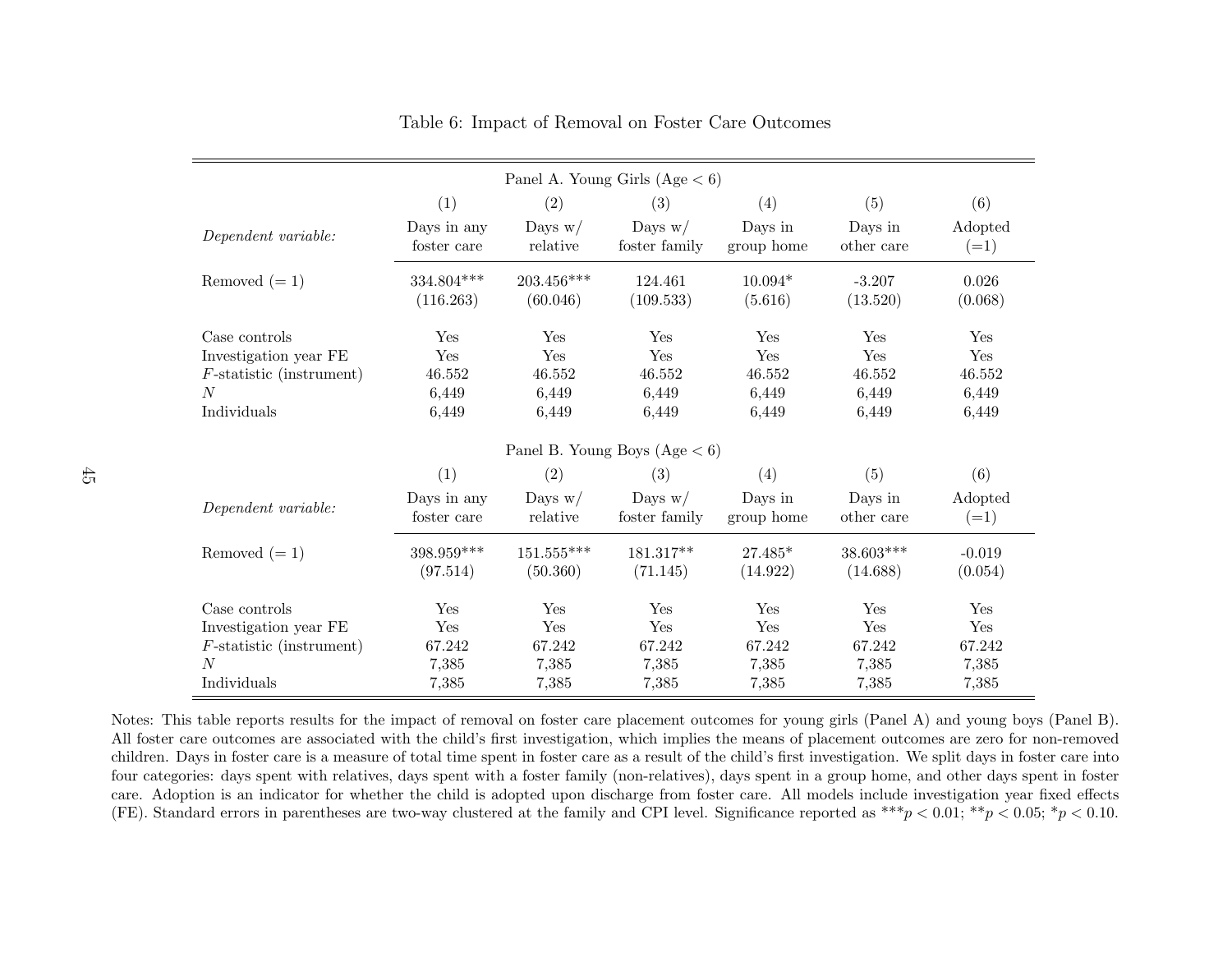| Panel A. Young Girls $(Age < 6)$ |                      |                                 |                  |            |          |  |
|----------------------------------|----------------------|---------------------------------|------------------|------------|----------|--|
|                                  | (1)                  | (2)                             | (3)              | (4)        | (5)      |  |
| Dependent variable:              | Moved Schools $(=1)$ | Value-Added                     | Avg. Test Scores | % Minority | $%$ FRL  |  |
| Removed $(=1)$                   | $-0.017$             | 0.041                           | 0.095            | 0.098      | $-0.033$ |  |
|                                  | (0.114)              | (0.034)                         | (0.179)          | (0.189)    | (0.158)  |  |
| Mean of dependent variable       | 0.351                | $-0.046$                        | $-0.118$         | 0.469      | 0.578    |  |
| Complier mean if not removed     | 0.417                | $-0.086$                        | $-0.284$         | 0.377      | 0.652    |  |
| Case controls                    | Yes                  | Yes                             | Yes              | Yes        | Yes      |  |
| Investigation year FE            | Yes                  | Yes                             | Yes              | Yes        | Yes      |  |
| $F$ -statistic (instrument)      | 21.239               | 21.285                          | 21.285           | 21.371     | 21.371   |  |
| N                                | 11,314               | 11,380                          | 11,380           | 11,418     | 11,418   |  |
| Individuals                      | 2,836                | 2,852                           | 2,852            | 2,855      | 2,855    |  |
|                                  |                      | Panel B. Young Boys $(Age < 6)$ |                  |            |          |  |
|                                  | (1)                  | (2)                             | (3)              | (4)        | (5)      |  |
| Dependent variable:              | Moved Schools $(=1)$ | Value-Added                     | Avg. Test Scores | % Minority | $%$ FRL  |  |
| Removed $(=1)$                   | $-0.021$             | $-0.022$                        | $-0.285$         | 0.251      | 0.211    |  |
|                                  | (0.108)              | (0.032)                         | (0.230)          | (0.152)    | (0.135)  |  |
| Mean of dependent variable       | 0.362                | $-0.050$                        | $-0.158$         | 0.468      | 0.576    |  |
| Complier mean if not removed     | 0.410                | $-0.045$                        | $-0.247$         | 0.447      | 0.511    |  |
| Case controls                    | Yes                  | Yes                             | Yes              | Yes        | Yes      |  |
| Investigation year FE            | Yes                  | Yes                             | Yes              | Yes        | Yes      |  |
| $F$ -statistic (instrument)      | 24.941               | 31.068                          | 25.677           | 25.866     | 25.866   |  |
| $\boldsymbol{N}$                 | 13,662               | 13,759                          | 13,759           | 13,796     | 13,796   |  |
| Individuals                      | 3,299                | 3,321                           | 3,321            | 3.325      | 3,325    |  |

Table 7: Impact of Removal on School Mobility and School-level Characteristics

Notes: This table reports results for the impact of removal on school mobility and school-level characteristics for young <sup>g</sup>irls (Panel A) and young boys (Panel B). All measures are based on <sup>a</sup> pane<sup>l</sup> of observations covering grades 3-8. All models include investigation year fixed effects (FE). Standarderrors in parentheses are two-way clustered at the family and CPI level. Significance reported as  $***p < 0.01; **p < 0.05; *p < 0.10$ .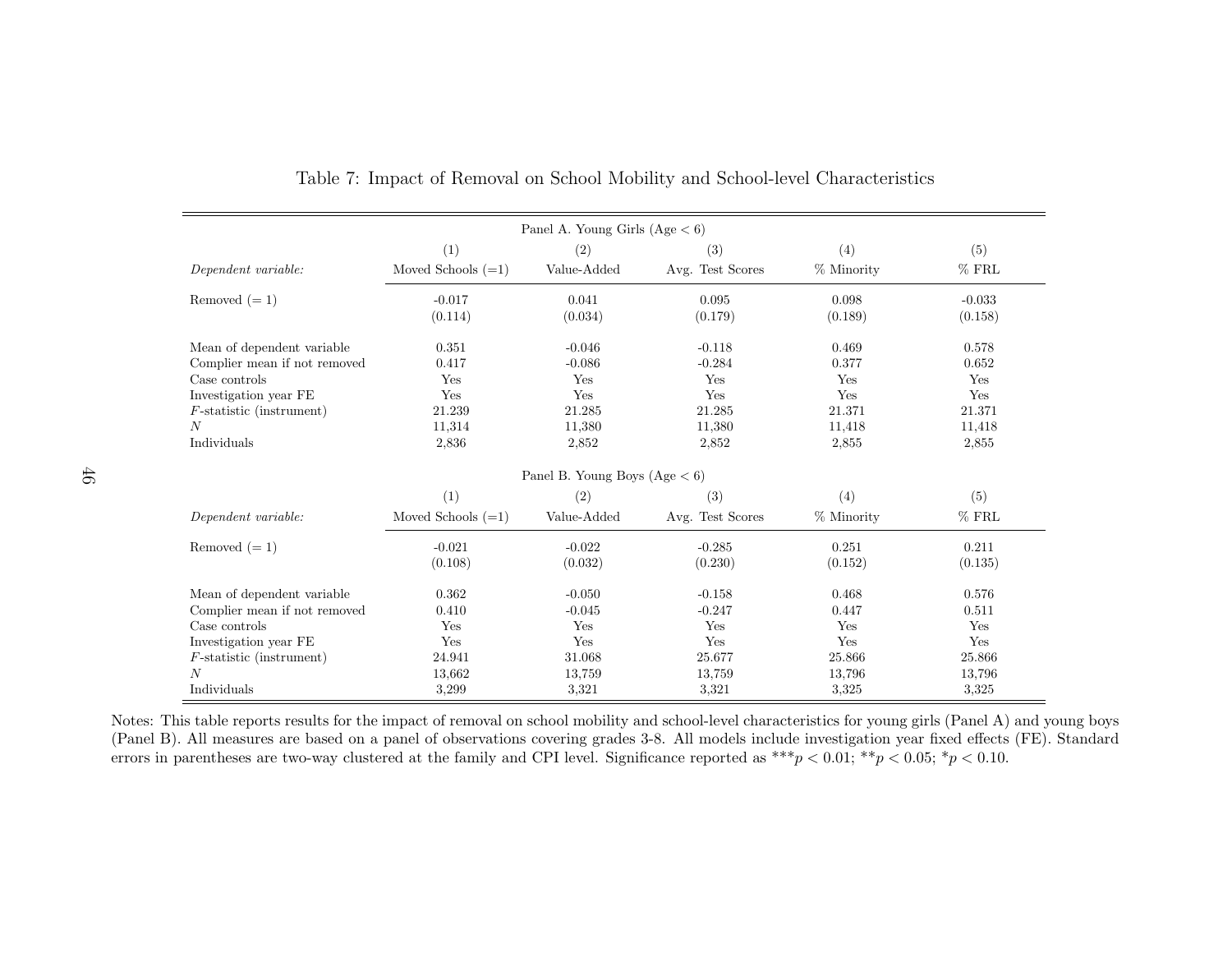|                                      | (1)                  | (2)                  | (3)                  | (4)                  |  |
|--------------------------------------|----------------------|----------------------|----------------------|----------------------|--|
| Dependent variable:                  | Average $z$ -score   |                      |                      |                      |  |
| Removed $(=1) \times$ Female         | 1.475<br>(1.152)     | 1.336<br>(0.961)     | 1.170<br>(1.096)     | 0.964<br>(0.876)     |  |
| Removed $(=1) \times$ Male           | $-0.108$<br>(0.892)  | $-0.262$<br>(0.827)  | $-0.241$<br>(0.973)  | $-0.420$<br>(0.917)  |  |
| Sample<br>Mean of dependent variable | All                  | All                  | Oldest               | Oldest               |  |
| Female<br>Male                       | $-0.496$<br>$-0.671$ | $-0.496$<br>$-0.671$ | $-0.506$<br>$-0.661$ | $-0.506$<br>$-0.661$ |  |
| Complier mean if not removed         |                      |                      |                      |                      |  |
| Female<br>Male                       | $-1.504$<br>$-0.230$ | $-1.504$<br>$-0.230$ | $-1.317$<br>$-0.201$ | $-1.317$<br>$-0.201$ |  |
| Case controls                        | No                   | Yes                  | No                   | Yes                  |  |
| Investigation year FE                | <b>Yes</b>           | <b>Yes</b>           | Yes.                 | Yes                  |  |
| $F\text{-statistic}$ (instrument)    | 3.333                | 4.168                | 3.615                | 4.531                |  |
| N                                    | 5,562                | 5,562                | 4,776                | 4,776                |  |
| Individuals                          | 1,347                | 1,347                | 1,158                | 1,158                |  |

Table 8: Impact of Removal on Test Scores of Young Siblings

Notes: This table reports results for the impact of removal on test score outcomes for young girls and young boys who are siblings. Results are based on estimating IV models where there are two endogenous variables which are interactions between removal status gender dummy variables. The first-stage has two instruments which are the leave-out measures interacted with the same gender dummy variables. Columns 1 and 2 report impacts using all young siblings. Columns 3 and 4 report estimates using a sample that only includes the oldest (below age 6) opposite sex siblings in the young children sample. All models include investigation year fixed effects (FE). Standard errors in parentheses are two-way clustered at the family and CPI level. Significance reported as \*\*\* $p < 0.01$ ; \*\* $p < 0.05$ ; \* $p < 0.10$ .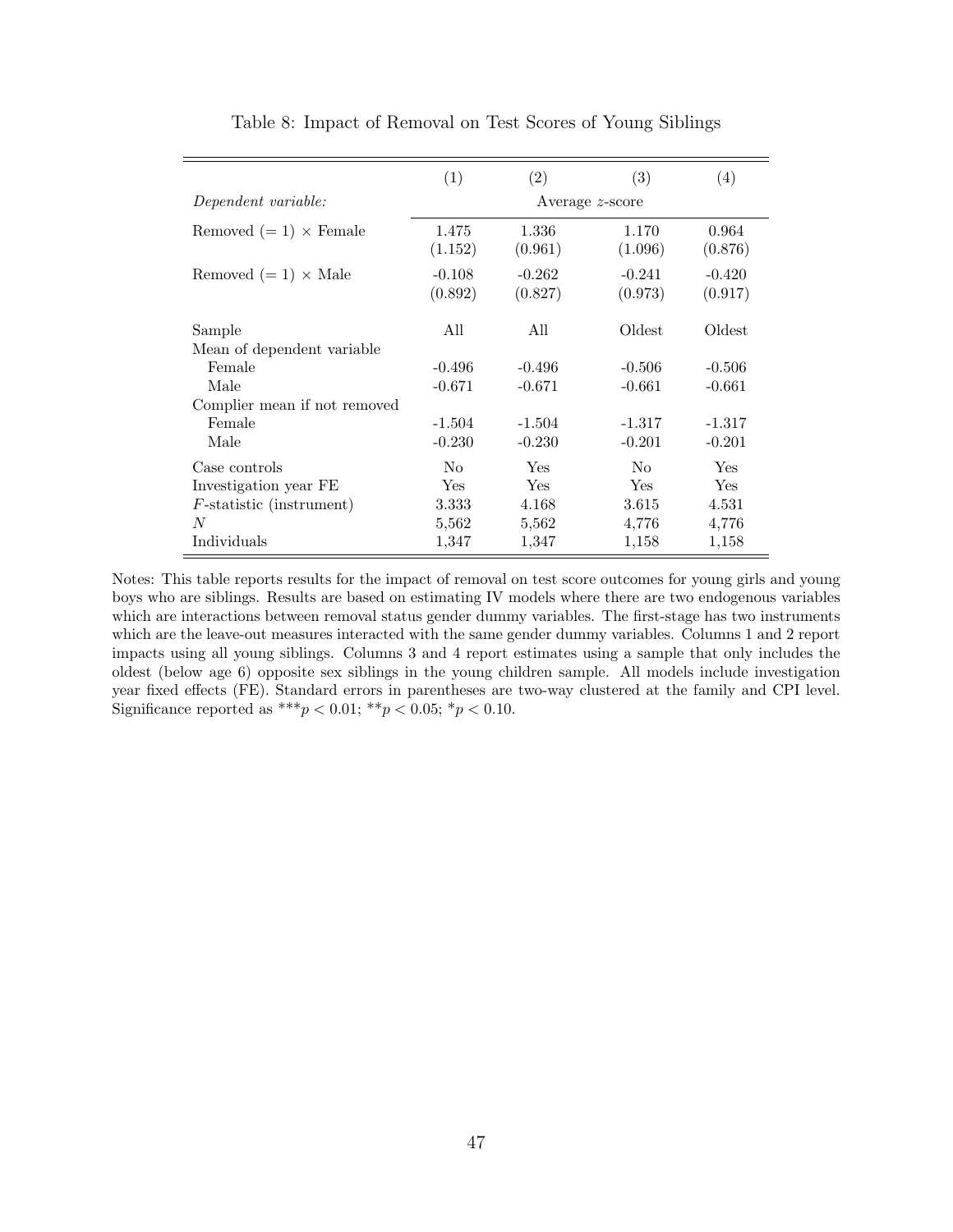

Figure 1: DCYF Process for Abuse and Neglect Allegations

Notes: This figure illustrates the process by which an allegation of abuse or neglect is processed by DCYF in Rhode Island. See Section [2](#page-6-0) for furtherdetails.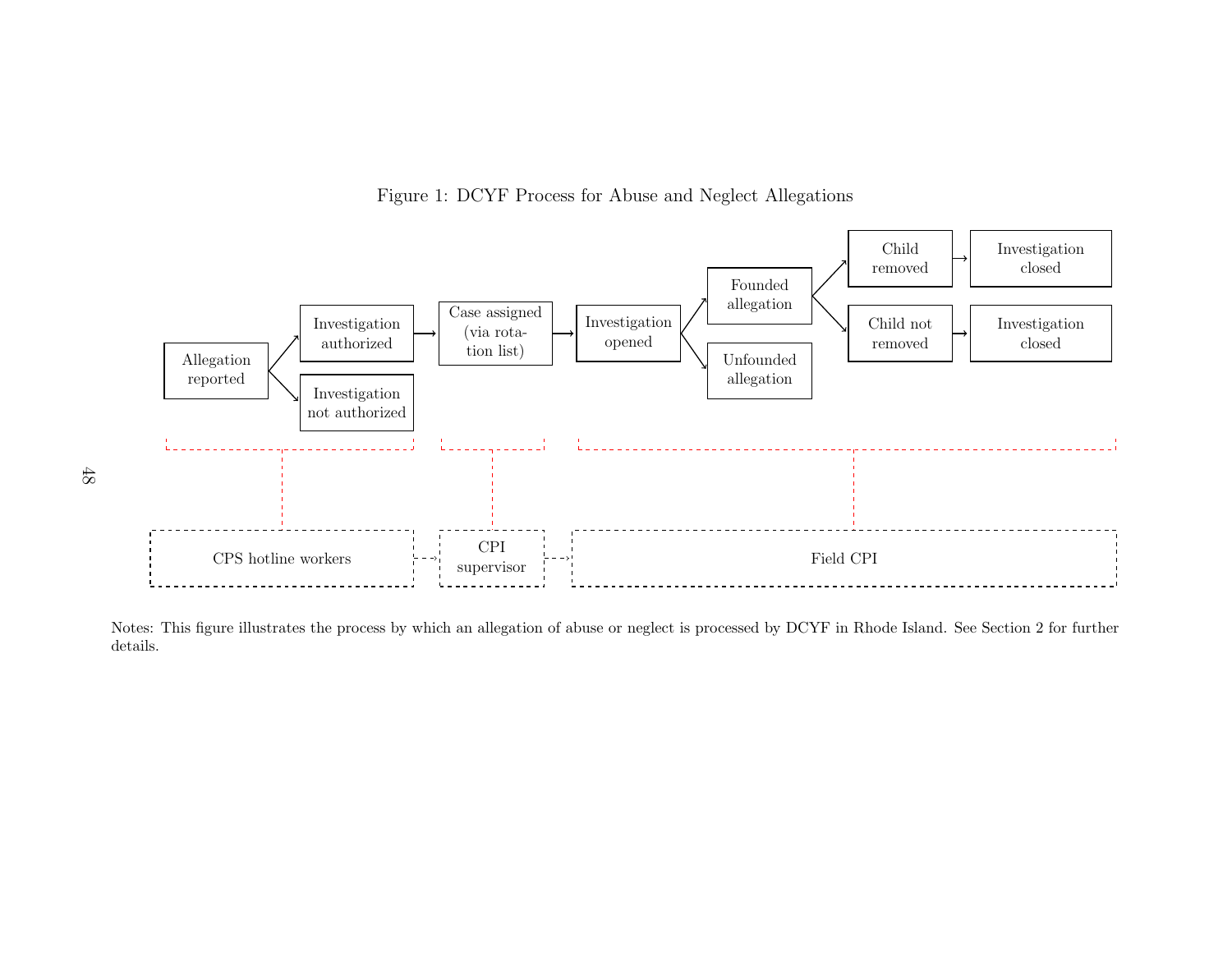



Notes: This figure reports the distribution of CPI removal tendency for the sample of young children investigated by DCYF. Section [4](#page-13-0) describes how the measure is constructed. The total number of children is 13,384, and the number of unique CPIs is 102.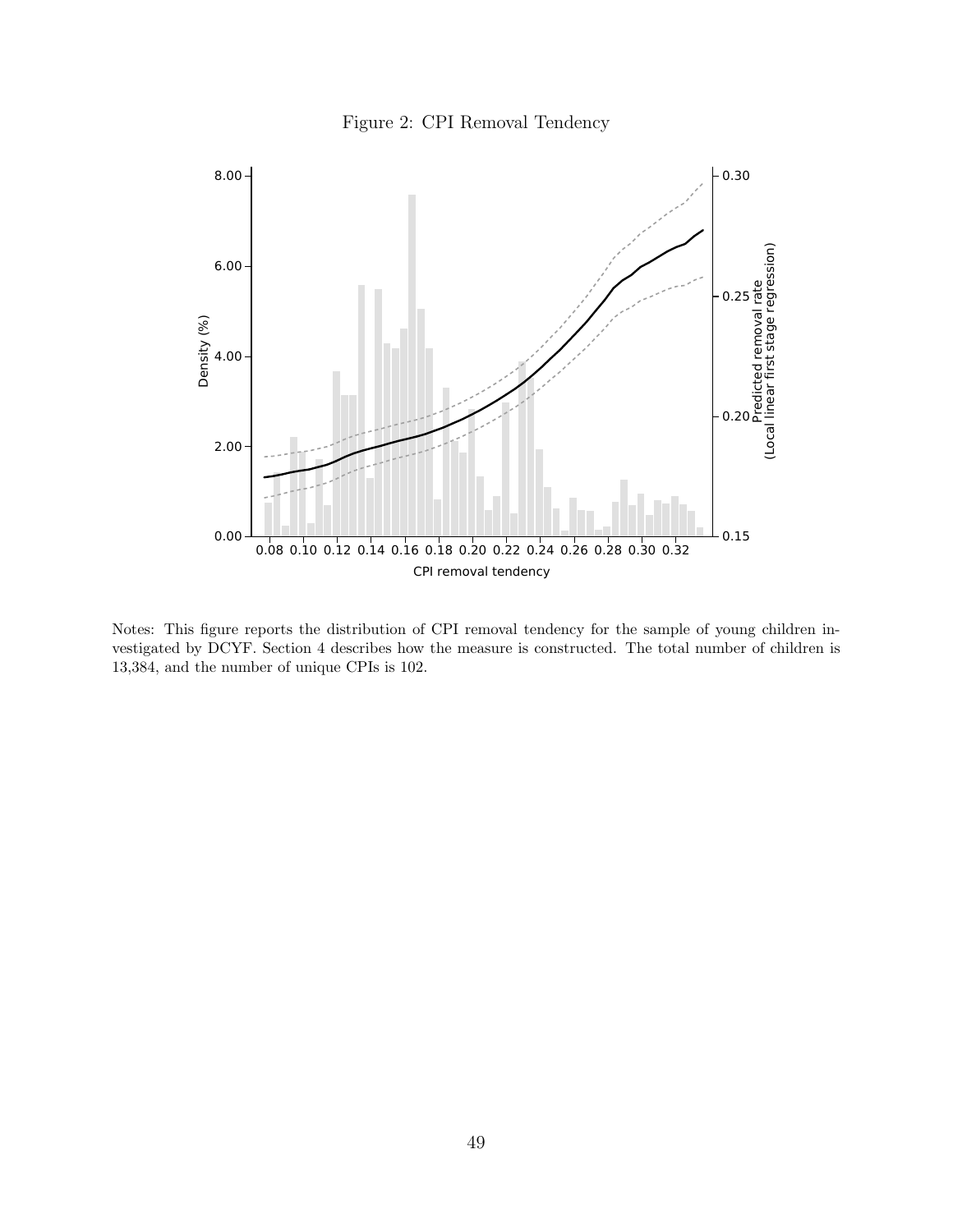#### A Appendix Tables and Figures

|             |  | Table A1: Tests of Random Case Assignment (Full Regression Results), Young Chil- |  |  |  |
|-------------|--|----------------------------------------------------------------------------------|--|--|--|
| dren Sample |  |                                                                                  |  |  |  |

|                                  | (1)            | (2)                  | (3)        |
|----------------------------------|----------------|----------------------|------------|
| Dependent variable:              |                | CPI removal tendency |            |
| Female                           | $-0.001$       |                      |            |
|                                  | (0.001)        |                      |            |
| <b>Black</b>                     | $-0.001$       | $-0.002$             | 0.000      |
|                                  | (0.002)        | (0.002)              | (0.003)    |
| Hispanic                         | 0.002          | $0.004*$             | 0.001      |
|                                  | (0.001)        | (0.002)              | (0.002)    |
| Other race                       | 0.003          | 0.001                | $0.005*$   |
|                                  | (0.002)        | (0.003)              | (0.003)    |
| Age                              | $-0.000$       | $-0.000$             | 0.000      |
|                                  | (0.000)        | (0.001)              | (0.000)    |
| Married couple                   | 0.000          | $-0.002$             | 0.001      |
|                                  | (0.002)        | (0.003)              | (0.002)    |
| Unmarried couple                 | $-0.001$       | $-0.000$             | $-0.001$   |
|                                  | (0.001)        | (0.002)              | (0.001)    |
| English language                 | $-0.000$       | $-0.005$             | 0.004      |
|                                  | (0.004)        | (0.004)              | (0.005)    |
| Neglect                          | $-0.002$       | $-0.002$             | $-0.002$   |
|                                  | (0.002)        | (0.002)              | (0.002)    |
| Physical neglect                 | 0.003          | 0.002                | 0.004      |
|                                  | (0.002)        | (0.004)              | (0.003)    |
| Professional reporter            | $-0.003$       | $-0.004$             | $-0.002$   |
|                                  | (0.003)        | (0.004)              | (0.003)    |
| Family/friend reporter           | $-0.003$       | $-0.007$             | 0.000      |
|                                  | (0.003)        | (0.005)              | (0.003)    |
| Emergency investigation          | 0.001          | 0.000                | 0.002      |
|                                  | (0.002)        | (0.003)              | (0.003)    |
| Immediate investigation          | 0.002          | 0.001                | 0.002      |
|                                  | (0.001)        | (0.002)              | (0.002)    |
| Chi-squared statistic            | 16.500         | 12.950               | 16.640     |
| $p$ -value of joint significance | 0.284          | 0.451                | 0.216      |
| Sample                           | Young Children | Young Girls          | Young Boys |
| Mean of CPI removal tendency     | 0.178          | 0.177                | 0.179      |
| Investigation year FE            | Yes            | Yes                  | Yes        |
| $\cal N$                         | 13,834         | 6,449                | 7,385      |

Notes: This table reports regression results testing the random assignment of cases to CPIs. Results are from a regression of CPI removal tendency on the case characteristics listed and investigation year fixed effects. Column 1 reports estimates for all young children. Columns 2 and 3 report estimates for young female and male children, respectively. The chi-square statistic and  $p$ -value reported are from an test of joint significance of all variables except investigation year fixed effects (FE). Standard errors in parentheses are two-way clustered at the family and CPI level. Significance reported as \*\*\*p < 0.01; \*\*p < 0.05; \*p < 0.10.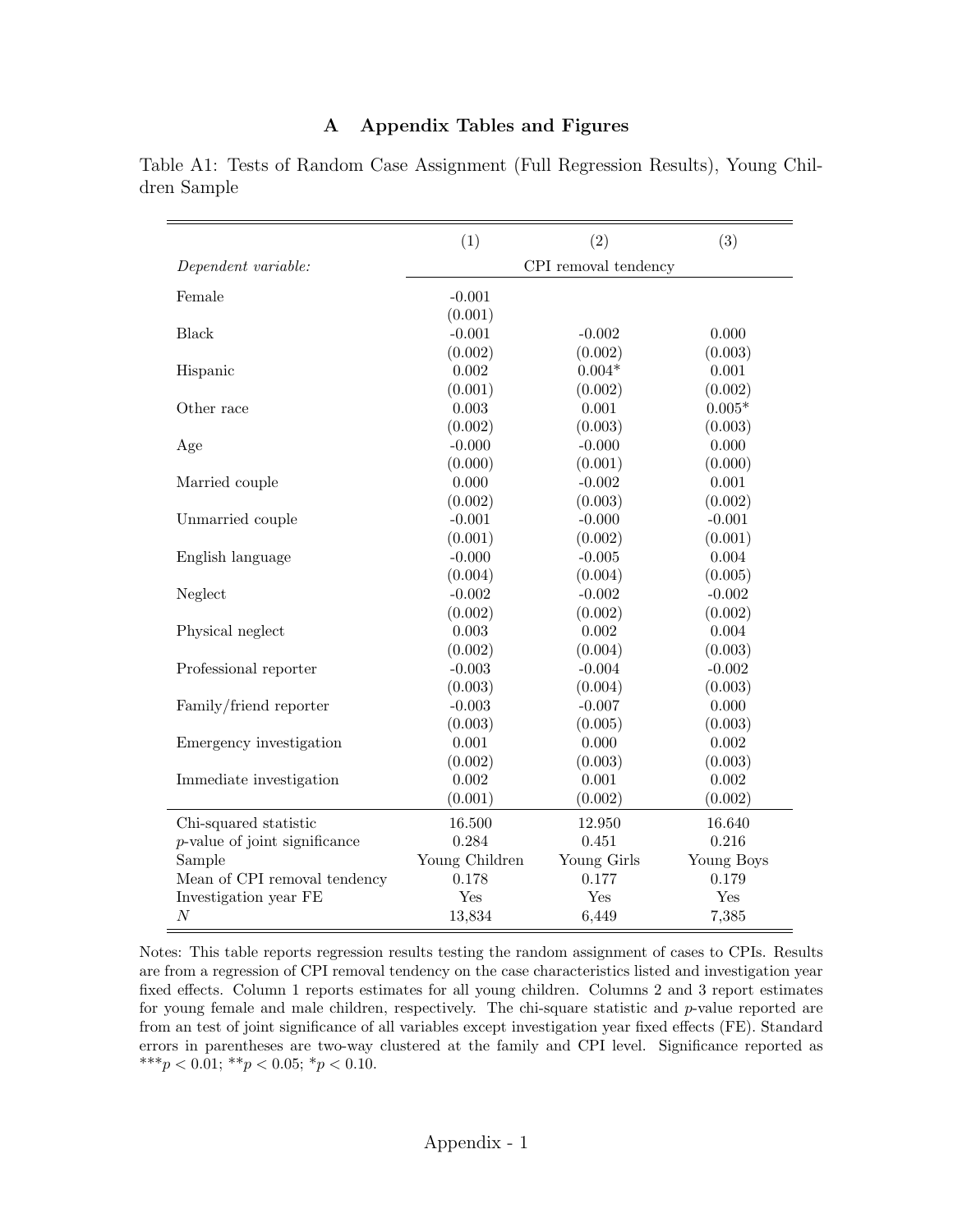|                            | Panel A. Removed Young Girls $(Age < 6)$ |            |                 |                 |
|----------------------------|------------------------------------------|------------|-----------------|-----------------|
|                            | (1)                                      | (2)        | (3)             | (4)             |
| Dependent variable:        | Days in any                              | Number of  | Placed with     | Police Notified |
|                            | foster care                              | placements | relative $(=1)$ | $(=1)$          |
| CPI removal tendency       | $-262.755$                               | 0.898      | $-0.250$        | 0.059           |
|                            | (261.601)                                | (1.002)    | (0.233)         | (0.094)         |
| Mean of dependent variable | 457.079                                  | 2.078      | 0.363           | 0.958           |
| Case controls              | Yes                                      | Yes        | Yes             | Yes             |
| Investigation year FE      | Yes                                      | Yes        | Yes             | Yes             |
| N                          | 1,341                                    | 1,341      | 1,341           | 1,341           |
|                            | Panel B. Removed Young Boys $(Age < 6)$  |            |                 |                 |
|                            | (1)                                      | (2)        | (3)             | (4)             |
| Dependent variable:        | Days in any                              | Number of  | Placed with     | Police Notified |
|                            | foster care                              | placements | relative $(=1)$ | $(=1)$          |
| CPI removal tendency       | $-78.021$                                | 1.248      | $-0.405$        | $-0.024$        |
|                            | (240.844)                                | (1.113)    | (0.264)         | (0.090)         |
| Mean of dependent variable | 457.461                                  | 2.233      | 0.353           | 0.966           |
| Case controls              | Yes                                      | Yes        | Yes             | Yes             |
| Investigation year FE      | Yes                                      | Yes        | Yes             | Yes             |
| N                          | 1,458                                    | 1,458      | 1,458           | 1,458           |

### Table A2: Exclusion Restriction Tests

Notes: The sample for this analysis is restricted to removed children. The table reports regression results testing whether placement and other investigation outcomes of removed children are correlated with CPI removal tendency. Standard errors in parentheses are two-way clustered at the family and CPI level. Significance reported as \*\*\* $p < 0.01$ ; \*\* $p < 0.05$ ; \* $p < 0.10$ .

 $\overline{\phantom{a}}$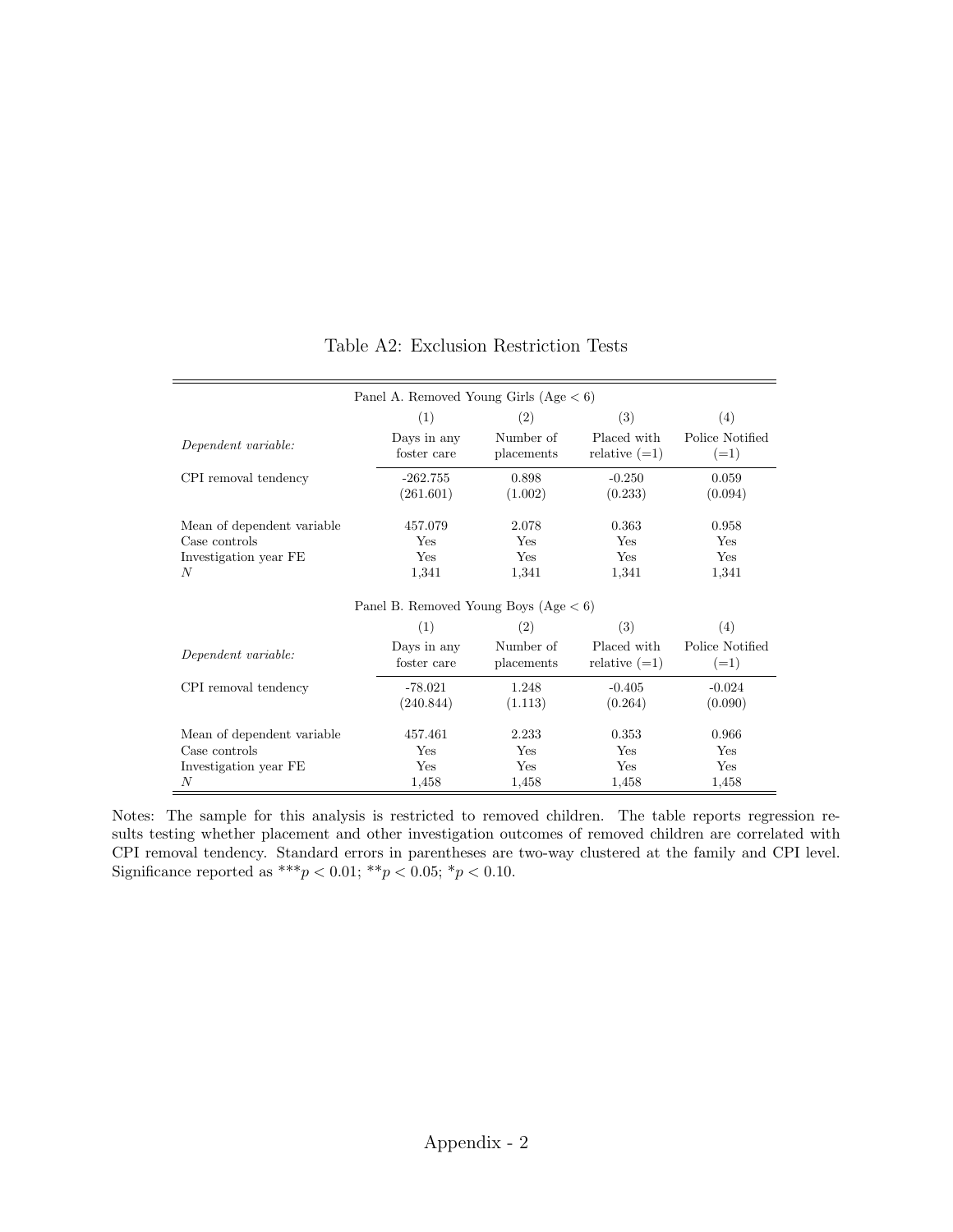|                        | (1)            | (2)                 | (3)         |
|------------------------|----------------|---------------------|-------------|
| Dependent variable:    |                | Removed $(=1)$      |             |
| White                  | $0.570***$     | $0.432***$          | $0.686***$  |
|                        | (0.076)        | (0.102)             | (0.098)     |
|                        | [0.200]        | [0.206]             | [0.194]     |
|                        | $N = 8,136$    | $N = 3,768$         | $N=4,368$   |
| Black                  | $0.411**$      | $0.493**$           | 0.340       |
|                        | (0.205)        | (0.241)             | (0.283)     |
|                        | [0.238]        | 0.242               | 0.235       |
|                        | $N = 2,321$    | $N = 1,103$         | $N=1,218$   |
| Hispanic               | $0.566***$     | $0.730***$          | $0.408*$    |
|                        | (0.186)        | (0.239)             | (0.238)     |
|                        | 0.163          | [0.171]             | 0.156       |
|                        | $N = 2,247$    | $N=1,032$           | $N=1,215$   |
| Married couple         | $0.648***$     | $0.556**$           | $0.715***$  |
|                        | (0.162)        | (0.221)             | (0.204)     |
|                        | 0.113          | 0.120               | [0.108]     |
|                        | $N=1,699$      | $N = 743$           | $N = 956$   |
| Unmarried couple       | $0.578***$     | $0.561***$          | $0.586***$  |
|                        | (0.124)        | (0.189)             | (0.147)     |
|                        | [0.173]        | [0.179]             | [0.168]     |
|                        | $N = 4,054$    | $N = 1,942$         | $N = 2,112$ |
| Single/other           | $0.592***$     | $0.555***$          | $0.624***$  |
|                        | (0.080)        | (0.099)             | (0.115)     |
|                        | [0.236]        | 0.240               | [0.232]     |
|                        | $N = 8,081$    | $N = 3,764$         | $N = 4,317$ |
| Neglect                | $0.563***$     | $0.496***$          | $0.623***$  |
|                        | (0.071)        | (0.096)             | (0.093)     |
|                        | [0.186]        | [0.190]             | 0.181       |
|                        | $N = 10,997$   | $N = 5,225$         | $N = 5,772$ |
| Physical abuse         | $0.776***$     | $0.827***$          | $0.757***$  |
|                        | (0.180)        | (0.282)             | (0.231)     |
|                        | [0.264]        | $\vert 0.281 \vert$ | 0.251       |
|                        | $N = 1,940$    | $N$ =833            | $N = 1,107$ |
| Professional reporter  | $0.615***$     | $0.575***$          | $0.646***$  |
|                        | (0.063)        | (0.088)             | (0.082)     |
|                        | [0.200]        | [0.205]             | [0.196]     |
|                        | $N = 11,407$   | $N = 5,280$         | $N = 6,127$ |
| Family/friend reporter | $0.493***$     | $0.535**$           | $0.482*$    |
|                        | (0.184)        | (0.246)             | (0.254)     |
|                        | [0.218]        | [0.218]             | [0.218]     |
|                        | $N = 1,759$    | $N$ =849            | $N = 910$   |
| Immediate              | $0.787***$     | $0.744***$          | $0.828***$  |
|                        | (0.082)        | (0.107)             | (0.106)     |
|                        | [0.153]        | [0.155]             | [0.152]     |
|                        | $N{=}7{,}911$  | $N = 3,595$         | $N = 4,316$ |
| Routine                | $0.372***$     | $0.335**$           | $0.419***$  |
|                        | (0.116)        | (0.148)             | (0.143)     |
|                        | [0.168]        | [0.177]             | 0.158       |
|                        | $N = 4,490$    | $N = 2,193$         | $N = 2,297$ |
| Sample:                | Young Children | Young Girls         | Young Boys  |
| Case controls          | Yes            | Yes                 | Yes         |
| Investigation year FE  | Yes            | Yes                 | Yes         |

Table A3: First-Stage Impact of CPI Removal Tendency, by Subgroup

Notes: This table summarizes the first-stage relationship between removal and CPI removal tendency for subgroups. Subgroups are based on the characteristics listed in Table [1.](#page-41-0) The subgroups for physical neglect, other reporter, and emergency cases are not reported because these have relatively few (< 1500) observations. We also omit reporting results based on language since 97 percent of cases are English language. Standard errors in parentheses are two-way clustered at the family and CPI level. Means for removal for each subgroup are reported in brackets. Significance reported as \*\*\* $p < 0.01$ ; \*\* $p < 0.05$ ; \* $p < 0.10$ .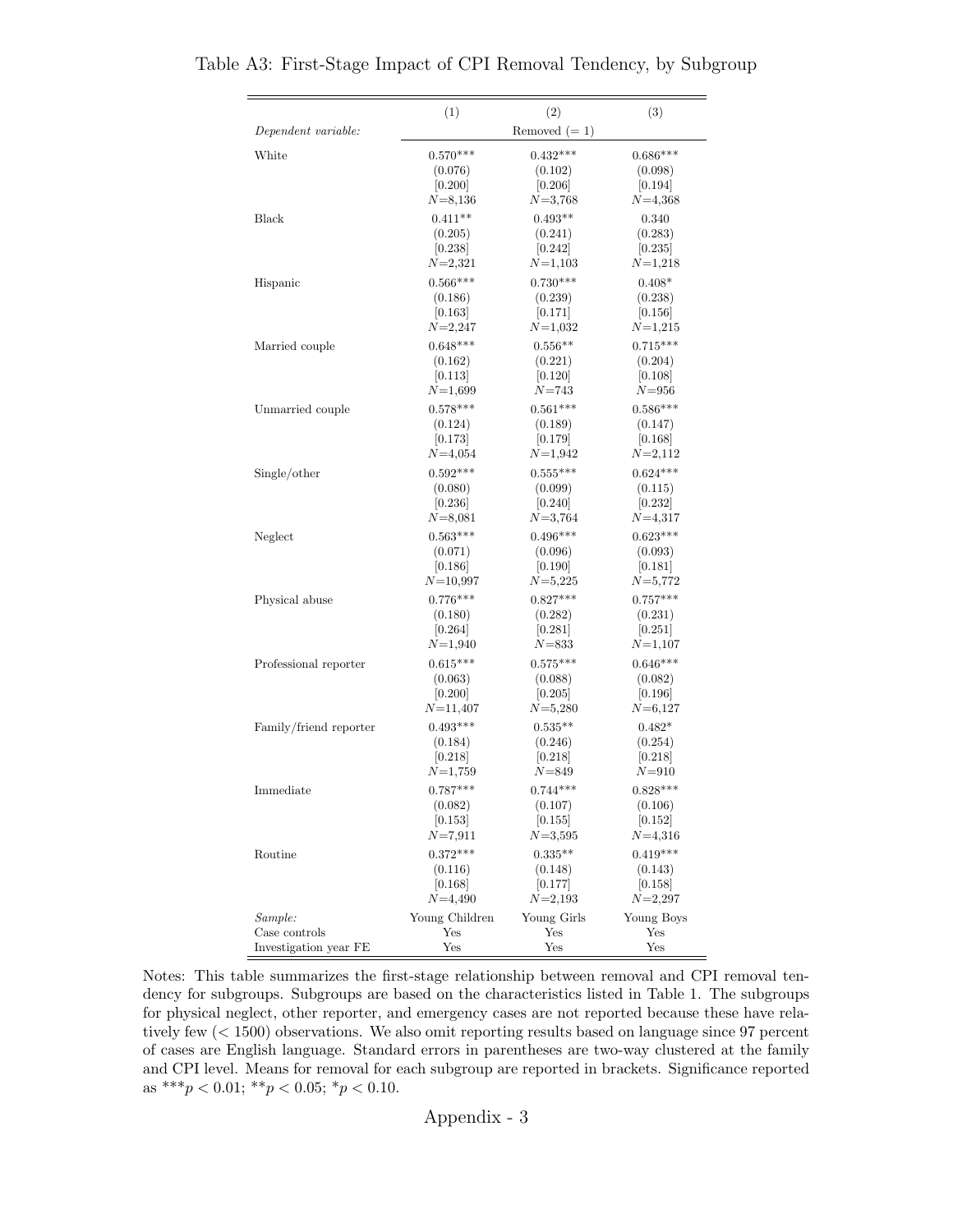|                        | (1)                     | (2)                   | (3)                 |
|------------------------|-------------------------|-----------------------|---------------------|
| Dependent variable:    |                         | Removed $(=1)$        |                     |
| White                  | $0.365***$              | $0.296***$            | $0.429***$          |
|                        | (0.061)                 | (0.077)               | (0.083)             |
|                        | [0.200]                 | [0.206]               | 0.195               |
|                        | $N = 8,107$             | $N = 3,759$           | $N = 4,348$         |
| Black                  | $0.392**$               | $0.486**$             | 0.293               |
|                        | (0.160)                 | (0.233)               | (0.215)             |
|                        | 0.238                   | 0.242                 | 0.235               |
|                        | $N=2,321$               | $N = 1,103$           | $N=1,218$           |
| Hispanic               | $0.488***$              | $0.731***$            | 0.261               |
|                        | (0.177)                 | (0.241)               | (0.233)             |
|                        | 0.163                   | 0.171                 | 0.156               |
|                        | $N = 2,247$             | $N=1,032$             | $N = 1,215$         |
| Married couple         | $0.545***$              | $0.415**$             | $0.636***$          |
|                        | (0.143)                 | (0.198)               | (0.183)             |
|                        | 0.113                   | [0.120]               | 0.108               |
|                        | $N{=}1,698$             | $N = 743$             | $N = 955$           |
| Unmarried couple       | $0.565***$              | $0.540***$            | $0.580***$          |
|                        | (0.114)                 | (0.169)               | (0.136)             |
|                        | [0.173]                 | [0.179]               | 0.168               |
|                        | $N = 4,051$             | $N=1,941$             | $N = 2,110$         |
| Single/other           | $0.546$ ***             | $0.593***$            | $0.510***$          |
|                        | (0.102)                 | (0.120)               | (0.138)             |
|                        | 0.236 <br>$N = 8,029$   | 0.240 <br>$N = 3,740$ | 0.232 <br>$N=4,289$ |
| Neglect                | $0.362***$              | $0.340***$            | $0.386***$          |
|                        | (0.074)                 | (0.086)               | (0.095)             |
|                        | 0.185                   | [0.190]               | 0.181               |
|                        | $N{=}10{,}916$          | $N = 5,192$           | $N = 5,724$         |
| Physical abuse         | $0.741***$              | $0.753***$            | $0.741***$          |
|                        | (0.180)                 | (0.266)               | (0.225)             |
|                        | 0.264                   | 0.281                 | 0.251               |
|                        | $N = 1,940$             | $N = 833$             | $N = 1,107$         |
| Professional reporter  | $0.304***$              | $0.316***$            | $0.289***$          |
|                        | (0.054)                 | (0.079)               | (0.079)             |
|                        | 0.199                   | [0.204]               | 0.195               |
|                        | $N = 11,267$            | $N = 5,218$           | $N = 6,049$         |
| Family/friend reporter | $0.471**$               | $0.491**$             | $0.494*$            |
|                        | (0.191)                 | (0.234)               | (0.252)             |
|                        | 0.217                   | 0.218                 | 0.217               |
|                        | $N = 1.758$             | $N = 849$             | $N = 909$           |
| Immediate              | $0.464***$              | $0.470***$            | $0.459***$          |
|                        | (0.092)                 | (0.105)               | (0.113)             |
|                        | 0.153 <br>$N{=}7{,}873$ | 0.155 <br>$N = 3,577$ | 0.152 <br>$N=4,296$ |
| Routine                | $0.311***$              | $0.272^{\ast\ast}$    | $0.361***$          |
|                        | (0.093)                 | (0.121)               | (0.119)             |
|                        | 0.167                   | [0.177]               | 0.158               |
|                        | $N = 4,485$             | $N=2,191$             | $N = 2,294$         |
| Sample                 | Young Children          | Young Girls           | Young Boys          |
| Case controls          | Yes                     | Yes                   | Yes                 |
| Investigation year FE  | Yes                     | Yes                   | Yes                 |

Table A4: First-Stage Impact of CPI Removal Tendency, Reverse Sample Calculation for Subgroups

Notes: This table summarizes the first-stage relationship between removal and CPI removal tendency for different subgroups. The instrument is recalculated for each subgroup using all observations outside the subgroup ("reverse" sample definition). Subgroups are based on the characteristics listed in Table [1.](#page-41-0) The subgroups for physical neglect, other reporter, and emergency cases are not reported because these have relatively few (< 1500) observations. We also omit reporting results based on language since 97 percent of cases are English language. Standard errors in parentheses are two-way clustered at the family and CPI level. Means for removal for each subgroup are reported in brackets. Significance reported as \*\*\*  $p < 0.01$ ; \*\*  $p < 0.05$ ; \*  $p < 0.10$ .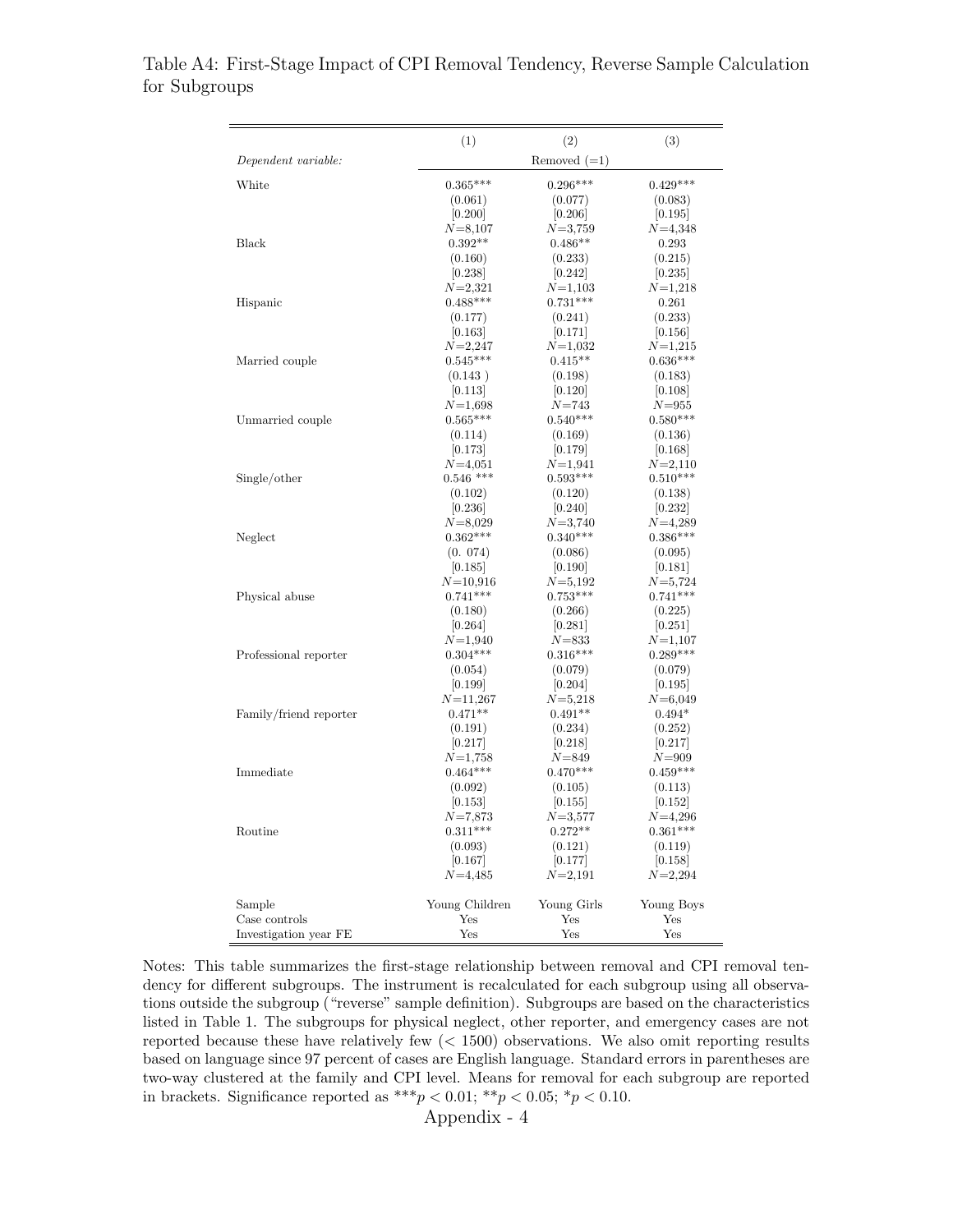|               |                  |           | Young Girls (Age $< 6$ ) |          | Young Boys $(Age < 6)$ |
|---------------|------------------|-----------|--------------------------|----------|------------------------|
|               |                  | (1)       | (2)                      | (3)      | (4)                    |
|               |                  | $P(X=x)$  | $P(X = x complier)$      | $P(X=x)$ | $P(X = x  compiler)$   |
| Demographies  | White            | 0.584     | 0.426                    | 0.591    | 0.627                  |
|               |                  | (0.007)   | (0.080)                  | (0.006)  | (0.060)                |
|               | Black            | 0.171     | 0.201                    | 0.165    | 0.111                  |
|               |                  | (0.005)   | (0.070)                  | (0.004)  | (0.049)                |
|               | Hispanic         | 0.160     | 0.231                    | 0.165    | 0.119                  |
|               |                  | (0.005)   | (0.056)                  | (0.004)  | (0.050)                |
|               | Other race       | 0.085     | 0.128                    | 0.079    | 0.142                  |
|               |                  | (0.004)   | (0.048)                  | (0.003)  | (0.036)                |
| Family        | Married couple   | 0.115     | 0.113                    | 0.129    | 0.137                  |
|               |                  | (0.004)   | (0.048)                  | (0.004)  | (0.037)                |
|               | Unmarried couple | 0.301     | 0.286                    | 0.286    | 0.268                  |
|               |                  | (0.006)   | (0.071)                  | (0.005)  | (0.055)                |
|               | Single/other     | 0.584     | 0.629                    | 0.585    | 0.600                  |
|               |                  | (0.006)   | (0.078)                  | (0.006)  | (0.056)                |
|               | English language | 0.970     | 0.992                    | 0.973    | 0.946                  |
|               |                  | (0.002)   | (0.023)                  | (0.002)  | (0.025)                |
|               | Other language   | 0.030     | 0.013                    | 0.027    | 0.052                  |
|               |                  | (0.002)   | (0.022)                  | (0.002)  | (0.020)                |
| Allegation    | Neglect          | 0.810     | 0.756                    | 0.782    | 0.793                  |
|               |                  | (0.005)   | (0.068)                  | (0.005)  | (0.040)                |
|               | Physical neglect | 0.061     | 0.053                    | 0.069    | 0.022                  |
|               |                  | (0.003)   | (0.042)                  | (0.003)  | (0.004)                |
|               | Physical abuse   | 0.129     | 0.196                    | 0.150    | 0.187                  |
|               |                  | (0.004)   | (0.061)                  | (0.004)  | (0.045)                |
| Reporter      | Professional     | 0.819     | 0.899                    | 0.830    | 0.864                  |
|               |                  | (0.005)   | (0.069)                  | (0.005)  | (0.055)                |
|               | Family/friend    | 0.132     | 0.106                    | 0.123    | 0.101                  |
|               |                  | (0.004)   | (0.057)                  | (0.004)  | (0.042)                |
|               | Other reporter   | $0.050\,$ | $\,0.013\,$              | 0.047    | 0.041                  |
|               |                  | (0.003)   | (0.036)                  | (0.003)  | (0.024)                |
| Investigation | Emergency        | 0.102     | 0.071                    | 0.105    | 0.041                  |
|               |                  | (0.004)   | (0.056)                  | (0.003)  | (0.050)                |
|               | Immediate        | 0.557     | 0.750                    | 0.584    | 0.763                  |
|               |                  | (0.006)   | (0.084)                  | (0.006)  | (0.068)                |
|               | Routine          | 0.340     | 0.218                    | 0.311    | 0.226                  |
|               |                  | (0.005)   | (0.078)                  | (0.005)  | (0.061)                |

Table A5: Characteristics of Compliers for Young Girls and Young Boys

denote the minimum value of the instrument (the most lenient investigator). We can then express the share Notes: This table reports characteristics of compliers in the DCYF sample. We define compliers as children whose removal decision would have been different had they been assigned the most strict versus the most lenient investigator. To identify compliers, we follow [Abadie](#page-34-0) [\(2003\)](#page-34-0), [Dahl et al.](#page-36-0) [\(2014\)](#page-36-0), and [Dobbie, Goldin](#page-36-1) [and Yang](#page-36-1) [\(2018\)](#page-36-1). Let  $\bar{z}$  denote the maximum value of the instrument (the most strict investigator) and  $\bar{z}$ of compliers in our sample as:  $p_c = Pr(Removed = 1|Z_i = \overline{z}) - Pr(Removed = 1|Z_i = \underline{z})$ . In practice, we assign the top percentile of our instrument to  $\overline{z}$  and the bottom percentile of our instrument to  $\underline{z}$ . As discussed in [Dahl et al.](#page-36-0) [\(2014\)](#page-36-0) and [Dobbie, Goldin and Yang](#page-36-1) [\(2018\)](#page-36-1), the share of compliers can be directly estimated as  $p_c = \alpha$ , where  $\alpha$  is the coefficient on the instrument from the first stage regression (Equation 2). In this table, we estimate the share of compliers in each subgroup (row) and report the likelihood of being a complier in each subgroup. Standard errors in parentheses are obtained using 500 bootstrap replications. See Appendix [C](#page-81-0) for further details.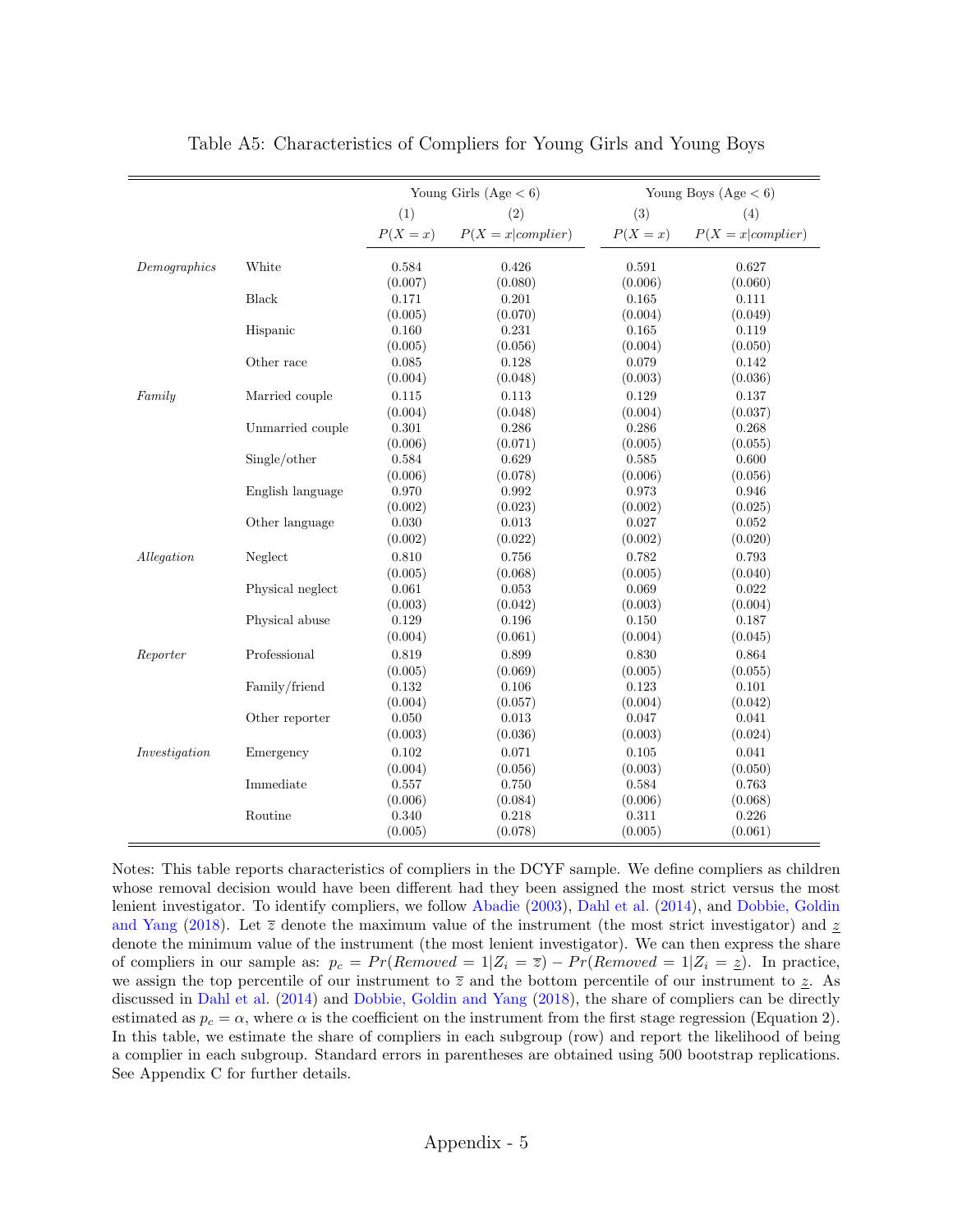|                                                                 |                  | Panel A. Young Girls $(Age < 6)$ |            |                |
|-----------------------------------------------------------------|------------------|----------------------------------|------------|----------------|
|                                                                 | (1)              | (2)                              | (3)        | (4)            |
| Dependent variable:                                             | Retention $(=1)$ | IEP $(=1)$                       | Absences   | School index   |
| Removed $(=1)$                                                  | $-0.234**$       | $-0.442*$                        | $-4.645$   | $-0.892**$     |
|                                                                 | (0.111)          | (0.246)                          | (5.416)    | (0.304)        |
| Mean of dependent variable                                      | 0.043            | 0.258                            | 11.982     | 0.000          |
| Complier mean if not removed                                    | 0.291            | 0.726                            | 10.039     | 0.694          |
| Case controls                                                   | No               | N <sub>o</sub>                   | No         | N <sub>o</sub> |
| Investigation year FE                                           | Yes              | Yes                              | Yes        | Yes            |
| $F$ -statistic (instrument)                                     | 19.743           | 19.743                           | 19.743     | 19.743         |
| N                                                               | 2,778            | 2,778                            | 2,778      | 2,778          |
| Individuals                                                     | 2,778            | 2,778                            | 2,778      | 2,778          |
|                                                                 |                  | Panel B. Young Boys $(Age < 6)$  |            |                |
|                                                                 | (1)              | (2)                              | (3)        | (4)            |
| Dependent variable:                                             | Retention $(=1)$ | IEP $(=1)$                       | Absences   | School index   |
| Removed $(=1)$                                                  | $-0.047$         | $-0.192$                         | $-0.976$   | $-0.228$       |
|                                                                 | (0.116)          | (0.236)                          | (5.003)    | (0.326)        |
| Mean of dependent variable                                      | 0.064            | 0.428                            | 12.380     | 0.000          |
| Complier mean if not removed $% \left\vert \cdot \right\rangle$ | 0.239            | 0.759                            | 12.955     | 0.483          |
| Case controls                                                   | No               | N <sub>o</sub>                   | No         | N <sub>o</sub> |
| Investigation year FE                                           | Yes              | Yes                              | <b>Yes</b> | Yes            |
| $F$ -statistic (instrument)                                     | 12.677           | 12.677                           | 12.677     | 12.677         |
| N                                                               | 3,225            | 3,225                            | 3,225      | 3,225          |
| Individuals                                                     | 3,225            | 3,225                            | 3,225      | 3,225          |

Table A6: Impact of Removal on Additional Schooling Outcomes of Young Children (No Case Controls)

Notes: This table reports results for the impact of removal on schooling outcomes for young girls (Panel A) and young boys (Panel B). This table differs from Table [4](#page-44-0) because the specifications omit controls for case characteristics. Columns 1-3 report impacts on measures of whether an investigated child was ever retained, ever participated in special education (i.e., has an IEP), and the average number of days absent during grades 3-8. Column <sup>4</sup> reports results for an index that is constructed from standardized measures of the retention, IEP, and absence measures. All results are from two-stage least squares models with the leave-out measure of CPI removal tendency as an instrument for removal. All models include investigation year fixedeffects (FE). Standard errors in parentheses are two-way clustered at the family and CPI level. Significance reported as  $**\gamma < 0.01$ ;  $**\gamma < 0.05$ ;  $*_{p}$  < 0.10.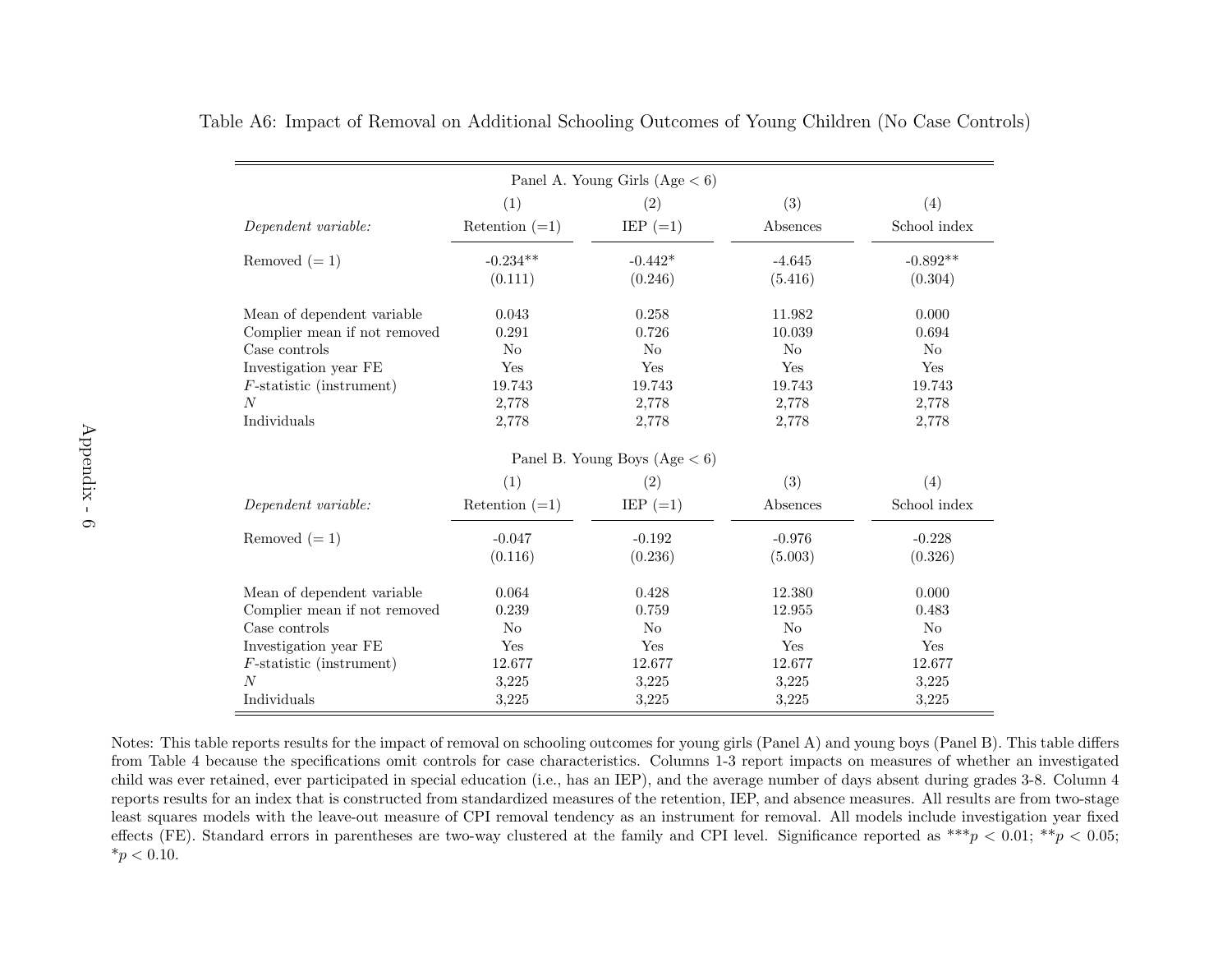|                              |                  | Panel A. Young Girls (Age $< 6$ ) |          |              |
|------------------------------|------------------|-----------------------------------|----------|--------------|
|                              | (1)              | (2)                               | (3)      | (4)          |
| Dependent variable:          | Retention $(=1)$ | IEP $(=1)$                        | Absences | School index |
| Removed $(=1)$               | $-0.360***$      | $-0.365*$                         | $-4.227$ | $-0.803**$   |
|                              | (0.138)          | (0.215)                           | (4.912)  | (0.325)      |
| Mean of dependent variable   | 0.119            | 0.273                             | 12.789   | 0.000        |
| Complier mean if not removed | 0.442            | 0.718                             | 11.298   | 0.609        |
| Case controls                | Yes              | Yes                               | Yes      | Yes          |
| Investigation year FE        | Yes              | Yes                               | Yes      | Yes          |
| $F$ -statistic (instrument)  | 27.367           | 27.367                            | 27.367   | 27.367       |
| N                            | 3,655            | 3,655                             | 3,655    | 3,655        |
| Individuals                  | 3.655            | 3,655                             | 3,655    | 3,655        |
|                              |                  | Panel B. Young Boys $(Age < 6)$   |          |              |
|                              | (1)              | (2)                               | (3)      | (4)          |
| Dependent variable:          | Retention $(=1)$ | $IEP (=1)$                        | Absences | School index |
| Removed $(=1)$               | 0.041            | 0.038                             | 1.516    | 0.120        |
|                              | (0.164)          | (0.205)                           | (4.476)  | (0.315)      |
| Mean of dependent variable   | 0.153            | 0.462                             | 12.871   | 0.000        |
| Complier mean if not removed | 0.238            | 0.562                             | 10.087   | 0.042        |
| Case controls                | Yes              | Yes                               | Yes      | Yes          |
| Investigation year FE        | Yes              | Yes                               | Yes      | Yes          |
| $F$ -statistic (instrument)  | 26.889           | 26.889                            | 26.889   | 26.889       |
| $\overline{N}$               | 4,261            | 4,261                             | 4,261    | 4,261        |
| Individuals                  | 4,261            | 4,261                             | 4,261    | 4,261        |

Table A7: Impact of Removal on Additional Schooling Outcomes of Young Children (Grades K-8)

Notes: This table reports results for the impact of removal on schooling outcomes for young <sup>g</sup>irls (Panel A) and young boys (Panel B). This table differs from Table [4](#page-44-0) because the measures are based on data from grades K-8 (rather than grades 3-8). Note that the sample size increases because we include children who have not yet reached grade 3 by the end of the schooling records. Columns 1-3 report impacts on measures of whether an investigated child was ever retained, ever participated in special education (i.e., has an IEP), and the average number of days absent during grades 3-8.Column 4 reports results for an index that is constructed from standardized measures of the retention, IEP, and absence measures. All results are from two-stage least squares models with the leave-out measure of CPI removal tendency as an instrument for removal. All models include investigationyear fixed effects (FE). Standard errors in parentheses are two-way clustered at the family and CPI level. Significance reported as  $^{***}p < 0.01$ ; \*\* $p < 0.05$ ; \* $p < 0.10$ .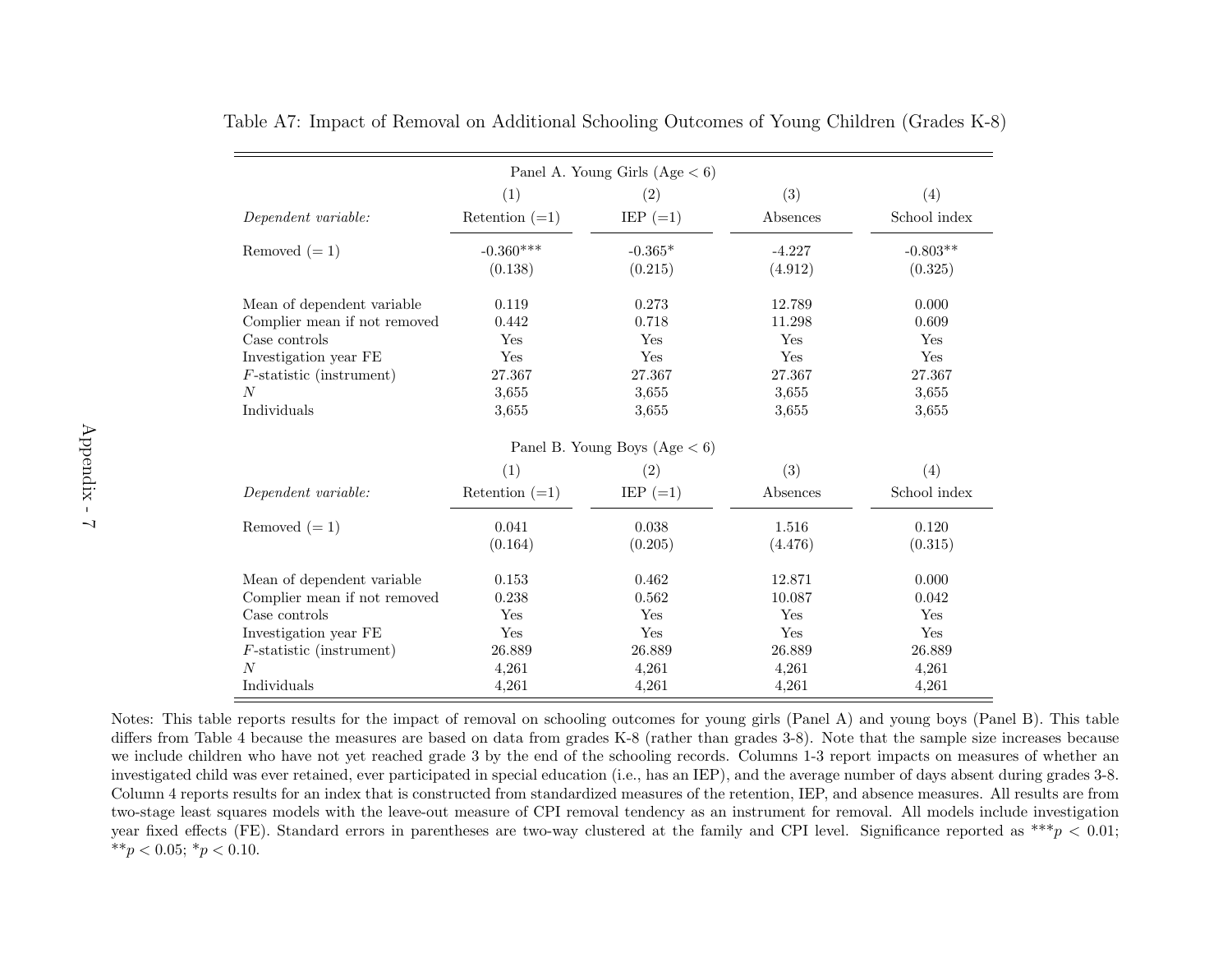| Panel A. Young Girls $(Age < 6)$ |                                 |            |                |  |  |
|----------------------------------|---------------------------------|------------|----------------|--|--|
|                                  | (1)                             | (2)        | (3)            |  |  |
| Dependent variable (below):      | 2SLS<br>Estimate                | $p$ -value | $FRD q$ -value |  |  |
| Average $z$ -score               | $1.366**$                       | $0.017\,$  | 0.070          |  |  |
| Retention $(=1)$                 | (0.575)<br>$-0.288**$           | 0.034      | 0.070          |  |  |
| $EIP (=1)$                       | (0.108)<br>$-0.441*$            | 0.075      | 0.101          |  |  |
| Absences                         | (0.248)<br>$-5.629$<br>(5.218)  | 0.281      | 0.281          |  |  |
|                                  | Panel B. Young Boys $(Age < 6)$ |            |                |  |  |
|                                  | (1)                             | (2)        | (3)            |  |  |
| Dependent variable (below):      | 2SLS<br>Estimate                | $p$ -value | $FRD q$ -value |  |  |
| Average z-score                  | $-0.059$                        | 0.916      | 0.917          |  |  |
| Retention $(=1)$                 | (0.561)<br>$-0.053$             | 0.642      | 0.917          |  |  |
| $\text{IEP}$ (=1)                | (0.114)<br>$-0.201$             | 0.404      | 0.917          |  |  |
| Absences                         | (0.241)<br>$-0.550$<br>(4.869)  | 0.910      | 0.917          |  |  |

Table A8: Adjusted p-values for Impact of Removal on Outcomes of Young Children

Notes: This table reports adjusted  $p$ -values for the impact of removal on outcomes of young children. Column 1 of Panels A and B reproduce the results for young girls and young boys from Tables [3](#page-43-0) and [4.](#page-44-1) Columns 2 and 3 report per-comparison (pairwise) and false discovery rate (FDR) adjusted p-values ("q-values"). The adjustment takes into account the fact that we tested the four listed outcomes for the gender subgroup. The FDR-adjusted p-values control for the number of false positives when multiple hypotheses are tested. These adjusted p-values are calculated using the two-step procedure in [Benjamini et al.](#page-35-0) [\(2006\)](#page-35-0).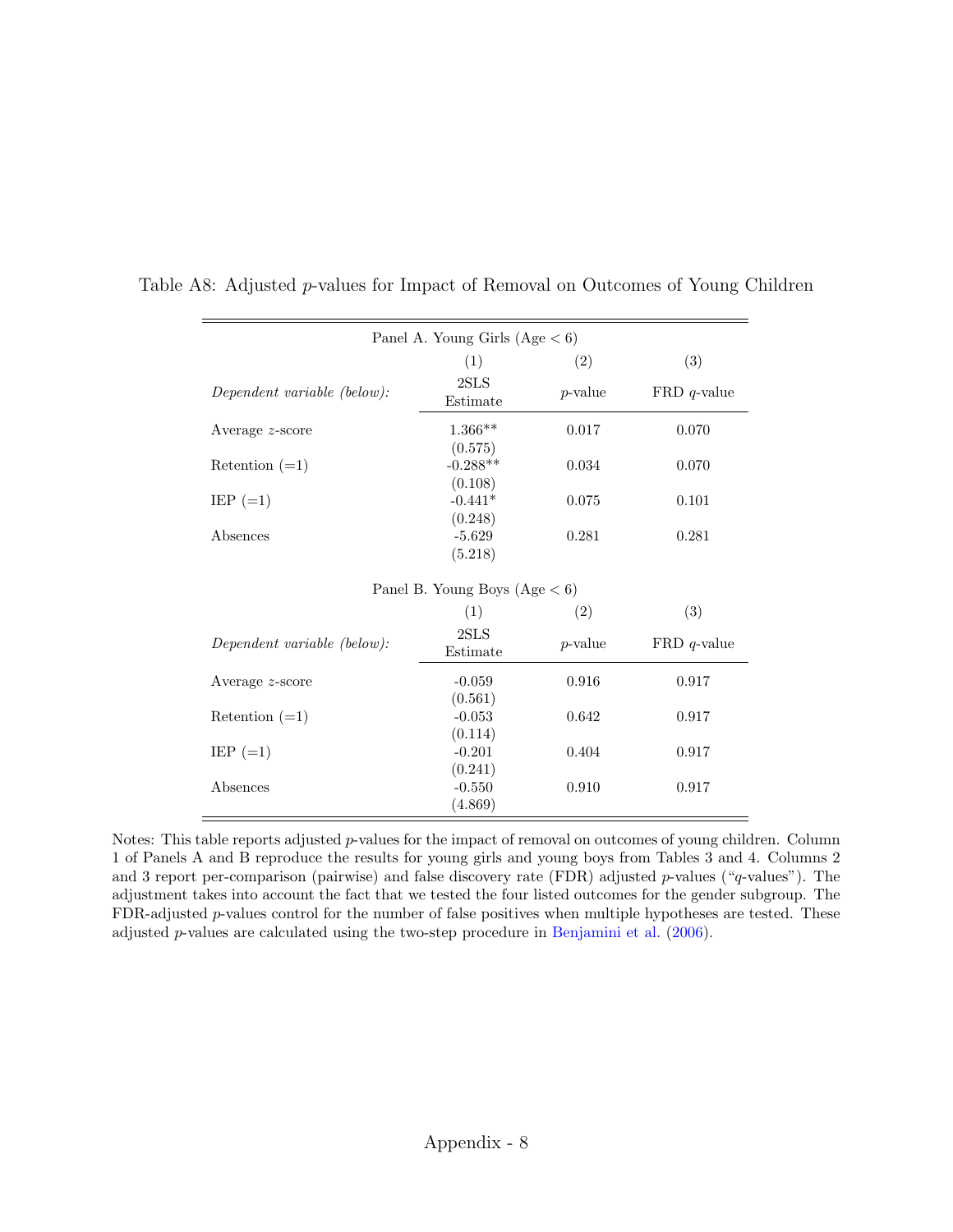|                              |                    |                    | Panel A. Young Girls |                    |                   |            |            |
|------------------------------|--------------------|--------------------|----------------------|--------------------|-------------------|------------|------------|
|                              | (1)                | (2)                | (3)                  | (4)                | (5)               | (6)        | (7)        |
| Dependent variable:          | Average $z$ -score |                    |                      |                    |                   |            |            |
| Removed $(=1)$               | $1.366**$          | $1.339**$          | $1.395^{\ast}$       | 0.917              | $1.136*$          | $1.183**$  | $1.017**$  |
|                              | (0.575)            | (0.587)            | (0.760)              | (1.123)            | (0.587)           | (0.530)    | (0.563)    |
| Sample                       | Main<br>sample     | CPI > 100<br>cases | CPI > 200<br>cases   | CPI > 300<br>cases | With sex<br>cases | Ages $0-4$ | Ages $0-6$ |
| Mean of dependent variable   | $-0.392$           | $-0.391$           | $-0.401$             | $-0.392$           | $-0.383$          | $-0.385$   | $-0.388$   |
| Complier mean if not removed | $-1.741$           | $-1.552$           | $-1.630$             | $-1.741$           | $-1.545$          | $-1.692$   | $-1.526$   |
| Case controls                | Yes                | Yes                | Yes                  | Yes                | Yes               | Yes        | Yes        |
| Investigation year FE        | Yes                | Yes                | Yes                  | Yes                | Yes               | Yes        | Yes        |
| $F$ -statistic (instrument)  | 17.152             | 16.958             | 10.419               | 3.229              | 12.442            | 15.064     | 17.771     |
| $\boldsymbol{N}$             | 10,391             | 9,909              | 8,024                | 4,696              | 11,028            | 8,683      | 12,216     |
| Individuals                  | 2,721              | 2,597              | 2,117                | 1,379              | 2,873             | 2,290      | 3,189      |
|                              |                    |                    | Panel B. Young Boys  |                    |                   |            |            |
|                              | (1)                | (2)                | (3)                  | (4)                | (5)               | (6)        | (7)        |
| Dependent variable:          |                    |                    |                      | Average $z$ -score |                   |            |            |
| Removed $(=1)$               | $-0.059$           | $-0.061$           | $-0.526$             | $-1.325$           | $-0.234$          | $-0.877$   | 0.003      |
|                              | (0.561)            | (0.619)            | (0.794)              | (1.283)            | (0.570)           | (0.833)    | (0.428)    |
| Sample                       | Main<br>sample     | CPI > 100<br>cases | CPI > 200<br>cases   | CPI > 300<br>cases | With sex<br>cases | Ages $0-4$ | Ages $0-6$ |
| Mean of dependent variable   | $-0.571$           | $-0.571$           | $-0.568$             | $-0.583$           | $-0.568$          | $-0.593$   | $-0.573$   |
| Complier mean if not removed | $-0.931$           | $-0.942$           | $-0.871$             | $-0.907$           | $-0.755$          | $-0.974$   | $-0.886$   |
| Case controls                | Yes                | Yes                | Yes                  | Yes                | Yes               | Yes        | Yes        |
| Investigation year FE        | Yes                | Yes                | Yes                  | Yes                | Yes               | Yes        | Yes        |
| $F$ -statistic (instrument)  | 14.238             | 11.729             | 10.360               | 3.125              | 15.177            | 7.110      | 22.618     |
| $\overline{N}$               | 12,345             | 11,756             | 9,767                | 5,694              | 12,685            | 8,245      | 14,592     |
| Individuals                  | 3,148              | 2,997              | 2,488                | 1,588              | 3,222             | 2,156      | 3,721      |

|  |  | Table A9: Robustness to Changes in Sample Definition |
|--|--|------------------------------------------------------|
|  |  |                                                      |

Notes: This table reports results for the impact of removal on the average of standardized test scores for young <sup>g</sup>irls (Panel A) and young boys (Panel B). For comparison, Column <sup>1</sup> reproduces estimates from our main sample and preferred specification (as reported in Table 3). Columns 2-7 report results using alternative samples. Standard errors in parentheses are two-way clustered at the family and CPI level. Significance reported as\*\*\* $p < 0.01$ ; \*\* $p < 0.05$ ; \* $p < 0.10$ .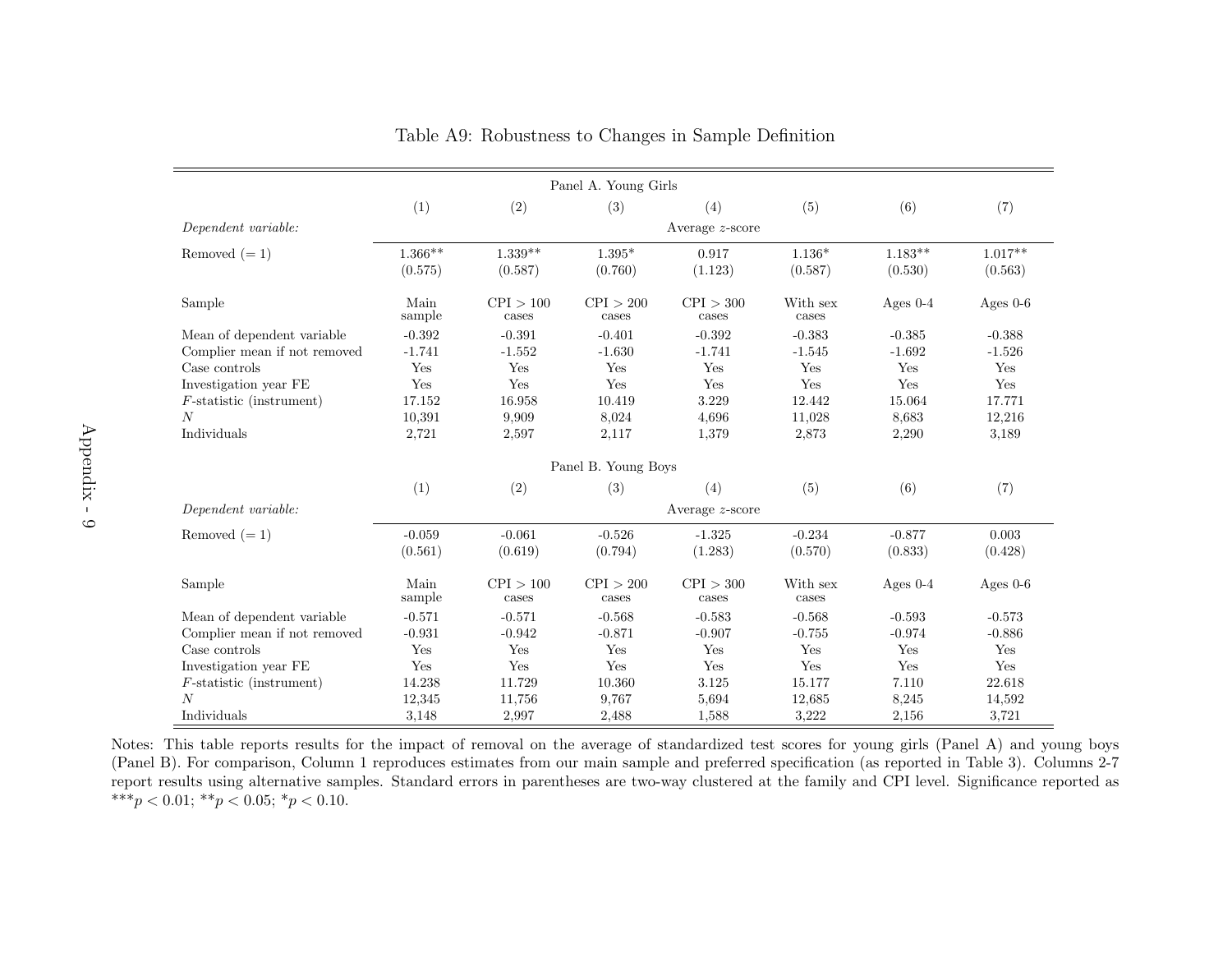| Panel A. Young Girls $(Age < 6)$ |            |                     |                                 |                    |            |           |
|----------------------------------|------------|---------------------|---------------------------------|--------------------|------------|-----------|
|                                  |            | Test score outcomes |                                 | Schooling outcomes |            |           |
|                                  | (1)        | (2)                 | (3)                             | (4)                | (5)        | (6)       |
| Dependent variable:              | Average    | Math                | Reading                         | School             | Retention  | IEP       |
|                                  | $z$ -score | $z$ -score          | $z$ -score                      | index              | $(=1)$     | $(=1)$    |
| Removed $(=1)$                   | $1.071**$  | $1.213**$           | $0.940*$                        | $-0.837**$         | $-0.229**$ | $-0.365*$ |
|                                  | (0.482)    | (0.489)             | (0.508)                         | (0.335)            | (0.102)    | (0.214)   |
| Mean of dependent variable       | $-0.392$   | $-0.459$            | 0.001                           | $-0.059$           | 0.043      | 0.258     |
| Case controls                    | Yes        | Yes                 | Yes                             | Yes                | Yes        | Yes       |
| Investigation year FE            | Yes        | Yes                 | Yes                             | Yes                | Yes        | Yes       |
| $F$ -statistic (instrument)      | 27.042     | 26.322              | 27.448                          | 14.560             | 14.560     | 14.560    |
| $\overline{N}$                   | 10,196     | 10,221              | 10,234                          | 2,768              | 2,768      | 2,768     |
| Individuals                      | 2,672      | 2,673               | 2,676                           | 2,768              | 2,768      | 2,768     |
|                                  |            |                     | Panel B. Young Boys $(Age < 6)$ |                    |            |           |
|                                  |            | Test score outcomes |                                 | Schooling outcomes |            |           |
|                                  | (1)        | (2)                 | (3)                             | (4)                | (5)        | (6)       |
| Dependent variable:              | Average    | Math                | Reading                         | School             | Retention  | IEP       |
|                                  | $z$ -score | $z$ -score          | $z$ -score                      | index              | $(=1)$     | $(=1)$    |
| Removed $(=1)$                   | $-0.389$   | $-0.564$            | $-0.19$                         | $-0.234$           | $-0.083$   | $-0.060$  |
|                                  | (0.559)    | (0.593)             | (0.563)                         | (0.291)            | (0.303)    | (0.239)   |
| Mean of dependent variable       | $-0.572$   | $-0.520$            | $-0.630$                        | 0.001              | 0.064      | 0.428     |
| Case controls                    | Yes        | Yes                 | Yes                             | Yes                | Yes        | Yes       |
| Investigation year FE            | Yes        | Yes                 | Yes                             | Yes                | Yes        | Yes       |
| $F$ -statistic (instrument)      | 33.427     | 33.502              | 34.435                          | 18.211             | 18.211     | 18.211    |
| $\overline{N}$                   | 12,220     | 12,262              | 12,281                          | 3,209              | 3,209      | 3,209     |
| Individuals                      | 3,108      | 3,109               | 3,109                           | 3,209              | 3,209      | 3,209     |

Notes: This table reports results based on an IV approach where the CPI removal rate to vary with case characteristics. See Sections [5.5](#page-23-0) and Appendix [D](#page-83-0) for details on the IV calculations. Standard errors in parentheses are two-way clustered at the family and CPI level. Significance reportedas \*\*\* $p < 0.01$ ; \*\* $p < 0.05$ ; \* $p < 0.10$ .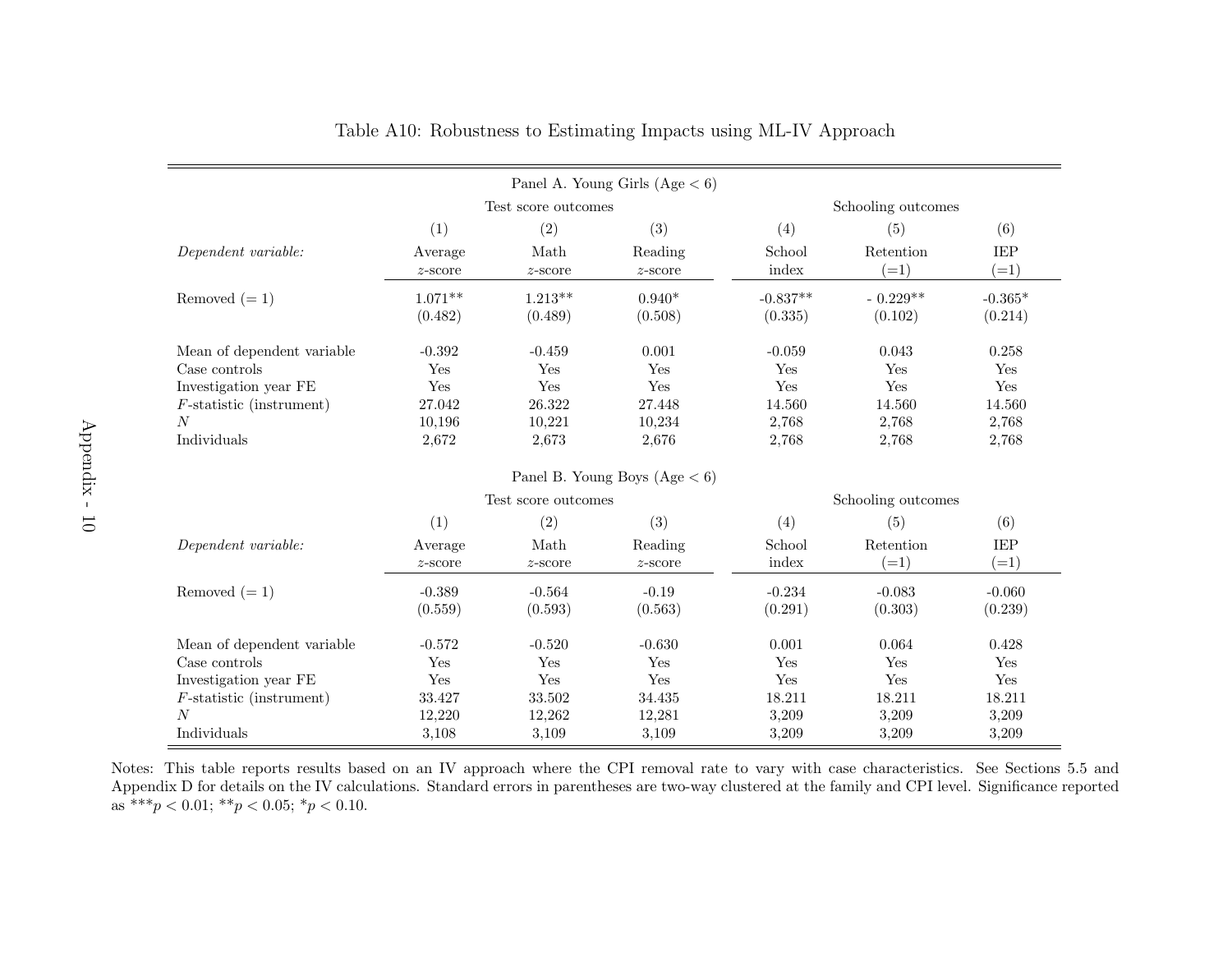| Panel A. Young Girls                                                                                                                                                         |                                                                 |                                                                        |                                                                        |                                                                        |  |
|------------------------------------------------------------------------------------------------------------------------------------------------------------------------------|-----------------------------------------------------------------|------------------------------------------------------------------------|------------------------------------------------------------------------|------------------------------------------------------------------------|--|
|                                                                                                                                                                              | (1)                                                             | (2)                                                                    | (3)                                                                    | (4)                                                                    |  |
| Dependent variable:                                                                                                                                                          |                                                                 |                                                                        | Average z-score                                                        |                                                                        |  |
| Removed $(=1)$                                                                                                                                                               | $1.366**$<br>(0.575)                                            | $1.082**$<br>(0.451)                                                   | $1.480**$<br>(0.620)                                                   | $1.040**$<br>(0.429)                                                   |  |
| <b>IV</b> Version                                                                                                                                                            | All Cases<br>8-year periods                                     | All Cases<br>All $(16)$ years                                          | First Cases<br>8-year periods                                          | First Cases<br>All $(16)$ years                                        |  |
| Mean of dependent variable<br>Complier mean if not removed<br>Case controls<br>Investigation year FE<br>$F\text{-statistic}$ (instrument)<br>$\boldsymbol{N}$<br>Individuals | $-0.392$<br>$-1.741$<br>Yes<br>Yes<br>17.152<br>10,391<br>2,721 | $-0.392$<br>$-1.741$<br>Yes<br><b>Yes</b><br>15.029<br>10,391<br>2,721 | $-0.392$<br>$-1.741$<br>Yes<br><b>Yes</b><br>17.809<br>10,374<br>2,718 | $-0.392$<br>$-1.741$<br>Yes<br><b>Yes</b><br>18.303<br>10,391<br>2,721 |  |
|                                                                                                                                                                              | Panel B. Young Boys                                             |                                                                        |                                                                        |                                                                        |  |
|                                                                                                                                                                              | (1)                                                             | (2)                                                                    | (3)                                                                    | (4)                                                                    |  |
| Dependent variable:                                                                                                                                                          |                                                                 |                                                                        | Average $z$ -score                                                     |                                                                        |  |
| Removed $(=1)$                                                                                                                                                               | $-0.059$<br>(0.561)                                             | $-0.527$<br>(0.624)                                                    | $-0.249$<br>(0.505)                                                    | $-0.856$<br>(0.601)                                                    |  |
| <b>IV</b> Version                                                                                                                                                            | All Cases<br>8-year periods                                     | All Cases<br>All $(16)$ years                                          | First Cases<br>8-year periods                                          | First Cases<br>All $(16)$ years                                        |  |
| Mean of dependent variable<br>Complier mean if not removed<br>Case controls<br>Investigation year FE<br>$F\text{-statistic}$ (instrument)<br>$\overline{N}$                  | $-0.571$<br>$-0.931$<br>Yes<br>Yes<br>14.238<br>12,345          | $-0.571$<br>$-0.931$<br>Yes<br>Yes<br>12.612<br>12,345                 | $-0.571$<br>$-0.931$<br>Yes<br>Yes<br>16.445<br>12,330                 | $-0.571$<br>$-0.931$<br>Yes<br>Yes<br>15.272<br>12,345                 |  |
| Individuals                                                                                                                                                                  | 3,148                                                           | 3,148                                                                  | 3,143                                                                  | 3,148                                                                  |  |

Table A11: Robustness to Estimating Impacts using Alternative Instruments

Notes: This table reports results based on an IV approach where the CPI removal rate is calculated over different investigations and time periods. Column 1 reproduces the estimates from our preferred measure, which calculates removal across all of a CPI's cases (first-time and repeat) during an 8-year window. Column 2 reports estimates using a measure based on all cases (first and subsequent) and the entire sample period (2000-2015). Columns 3 reports estimates using a measure based on first cases and an 8-year window. Column 4 reports estimates using a measure based on first cases and the entire sample period (2000-2015). Standard errors in parentheses are two-way clustered at the family and CPI level. Significance reported as \*\*\* $p < 0.01$ ; \*\* $p < 0.05$ ; \* $p < 0.10$ .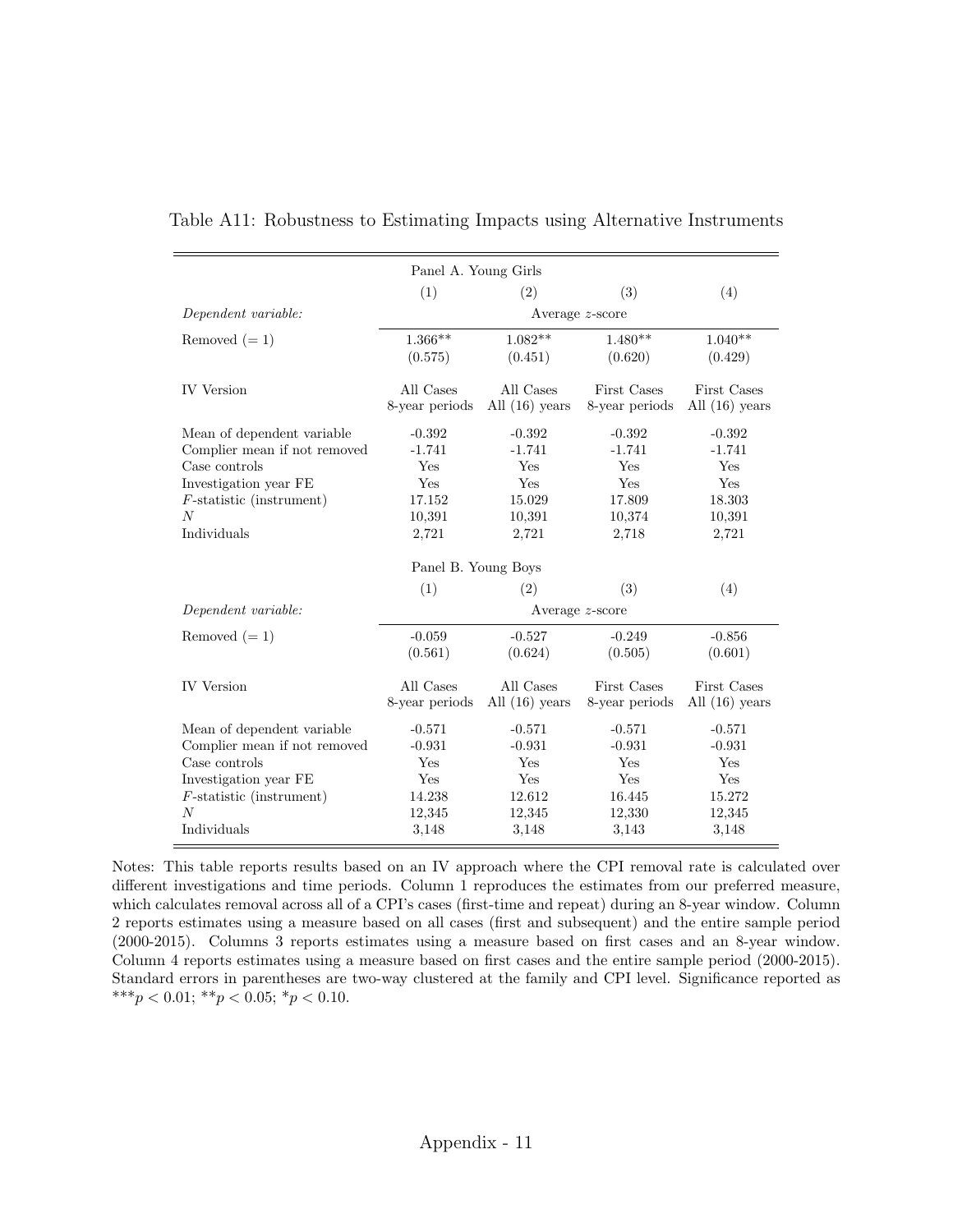| (1)<br>Average<br>$z$ -score          | (2)<br>School index                    | (3)<br>Average                           | (4)                                   |
|---------------------------------------|----------------------------------------|------------------------------------------|---------------------------------------|
|                                       |                                        |                                          |                                       |
|                                       |                                        | $z$ -score                               | School index                          |
| (0.485)                               | $-0.639*$<br>(0.358)                   | 1.593<br>(1.196)                         | $-1.323**$<br>(0.725)                 |
| 0.015<br>$-1.424$                     | $-0.022$<br>0.401                      | $-0.261$<br>$-1.698$                     | 0.020<br>1.030                        |
| Minority                              | Minority                               | Not Minority                             | Not Minority                          |
| Yes<br>Yes<br>9.972<br>4,652<br>1,255 | Yes<br>Yes<br>11.331<br>1,272<br>1,272 | Yes<br>Yes<br>6.751<br>5,739<br>1,466    | Yes<br>Yes<br>7.631<br>1,506<br>1,506 |
|                                       |                                        |                                          |                                       |
| Average<br>$z$ -score                 | School index                           | Average<br>$z$ -score                    | School index                          |
| $0.305\,$<br>(0.595)                  | 0.238<br>(0.440)                       | $-0.57$<br>(1.211)                       | $-0.967*$<br>(0.580)                  |
| $-0.732$<br>$-1.206$                  | 0.009<br>0.103                         | $-0.442$<br>$-0.505$                     | $-0.007$<br>1.036                     |
| Minority                              | Minority                               | Not Minority                             | Not Minority                          |
| Yes<br>Yes<br>8.600<br>5,468          | Yes<br>Yes<br>8.723<br>1,467           | Yes<br>Yes<br>4.567<br>6,877             | Yes<br>Yes<br>7.449<br>1,758<br>1,758 |
|                                       | $1.091**$<br>1,430                     | Panel B. Young Boys $(Age < 6)$<br>1,467 | 1,718                                 |

Table A12: Impact of Removal on Outcomes of Young Children, By Minority Status

Notes: This table reports results for the impact of removal on test score outcomes for young girls and young boys by minority status (non-white versus white). Columns 2 and 4 reports results for a school index measure that is constructed from standardized measures of the retention, IEP, and absence measures. All results are from two-stage least squares models with the leave-out measure of CPI removal tendency as an instrument for removal. All models include investigation year fixed effects (FE). Standard errors in parentheses are two-way clustered at the family and CPI level. Significance reported as  $***p < 0.01; **p < 0.05; *p < 0.10$ .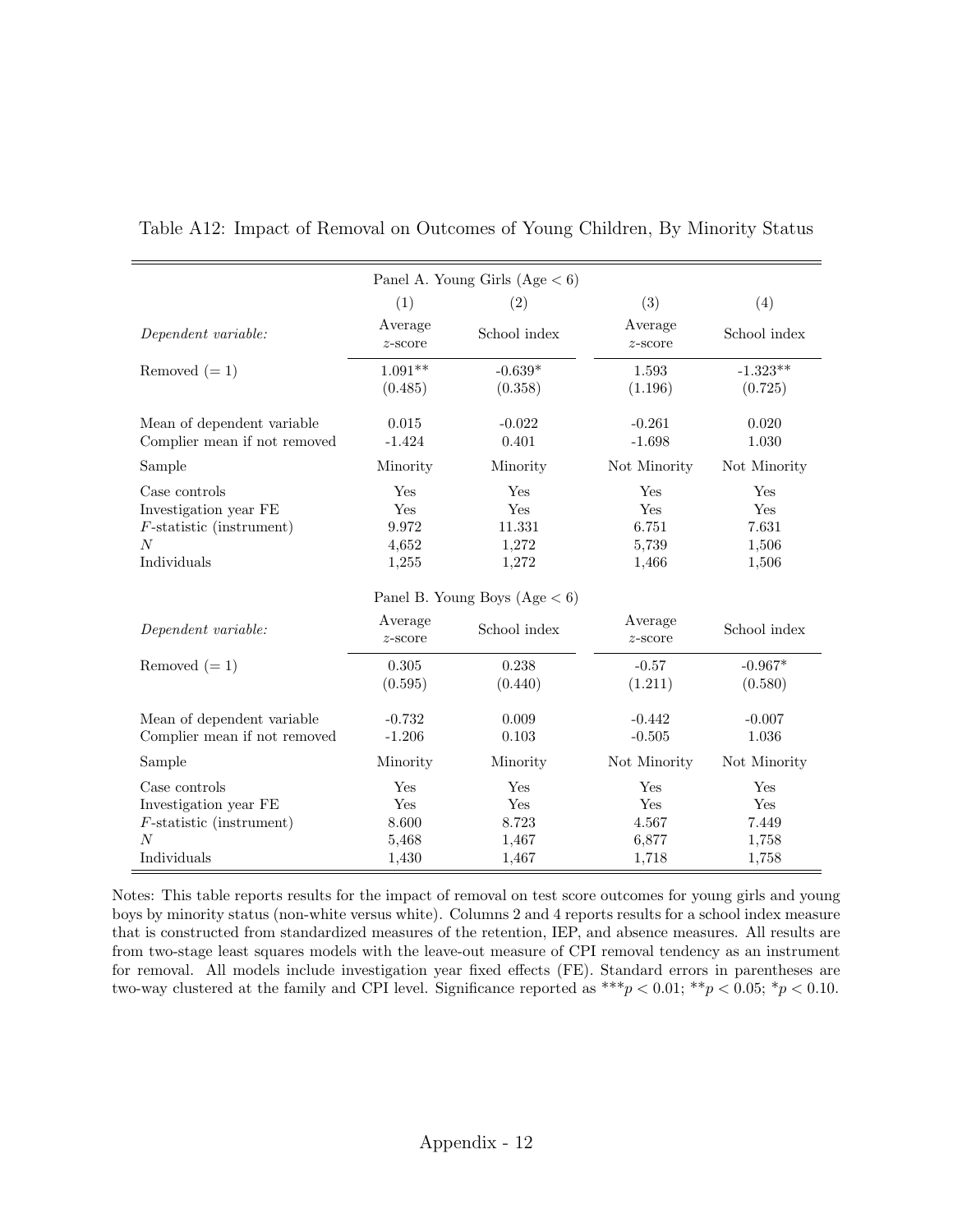| Panel A. Parent Perpetrators of Young Girls (Age $< 6$ ) |                                |                                |  |  |  |  |  |  |
|----------------------------------------------------------|--------------------------------|--------------------------------|--|--|--|--|--|--|
|                                                          | $\left( 2\right)$<br>(1)       |                                |  |  |  |  |  |  |
| Dependent variable:                                      | Charged/Incar.,<br>2-year Post | Charged/Incar.,<br>4-year Post |  |  |  |  |  |  |
| Removed $(=1)$                                           | $-0.024$<br>(0.190)            | 0.021<br>(0.197)               |  |  |  |  |  |  |
| Mean of dependent variable                               | 0.212                          | 0.266                          |  |  |  |  |  |  |
| Complier mean if not removed                             | 0.254                          | 0.270                          |  |  |  |  |  |  |
| Case controls                                            | Yes                            | Yes                            |  |  |  |  |  |  |
| Investigation year FE                                    | Yes                            | Yes                            |  |  |  |  |  |  |
| $F\text{-statistic}$ (instrument)                        | 29.331                         | 29.331                         |  |  |  |  |  |  |
| N                                                        | 6,252                          | 6,252                          |  |  |  |  |  |  |
| Individuals                                              | 6,252                          | 6,252                          |  |  |  |  |  |  |

Table A13: Impact of Removal on Criminal Justice Outcomes for Parent Perpetrators

Panel B. Parent Perpetrators of Young Boys  $(Age < 6)$ 

|                                   |                                | (2)                            |
|-----------------------------------|--------------------------------|--------------------------------|
| Dependent variable:               | Charged/Incar.,<br>2-year Post | Charged/Incar.,<br>4-year Post |
| Removed $(=1)$                    | $-0.004$                       | $-0.113$                       |
|                                   | (0.102)                        | (0.105)                        |
| Mean of dependent variable.       | 0.202                          | 0.255                          |
| Complier mean if not removed      | 0.251                          | 0.360                          |
| Case controls                     | Yes                            | Yes                            |
| Investigation year FE             | Yes                            | Yes                            |
| $F\text{-statistic}$ (instrument) | 55.868                         | 55.868                         |
| N                                 | 7,141                          | 7,141                          |
| Individuals                       | 7,141                          | 7,141                          |

Notes: This table reports results for the impact of removal on criminal justice outcomes for the parents of young girls (Panel A) and young boys (Panel B). Information on parent perpetrators comes from DCYF records. In the sample of young investigated children, 95 percent of children have at least one perpetrator who is a parent. As described in Section [3,](#page-8-0) we construct samples of parent perpetrators of young girls and young boys and measure whether parents are charged or incarcerated within 2-year and 4-year windows after the conclusion of an investigation. Standard errors in parentheses are two-way clustered at the family and CPI level. Significance reported as \*\*\*  $p < 0.01$ ; \*\*  $p < 0.05$ ; \*  $p < 0.10$ .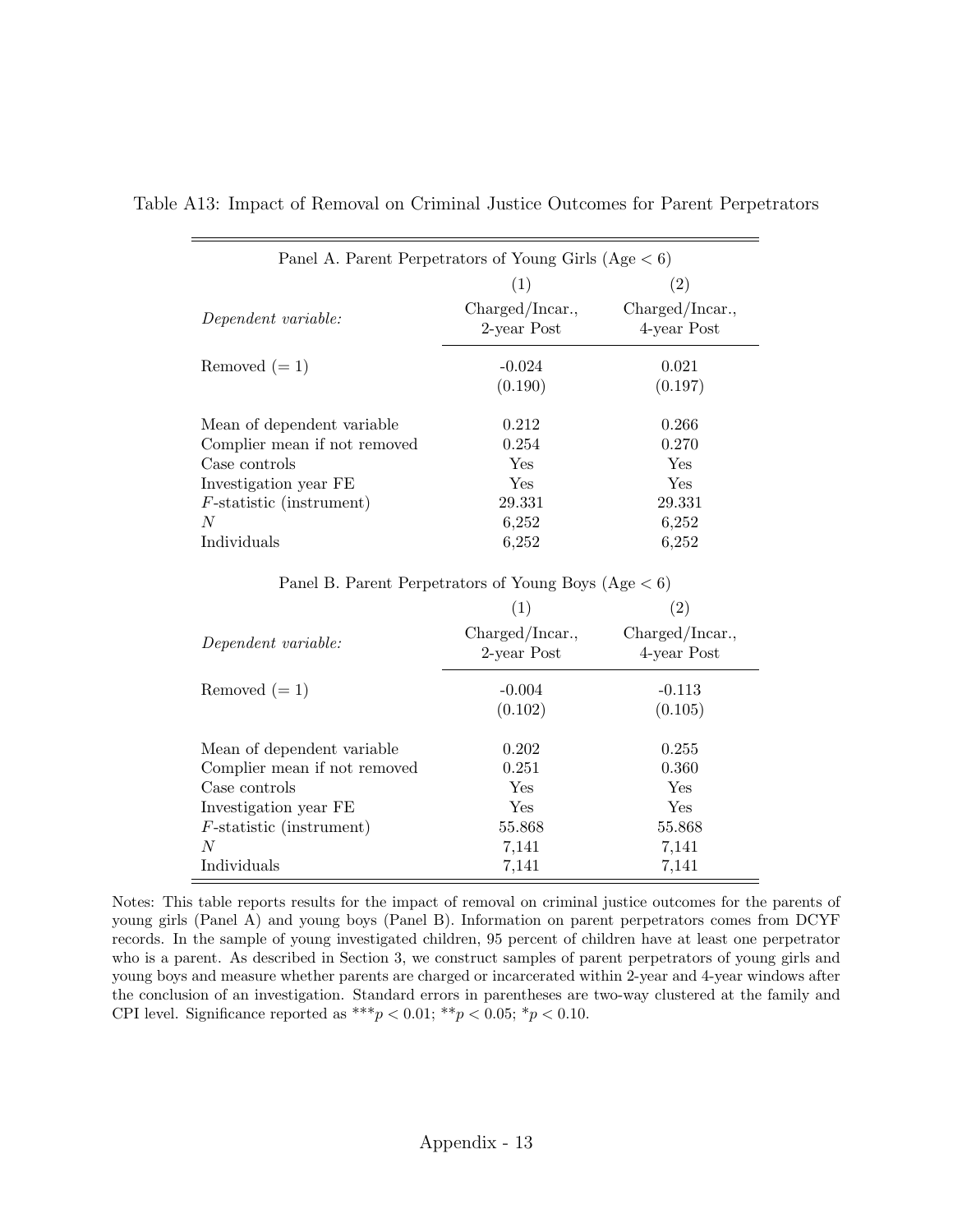|                                  | (1)                  | (2)         | (3)        |
|----------------------------------|----------------------|-------------|------------|
| Dependent variable:              | CPI removal tendency |             |            |
|                                  |                      |             |            |
| Female                           | $-0.001$             |             |            |
|                                  | (0.001)              |             |            |
| <b>Black</b>                     | $-0.001$             | 0.000       | 0.001      |
|                                  | (0.002)              | (0.002)     | (0.003)    |
| Hispanic                         | $-0.000$             | $-0.003$    | 0.003      |
|                                  | (0.002)              | (0.002)     | (0.004)    |
| Other race                       | 0.001                | 0.001       | $-0.000$   |
|                                  | (0.003)              | (0.003)     | (0.004)    |
| Age                              | $-0.000$             | $-0.000$    | 0.000      |
|                                  | (0.000)              | (0.000)     | (0.000)    |
| Married couple                   | 0.000                | 0.001       | $-0.001$   |
|                                  | (0.002)              | (0.003)     | (0.002)    |
| Unmarried couple                 | $-0.000$             | 0.002       | $-0.002$   |
|                                  | (0.002)              | (0.002)     | (0.002)    |
| English language                 | $-0.003$             | $-0.005*$   | $-0.001$   |
|                                  | (0.003)              | (0.003)     | (0.004)    |
| Neglect                          | $-0.001$             | $-0.004$    | 0.001      |
|                                  | (0.002)              | (0.002)     | (0.001)    |
| Physical neglect                 | $-0.007*$            | $0.015***$  | 0.001      |
|                                  | (0.004)              | (0.003)     | (0.005)    |
| Professional reporter            | $-0.003$             | $-0.005*$   | $-0.001$   |
|                                  | (0.003)              | (0.004)     | (0.004)    |
| Family/friend reporter           | $-0.002$             | $-0.004$    | 0.000      |
|                                  | (0.003)              | (0.003)     | (0.004)    |
| Emergency investigation          | $0.014**$            | $0.016**$   | 0.013      |
|                                  | (0.006)              | (0.007)     | (0.008)    |
| Immediate investigation          | 0.002                | 0.000       | 0.004      |
|                                  | (0.001)              | (0.002)     | (0.001)    |
| Chi-squared statistic            | 23.640               | 31.590      | 12.740     |
| $p$ -value of joint significance | 0.051                | 0.003       | 0.469      |
| Sample                           | Older Children       | Older Girls | Older Boys |
| Mean of CPI removal tendency     | 0.177                | 0.177       | 0.177      |
| Investigation year FE            | Yes                  | Yes         | Yes        |
| $\cal N$                         | 13,120               | 6,643       | 6,477      |

Table A14: Tests of Random Case Assignment (Full Regression Results), Older Children Sample

Notes: This table reports regression results testing the random assignment of cases to CPIs. Results are from a regression of CPI removal tendency on the case characteristics listed and investigation year fixed effects. Column 1 reports estimates for all older children (investigated at ages 6-18). Columns 2 and 3 report estimates for young female and male children, respectively. The chi-square statistic and p-value reported are from an test of joint significance of all variables except investigation year fixed effects (FE). Standard errors in parentheses are two-way clustered at the family and CPI level. Significance reported as \*\*\*  $p < 0.01$ ; \*\* $p < 0.05$ ; \* $p < 0.10$ .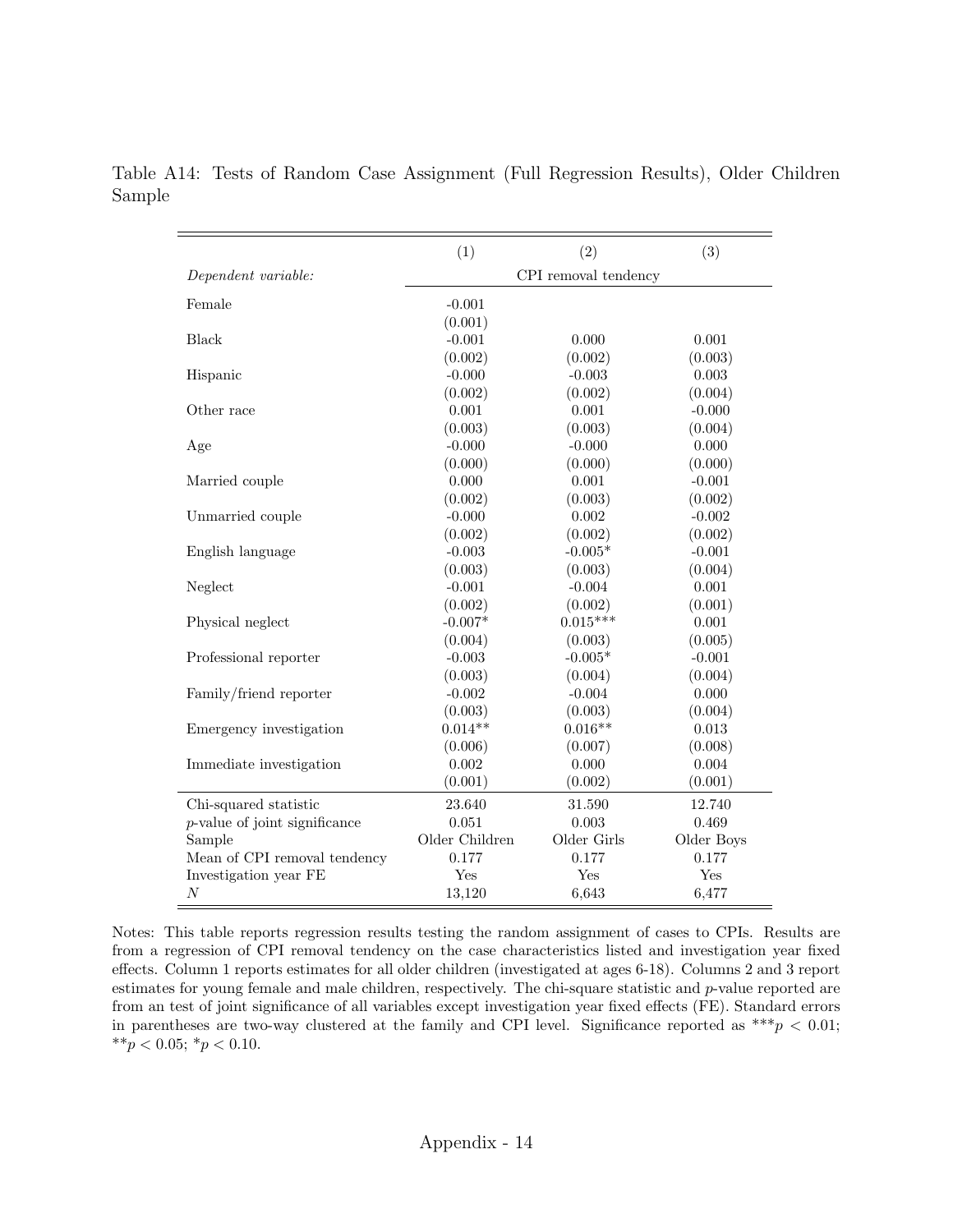| Panel A. Older Girls (Age $\geq 6$ )          |                                            |                     |                                     |                     |                   |                     |
|-----------------------------------------------|--------------------------------------------|---------------------|-------------------------------------|---------------------|-------------------|---------------------|
|                                               | Later-life outcomes<br>School-age outcomes |                     |                                     |                     |                   |                     |
|                                               | (1)                                        | (2)                 | (3)                                 | (4)                 | (5)               | (6)                 |
| Dependent variable:                           | Average $z$ -score                         | School Index        | Delinquent $(=1)$                   | $HS$ Grad. $(=1)$   | Teen Birth $(=1)$ | College $(=1)$      |
| Removed $(=1)$                                | $-0.230$<br>(0.582)                        | $-0.373$<br>(0.326) | $-0.030$<br>(0.261)                 | $-0.010$<br>(0.187) | 0.089<br>(0.162)  | 0.133<br>(0.222)    |
| Mean of dependent variable                    | 0.068<br>$-0.337$                          | $-0.005$<br>0.138   | 0.055<br>0.101                      | 0.351<br>0.263      | 0.194<br>0.210    | 0.303<br>0.032      |
| Complier mean if not removed<br>Case controls | Yes                                        | Yes                 | Yes                                 | Yes                 | Yes               | Yes                 |
| Investigation year FE                         | Yes                                        | Yes                 | Yes                                 | Yes                 | Yes               | Yes                 |
| $F$ -statistic (instrument)                   | 22.129                                     | 35.092              | 9.296                               | 49.213              | 33.333            | 38.718              |
| N                                             | 7,517                                      | 3,029               | 1,829                               | 4,136               | 2,956             | 3.326               |
| Individuals                                   | 2,581                                      | 3,029               | 1,829                               | 4,136               | 2,956             | 3,326               |
|                                               |                                            |                     | Panel B. Older Boys (Age $\geq 6$ ) |                     |                   |                     |
|                                               | School-age outcomes                        |                     |                                     | Later-life outcomes |                   |                     |
|                                               | (1)                                        | (2)                 | (3)                                 | (4)                 | (5)               | (6)                 |
| Dependent variable:                           | Average $z$ -score                         | School Index        | Delinquent $(=1)$                   | $HS$ Grad. $(=1)$   | Teen Birth $(=1)$ | College $(=1)$      |
| Removed $(=1)$                                | $-0.237$<br>(0.429)                        | 0.323<br>(0.216)    | $-0.016$<br>(0.156)                 | $-0.144$<br>(0.157) | 0.119<br>(0.115)  | $-0.127$<br>(0.187) |
| Mean of dependent variable                    | 0.053                                      | $-0.003$            | 0.147                               | 0.319               | 0.059             | 0.239               |
| Complier mean if not removed                  | $-0.414$                                   | $-0.297$            | 0.096                               | 0.385               | 0.000             | 0.367               |
| Case controls                                 | Yes                                        | Yes                 | Yes                                 | Yes                 | Yes               | Yes                 |
| Investigation year FE                         | Yes                                        | Yes                 | Yes                                 | Yes                 | Yes               | Yes                 |
| $F$ -statistic (instrument)                   | 30.911                                     | 34.273              | 24.610                              | 44.810              | 26.860            | 41.145              |
| $\overline{N}$                                | 8,838                                      | 3,440               | 2,185                               | 3,770               | 3,025             | 2,953               |
| Individuals                                   | 2,965                                      | 3,440               | 2,185                               | 3,770               | 3,025             | 2,953               |

#### Table A15: Impact of Removal on Outcomes of Older Children

Notes: This table reports results for the impact of removal on outcomes for older <sup>g</sup>irls (Panel A) and older boys (Panel B). Older is defined as being investigated at ages <sup>6</sup> or later (up to age 18). All results are from two-stage least squares models with the leave-out measure of CPI removal tendency as an instrument for removal. The school index is constructed based on standardized measures of whether an investigated child was ever retained, ever participated in special education (i.e., has an IEP), and the average number of days absent during grades 3-8. All outcomes are measured after thefirst investigation. Standard errors in parentheses are two-way clustered at the family and CPI level. Significance reported as  $^{***}p < 0.01;$   $^{**}p < 0.05;$  $*_{p}$  < 0.10.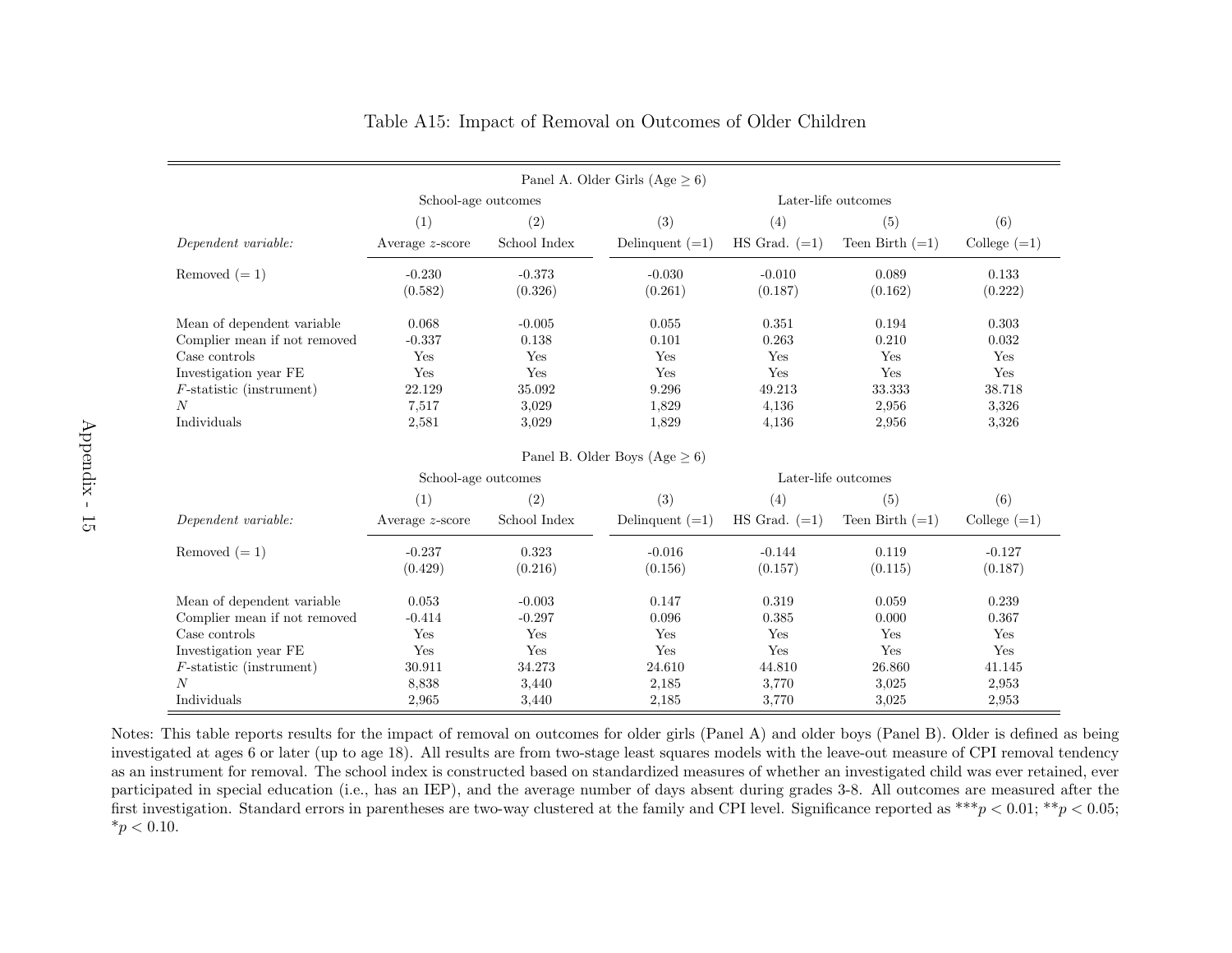

Figure A1: Impact of Removal on Test Scores of Young Children, by Grade

Notes: These figures show results for the impact of removal on test scores estimated in separate regressions for grades 3-8 for young girls (Panel A) and young boys (Panel B). All results are from two-stage least squares models with the leave-out measure of CPI removal tendency as an instrument for removal. All models include controls for the case characteristics in Table [1](#page-41-0) and investigation year fixed effects. Confidence intervals are based on standard errors that are two-way clustered at the family and CPI levels.

Appendix - 16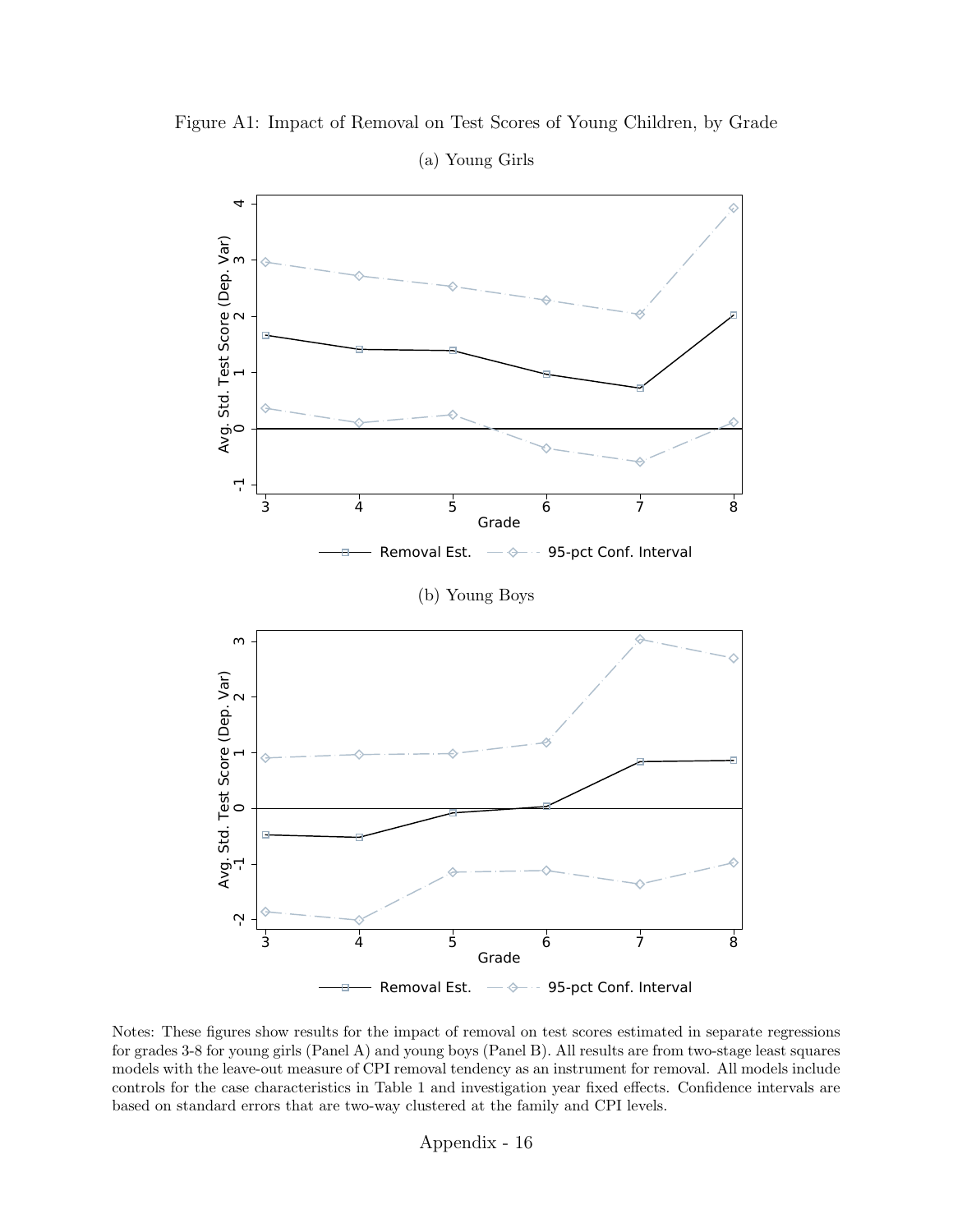

(a) Young Girls

Figure A2: Common Support of CPI Removal Tendency

Notes: These figures show the distribution of the propensity score for treated (removed) and non-removed (non-removed) children. The dashed red lines in each figure indicate the upper and the lower points of the propensity score with common support (based on 5 percent trimming).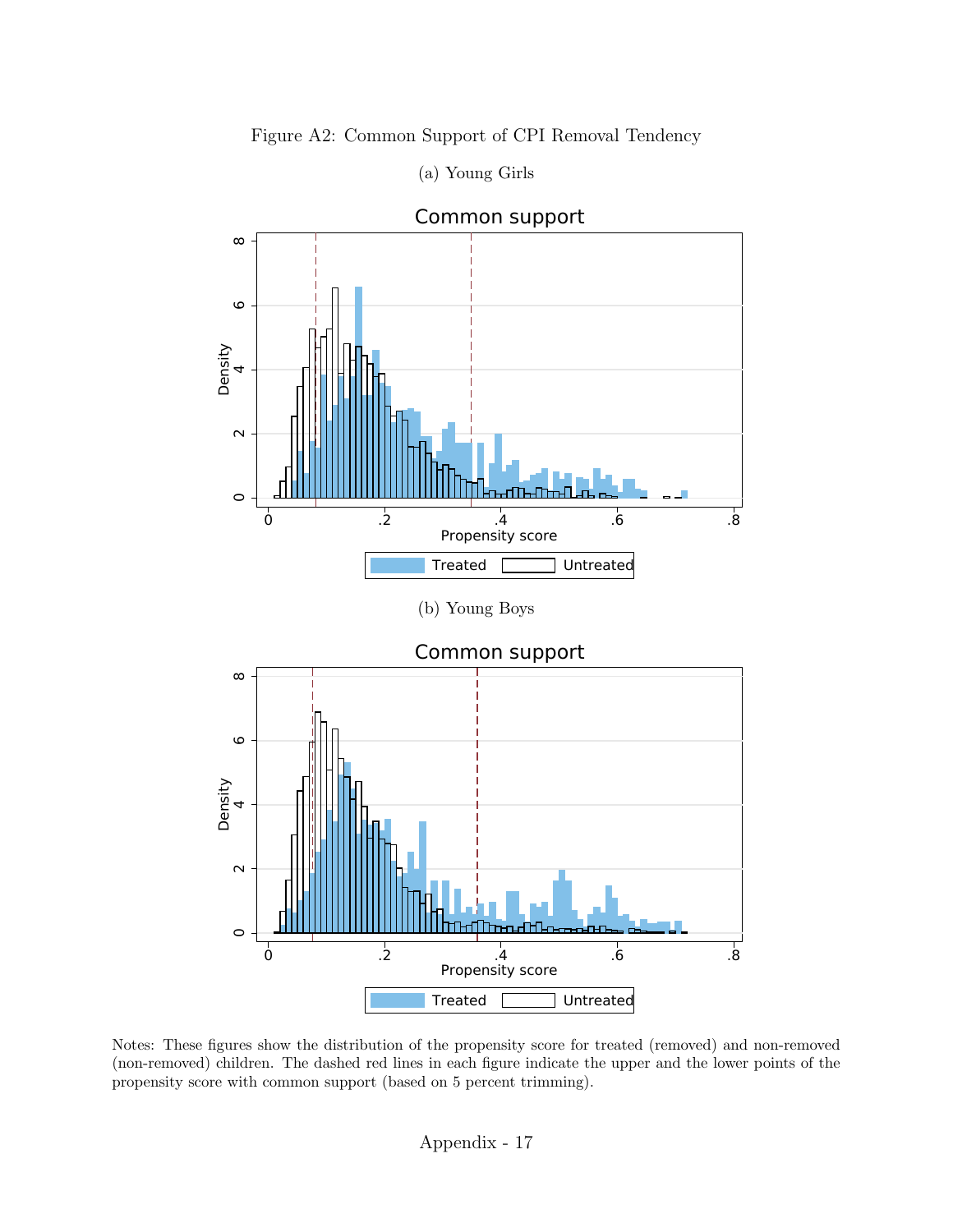### Figure A3: MTE for Test Scores of Young Children

(a) Young Girls







These figures plot MTEs for the impact of removal on young children based on a local instrumental variables (IV) approach using a global quadratic polynomial specification for the trimmed sample with common support. Standard errors are constructed based on 100 bootstrap replications.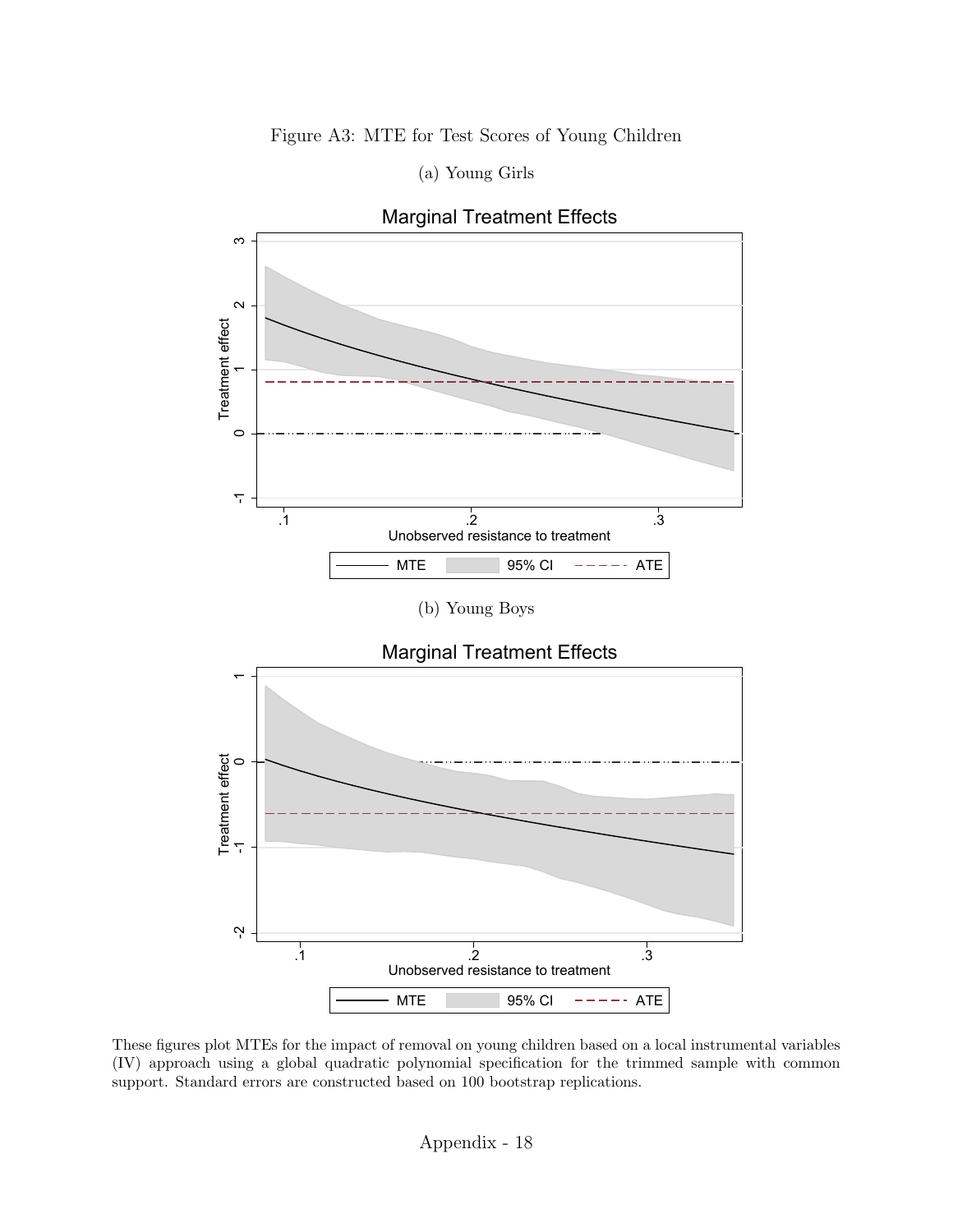#### B Data Appendix

This section describes the data sources, data files, and samples that we use for the analysis of the main text.

#### B.1 Data Sources

<span id="page-69-0"></span>Our analysis relies on data from several administrative sources. Table [B1](#page-69-0) lists each administrative source, files provided, and the time period covered by the associated files.

| Source                                       | Data                                                                                                                                                                                                                                    | Time Period |
|----------------------------------------------|-----------------------------------------------------------------------------------------------------------------------------------------------------------------------------------------------------------------------------------------|-------------|
| RI Dept. of Children,<br>Youth, and Families | Child Protective Services (CPS) files<br>- CPS report (allegations)<br>- substantiated investigations<br>- case assignments (field CPIs)                                                                                                | 2000-2017   |
|                                              | Adoption and Foster Care Analysis and<br>Reporting System (AFCARS)                                                                                                                                                                      | 2000-2017   |
|                                              | - foster care placements                                                                                                                                                                                                                |             |
|                                              | Juvenile delinquency records                                                                                                                                                                                                            | 2000-2016   |
|                                              | - sentences to the Rhode Island Training<br>School (RITS)<br>- placement on probation                                                                                                                                                   |             |
| RI Dept. of Corrections                      | Criminal justice records<br>$-$ criminal charges<br>- incarceration history                                                                                                                                                             | 1995-2017   |
| RI Dept. of Education                        | End-of-Year enrollment records                                                                                                                                                                                                          | 2003-2016   |
|                                              | - school, enrollment dates, grade<br>- Individualized Education Program<br>(IEP), free/reduced price lunch status,<br>grade retention, absences<br>- high school graduation                                                             |             |
|                                              | Standardized testing records                                                                                                                                                                                                            | 2005-2016   |
|                                              | - testing school and year<br>- NECAP reading and math test scores<br>$(grades 3-8, school years 2005-2013)$<br>- PARCC reading and math test scores<br>$\left(\text{grades } 3\text{-}8, \text{ school years } 2014\text{-}2016\right)$ |             |
| National Student<br>Clearinghouse            | Postsecondary enrollment records<br>$-$ college-going                                                                                                                                                                                   | 2004-2015   |
| RI Dept. of Health                           | Vital records<br>- teen births                                                                                                                                                                                                          | 2000-2016   |
| RI 360 Database                              | Demographics<br>- birth date, gender, race                                                                                                                                                                                              | 1997-2016   |

Table B1: List of Data Sources

Notes: This table lists data sources, files, and the time period covered by the associated files.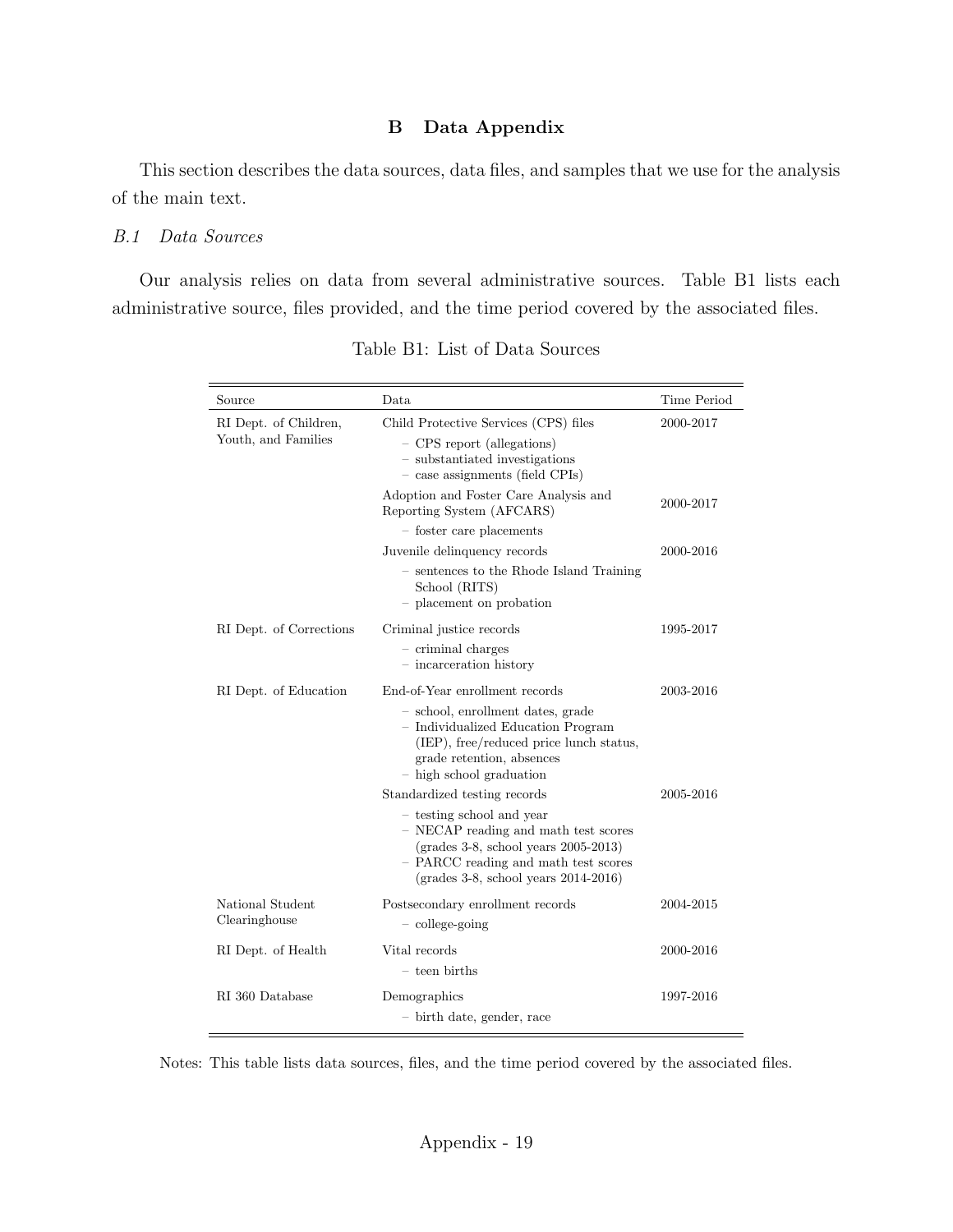# B.2 Description of Files

# B.2.1 Child Protective Services and foster care placement files

Child Protective Services (CPS) files (2000-2017) identify victims and perpetrators of child abuse or neglect. These data contain the CPS reports created at the time a suspected abuse or neglect allegation is reported via the Rhode Island (RI) Department of Children, Youth and Families (DCYF) hotline. Note that CPS functions as the investigative arm of DCYF. The CPS files report family structure, primarily language, reporter type, and allegation type for each victim-perpetrator combination, and designated investigation level. The investigation and placement files include all substantiated investigations resulting from CPS reports, as well as the assignment history of investigations to field Child Protection Investigators (CPIs). The Adoption and Foster Care Analysis and Reporting System (AFCARS) data file contains information on all children in foster care in RI.

# B.2.2 Juvenile delinquency records

The DCYF houses the Division of Juvenile Corrections, which oversees youth located at the Rhode Island Training School (RITS) or sentenced to probation by the RI Family Court. The RI Family Court handles wayward or delinquent offenses for youth ages 10-17, while youth can remain at RITS through age 18. Records of juvenile delinquency (2000-2016) contain the dates of sentencing for each person.

## B.2.3 Criminal justice records

The RI Department of Corrections (DOC) records contain the population of charged and incarcerated individuals in the state of Rhode Island (1995-2017). The dates of each unique charge or sentence are observed, as well as the type of charge (e.g., assault, property crime) and the total sentence length.

# B.2.4 End-of-year enrollment records

The RI Department of Education (RIDE) maintains records of all students enrolled in RI public and charter schools; we have access to data from school years 2003-04 through 2016-17. These data include enrollment dates, grade and school attended, Individualized Education Program status (which identifies special education status), free/reduced price lunch status, yearly absences, and high school graduation status.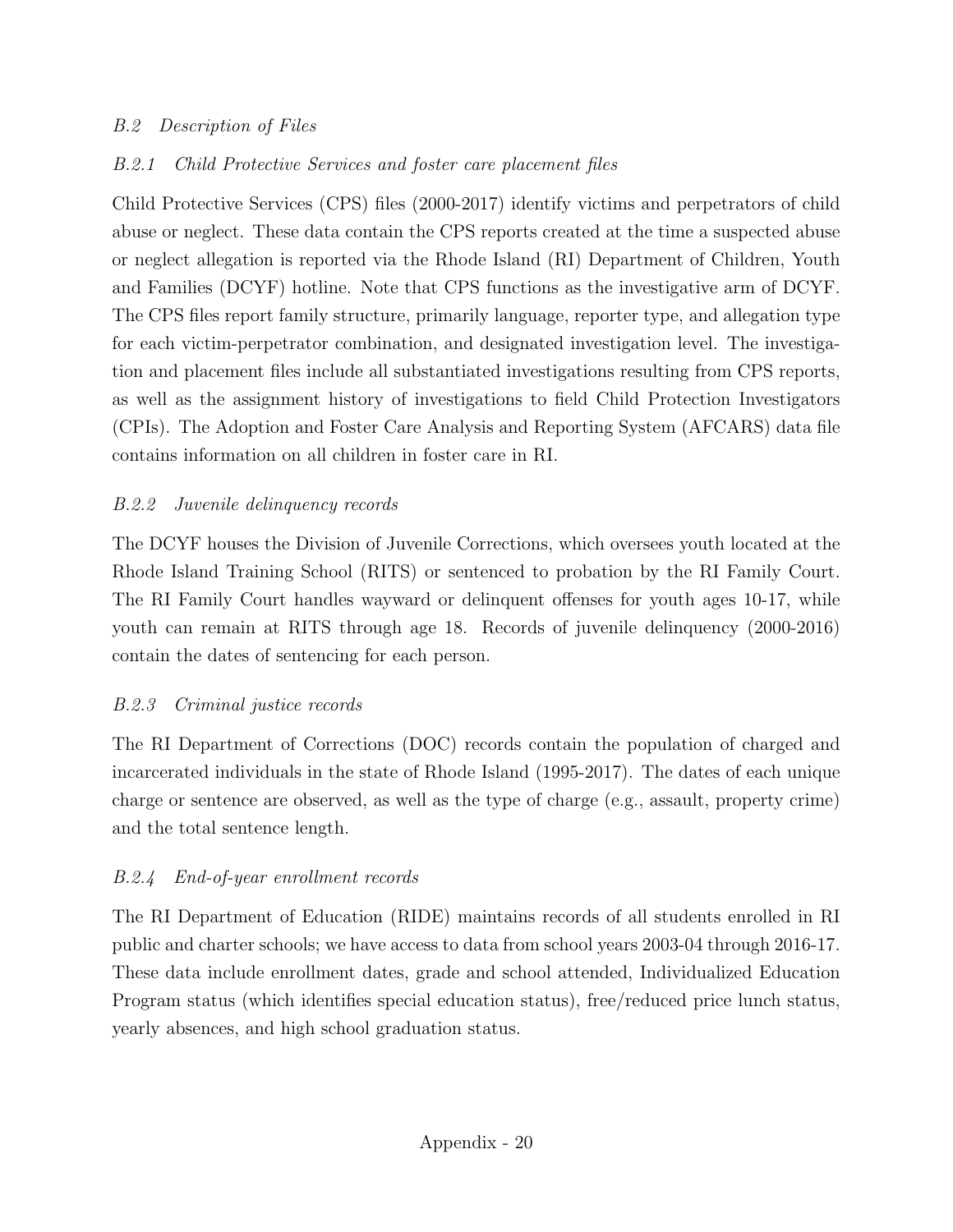## B.2.5 Standardized testing records

RIDE reports standardized mathematics and reading testing results for enrolled students in grades 3-8. Rhode Island administered the New England Common Assessment Program (NECAP) test from school years 2005-06 to 2013-14 and the Partnership for Assessment of Readiness for College and Careers (PARCC) test from 2014-15 to 2016-17. Participation rates for standardized exams in RI have historically been high (more 95 percent of students take exams). In 2014, participation rates fell to roughly 90 percent, but rose to previous levels by 2016.

# B.2.6 Post-secondary enrollment records

The National Student Clearinghouse (NSC) reports post-secondary enrollment dates for RI high school students  $(2004-2015)$ , regardless of high school completion.

# B.2.7 Vital (birth) records

The RI Department of Health (DOH) vital (birth) records contain all Rhode Island births (2000-2016) and include identifiers for the mother and father, as well as mother's date of birth.

## B.2.8 Demographics

The RI 360 Database joins records associated with an individual across a range of social programs and government services (see [Hastings et al.](#page-37-0) [\(2019\)](#page-37-0)). The database provides demographic information (birth date, gender, and race) for all children in the DCYF sample born between 1982 and 2015 and appearing in administrative records between 1997 and 2016.

## B.3 Samples and Key Outcomes

# B.3.1 Sample of DCYF Investigated Children

We use CPS records to construct a sample of children that CPS investigates. As an initial step, we link alleged abuse or neglect investigation records to a file containing assignment records. This allows us to determine the Child Protective Investigator (CPI) assigned to each investigation, and whether the assignment was via the rotation list (see Section [2\)](#page-6-1). We also link investigations to the AFCARS foster care placement history file to determine whether DCYF placed investigated children into foster care as the result of an investigation.

Using the assembled CPS investigation records, we impose the following restrictions to create a final sample of DCYF investigations.

1. Restrictions related to data cleaning: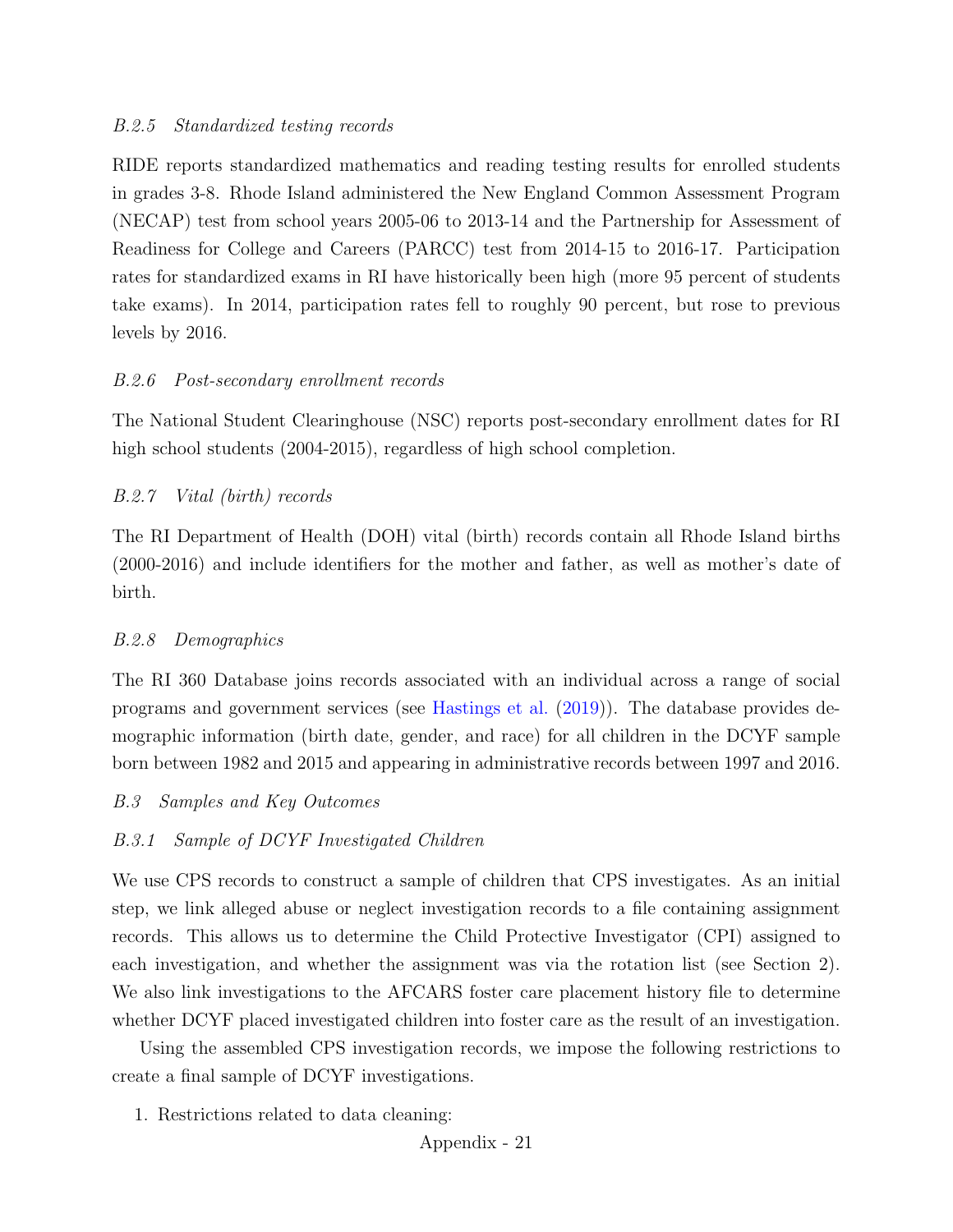- (a) Restrict to children ages 0-18 with known demographics. We join children in CPS case files to the RI 360 database to obtain a global identifier and verifiable demographic information (see [Hastings et al.](#page-37-0) [\(2019\)](#page-37-0)). To be included, children must have birth date and gender.
- (b) Restrict to allegations reported via the DCYF hotline. Allegations are primarily reported via the hotline.
- (c) Restrict to allegations in which the alleged perpetrator is a family member. In the full CPS case files, 93 percent of reports of neglect or abuse are alleged to have been perpetrated by a member of the child's family. The remaining 7 percent involve DCYF providers of care or institutional abuse allegations, but these investigations follow a different set of procedures.<sup>[64](#page-72-0)</sup>
- (d) Drop allegations reported after the initial DCYF hotline call.
- (e) Drop allegations that do not meet the criteria for investigation (internally designated as "info/referral" reports). These reports would not be forwarded to the Investigative Unit.
- (f) Drop investigations that are unfounded (i.e., there was no preponderance of evidence that child abuse or neglect occurred).
- (g) Restrict to investigations from 2000 to 2015. We remove investigations that began after 2015 to avoid censored foster care placement outcomes.
- (h) Drop children involved in at most one investigation per day. CPS may receive more than one report of abuse or neglect on the same day for the same child; in such instances, the child could be affiliated with more than one CPI. We exclude these cases.
- (i) Restrict to investigations matched to a CPI assignment. The link between investigations and case assignment history is imperfect, and we are sometimes unable to identify the CPI assigned to the investigation following the initial hotline call. We ignore these unmatched observations.
- B. Restrictions related to data cleaning:
	- (a) Restrict to investigations assigned via the rotation list. We do not consider investigations that CPIS assigns to CPIs "off-rotation." For example, CPIs can volunteer to take an investigation. In order to identify full-time CPIs who received

<span id="page-72-0"></span><sup>64</sup>Following DCYF Operating Procedure 500.0035.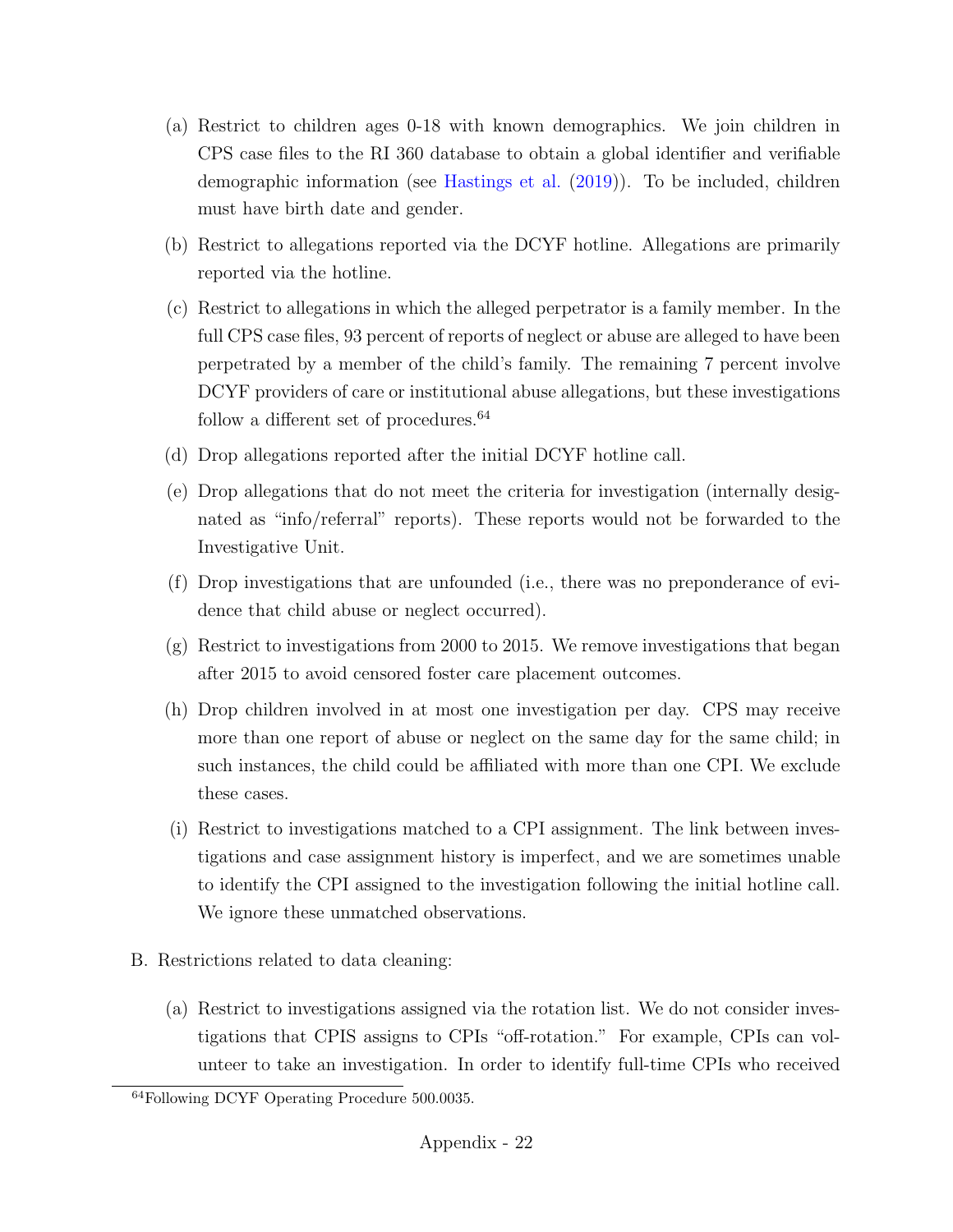their daily case assignment via the rotation list, we impose additional restrictions and do not consider investigations where CPIs were working primarily as hotline workers or investigations where CPIs had already received their daily assignment via the rotation list.

- (b) Drop investigations based on alleged sex abuse. From conversations with DCYF, we understand that sometimes the Investigative Unit supervisor attempts to assign sex abuse cases to CPIs of the same gender as the child. This violates random assignment, and we therefore do not consider these investigations.
- (c) Restrict to the first investigation observed for each child. We do not consider later investigations where the child reappears in the DCYF caseload.
- (d) Drop if the associated CPI's removal tendency (see definition in Section [4\)](#page-13-0) is calculated using less than 10 cases. We impose this restriction to avoid concerns regarding small cell sizes.
- (e) Drop outliers based on the top or bottom 1 percent of CPI removal tendency.

The items listed  $(a) - (n)$  in Table [B2](#page-74-0) provide the number of distinct allegations, investigations, and children present in CPS case files after imposing the above restrictions. The first row shows that initial CPS records contain 187,023 allegations of abuse or neglect that are associated with 54,199 investigations and 63,351 children (more than one child can be part of the same investigation). The subsequent rows report the remaining number of observations after imposing data restrictions. For example, the row labeled (a) shows that there are 176,034 allegations of abuse or neglect associated with 51,864 investigations and 58,429 children. The last two rows of Table [B2](#page-74-0) report the final statistics for the number of younger and older children in the final DCYF investigations sample.

The key variables for children in the DCYF investigations sample are:

- Total days in foster care: Days spent in foster care as a result of the child's first investigation, from removal date to discharge date (also applies to days spent with relatives, with foster families, in group homes, and in other care).
- Adopted  $(=1)$ : Indicator for child adopted upon discharge from foster care.
- Number of placements: Number of foster care placements as a result of the child's first investigation.
- Placed with relative  $(=1)$ : Indicator for any placement with a relative as a result of the child's first investigation.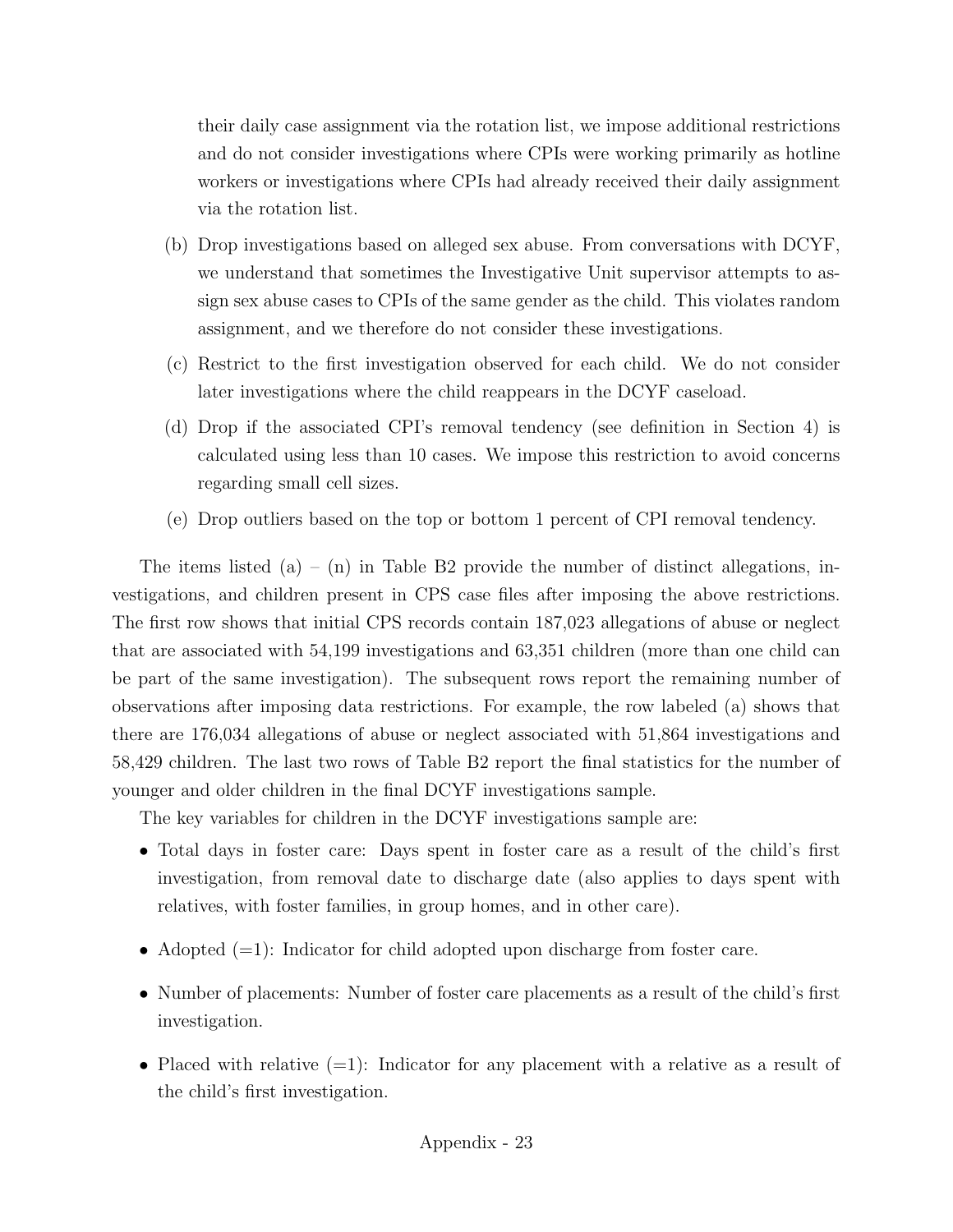<span id="page-74-0"></span>

|                |                                                                 | (1)         | (2)            | (3)      |
|----------------|-----------------------------------------------------------------|-------------|----------------|----------|
|                |                                                                 | Allegations | Investigations | Children |
| Full DCYF data |                                                                 | 187,023     | 54,119         | 63,351   |
|                | 1. Restrictions related to data cleaning                        |             |                |          |
| a.             | Restrict to children ages 0-18 with known demographics          | 176,034     | 51,864         | 58,429   |
| b.             | Restrict to the first allegations reported via the DCYF hotline | 154,809     | 51,585         | 56,508   |
| $\mathbf{c}$ . | Restrict to allegations involving a family                      | 146,372     | 49,103         | 54,427   |
| d.             | Drop additional info. allegations                               | 134,684     | 48,943         | 54,079   |
| е.             | Drop allegations not investigated                               | 102,005     | 48,026         | 46,036   |
| f.             | Drop unfounded investigations                                   | 81,134      | 38,120         | 38,730   |
| g.             | Restrict to investigations from 2000 to 2015                    | 71,451      | 33,492         | 34,364   |
| h.             | Drop if child in multiple investigations on the same date       | 71,278      | 33,418         | 34,348   |
| i.             | Restrict to investigations matched to a CPI assignment          | 70,039      | 32,845         | 33,971   |
|                | 2. Restrictions related to the research design                  |             |                |          |
| j.             | Restrict to investigations assigned via the rotation list       | 57,986      | 27,050         | 29,286   |
| k.             | Drop investigations involving sex abuse                         | 54,697      | 25,312         | 27,798   |
| ı.             | Restrict to the first investigation for each child              | 39,813      | 19,838         | 27,606   |
| m.             | Drop if the CPI removal tendency is calculated with $> 10$ obs. | 39,636      | 19,758         | 27,484   |
| n.             | Drop outliers in CPI removal tendency                           | 38,957      | 19,330         | 26,954   |
|                | Final DCYF investigation sample statistics                      |             |                |          |
|                | Young children (age $< 6$ )                                     | 18.611      | 11,509         | 13,834   |
|                | Older children (age $\geq 6$ )                                  | 20,346      | 9.853          | 13,120   |

## Table B2: Summary and Statistics for Data Restrictions

Notes: This table summarizes the data restrictions and the resulting number of allegations, investigations and children present in the CPS case files after imposing the associated restriction.

• Police notified  $(=1)$ : Indicator for whether police were notified during the investigation.

Note that we focus on these outcomes measured for investigations from 2000-2015 to ensure an uncensored foster care placement measure. For children still in care as of Jan. 1, 2018, foster care variables (e.g., total days in care, days spent with relatives) are measured as of Jan. 1, 2018.

# B.3.2 Sample of Investigated Children with Test Scores

We standardized RIDE math and reading test scores to have a zero mean and a standard deviation equal to one by school year and grade. We also created an average standardized test scores that averages math and reading scores. Then, we join the DCYF sample to RIDE standardized testing records for grades 3-8, available as a yearly panel from 2005 to 2016. There are several reasons why a child from the DCYF sample may not have testing records for grades 3-8. Children born before 1995 or after 2008 will not have observations in the panel because they are either too old or too young to be enrolled in the testing grades during the sample period. Children who enroll in private school will not have observations in the panel, nor will children who leave the state of Rhode Island. The DCYF-RIDE matched sample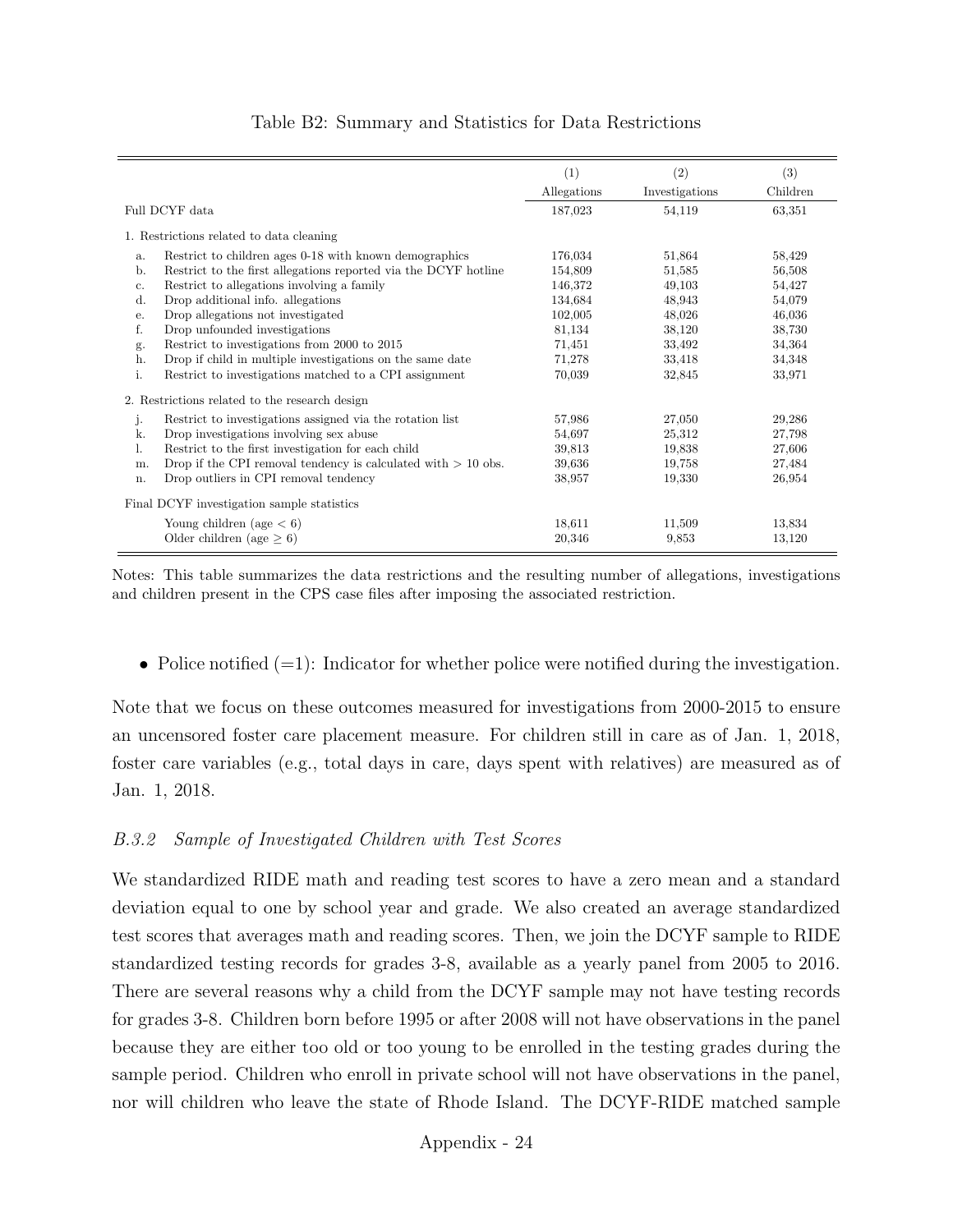for test scores contains 2,721 young girls and 3,148 young boys who have both standardized math and reading testing records in at least one year.

The key variables for children in the test-score sample are:

- Reading *z*-score: Reading test score, standardized with mean equal to zero and standard deviation equal to one at the grade and year level among the full population of tested students in Rhode Island.
- Math z-score: Math test score, standardized with mean equal to zero and standard deviation equal to one at the grade and year level among the full population of tested students in Rhode Island.
- Average *z*-score: The mean of a child's reading and math *z*-scores.

Note that we standardized these scores to maintain comparability across testing years.

# B.3.3 Sample of Investigated Children with Non-test-score Outcomes (Grade Retention, Special Education (IEP), and Absences)

We join the DCYF sample to RIDE public school enrollment records (2003-2016) to construct additional schooling outcomes at the child level. We create measures defined for outcomes that occur during grades 3-8. Similar to the test score sample, children born before 1989 or after 2008 will not have observations because they are too old or too young. We do not condition on test taking when constructing these measures. The DCYF-RIDE matched sample for non-test score outcomes contains 2,778 young girls and 3,225 young boys.

The key variables for children in the non-test score sample are listed below.

- Retention (=1): Indicator for ever repeating a grade over two consecutive years in grades 3-8. (This is missing for students not observed in two consecutive years.)
- IEP  $(=1)$ : Indicator for any enrollment in an Individualized Education Program (IEP; i.e., special education) in grades 3-8.
- Absences: Average yearly absences (excused and unexcused) in grades 3-8. We set the top percentile in school absences to missing as these students were likely not enrolled .
- School index: The mean of the retention, IEP, and absences outcomes, where standardize each outcome by gender and age group (e.g., those younger than 6 years old at the time of an investigation).

For consistency, we restrict analysis in Section [5.2](#page-21-0) to children with complete information for retention, special education participation, and absences.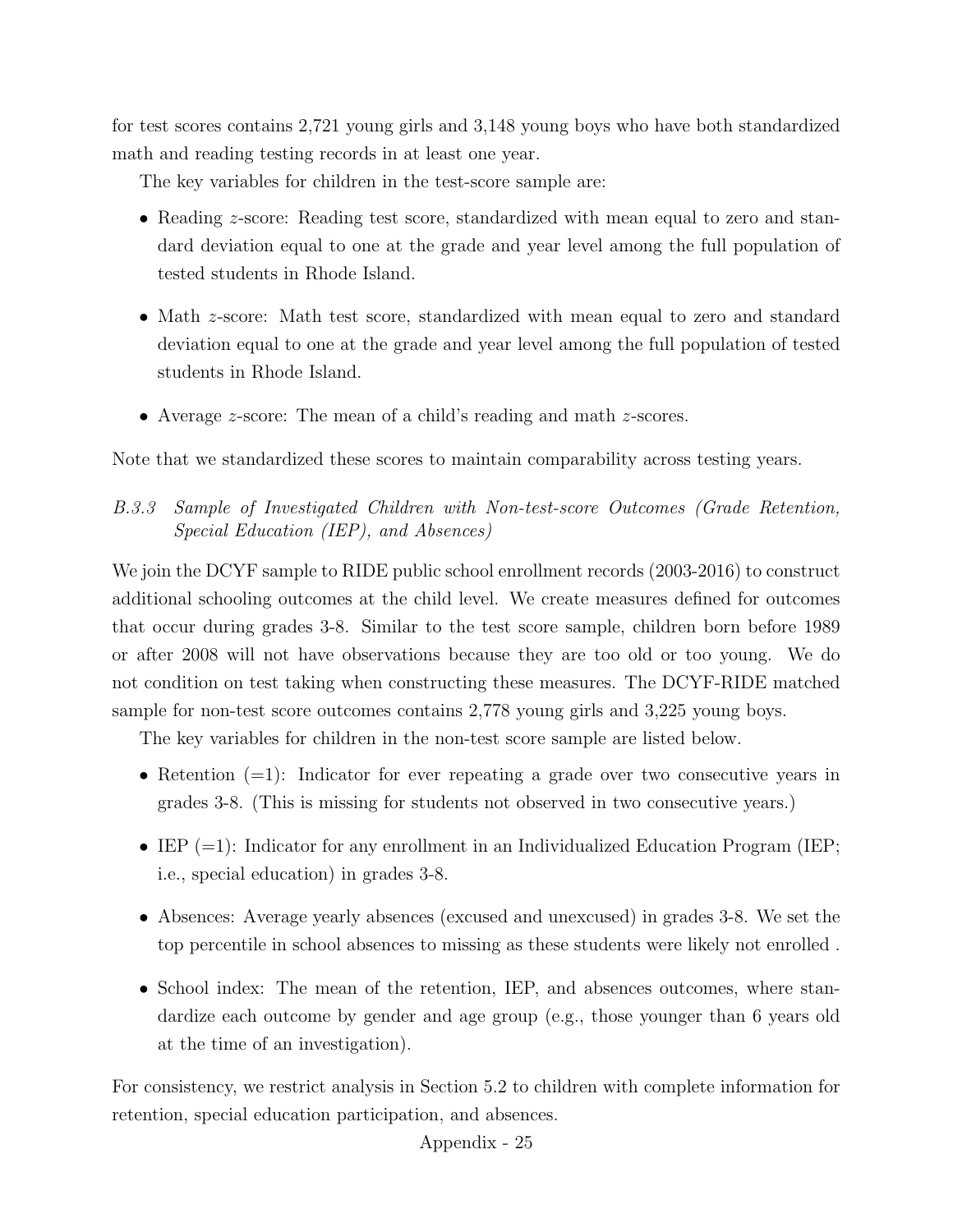# B.3.4 Sample of Investigated Children for Enrollment and Test-taking Analysis

For children in the DCYF sample, we create a panel from 2003 to 2016 that is balanced at the child and school-year level. This panel includes children who are expected to be enrolled in grades 3-8 based on their age. We join this panel to RIDE public school records to determine effective enrollment in public school during grades 3-8. Similar to the test score and other schooling samples, children who were born before 1989 or after 2008 will not have observations because they are too old or too young. We consider only post-investigation years and create an indicator for whether a child was enrolled in a year.

We conduct the analogous exercise with RIDE testing records to create an indicator for whether a child took a standardized test during ages 8-13. The DCYF-RIDE matched sample for enrollment and test-taking contains 4,101 young girls and 4,750 young boys.

The key variables for children in the enrollment and test-taking sample are:

- Enrolled  $(=1)$ : Indicator for enrollment in RI public school, defined as a panel outcome for children who are ages 8-13 or 9-14 (depending on date of birth) in a given school year.
- Tested  $(=1)$ : Indicator for having taken a standardized test, defined as a panel outcome for chidlren who are ages 8-13 or 9-14 (depending on date of birth) in a given school year.

# B.3.5 Sample of Investigated Children for Enrollment and Test-taking Analysis

For children in the DCYF sample, we create a panel from 2003 to 2016 that is balanced at the child and school-year level. We join this panel to RIDE public school records to generate measures of mobility (e.g., school change) and the characteristics of schools attended during grades 3-8. Similar to the schooling sample, children born before 1989 or after 2008 will not have observations because they are too old or too young. If a child attends multiple schools in a year, we consider the characteristics only of the first school attended. The DCYF-RIDE matched sample for school mobility and characteristics contains 2,855 young girls and 3,325 young boys.

The key variables for children in the mobility and school characteristics sample are:

- Moved Schools  $(=1)$ : Indicator for changing schools.
- School value-Added: We construct a school-level value-added measure that considers tests taken by RI students in grades 4-8. We restrict to students not in the DCYF sample. We exclude test scores for students repeating grades and for students missing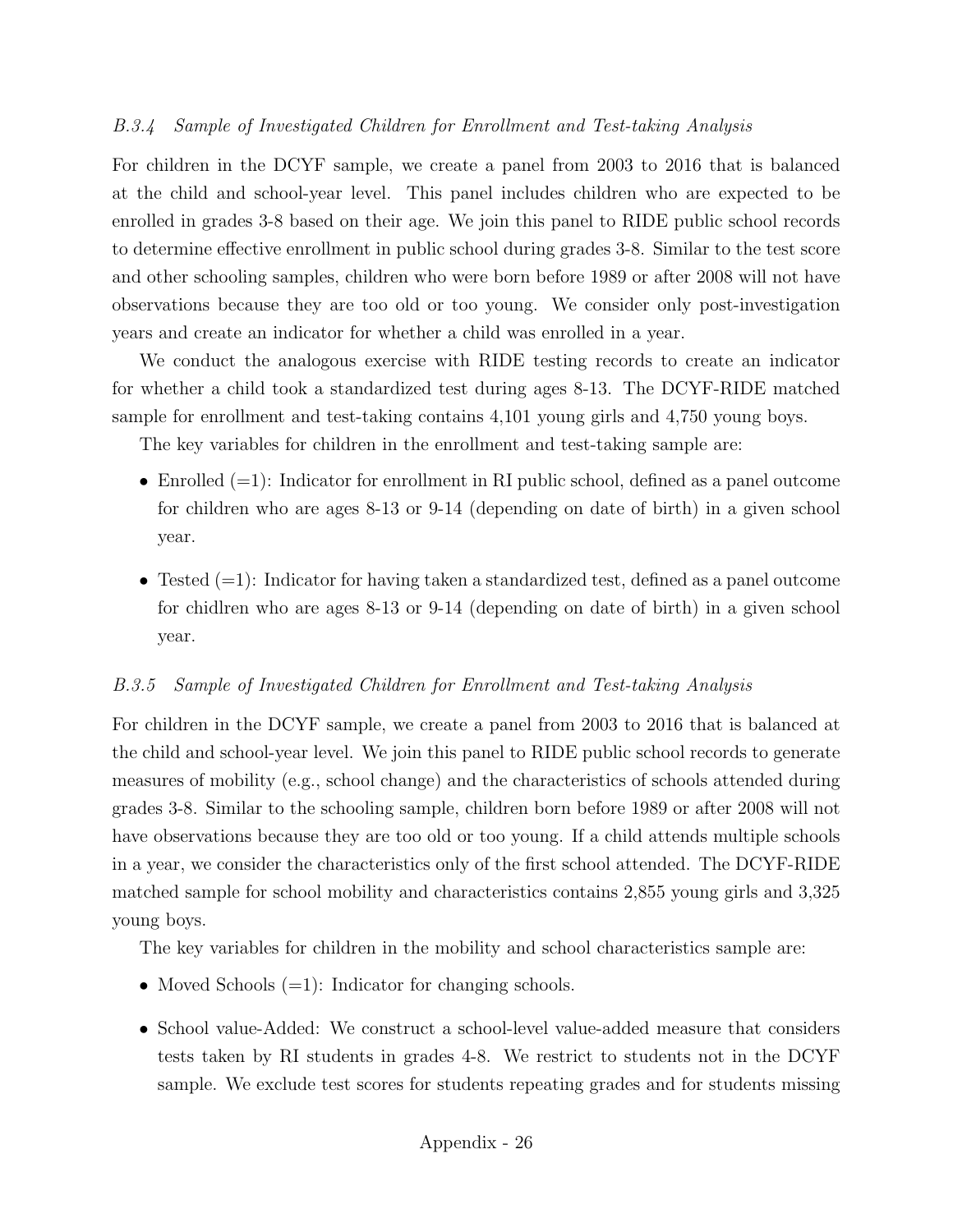any of the baseline controls used in the value-added estimation. We estimate a school's value-added measure  $(\mu)$  from the following student-level regression:

$$
A_{ijt} = X_{ijt}\beta + \nu_{ijt}
$$

where

$$
\nu_{ijt} = \mu_j + \epsilon_{ijt}.
$$

For each child i in school j in year t, we observe the dependent variable  $A_{ijt}$  as the child's test score (standardized by grade and year). We include a vector of control variables  $X_{ijt}$  that includes race, gender, special education status, English learner status, free/reduced price lunch status, and a cubic in lagged test scores. The residual  $v_{ijt}$  is composed of the school j's value-added measure  $(\mu)$  and an error term. To match the students in the DCYF sample to measures of school value-added, we assign the value-added measure to the first school attended in each of grades 3-8. The final outcome is the mean of the school value-added measure for schools that a child attends in grades 3-8.

- School avg. test scores: The raw average standardized test score for each school, used in the calculation of the value-added measure described above. We restrict to students not in the DCYF sample.
- School % Minority: Fraction of non-white students in the child's school, measured at the school-year level. We restrict to students not in the DCYF sample.
- School % FRL: Fraction of students with free/reduced price lunch subsidies at the child's school, measured at the school-year level. We restrict to students not in the DCYF sample.

### B.3.6 Samples for Older Investigated Children

We also create different samples to analyze outcomes of older investigated children (ages 6-18 at the time of an investigation). For short-run outcomes, we examine test score and non-test score school outcomes for older children. The matched DCYF-RIDE sample for test scores contains 2,581 older girls and 2,965 older boys who have both standardized math and reading testing records in at least one year. The matched DCYF-RIDE sample for non-test-scores (grade retention, participation in special education, and absences) contains 3,029 young girls and 3,440 young boys. Note that this sample comprises only older children who have records in years after their first investigation. For example, we do not study a child's third grade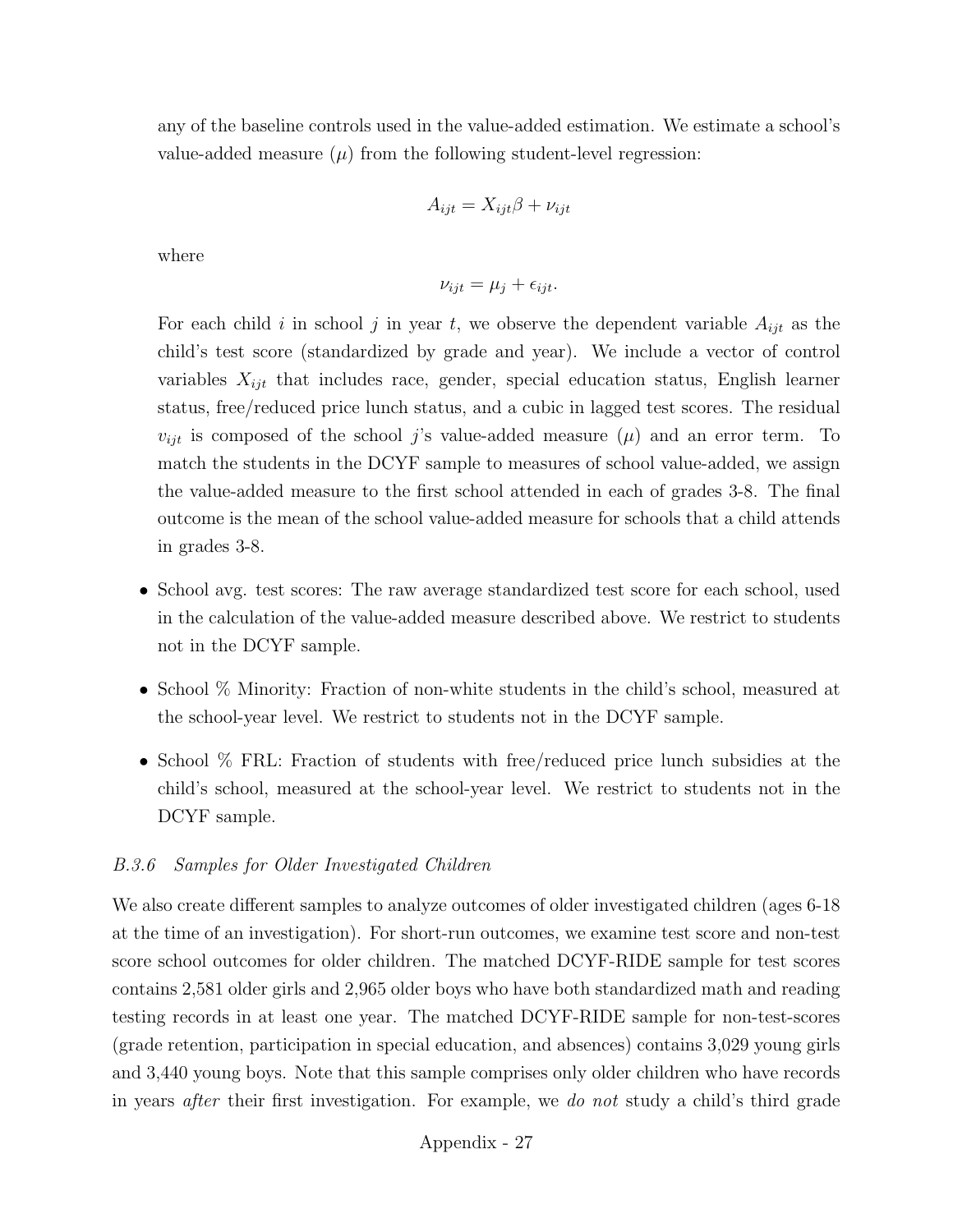standardized test score if the child was enrolled and took an exam in grade 3 at the time of the DCYF investigation. Instead, we focus on their post-investigation exams in grades 4-8.

For older children investigated at age 6-18, we also create samples to study the following later-life outcomes: delinquency, high school graduation, teen births, and college enrollment. We construct a different sample for each outcome, based on the time period available for each outcome and the expected age of the investigated children during the time period. The restrictions ensure that outcomes are uncensored and that children are observable in the post-investigation period. (See list below for further details on restrictions for each outcome.)

The variables used in the analysis of outcomes for older investigated children are:

- Average *z*-score: The mean of a child's reading and math *z*-scores. All measures are based on scores observed after the year of the investigation.
- School index: The mean of the retention, IEP, and absences outcomes, where each outcome has been standardized by gender and age group (e.g., less than age 6 at the time of an investigation). All of the components of the index are based on outcomes observed after the year of the investigation.
- Delinquent  $(=1)$ : Indicator for RITS enrollment or probation for wayward or delinquent offenses at ages 12-18. Eligible children are those investigated prior to the age of 12 and are born between 1988 and 1998 so that they are observable at ages 12-18 in juvenile delinquency records.
- HS Grad.  $(=1)$ : Indicator for graduation from a RI high school at ages 18-19. Eligible children are investigated prior to the age of 18 and are born between 1985 and 1997 so that they are observable at ages 18-19 in RIDE public school records.
- Teen Birth  $(=1)$ : Indicator for presence in the DOH vital records as a teen parent at ages 15-19. Eligible children are investigated prior to the age of 15 and are born between 1985 and 1997 so that they are observable at ages 15-19 in vital records.
- College  $(=1)$ : Indicator for any post-secondary educational institution enrollment at ages 18-20. Eligible children are investigated prior to the age of 18 and are born between 1986 and 1995 so that they are observable at ages 18-20 in NSC records.

# B.3.7 Sample of Parent Perpetrators

For nearly all children in the DCYF sample (99 percent), we observe the set of perpetrators associated with allegations of abuse or neglect. We focus on parent perpetrators, which make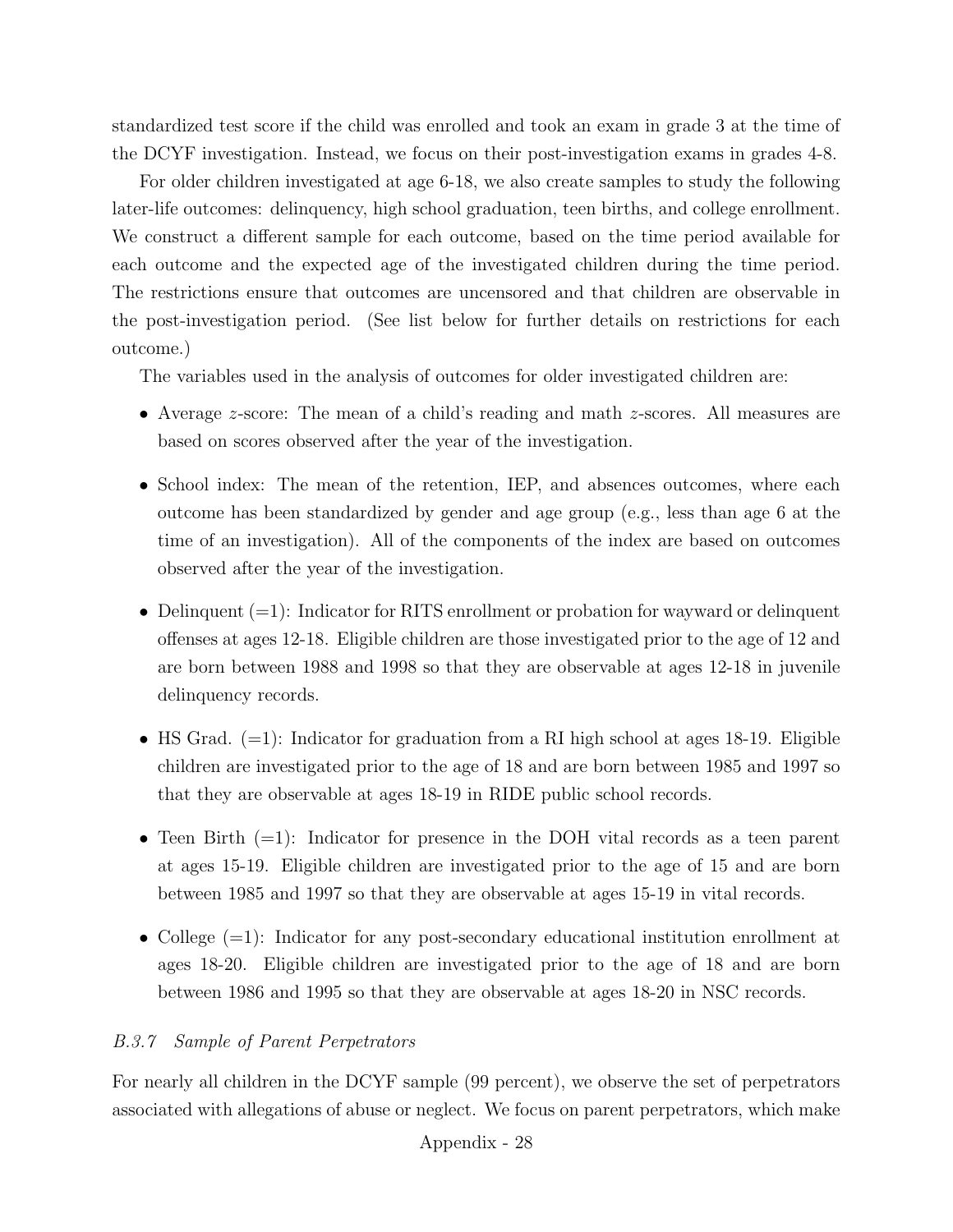up 95 percent of the perpetrators for children in the DCYF sample.[65](#page-79-0) We join the sample of DCYF parent perpetrators to criminal justice records (1995-2017). The outcomes that we consider are whether the perpetrators were ever charged with a crime or incarcerated in the post-investigation years. We construct a four-year post-investigation measure that is partially censored for perpetrators investigated in 2014 or later, as well as a two-year measure that is uncensored.

The variables used in the analysis of perpetrators are described below.

- Charged/incar., 2-year post: Indicator for whether the parent perpetrators of abuse or neglect were charged with a crime or incarcerated in the 2-year post-investigation period.
- Charged/incar., 4-year post: Indicator for whether the parent perpetrators of abuse or neglect were charged with a crime or incarcerated in the 4-year post-investigation period.

## B.4 Description and Statistics for Child Protection Investigators (CPI)

As detailed in Section [3](#page-8-0) and Appendix [B.3.1,](#page-71-0) we create a sample of XXXX young children subject to a substantiated (founded) DCYF investigation. There are 102 child protection investigators (CPIs) associated with these investigations. Table [B3](#page-80-0) reports statistics for the first and repeat investigations assigned to the 102 CPIs. First refers to whether the investigation is the initial case that we see for the associated child. We provide statistics for first and repeat investigations because we use both in the preferred definition of our instrumental variable. By using first and repeat investigations, we have more information to use to infer removal tendencies.

To summarize, the average CPI handles investigations in eight of the years covered by the DCYF records (2000-2015). The average CPI makes decisions for 387 children and removed 70 children over the entire period that we observe them. The average CPI is first observed (in the administrative records) in 2003, and the median CPI is first observed in 2000. The average CPI is last observed in 2011, and the median CPI is last observed in 2013.

Note that we calculate the main instrument separately for the 2000-2007 and 2008-2015 periods. Table [B3](#page-80-0) also provides the average CPI statistics in each of these eight-year periods. (When a CPI is not observed in one of the two periods, we include a 0 in computing these summary statistics. There are 30 CPIs who only appear in 2000-2007 period. There are 12 CPIs who only appear in the 2008-2015 period.) In each period, the average CPI handles nearly 200 cases and removed around 35 children.

<span id="page-79-0"></span><sup>&</sup>lt;sup>65</sup>Note that restricting the sample to children with parent perpetrators does not imply perpetrators live in the same location (or home) as the child.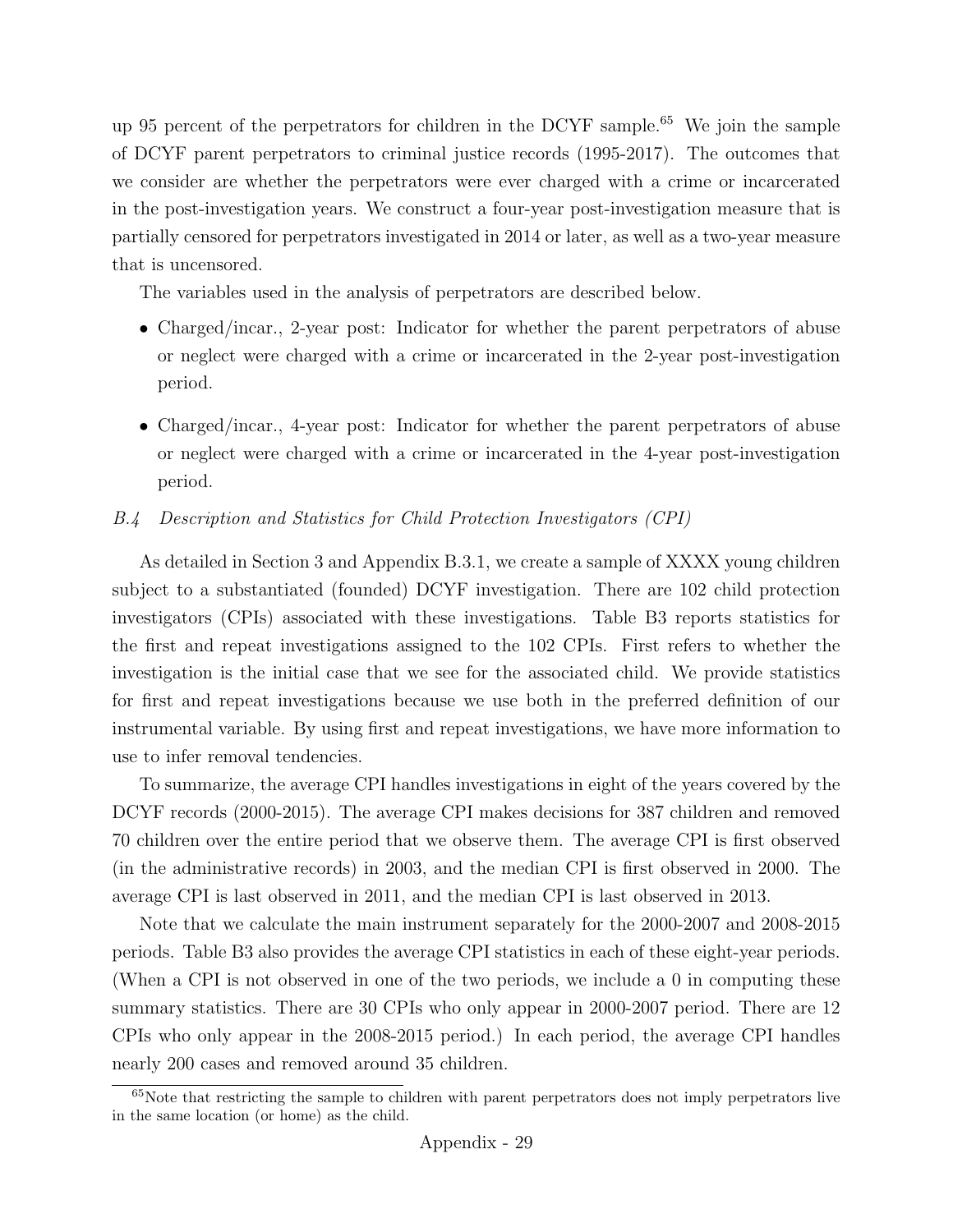<span id="page-80-0"></span>

| (1)    | (2)              | (3)    | (4)             | (5)              |
|--------|------------------|--------|-----------------|------------------|
| Mean   | p10              | p50    | p90             | N                |
|        |                  |        |                 |                  |
| 8.13   | 2.00             | 8.00   | 14.00           | 102              |
| 387.09 | 55.00            | 304.50 | 796.00          | 102              |
| 69.56  | 10.00            | 60.00  | 142.00          | 102              |
| 2003   | 2000             | 2000   | 2009            | 102              |
| 2010   | 2004             | 2013   | 2015            | 102              |
|        |                  |        |                 |                  |
|        | 0.00             |        |                 | 102              |
| 35.81  | 0.00             | 32.50  | 73.00           | 102              |
|        |                  |        |                 |                  |
|        |                  |        |                 | 102              |
| 33.75  | 0.00             | 13.50  | 100.00          | 102              |
|        | 188.51<br>198.58 | 0.00   | 182.50<br>66.00 | 384.00<br>575.00 |

Notes: This table presents summary statistics for the sample of 102 CPIs that are associated with the children in the DCYF investigations sample.

## B.5 Sibling Statistics

As detailed in Section [4](#page-13-0) of the main text and Appendix Section Y, the sample created from the DCYF investigations records contains 13,834 children investigated before age 6. These children are associated with 9,749 cases. In 6,778 of these cases (70 percent), there is only a single young child. The remaining 2,971 cases contain siblings. At the case level, the average number of young children is 1.42.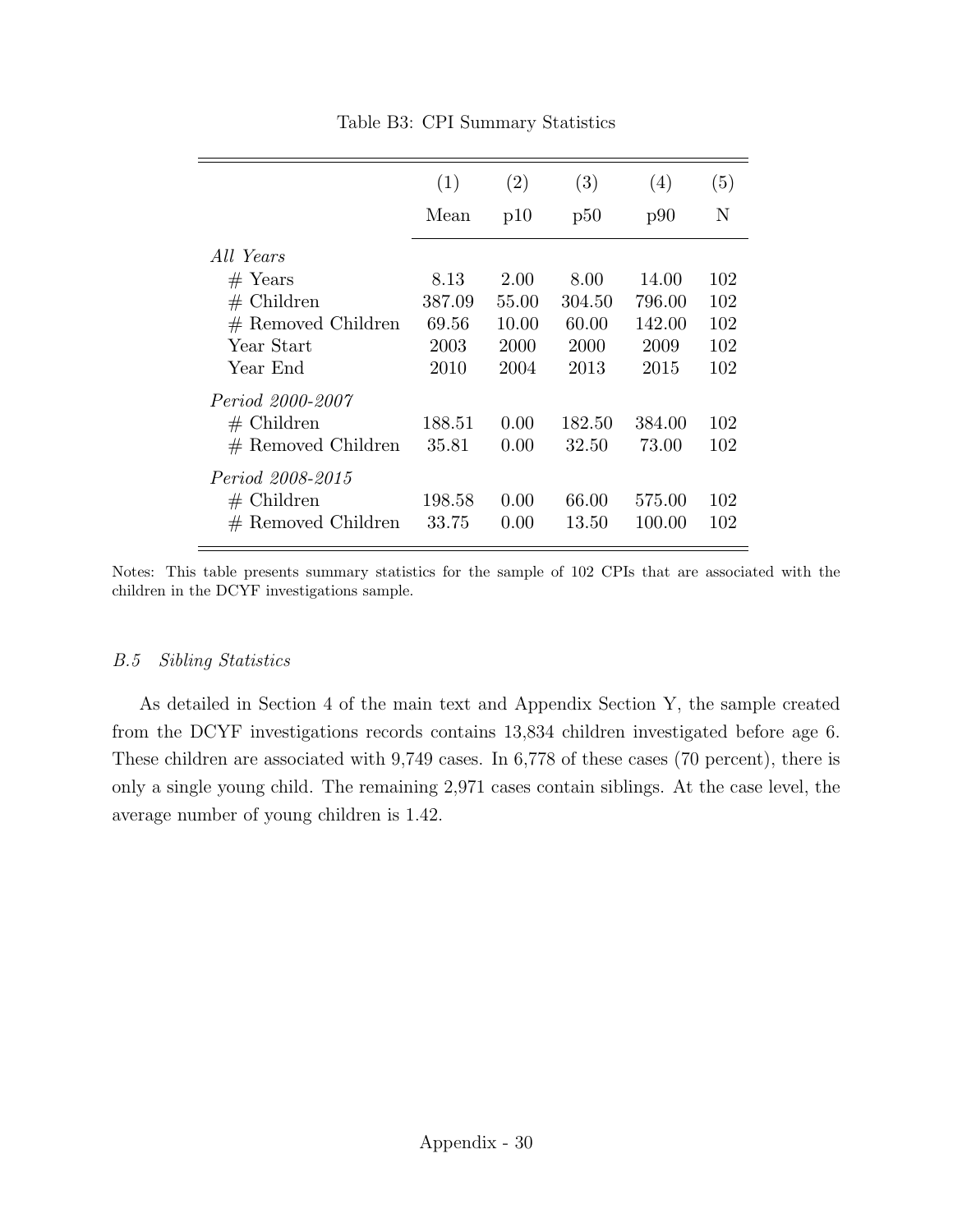### C Complier Calculations

This section provides details on how we estimate the characteristics and outcomes of compliers in our sample.

#### C.1 Estimating Complier Characteristics

In the child protective service context, we define compliers as children whose removal decision would have been different if they had been assigned to the most lenient (i.e., less likely to recommend a removal from home) instead of the strictest investigator (CPI). We follow the approaches developed by [Abadie](#page-34-0) [\(2003\)](#page-34-0), [Dahl et al.](#page-36-0) [\(2014\)](#page-36-0), and [Dobbie, Goldin](#page-36-1) [and Yang](#page-36-1) [\(2018\)](#page-36-1) to characterize compliers in the sample of investigated children.

Let  $\bar{z}$  denote the maximum value of the instrument (the most strict investigator) and  $z$  denote the minimum value of the instrument (the most lenient investigator). By the monotonicity and independence assumptions, we define the share of compliers as:

$$
p_c = Pr(R_i = 1 | Z_i = \overline{z}) - Pr(R_i = 1 | Z_i = \underline{z}) = Pr(R_i(\overline{z}) > R_i(\underline{z})),
$$
 (C1)

where  $R_i$  is an indicator for removal. In practice, we assign the top percentile of our instrument to  $\overline{z}$  and the bottom percentile of our instrument to  $\underline{z}$ . As discussed in [Dahl et al.](#page-36-0) [\(2014\)](#page-36-0) and [Dobbie, Goldin and Yang](#page-36-1) [\(2018\)](#page-36-1), the share of compliers can be directly estimated as  $p_c = \alpha$ , where  $\alpha$  is the coefficient on the instrument from the first stage regression (Equation 2).

This is useful for studying the characteristics of compliers. For binary characteristic  $x_i$ , we know that:

$$
\frac{Pr(x_i = 1 | R_i(\overline{z}) > R_i(\underline{z}))}{Pr(x_i = 1)} = \frac{Pr(R_i(\overline{z}) > R_i(\underline{z}) | x_i = 1)}{Pr(R_i(\overline{z}) > R_i(\underline{z}))} \\
= \frac{\mathbb{E}(R_i | Z_i = \overline{z}, x_i = 1) - \mathbb{E}(R_i | Z_i = \underline{z}, x_i = 1)}{\mathbb{E}(R_i | Z_i = \overline{z}) - \mathbb{E}(R_i | Z_i = \underline{z})} \tag{C2}
$$

This expression shows that the relative characteristics of compliers can be recovered by computing a ratio where the numerator is obtained by estimating the first stage coefficient for the subgroup  $x_i = 1$  and constructing  $\alpha_x(\overline{z}-\underline{z})$ . The denominator is constructed similarly using the entire sample to estimate a first stage equation.

#### C.2 Estimating Complier Outcomes When Not-Removed

Our IV estimates are the causal impact of removal for compliers (i.e., the children whose removal decision would have been different if they had been assigned the most lenient instead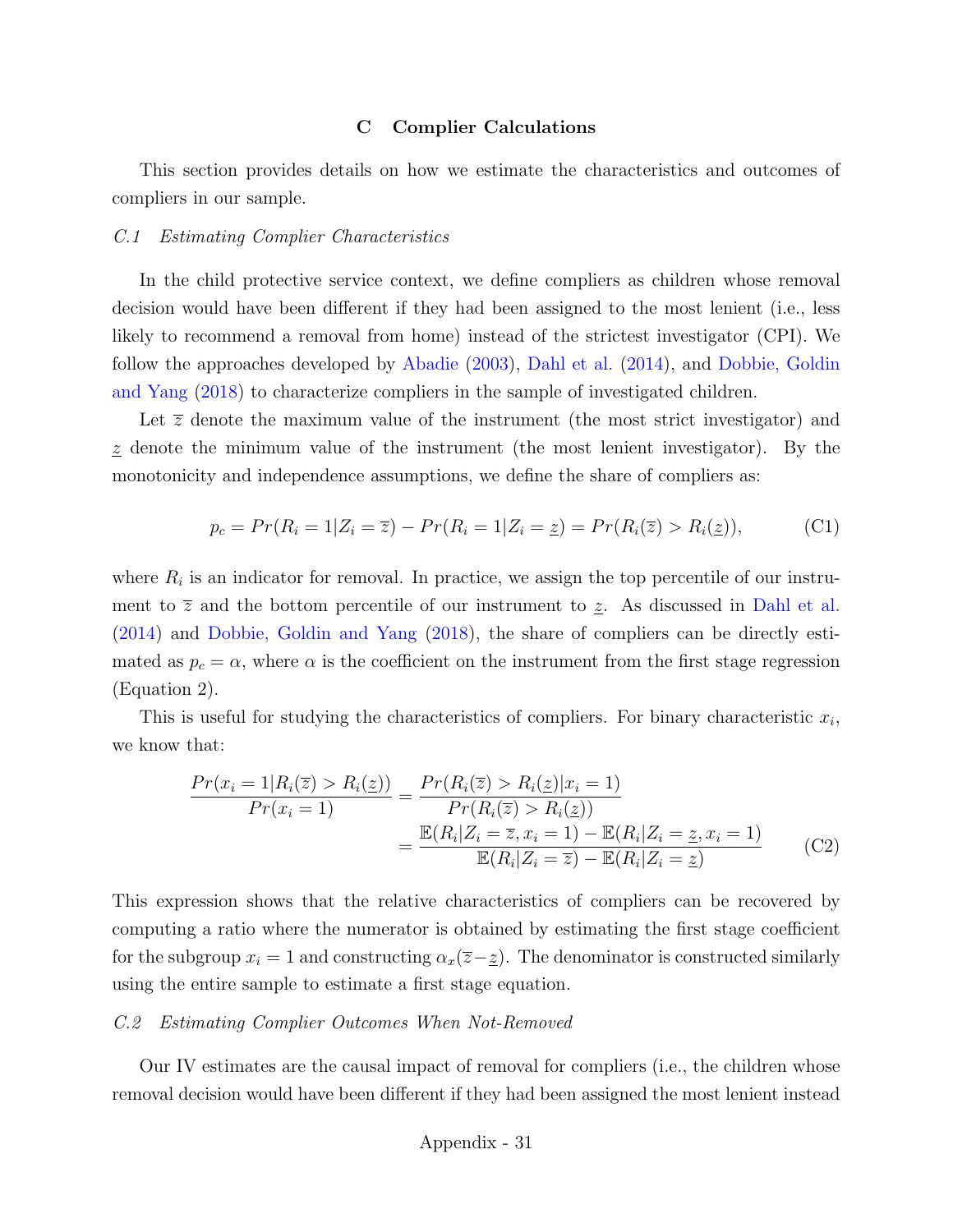of the strictest investigator). In other words, the estimates tell us about the impact of removal for a child on the marginal case. To better understand this impact, it is helpful to have a benchmark comparison by estimating complier outcomes when removal does not occur. To answer this question, we need to estimate the untreated potential outcome (denoted  $Y_{i0}$ ) for compliers:

<span id="page-82-1"></span>
$$
\mathbb{E}(Y_{0i}|R_i(\overline{z}) > R_i(\underline{z}))
$$
\n(C3)

As discussed in [Dahl et al.](#page-36-0) [\(2014\)](#page-36-0), this can be obtained by examining children who are assigned to lenient and strict investigators: For non-removed children (i.e., those with  $R_i = 0$ ) assigned to  $\underline{z}$ , we know:

$$
\mathbb{E}(Y_i | R_i = 0, Z_i = \underline{z}) = \left(\frac{p_c}{p_c + p_n}\right) \mathbb{E}(Y_{0i} | R_i(\overline{z}) > R_i(\underline{z})) \n+ \left(\frac{p_n}{p_c + p_n}\right) \mathbb{E}(Y_{0i} | R_i(\overline{z}) = R_i(\underline{z}) = 0)
$$
\n(C4)

where  $Y_i$  is the observed outcome,  $p_c$  is the share of compliers, and  $p_n$  is the share of nevertakers (i.e., children who would never be removed by the most or least strict investigator).

The outcomes for never-takers can be inferred from the outcomes of the non-removed children who are assigned the strictest investigator:

<span id="page-82-3"></span><span id="page-82-0"></span>
$$
\mathbb{E}(Y_{0i}|R_i(\overline{z})=R_i(\underline{z})=0)=\mathbb{E}(Y_i|R_i=0,Z_i=\overline{z})
$$
\n(C5)

Equation [C5](#page-82-0) allows us to disentangle the mixture from Equation [C4.](#page-82-1) Specifically, we can re-write Equation [C4](#page-82-1) as:

$$
\mathbb{E}(Y_{0i}|R(\overline{z}) > R(\underline{z})) = \left(\frac{p_c + p_n}{p_c}\right) \mathbb{E}(Y_i|R_i = 0, Z_i = \underline{z}) - \left(\frac{p_n}{p_c}\right) \mathbb{E}(Y_i|R_i = 0, Z_i = \overline{z})
$$
\n(C6)

To evaluate this expression, we estimate the share of always-takers, never-takers and compli-ers in the sample.<sup>[66](#page-82-2)</sup> With these quantities, we solve Equation [C6](#page-82-3) by estimating a linear model for  $Y_i$  and  $z_i$  in the subsample of non-removed children (i.e.,  $R_i = 0$ ). In this specification, we control for investigation year fixed effects.

<span id="page-82-2"></span><sup>66</sup>Recall that  $p_a = Pr(R_i = 1|Z_i = \underline{z})$  and  $p_n = Pr(R_i = 0|Z_i = \overline{z}).$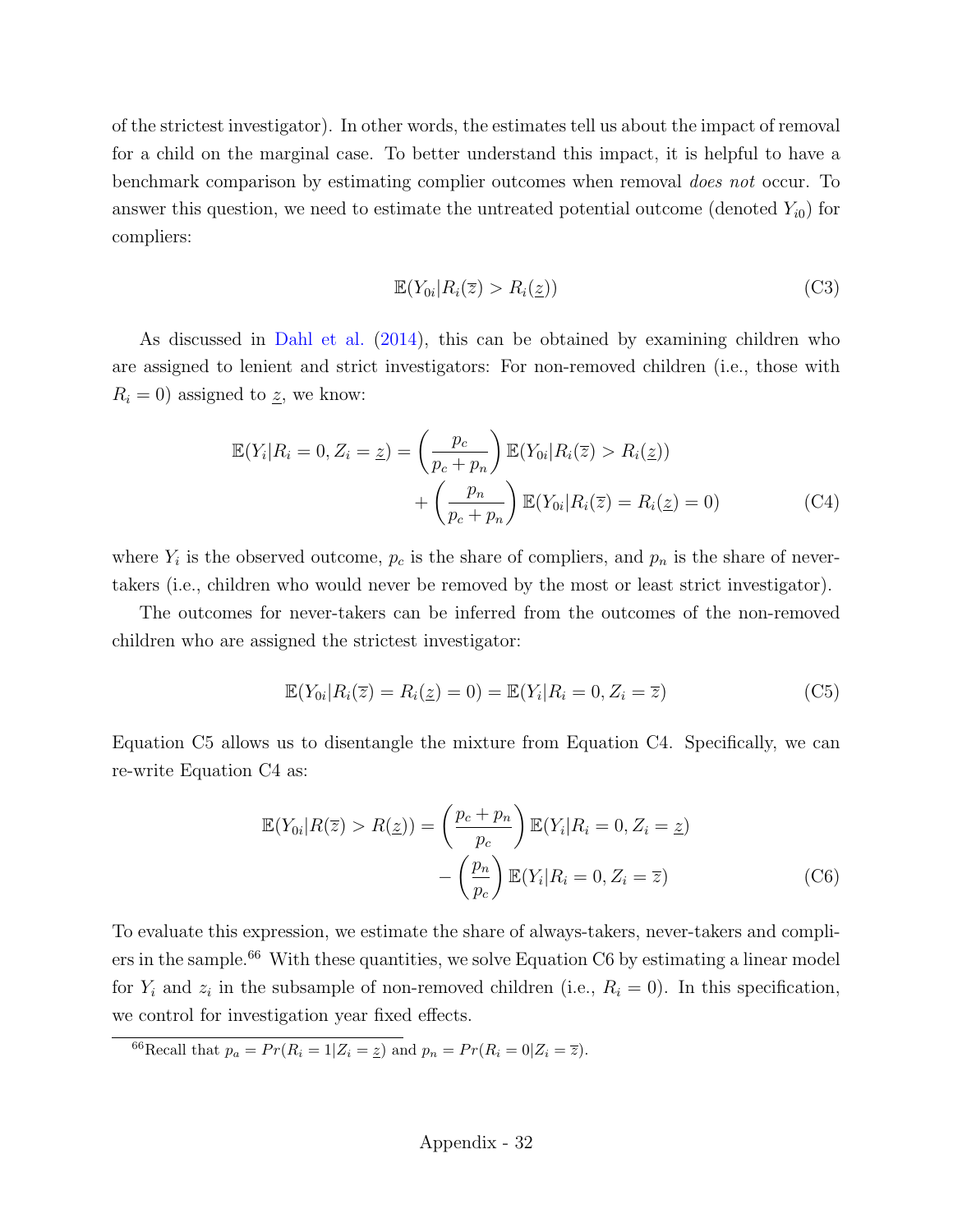### D Details on the Machine Learning Approach

As discussed in Section [5.5,](#page-23-0) we use conduct a complementary approach where we use a machine learning (ML) approach and re-estimate the impact of removal on school outcomes. Following [Mueller-Smith](#page-39-0) [\(2015\)](#page-39-0), this approach relaxes the monotonicity assumption from our main identification strategy by selecting measures of CPI removal tendencies that vary with case characteristics. We use LASSO regressions to select from a set of potential instruments and use the selected instruments in our two-stage least squares models. The following sections describe the implementation of this approach in more detail.

### D.1 Constructing Flexible Leave-out Measures for Machine Learning

As a first step, we build removal tendency measures that vary with case characteristics. We focus on the following six characteristics:

- 1. gender;
- 2. minority (ethnic/race) status (non-minority and minority, respectively);
- 3. marital status;
- 4. reporter type;
- 5. allegation type;
- 6. investigation level.

For each characteristic, we define mutually exclusive groups of children and calculate the leave-out measure of removal tendency based on the CPIs tendency for the group.<sup>[67](#page-83-0)</sup> For example, each CPI will have a leave-out removal tendency calculated separately for minority (non-white) and non-minority (white) children. We do this for six characteristics and create six versions of leave-out measures of removal tendency. (We do not consider any interactions between case characteristics.)

To parallel our main measure of CPI removal tendency, we create the case characteristicspecific instruments over two eight-year periods (2000-2007 and 2008-2015). By calculating the measure using an eight-year period, we address concerns that a CPI may see relatively few children who have a given case characteristic in a shorter period (e.g., one year). Table [D1](#page-85-0) on page [Appendix - 35](#page-85-0) provides statistics for CPIs on the number of investigated children

<span id="page-83-0"></span> $67$ Each removal tendency by case characteristics uses the categories included in Table 1, except for minority status which divides white and non-white ethnicities/races into two categories. We exclude family language as a characteristic since 97 percent of children belong to English speaking families, resulting in a tendency measure close to our standard measure.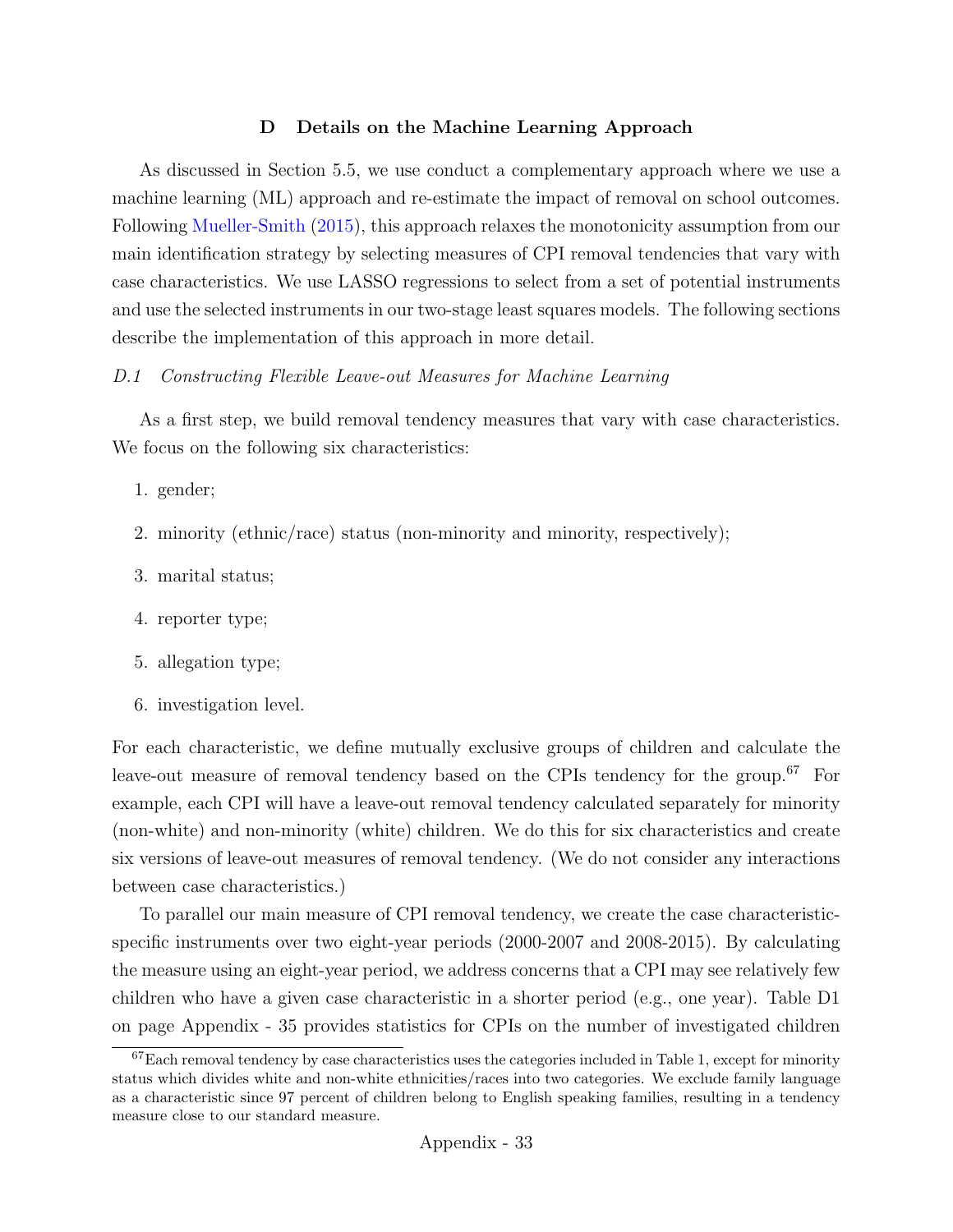by types of case characteristics. For example, the first rows show that the average CPI investigates about 387 children over the entire 2000-2015 period. In addition, the average CPI investigated 150 and 237 and minority (non-white) and non-minority (white) children. The means in Column 1 show that the average CPI always sees more than 10 cases for a given type of case characteristic. Column 2 shows that some CPIs investigate relatively few children for some of the groups (e.g., "other" types of reporters). In our implementation, we address concerns over small-sizes by defining a given CPI tendency measure to be missing when there are fewer than 10 children available to construct the leave-out measure. For example, if a CPI investigates only 9 children whose cases were at the emergency level over the relevant period, we define the instrument that varies at the investigation level to be missing for this CPI.

### D.2 Machine Learning Implementation Details

As discussed in Section [5.5,](#page-23-0) we test the robustness of our main results using an alternative machine-learning (ML) approach that allows the instrument to vary with case characteristics. We consider six types of case characteristics: (1) gender, (2) minority (ethnic/race) status (non-minority and minority, respectively), (3) marital status, (4) reporter type, (5) allegation type, and (6) investigation level. We have six potential instruments to use in our first-stage removal equation. Following [Mueller-Smith](#page-39-0) [\(2015\)](#page-39-0), we use LASSO to select the instruments with the greatest predictive power [\(Belloni et al.,](#page-35-0) [2014\)](#page-35-0).

In Appendix Table [A10,](#page-60-0) we present our main results based on the ML approach. For each outcome, we estimate separate LASSO regressions of removal on the six removal tendencies by case characteristics to select instruments for use in the first stage. Each of these regressions always specifies investigation year fixed effects and case characteristic controls as variables always selected, as these controls are included in our two-stage least squares specifications. Table [D2](#page-86-0) reports which instruments are selected by LASSO for each outcome for young girls and young boys. For young girls, the test score outcomes (average, math, and reading) use instruments that vary based on gender, minority status, and reporter type. For young girls, the school index, retention, and IEP outcomes use instruments that vary based on gender and minority status. For young boys, the test score outcomes (average, math, and reading) use the instruments that vary by minority status and investigation level. For young boys, the school index, retention and IEP outcomes use only the instrument that varies by minority status.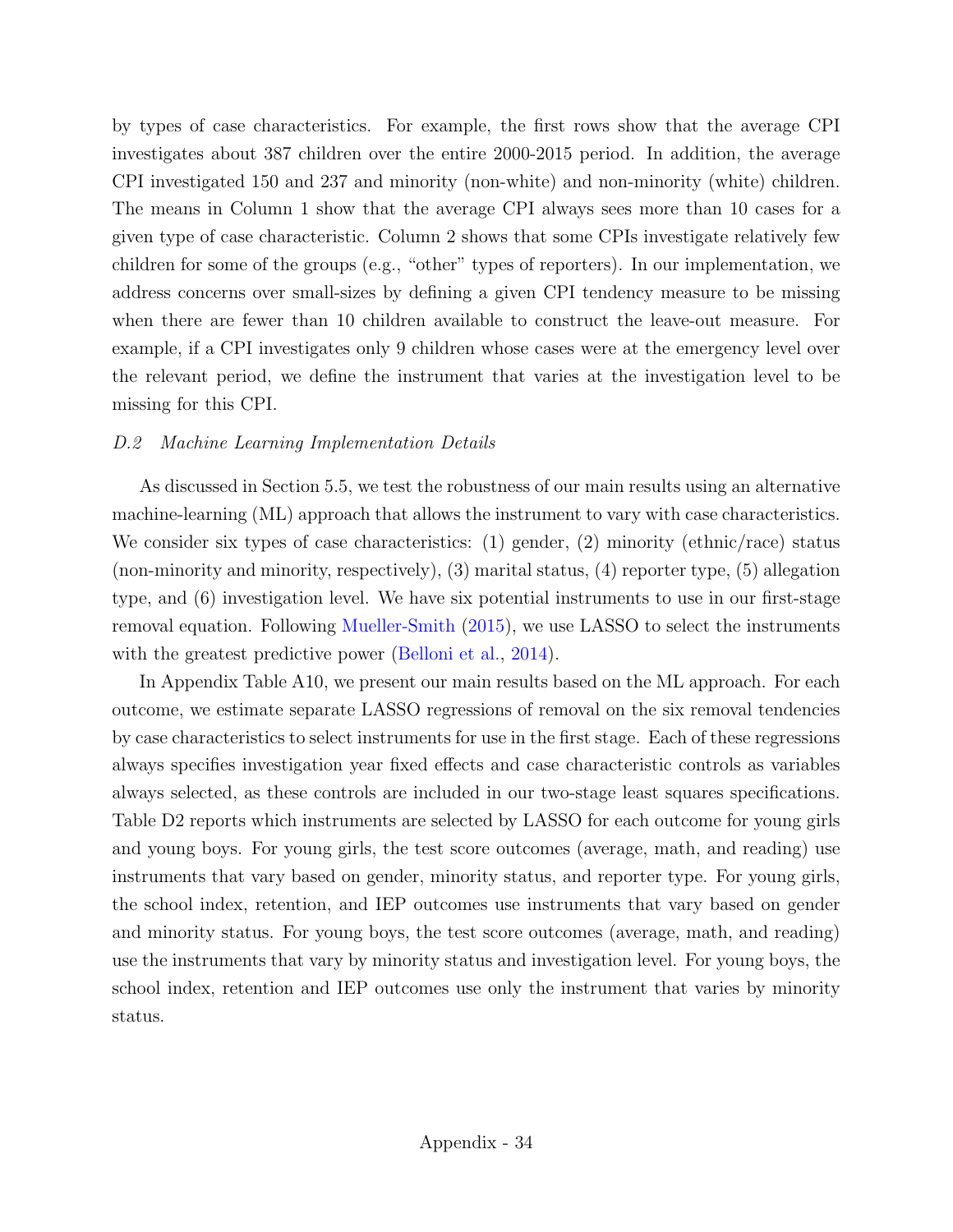|                        | (1)   | (2)  | (3)                    | (4)   | (5)   | (6)  | (7)                   | (8)   | (9)   | (10) | (11)                  | (12)  |
|------------------------|-------|------|------------------------|-------|-------|------|-----------------------|-------|-------|------|-----------------------|-------|
|                        |       |      | 2000-2015 (# CPIs=102) |       |       |      | 2000-2007 (# CPIs=90) |       |       |      | 2008-2015 (# CPIs=72) |       |
|                        | Mean  | p10  | p50                    | p90   | Mean  | p10  | p50                   | p90   | Mean  | p10  | p50                   | p90   |
| All children           | 387.1 | 55.0 | 304.5                  | 796.0 | 213.6 | 47.0 | 201.0                 | 390.5 | 281.3 | 12.0 | 205.5                 | 638.0 |
| Girls                  | 193.6 | 27.0 | 149.5                  | 405.0 | 108.1 | 24.0 | 103.0                 | 196.5 | 139.1 | 5.0  | 98.0                  | 390.0 |
| <b>Boys</b>            | 193.5 | 28.0 | 152.5                  | 395.0 | 105.5 | 21.0 | 101.5                 | 199.5 | 142.3 | 6.0  | 106.5                 | 328.0 |
| Non-Minority           | 236.7 | 34.0 | 196.0                  | 488.0 | 137.7 | 28.0 | 134.5                 | 258.5 | 163.2 | 8.0  | 119.5                 | 351.0 |
| Minority               | 150.4 | 18.0 | 108.0                  | 352.0 | 75.9  | 16.5 | 68.5                  | 139.0 | 118.2 | 2.0  | 83.0                  | 275.0 |
| Married couple         | 63.5  | 8.0  | 56.0                   | 129.0 | 40.5  | 5.5  | 38.0                  | 75.0  | 39.4  | 2.0  | 26.5                  | 94.0  |
| Unmarried couple       | 90.0  | 8.0  | 55.0                   | 221.0 | 35.4  | 4.0  | 30.5                  | 69.5  | 83.2  | 3.0  | 56.5                  | 193.0 |
| Single/Other           | 233.6 | 40.0 | 202.0                  | 468.0 | 137.8 | 33.0 | 131.5                 | 262.0 | 158.7 | 5.0  | 121.0                 | 349.0 |
| Neglect                | 288.6 | 38.0 | 208.5                  | 624.0 | 149.9 | 33.5 | 138.5                 | 267.5 | 221.5 | 10.0 | 151.5                 | 505.0 |
| Physical neglect       | 14.3  | 1.0  | 12.0                   | 31.0  | 9.3   | 0.5  | 9.0                   | 18.0  | 8.5   | 1.0  | 6.5                   | 20.0  |
| Physical abuse         | 69.8  | 11.0 | 64.0                   | 141.0 | 44.3  | 9.5  | 43.5                  | 85.5  | 43.5  | 1.0  | 37.5                  | 96.0  |
| Professional reporter  | 309.5 | 37.0 | 227.0                  | 629.0 | 164.0 | 32.5 | 157.0                 | 310.5 | 233.5 | 12.0 | 164.0                 | 517.0 |
| Other reporter         | 20.5  | 4.0  | 19.0                   | 43.0  | 14.1  | 1.0  | 11.0                  | 27.0  | 11.5  | 0.0  | 8.0                   | 27.0  |
| Family/friend reporter | 57.0  | 9.0  | 49.0                   | 115.0 | 35.5  | 7.0  | 35.0                  | 66.0  | 36.0  | 0.0  | 27.5                  | 88.0  |
| Routine                | 111.4 | 14.0 | 81.0                   | 235.0 | 60.7  | 11.5 | 55.0                  | 119.0 | 81.9  | 4.0  | 55.0                  | 174.0 |
| Immediate              | 237.9 | 33.0 | 186.5                  | 534.0 | 128.2 | 26.5 | 123.0                 | 237.5 | 176.7 | 8.0  | 130.5                 | 393.0 |
| Emergency              | 37.8  | 7.0  | 32.5                   | 70.0  | 24.7  | 6.0  | 23.5                  | 46.0  | 22.7  | 1.0  | 19.0                  | 50.0  |

Table D1: CPI Summary Statistics by Case Characteristics

<span id="page-85-0"></span>Notes: This table presents summary statistics for the sample of <sup>102</sup> CPIs that are associated with the children in the DCYF investigations sample. The rows provide summary statistics based on case characteristics. For example, the second row provides summary statistics for the number of girlsinvolved in <sup>a</sup> CPI's cases during different time periods. Column 1 shows that the average CPI had 193 girls in their cases during 2000-2015.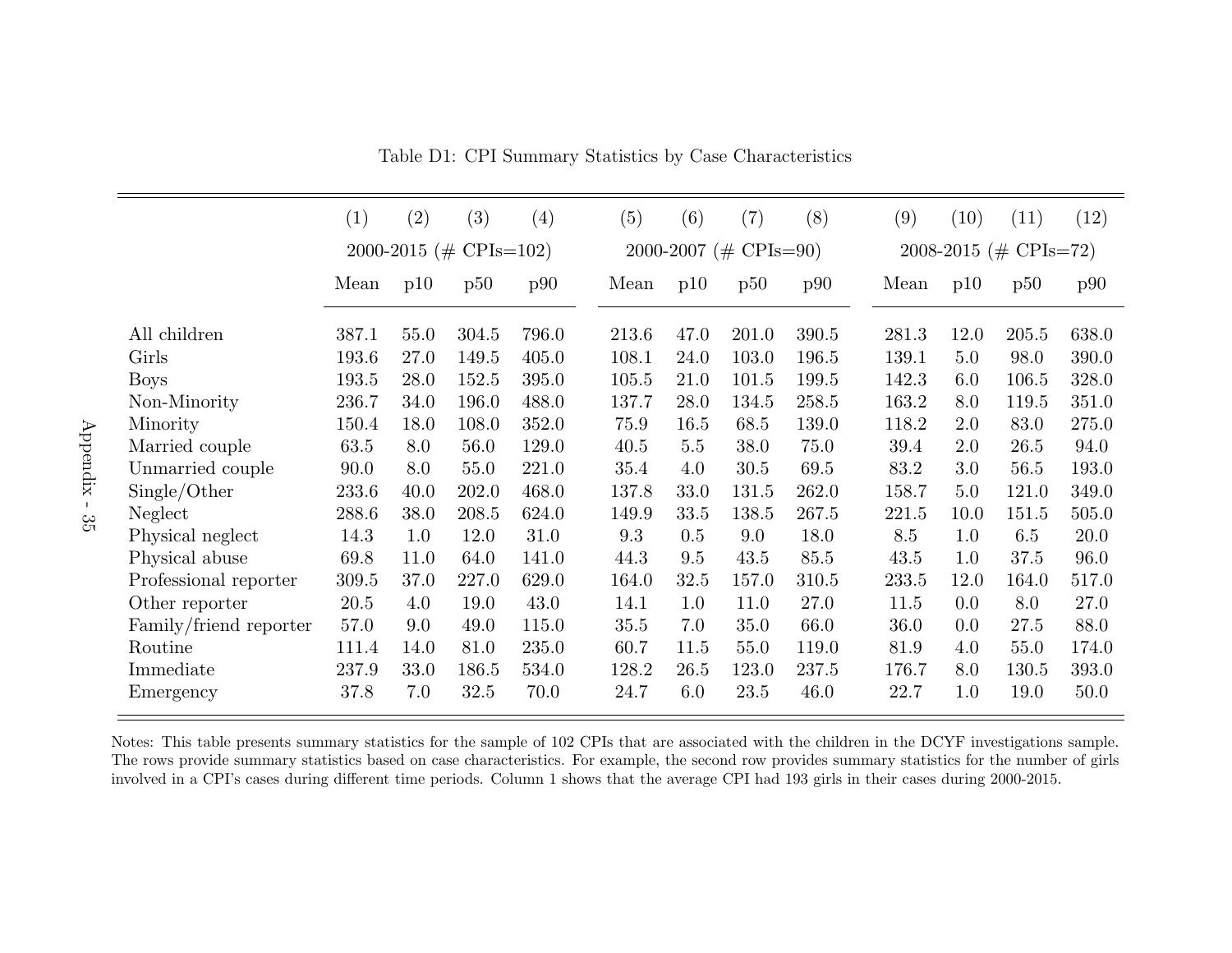<span id="page-86-0"></span>

|                                                |                        | Young Girls $(Age < 6)$ | Young Boys $(Age < 6)$ |                       |  |  |
|------------------------------------------------|------------------------|-------------------------|------------------------|-----------------------|--|--|
|                                                | (1)                    | $\left( 2\right)$       | $\left( 3\right)$      | $\left( 4\right)$     |  |  |
| <i>Instruments</i> by case<br>characteristics: | Test score<br>outcomes | Schooling<br>outcomes   | Test score<br>outcomes | Schooling<br>outcomes |  |  |
| Gender                                         | Yes                    | Yes                     |                        |                       |  |  |
| Minority                                       | Yes                    | Yes                     | Yes                    | <b>Yes</b>            |  |  |
| Marital status                                 |                        |                         |                        |                       |  |  |
| Reporter type                                  | Yes                    |                         |                        |                       |  |  |
| Allegation type                                |                        |                         |                        |                       |  |  |
| Investigation level                            |                        |                         | Yes                    |                       |  |  |
|                                                |                        |                         |                        |                       |  |  |

Table D2: Instrument(s) Selected by LASSO for ML Approach

Notes: This table reports the version of the removal tendencies by case characteristic instruments selected in each LASSO regression. Columns 1 and 2 report the selected instruments (denoted by "Yes") for the test score and schooling outcomes of young girls. Columns 3 and 4 reports the selected instruments for the test score and schooling outcomes of young boys. The LASSO regressions always specify investigation year fixed effects and case characteristic controls as variables always selected.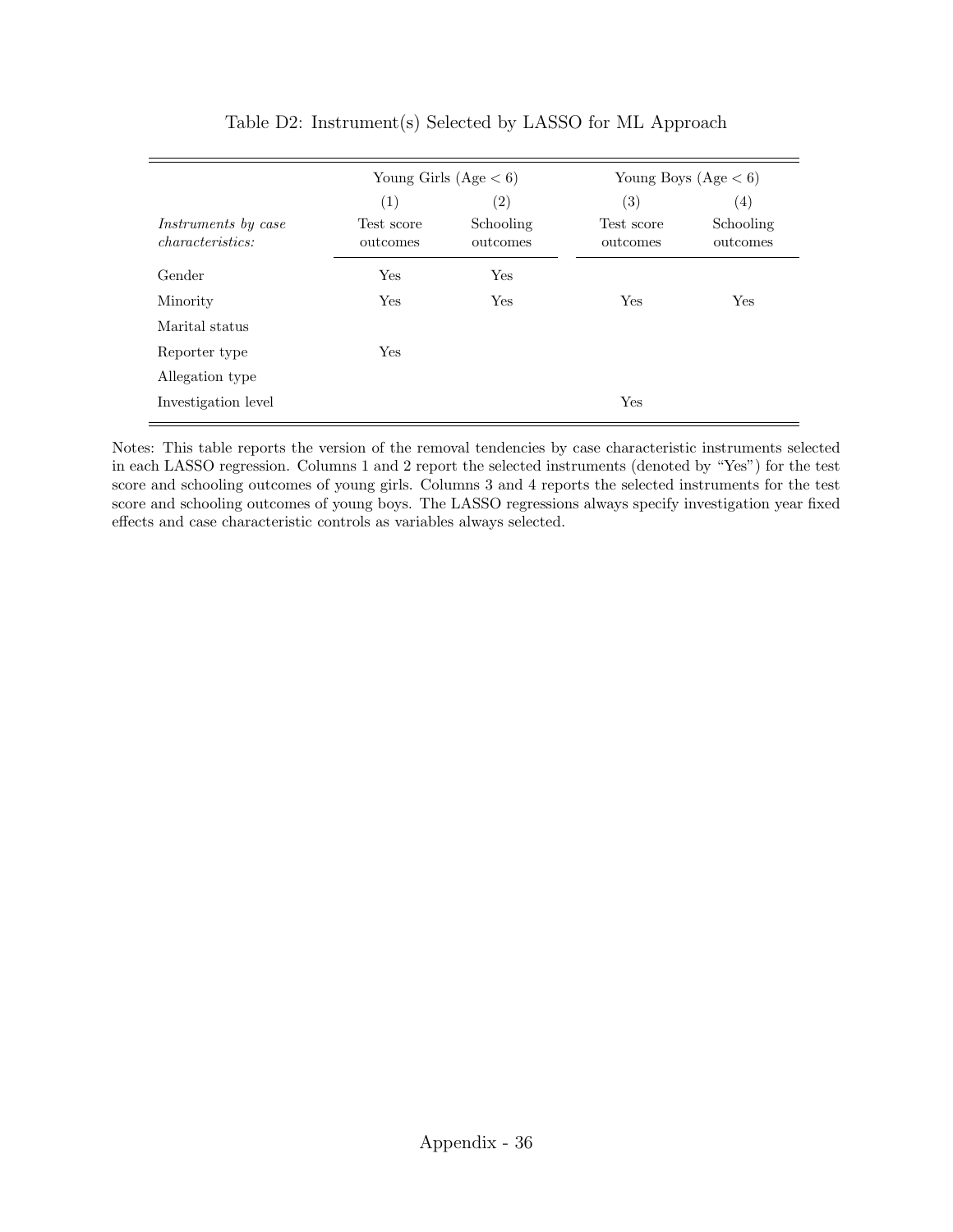### E Additional Discussion of Impacts for Older Children

As discussed in Section [7,](#page-30-0) we hope to estimate the causal impact of home removal for older children investigated at ages 6-18. To assess the validity of our IV approach, we examined the relationship CPI removal tendency and the case characteristics for older children. The randomization test results in Appendix Table [A14](#page-64-0) show that, while we do not reject our null hypothesis of no joint significance of case characteristics in the sample of older boys, we reject the null hypothesis in the sample of older girls. Examining the regression results for older girls in Column 2 shows that there are four case characteristics (out of fourteen) that have coefficients that are significant at the 10-percent level or lower. The largest statistically significant coefficient is equal to roughly one quarter of a standard deviation of CPI removal tendency.

To help assess whether this imbalance threatens the validity of IV estimates for older children, we conduct two tests. First, we examine estimates of the impact of removal with and without controls for case characteristics. [Altonji et al.](#page-34-1) [\(2005\)](#page-34-1) suggest that assessing whether point estimates are sensitive to the inclusion of controls can provide informative on the extent of selection bias in some situations. In Table [E1,](#page-89-0) we restrict our analysis to older (ages 6-18) investigated children and present IV estimates for test scores, the school index (which is based on retention, special education participation and absences) and post secondary schooling attendance with and without case characteristic controls. For older girls, there is no strong pattern of coefficient sensitivity for these outcomes. For example, the point estimates for the school index are -0.398 and -0.411, respectively. The point estimates for older boys also display no strong pattern of sensitivity, which is expected given that the results in Appendix Table [A14](#page-64-0) provide no evidence of a relationship between case characteristics and CPI removal tendency for older boys.

In our second test, we assess the validity of our IV approach by examining test scores in the periods before an investigation begins for older children.<sup>[68](#page-87-0)</sup> Due to the random assignment of cases, we expect that there should be no statistically significant relationship between removal (and our instrument) and the "pre-treatment" test score outcomes. To conduct this test, we construct a panel of test scores for older investigated children that includes observations from school years that precede the year of the first investigation. For most older removed children, we observe two test scores that precede the year of the first investigation. For the purpose of comparison, we also include observations in the panel for the year of the investigation and three school years that follow. Using the panel of test scores for older children, we estimate separate IV models where the dependent variable is the average of

<span id="page-87-0"></span><sup>&</sup>lt;sup>68</sup>Note that we cannot conduct this type of analysis for young children because their first investigation occurs before they enter testing grades.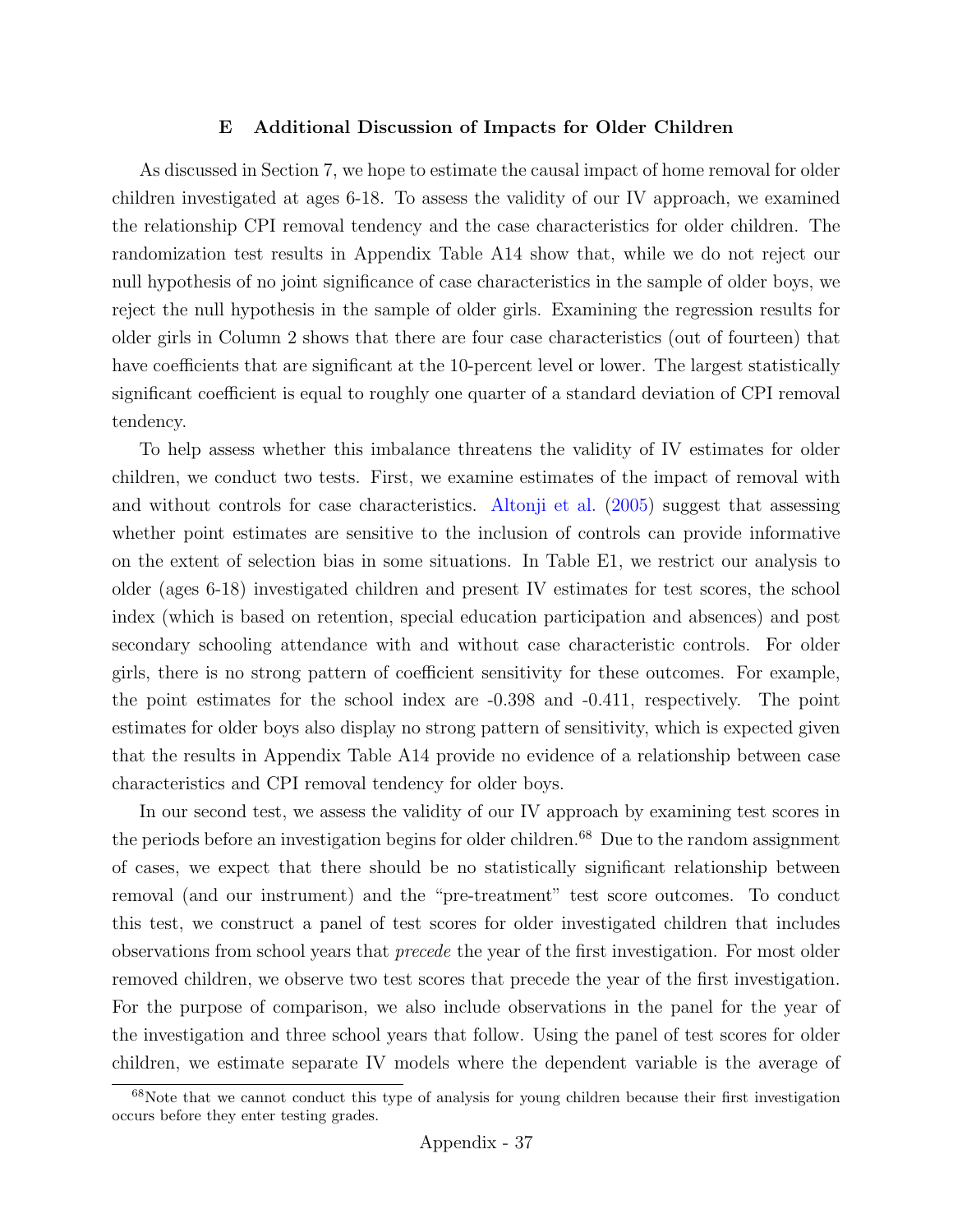standardized test scores in a given school year. We estimate seven models starting with observations that are two years before the year of a DCYF investigation and ending with the school year that is three years after a DCYF investigation. Figures [E1](#page-90-0) displays the point estimates and confidence intervals associated with these estimates. The y-axis displays the year relative to investigation. For example, the left-most point estimate for older girls shows that there is an insignificant 0.19 standard deviation impact of removal on test scores that occur two years prior to the investigation. Across the school years that we examine, there are no statistically significant impacts of removal (including in the years that follow an investigation). The results for test scores that occur two years and one year before an investigation provide no strong evidence that CPI removal tendency is correlated with child characteristics, although the standard errors associated with our estimates are large and the confidence intervals span from -1 to 1 standard deviation.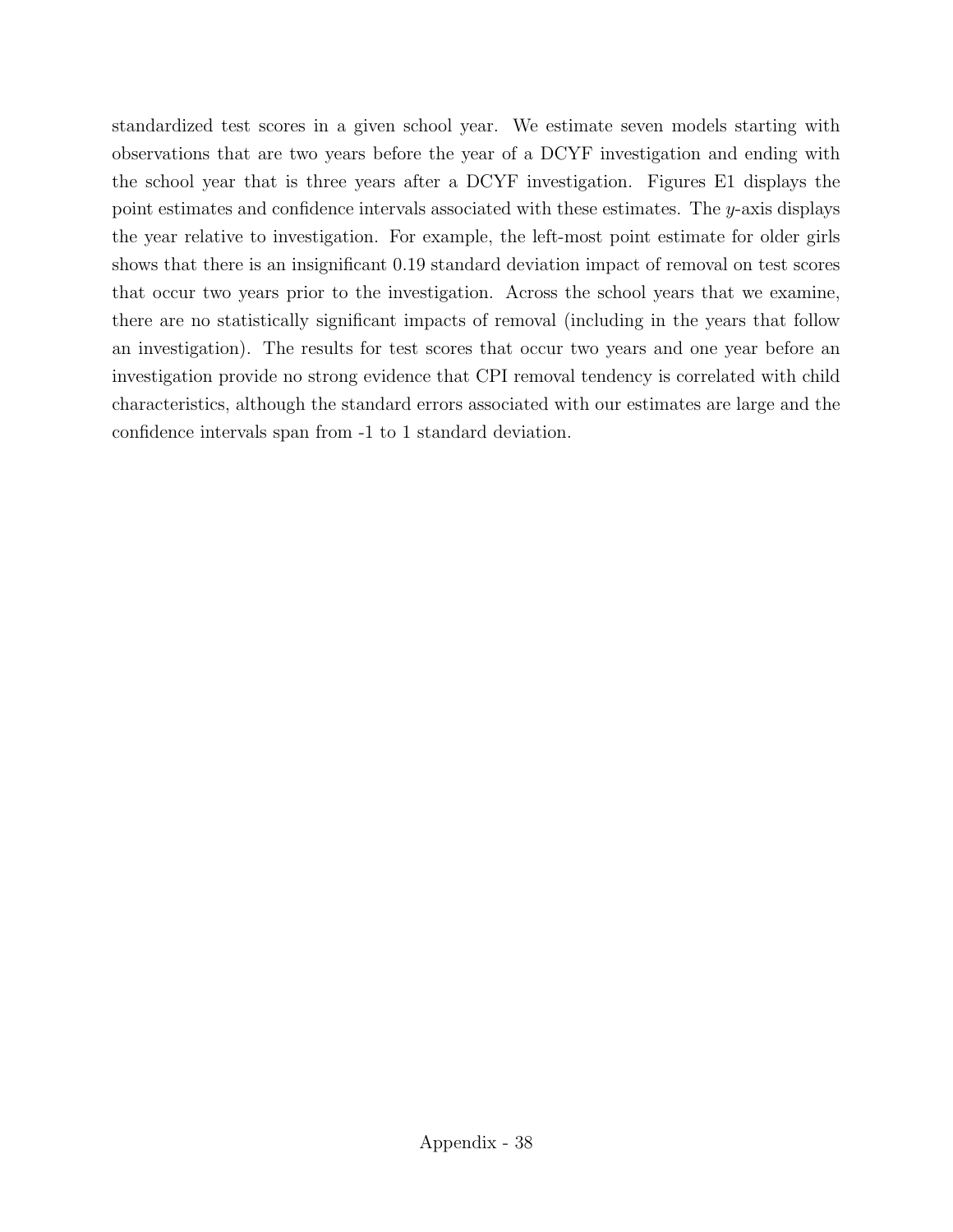|                              |                    | Panel A. Older Girls (Age $\geq 6$ ) |                |                     |                |                |  |
|------------------------------|--------------------|--------------------------------------|----------------|---------------------|----------------|----------------|--|
|                              |                    | School-age outcomes                  |                | Later-life outcomes |                |                |  |
|                              | (1)                | (2)                                  | (3)            | (4)                 | (5)            | (6)            |  |
| Dependent variable:          |                    | Average $z$ -score                   |                | School Index        |                | College $(=1)$ |  |
| Removed $(=1)$               | $-0.109$           | $-0.230$                             | $-0.341$       | $-0.373$            | 0.155          | 0.133          |  |
|                              | (0.625)            | (0.582)                              | (0.347)        | (0.326)             | (0.228)        | (0.222)        |  |
| Mean of dependent variable   | 0.068              | 0.068                                | $-0.005$       | $-0.005$            | 0.303          | 0.303          |  |
| Complier mean if not removed | $-0.337$           | $-0.337$                             | 0.138          | 0.138               | 0.302          | 0.032          |  |
| Case controls                | No                 | Yes                                  | N <sub>o</sub> | Yes                 | No             | Yes            |  |
| Investigation year FE        | Yes                | Yes                                  | Yes            | Yes                 | Yes            | Yes            |  |
| $F$ -statistic (instrument)  | 24.050             | 22.129                               | 37.376         | 35.092              | 36.367         | 38.718         |  |
| N                            | 7,517              | 7,517                                | 3,029          | 3,029               | 3,326          | 3,326          |  |
| Individuals                  | 2,581              | 2,581                                | 3,029          | 3,029               | 3,326          | 3,326          |  |
|                              |                    | Panel B. Older Boys (Age $\geq 6$ )  |                |                     |                |                |  |
| Dependent variable:          | Average $z$ -score |                                      | School Index   |                     | College $(=1)$ |                |  |
| Removed $(=1)$               | $-0.250$           | $-0.237$                             | 0.352          | 0.323               | $-0.147$       | $-0.127$       |  |
|                              | (0.458)            | (0.429)                              | (0.219)        | (0.216)             | (0.194)        | (0.187)        |  |
| Mean of dependent variable   | 0.053              | 0.053                                | $-0.003$       | $-0.003$            | 0.239          | 0.239          |  |
| Complier mean if not removed | $-0.414$           | $-0.414$                             | $-0.297$       | $-0.297$            | 0.367          | 0.367          |  |
| Case controls                | No                 | Yes                                  | N <sub>o</sub> | Yes                 | No             | Yes            |  |
| Investigation year FE        | Yes                | Yes                                  | Yes            | Yes                 | Yes            | Yes            |  |
| $F$ -statistic (instrument)  | 27.910             | 30.911                               | 30.435         | 34.273              | 37.069         | 41.145         |  |
| $\boldsymbol{N}$             | 8,838              | 8,838                                | 3,440          | 3,440               | 2,953          | 2,953          |  |
| Individuals                  | 2,965              | 2,965                                | 3,440          | 3.440               | 2,953          | 2,953          |  |

Table E1: Impact of Removal on Outcomes of Older Children, Sensitivity Test

Notes: This table reports results for the impact of removal on outcomes for older <sup>g</sup>irls (Panel A) and older boys (Panel B). Older is defined as being investigated at ages <sup>6</sup> or later (up to age 18). All results are two-stage least squares models with the standard leave-out measure of CPI removaltendency as an instrument for removal. The school index is constructed based on standardized measures of whether an investigated child was ever retained, ever participated in special education (i.e., has an IEP), and the average number of days absent during grades 3-8. Standard errors aretwo-way clustered at the family and CPI level in parentheses. Significance reported as  $***p < 0.01; **p < 0.05; *p < 0.10$ .

<span id="page-89-0"></span>s 2,965 2,965 3,440 3,440 2,953 2,953